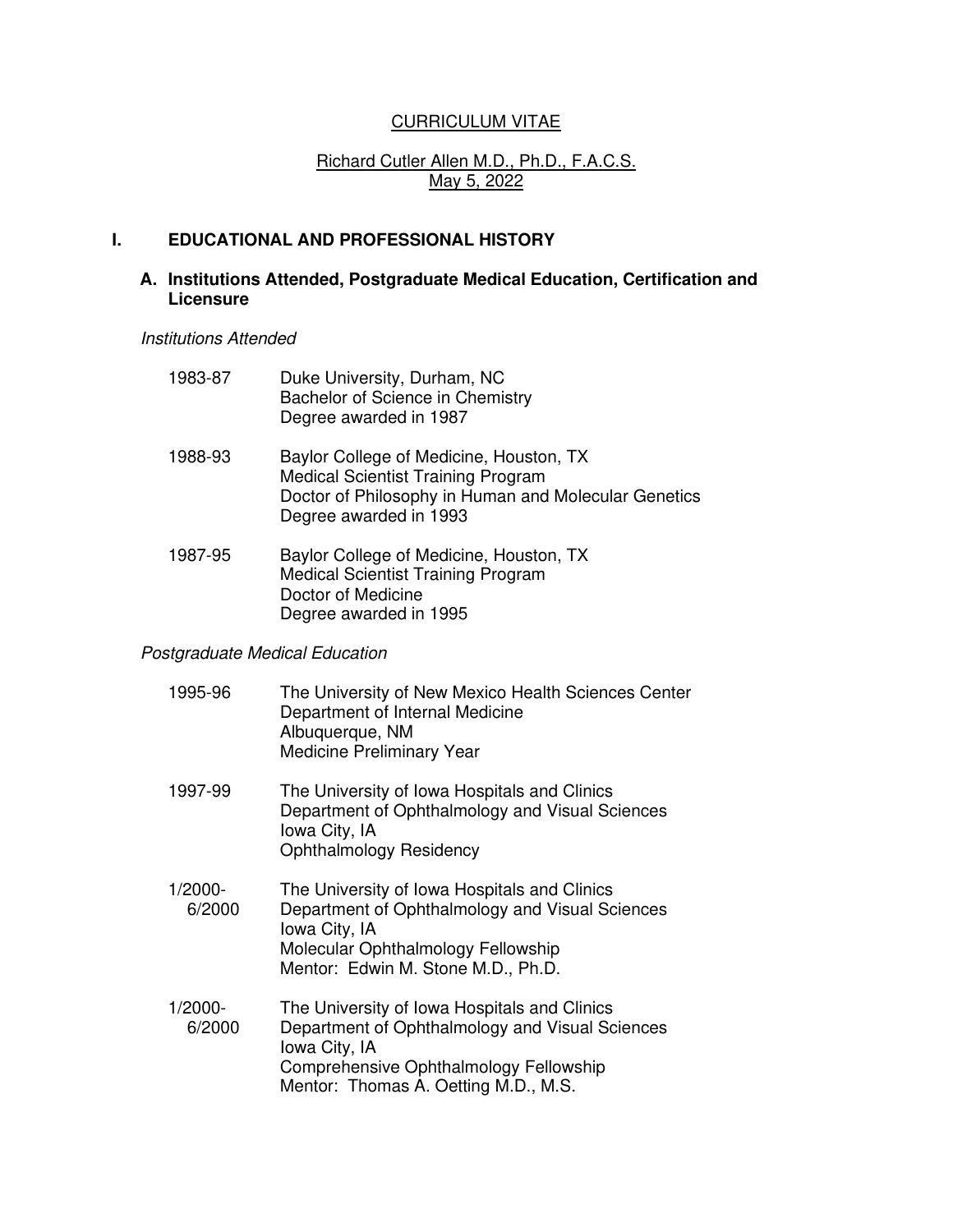#### 2004-06 The University of Iowa Hospitals and Clinics Department of Ophthalmology and Visual Sciences Iowa City, IA Oculoplastic Surgery Fellowship Mentors: Jeffrey A. Nerad M.D., Keith D. Carter M.D.

# *Certification*

 American Board of Ophthalmology (2002); Maintenance of Certification (2012) American Society of Ophthalmic Plastic and Reconstructive Surgery (2007)

#### *Licensure*

| Texas medical license, K9978          | Expiration date: 2/28/2022 |
|---------------------------------------|----------------------------|
| New Mexico medical license, 2002-0262 | <b>Inactive Status</b>     |
| lowa medical license, 33235           | Inactive Status            |

# **B. Professional and Academic Positions Held**

 *Academic Positions* 

| 2018-present | Professor, with Tenure<br>Dept. of Ophthalmology<br><b>Baylor College of Medicine</b><br>Houston, TX                                                                                           |
|--------------|------------------------------------------------------------------------------------------------------------------------------------------------------------------------------------------------|
| 2018-present | <b>Clinical Professor</b><br>Section of Ophthalmology<br>Dept. of Head and Neck Surgery<br>University of Texas MD Anderson Cancer Center<br>Houston, TX                                        |
| 2015-2019    | Member<br>Skull Base Tumor Program<br>University of Texas MD Anderson Cancer Center<br>Houston, TX                                                                                             |
| 2015-2017    | Professor<br>Section of Ophthalmology<br>Dept. of Head and Neck Surgery<br>University of Texas MD Anderson Cancer Center<br>Houston, TX                                                        |
| 2015         | <b>Associate Professor with Tenure</b><br>Oculoplastic, Orbital, and Oncology Service<br>Dept. of Ophthalmology and Visual Sciences<br>University of Iowa College of Medicine<br>Iowa City, IA |
| 2015         | <b>Associate Professor with Tenure</b>                                                                                                                                                         |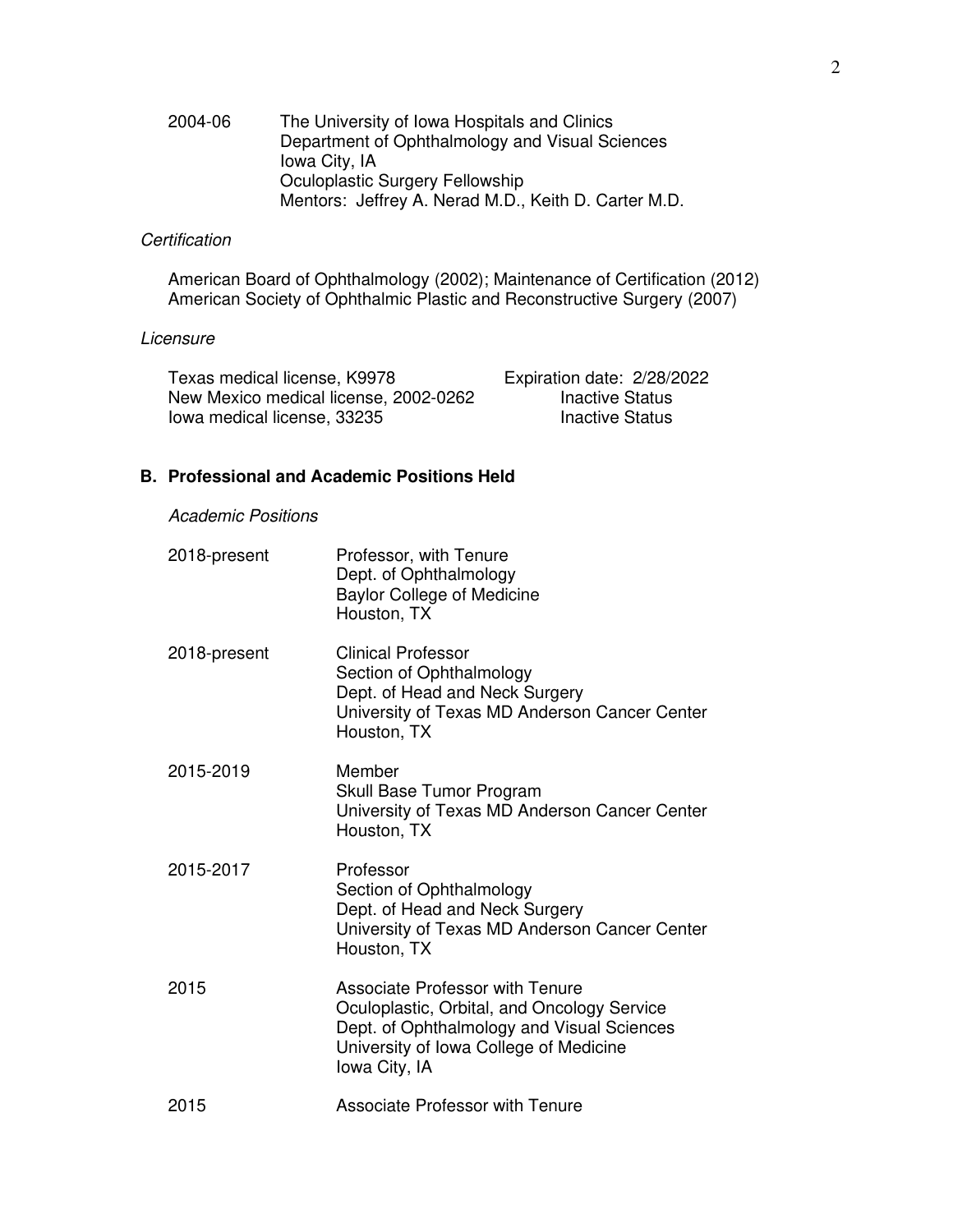|           | Dept. of Otolaryngology – Head and Neck Surgery<br>University of Iowa College of Medicine<br>Iowa City, IA                                                                         |
|-----------|------------------------------------------------------------------------------------------------------------------------------------------------------------------------------------|
| 2009-2014 | <b>Associate Professor</b><br>Oculoplastic, Orbital, and Oncology Service<br>Dept. of Ophthalmology and Visual Sciences<br>University of Iowa College of Medicine<br>Iowa City, IA |
| 2009-2014 | Associate Professor<br>Dept. of Otolaryngology – Head and Neck Surgery<br>University of Iowa College of Medicine<br>lowa City, IA                                                  |
|           | 8/2013-1/2014 Överläkare, Sektionen för Ögonplastik och Orbitakirurgi<br>St. Erik's Eye Hospital<br>Karolinska Institute<br>Stockholm, Sweden                                      |
| 2006-09   | Oculoplastic Surgeon<br>Eye Associates of New Mexico,<br>Albuquerque, NM                                                                                                           |
| 2006-09   | <b>Assistant Professor</b><br>Department of Surgery<br>Division of Ophthalmology<br>University of New Mexico Health Sciences Center<br>Albuquerque, NM                             |
| 2002-04   | <b>Assistant Professor</b><br>Department of Surgery<br>Division of Ophthalmology<br>University of New Mexico Health Sciences Center<br>Albuquerque, NM                             |
| 2001-02   | <b>Assistant Professor</b><br>Department of Ophthalmology<br><b>Baylor College of Medicine</b><br>Houston, TX                                                                      |
| 2000-01   | Instructor<br>Department of Ophthalmology<br><b>Baylor College of Medicine</b><br>Houston, TX                                                                                      |
| 2000-02   | Chief of Ophthalmology Service<br>Ben Taub General Hospital<br>Houston, TX                                                                                                         |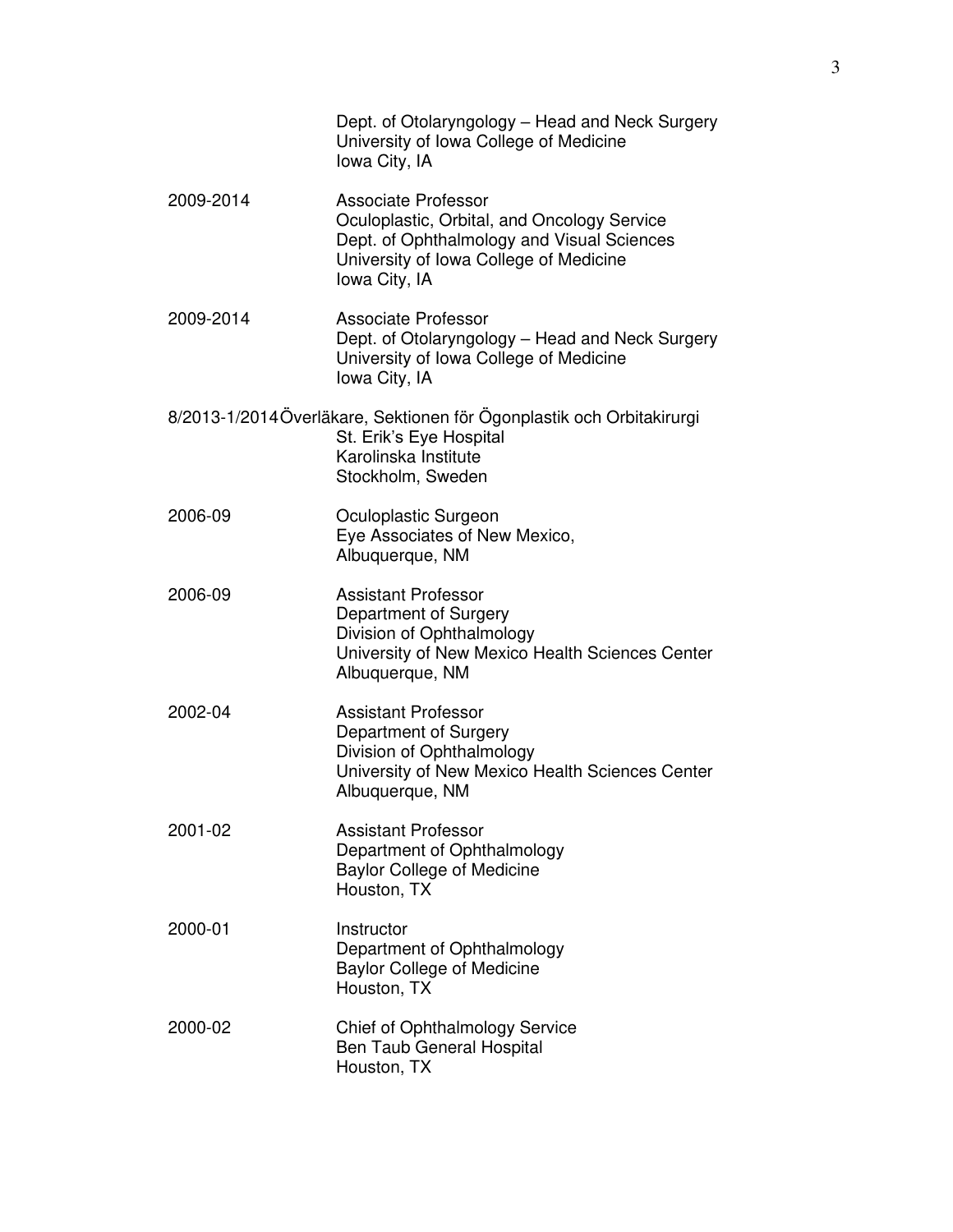### *Professional Affiliations*

 American Academy of Ophthalmology American Society of Ophthalmic Plastic and Reconstructive Surgery Orbital Society American Eye Study Club American College of Surgeons European Society of Ophthalmic Plastic and Reconstructive Surgery Association for Research in Vision and Ophthalmology North American Skull Base Society North American Society of Academic Orbital Surgeons American Medical Association International Thyroid Eye Disease Society Houston Ophthalmological Society Harris County Medical Society Texas Medical Association Iowa Eye Association

### **C. Honors, Awards, Recognitions, Outstanding Achievements**

| 1983-87 | Duke University, Graduated Magna Cum Laude                                                                                           |
|---------|--------------------------------------------------------------------------------------------------------------------------------------|
| 1983-87 | Duke University, Phi Beta Kappa                                                                                                      |
| 1983-87 | Duke University, Phi Eta Sigma                                                                                                       |
| 1983-87 | Duke University, Phi Lambda Upsilon                                                                                                  |
| 1983-87 | Duke University, Multiple times on Dean's List and Class Honors                                                                      |
| 1986    | Duke University, Vista Chemical Company Award                                                                                        |
| 1987    | Duke University, Departmental Award in Chemistry                                                                                     |
| 1987-88 | Baylor College of Medicine, Outstanding Performance in Basic Sciences                                                                |
|         | Award (First Place) for Medical Scientist Training Program                                                                           |
| 1987-88 | Baylor College of Medicine, National Institute of Health Pre-doctoral<br>Fellowship                                                  |
| 1988-89 | Baylor College of Medicine, National Institute of Health Pre-doctoral<br>Fellowship                                                  |
| 1990-93 | Baylor College of Medicine, Howard Hughes Medical Institute                                                                          |
|         | Pre-doctoral Fellowship                                                                                                              |
| 1992    | Society of Pediatric Research,                                                                                                       |
|         | Medical Student Research Award                                                                                                       |
| 1994    | Sigma Xi Thesis Excellence Award                                                                                                     |
| 2013    | American Academy of Ophthalmology, Achievement Award                                                                                 |
| 2013    | Department of Ophthalmology and Visual Sciences, University of Iowa<br>Hospitals and Clinics, Faculty Medical Student Teaching Award |
| 2013    | American College of Surgeons, Fellow                                                                                                 |
| 2013    | JCAHPO, Annual Continuing Education Program 5-year Faculty Award                                                                     |
| 2017    | American Academy of Ophthalmology, Secretariat Award                                                                                 |
| 2018    | JCAHPO, Annual Continuing Education Program 10-year Faculty Award                                                                    |
| 2019    | American Academy of Ophthalmology, Secretariat Award                                                                                 |
| 2019    | American Society of Ophthalmic Plastic and Reconstructive Surgery,                                                                   |
|         | <b>Outstanding Contribution Award</b>                                                                                                |
| 2020    | American Academy of Ophthalmology, Senior Achievement Award                                                                          |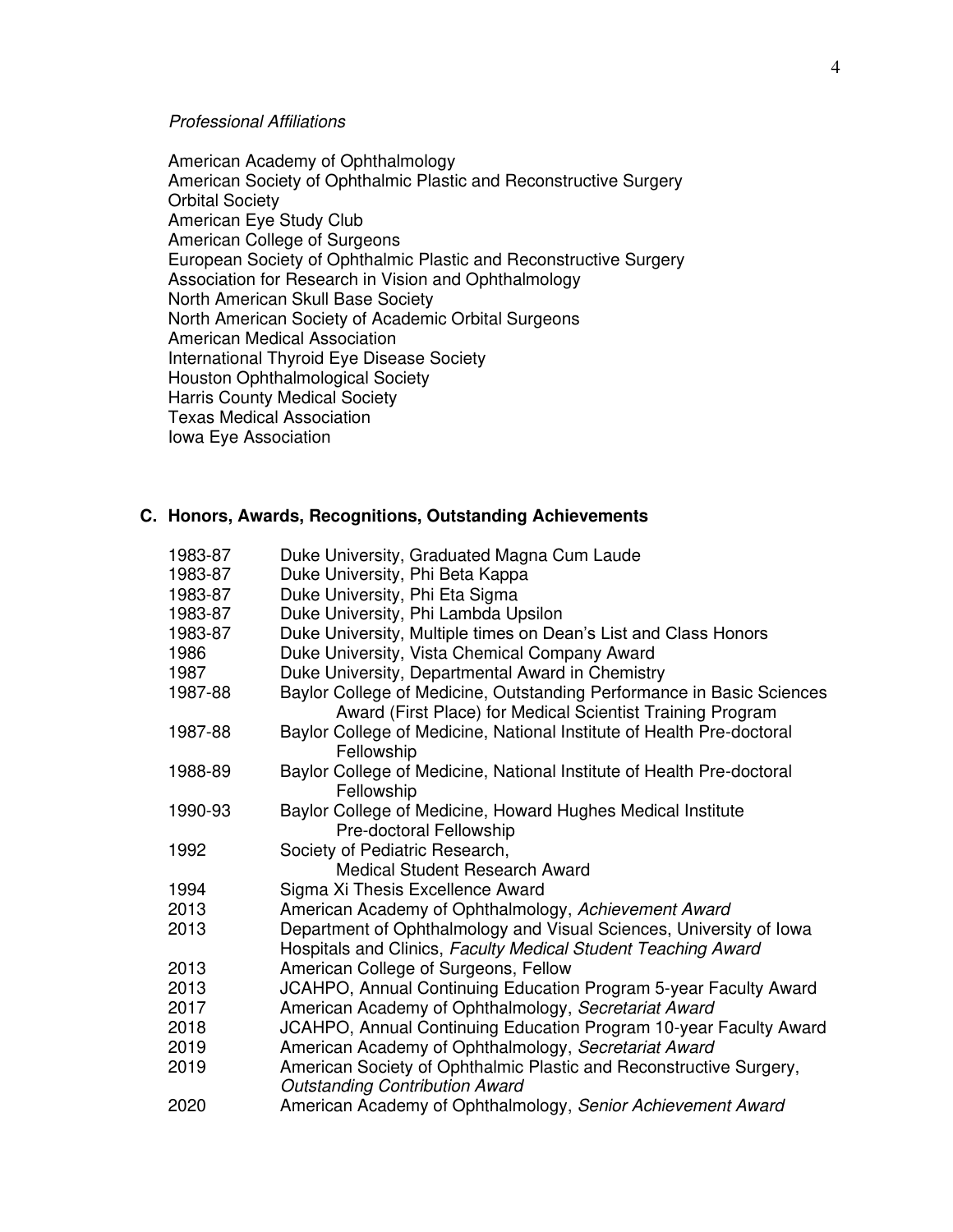2022 Carolyn F. Elles Professorship of Ophthalmology, Baylor College of **Medicine** 

### **II. TEACHING EXPERIENCE**

| 1986-87      | Teaching Assistant, Dept. of Chemistry, Duke University                         |
|--------------|---------------------------------------------------------------------------------|
| 2000-02      | Resident and Medical Student Instruction, Baylor College of Medicine            |
| 2002-04      | Resident and Medical Student Instruction, University of New Mexico              |
| 2006-09      | Resident and Medical Student Instruction, University of New Mexico              |
| 2009-15      | Fellow, Resident and Medical Student Instruction, University of Iowa            |
| 2018-present | Fellow, Resident and Medical Student Instruction, Baylor College of<br>Medicine |

#### **A. Teaching assignments**

- Basic and Clinical Sciences Courses to resident (Baylor College of Medicine) 2018-present
- Basic and Clinical Sciences Courses to residents (University of Iowa) 2009-2015

 Lectures to rotating medical students (University of Iowa) Introduction to Oculoplastic Surgery 2009-2015

 Course instructor at the Annual Meeting for the American Academy of Ophthalmology 2008 to present

Joint Commission on Allied Health Personnel in Ophthalmology Annual Continuing Education Program faculty 2009 to present Webinar instructor 2012 to present

# **B. Clinical Teaching**

Oculoplastic Fellows 5 days/week 2009-2015

Ophthalmology Residents 4 days/week 2009-2015

Oculoplastic Fellow 1.5 days/week 2018-present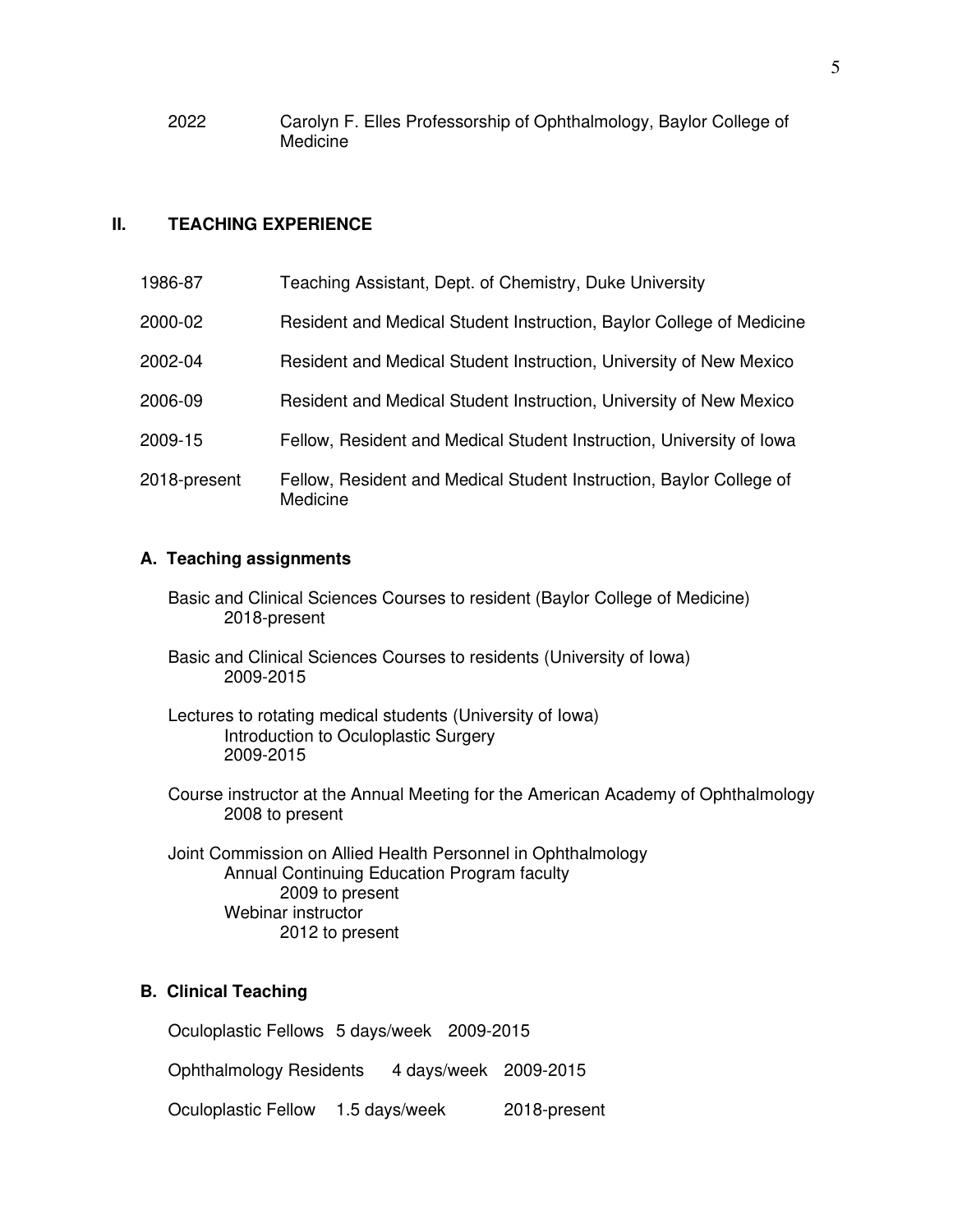Ophthalmology Residents 2 days/week 2018-present

#### **C. Mentoring**

 Medical Students Jason Jaramillo University of New Mexico, 2003-2004 Michelle Longmire University of New Mexico, 2008-2009 Ryan Wise University of Iowa, 2010-2013 Medical Student Research Fellowship; Summer, 2010 Andrew Lowe University of Iowa, 2011 Medical Student Research Fellowship; Summer, 2011 Amit Reddy University of Iowa, 2013-2015 Medical Student Research Fellowship; Summer, 2013 **Residents**  Esther S. Hong, MD 2009-2012 Meredith Baker, MD 2010-2013 C. Blake Perry, MD 2012-2015 Lucas Lenci, MD 2014-2015 Jeffrey Tran, MD 2018-2020 Katherine Williams, MD 2018-2020 Christopher R. Dermarkarian, MD 2019-present

#### Fellows

 Conley B. Call, MD 2010-2012 Rachel K. Sobel, MD 2011-2013 Meredith S. Baker, MD 2013-2015 Parinaz N. Shams, MD 2014 Harinderpal S. Chahal, MD 2015 Adam Weber, MD 2018 Adam Sweeney, MD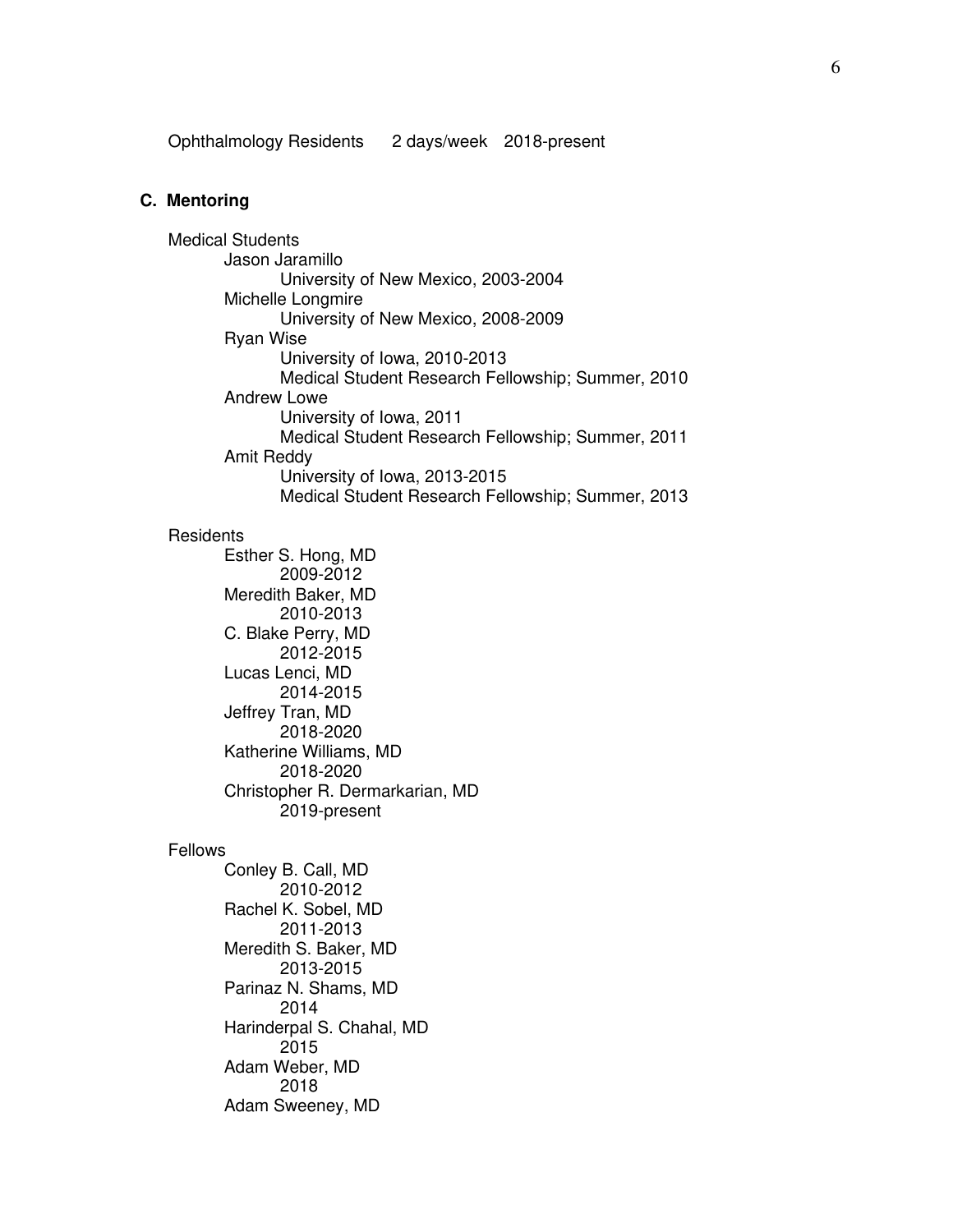2018-2020 Katherine Williams, MD 2020-present

#### **III. SCHOLARSHIP**

#### **A. Peer-reviewed publications**

- 1. **Allen RC**; Zoghbi HY; Moseley AB; Rosenblatt H; Belmont JW (1992). Methylation of Hpa II and Hha I sites near the polymorphic CAG repeat in the human androgenreceptor gene correlates with X chromosome inactivation. *American Journal of Human Genetics*, 51:1229-1239.
- 2. **Allen RC**; Belmont JW (1992). Dinucleotide repeat polymorphism at the DXS178 locus. *Human Molecular Genetics*, 1(3):216.
- 3. Parolini O; Hejtmancik JF; **Allen RC**; Belmont JW; Lassiter GL; Henry MJ; Barker DF; Conley ME (1993). Linkage analysis and physical mapping near the gene for Xlinked agammaglobulinemia at Xq22. *Genomics*, 15:342-349.
- 4. Wengler GS; **Allen RC**; Parolini O; Smith H; Conley ME (1993). Nonrandom Xchromosome inactivation in natural killer cells from obligate carriers of X-linked severe combined immunodeficiency. *Journal of Immunology*, 150:700-704.
- 5. **Allen RC**; Armitage RJ; Conley ME; Rosenblatt H; Jenkins NA; Copeland NG; Bedell MA; Edelhoff S; Disteche CM; Simoneaux DK; Fanslow WC; Belmont J; Spriggs MK (1993). CD40 ligand gene defects responsible for X-linked hyper-IgM syndrome. *Science*, 259:990-993.
- 6. Tsukada S; Saffran DC; Rawlings DJ; Parolini O; **Allen RC**; Klisak I; Sparkes RS; Kubagawa H; Mohandas T; Quan S; Belmont JW; Cooper MD; Conley ME; Witte ON (1993). Deficient expression of a B-cell cytoplasmic tyrosine kinase in human Xlinked agammaglobulinemia. *Cell*, 72:279-290.
- 7. **Allen RC**; Spriggs MK; Belmont JW (1993). Dinucleotide repeat polymorphism in the human CD40 ligand gene. *Human Molecular Genetics*, 2(6):828.
- 8. **Allen RC**; Belmont JW (1993). Trinucleotide repeat at the DXS101 locus. *Human Molecular Genetics*, 2:1508.
- 9. **Allen RC**; Nachtman RG; Rosenblatt HM; Belmont JW (1994). Application of carrier testing to genetic counseling for X-linked agammaglobulinemia (XLA). *American Journal of Human Genetics*, 54:25-35.
- 10. Oeltjen JC; Liu X; Lu J; **Allen RC**; Muzny D; Belmont JW; Gibbs RA (1995). Sixtynine kilobases of contiguous human genomic sequence containing the alphagalactosidase A and Bruton's tyrosine kinase loci. *Mammalian Genome*, 6(5):334-8.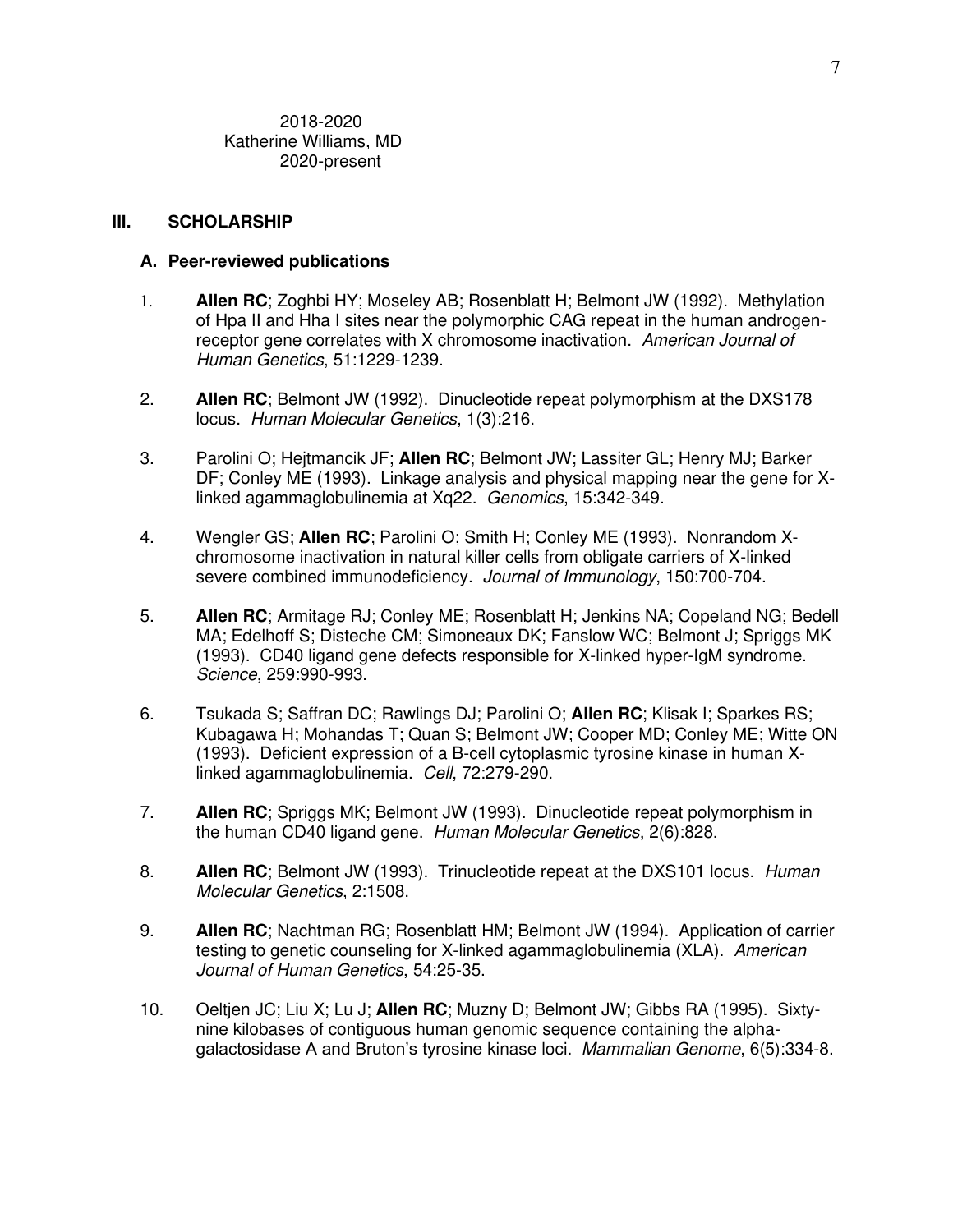- 11. Lin Q; Rohrer J; **Allen RC**; Larche M; Greene JM; Shigeoka AO; Gatti RA; Derauf DC; Belmont JW; Conley ME (1996). Single strand conformation polymorphism study of CD40 ligand. *Journal of Clinical Investigation*, 97:196-201.
- 12. Mathers WD; Nelson SE; Lane JL; Wilson ME; **Allen RC**; Folberg R (2000). Confirmation of confocal microscopy diagnosis of Acanthamoeba keratitis using polymerase chain reaction analysis. *Archives of Ophthalmology*, 118:178-183.
- 13. **Allen RC**; Gupta RR; Poblete R; Oetting TA (2001). Traumatic phacocele. *Journal of Cataract and Refractive Surgery*, 27(8):1333-4.
- 14. **Allen RC**; Webster AR; Sui R; Brown J; Taylor CM; Stone EM (2001). Molecular characterization and ophthalmic investigation of a large family with type 2A von Hippel-Lindau disease. *Archives of Ophthalmology*, 119(11):1659-65.
- 15. Hariprasad SM; Moon SJ; **Allen RC**; Wilhelmus KR (2002). Keratopathy from congenital syphilis. *Cornea*, 21:608-9.
- 16. Ebenezer ND; Patel CB; Hariprasad SM; Chen LL; Patel RJ; Hardcastle AJ; **Allen RC** (2005). Clinical and molecular characterization of a family with autosomal recessive cornea plana (CNA2). *Archives of Ophthalmology*, 123:1248-53. Comment in *Archives of Ophthalmology* 2006; 124:1371-2; author reply 1372.
- 17. **Allen RC**; Russell SR; Streb LM; Alisheikheh A; Stone EM (2006). Phenotypic heterogeneity associated with a novel mutation (Gly112Glu) in the Norrie disease protein. *Eye* 20:234-41.
- 18. **Allen RC**; Russell SR; Schluter ML; Oetting TA (2006). Retained posterior segment indocyanine green dye after phacoemulsification. *Journal of Cataract and Refractive Surgery* 32:357-60.
- 19. **Allen RC**; Nerad JA; Kattah JC; Lee AG (2006). Resolution of optic nerve edema and improved visual function after optic nerve sheath fenestration in a patient with osteopetrosis. *American Journal of Ophthalmology* 141:945-7.
- 20. **Allen RC**; Oetting TA (2007). Indocyanine green toxicity. *Ophthalmology* 114:197.
- 21. **Allen RC**; Jaramillo J; Black R; Sandoval D; Morrison L; Qualls C; Carter KD; Nerad JA (2009). Clinical characterization and blepharoptosis surgery outcomes in Hispanic New Mexicans with oculopharyngeal muscular dystrophy. *Ophthalmic Plastic and Reconstructive Surgery*, Mar-Apr; 25 (2): 103-8.
- 22. Longmire MR; Carter KD; **Allen RC** (2010). Intolerance of Jones tube placement in a patient using continuous positive airway pressure. *Ophthalmic Plastic and Reconstructive Surgery*, Jan-Feb; 26 (1): 68-9.
- 23. **Allen RC**; Nerad JA (2010). Re: Surgical treatment of familial dacryocystocele and lacrimal puncta agenesis. *Ophthalmic Plastic and Reconstructive Surgery,* Jan-Feb; 26 (1): 67.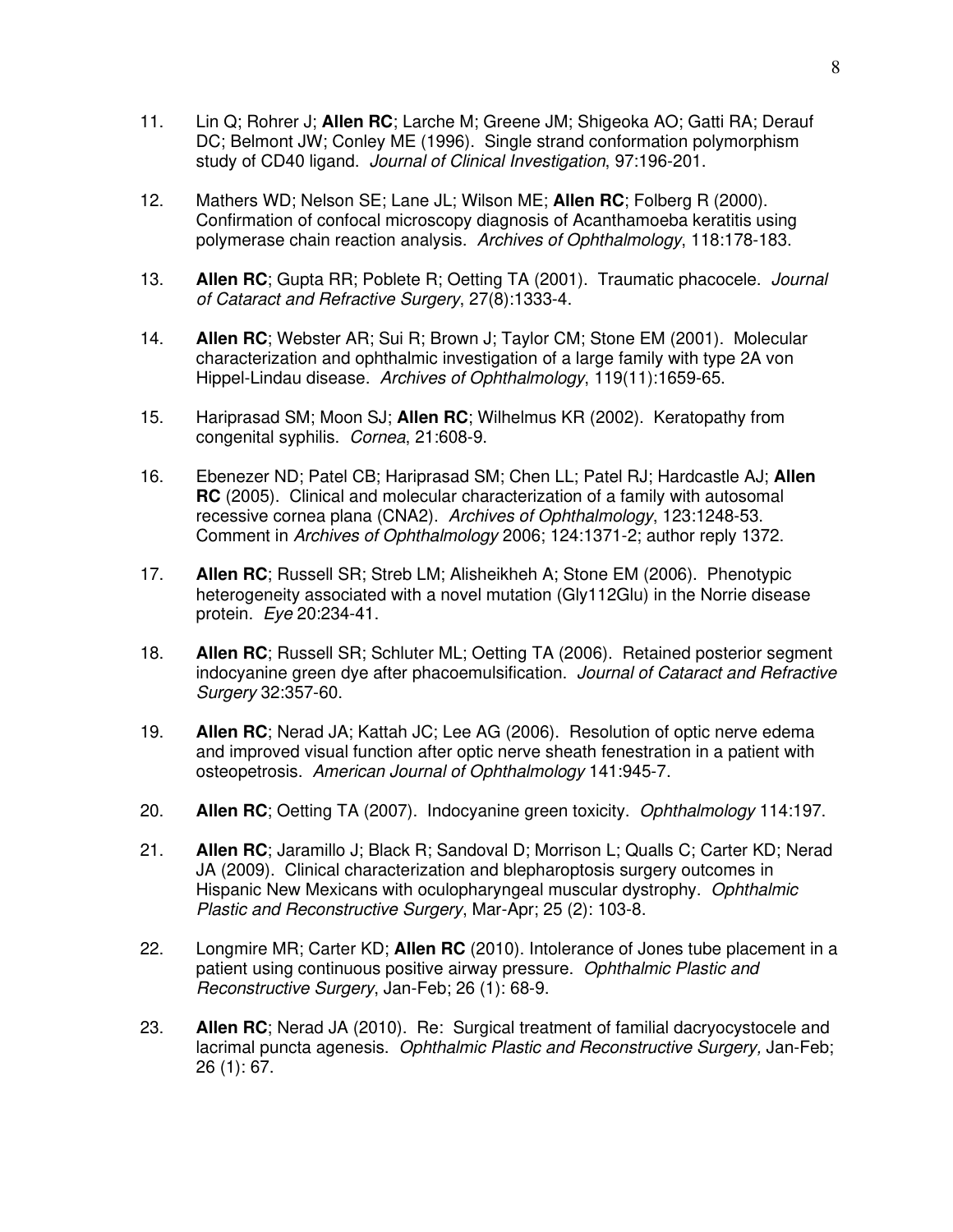- 24. **Allen RC**; Saylor MA; Nerad JA (2011). The current state of ptosis repair: a comparison of internal and external approaches. *Current Opinion in Ophthalmology;* 22 (5): 394-9.
- 25. Gandhi NG; Rogers GM; Kardon RH; **Allen RC** (2011). Periodic unilateral eyelid retraction in a pediatric patient. *Journal of Neuroophthalmology,* Dec;31(4):350-2.
- 26. Chen JJ; Cohen AW; Wagoner MD; **Allen RC** (2012). The "silent brain syndrome" creating a severe form of the "giant fornix syndrome". *Cornea,* Sep;31(9):1065-67.
- 27. Tsukada S; Saffran DC; Rawlings DJ; Parolini O; **Allen RC**; Klisak I; Sparkes RS; Kubagawa H; Mohandas T; Quan S; Belmont JW; Cooper MD; Conley ME; Witte ON (2012). Deficient expression of a B cell cytoplasmic tyrosine kinase in human Xlinked agammaglobulinemia. 1993. *Journal of Immunology*, Apr 1;188(7):2936-47.
- 28. **Allen RC**; Zimmerman MB; Watterberg EA; Morrison LA; Carter KD (2012). Primary bilateral silicone frontalis suspension for good levator function ptosis in oculopharyngeal muscular dystrophy. *British Journal of Ophthalmology*, Jun;96(6);841-5.
- 29. Gandhi NG; **Allen RC** (2012). Periodic unilateral eyelid retraction in a pediatric patient: comment and response. *Journal of Neuroophthalmology,* Jun;32(2):191-2.
- 30. Baker MA; Avery RB; Johnson CR; **Allen RC** (2012). Methotrexate as an alternative treatment for orbital angiolymphoid hyperplasia with eosinophilia. *Orbit,* 31(5):324-6.
- 31. Baker MS; Krakauer M; Gupta S; de la Cruz J; Cortina MS; Kitzmann AS; Goins KM; **Allen RC**; Setabutr P (2012). Eyelid procedures in patients who have undergone Boston keratoprosthesis surgery. *Ophthalmic Plastic and Reconstructive Surgery,* Jul;28(4):286-8.
- 32. Sobel RK; Carter KD; **Allen RC** (2012). Periorbital edema: a puzzle no more? *Current Opinion in Ophthalmology,* Sep;23(5):405-14.
- 33. Call CB; Wise RJ; Hansen MR; Carter KD; **Allen RC** (2012). In vivo examination of meibomian gland morphology in patients with facial nerve palsy using infrared meibography. *Ophthalmic Plastic and Reconstructive Surgery,* Nov;28(6):396-400.
- 34. Wise RJ; Sobel RK; **Allen RC** (2012). Meibography: a review of techniques and technologies. *Saudi Journal of Ophthalmology*, Oct;26(4):349-56.
- 35. **Allen RC**; Goins KM; Hong ES; Longmuir SQ (2012). Ocular myeloid sarcoma in a 10-year-old child – reply. *J AAPOS,* 16(2):213.
- 36. Sobel RK; **Allen RC** (2014). Incidence of bilateral Marcus Gunn jaw-wink. *Ophthalmic Plastic and Reconstructive Surgery,* May-Jun;30(3):e54-5.
- 37. Chen JJ; **Allen RC** (2014). Ocular sarcoidosis and immune thrombocytopenia: a rare association. *Orbit*, Feb;33(1):62-4.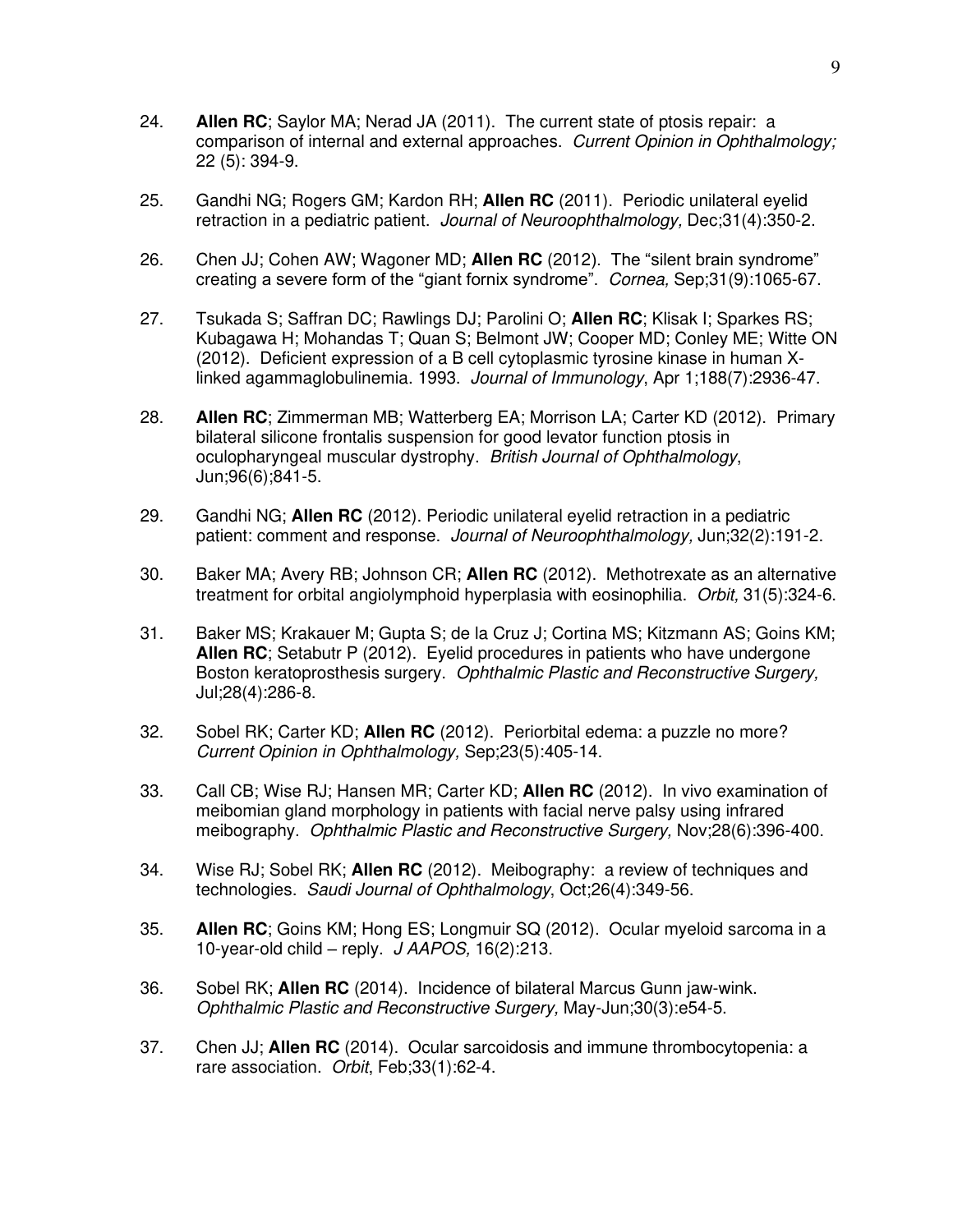- 38. Baker MS; McAllister AR; Syed NA; **Allen RC** (2014). Keloidal scarring in hard palate grafts. *Ophthalmic Plastic and Reconstructive Surgery,* September/October; 30(5):e115-e116.
- 39. **Allen RC** (2013). Genetic diseases affecting the eyelids: what should a clinician know? *Current Opinion in Ophthalmology*, Sep;24(5):463-77.
- 40. Sobel RK; Carter KD; **Allen RC** (2014). Bilateral lacrimal drainage obstruction and its association with secondary causes. *Ophthalmic Plastic and Reconstructive Surgery,* Mar-Apr;30(2):152-6.
- 41. Kemp P; **Allen RC** (2014). Bloody tears and recurrent nasolacrimal duct obstruction due to a retained silicone stent. *Journal of AAPOS,* Jun; 19(3):285-6.
- 42. Reddy AK, Baker MS, Sobel RK, Whelan DA, Carter KD, **Allen RC** (2014). Survivors of self-inflicted gunshot wounds to the head: characterization of ocular injuries and healthcare costs. *JAMA Ophthalmology*, Jun; 132(6):730-6.
- 43. Kemp PS; **Allen RC**; Longmuir SQ (2014). Cryptic respiratory epithelial cyst of the lateral orbit in a 3 year-old with strabismus and amblyopia. *Journal of Pediatric Ophthalmology and Strabismus*, Mar 4;51 Online:e19-21.
- 44. Clark TJ; Renner LM; Sobel RK; Carter KD; Nerad JA; **Allen RC**; Shriver EM (2014). Intimate partner violence (IPV): An underappreciated etiology of orbital floor fractures. *Ophthalmic Plastic and Reconstructive Surgery*, Nov-Dec;30(6):508-11.
- 45. **Allen RC**; Wise RJ (2014). Orbicularis oculi weakness and obstructive meibomian gland disease. *JAMA Ophthalmology,* Dec;132(12):1490-1.
- 46.**Allen RC**; Hong ES; Zimmerman MB; Morrison LA; Nerad JA; Carter KD (2015). Factors affecting eyelid crease formation before and after silicone frontalis suspension for adult-onset myogenic ptosis. *Ophthalmic Plastic and Reconstructive Surgery*, May-Jun;31(3):227-32.
- 47. Kopelovich JC; Baker MS; Potash A; Desai L; **Allen RC**; Chang EH (2014). The hybrid lid crease approach to address lateral frontal sinus disease with orbital extension. *Annals of Otology, Rhinology and Laryngology*, Dec;123(12):826-30.
- 48. **Allen RC** (2014). Hereditary disorders affecting the lacrimal system. *Current Opinion in Ophthalmology,* Sep;25(5):424-431.
- 49. **Allen RC**; Baker MS (2015). Re: Baric et al.: Patient and physician perceptions of Medicare reimbursement. *Ophthalmology*, Apr;122(4):e22-3.
- 50. Sobel RK; Syed NA; Carter KD; **Allen RC** (2015). Optic nerve sheath fenestration: Current preferences in surgical approach and biopsy. *Ophthalmic Plastic and Reconstructive Surgery*, Jul-Aug;31(4):310-2.
- 51. Estrada MM; Baker MS; Sobel RK; Shriver EM; **Allen RC** (2015). Re: Localization and retrieval of an eyelid metallic foreign body with an oscillating magnet and high-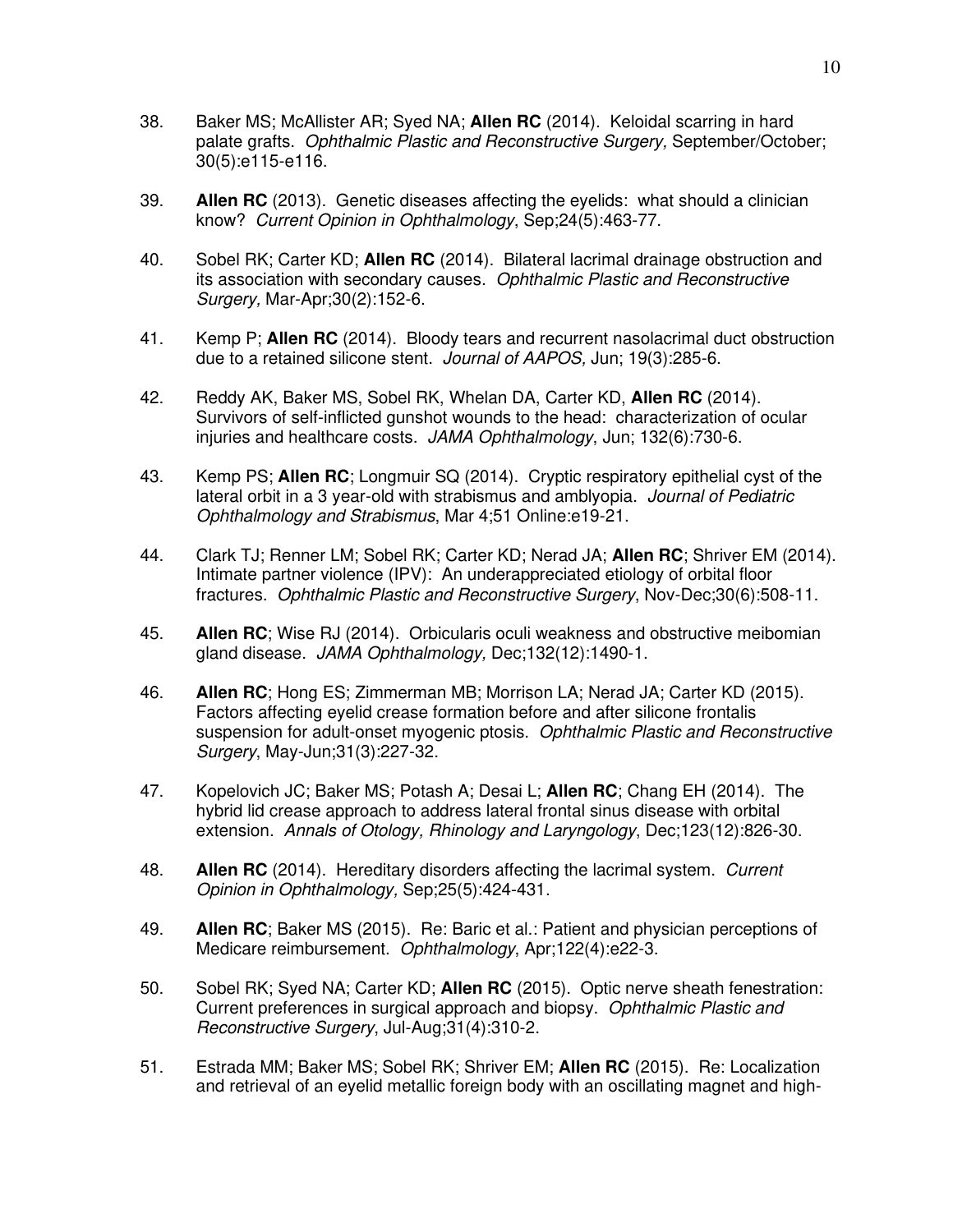resolution ultrasonography. *Ophthalmic Plastic and Reconstructive Surgery*, Mar-Apr;31(2):159-60.

- 52. Chen JJ; Singh N; Brinkley JJ; Policeni BA; Syed NA; **Allen RC**; Longmuir RA, Thurtel MJ (2015). Renal cell carcinoma metastatic to the orbit in a patient with Wegener granulomatosis. *Journal of Neuro-ophthalmology*, Mar;35(1):94-6.
- 53. Shams P; Baker MS; **Allen RC** (2016). Lateral canthal position following lateral orbitotomy and the influence of ocular proptosis. *Ophthalmic Plastic and Reconstructive Surgery*, Jan-Feb;32(1):53-57.
- 54. Baker MS; **Allen RC** (2015). Re: Orbital and periorbital extension of congenital dacryocystoceles: suggested mechanism and management. *Ophthalmic Plastic and Reconstructive Surgery*, May-Jun;31(3):248-9.
- 55. Baker MS; Shams PN; **Allen RC** (2016). The quantitated internal suture browpexy: Comparison of two brow-lifting techniques in patients undergoing upper blepharoplasty. *Ophthalmic Plastic and Reconstructive Surgery*, May-Jun;32(3):204- 206.
- 56. Shams P; Verdick RE; **Allen RC** (2016). In vivo demonstration of the lacrimal pump. *Ophthalmic Plastic and Reconstructive Surgery*, Jan-Feb;32(1):e25.
- 57. Shams P; Baker MS; Maltry AC; Dafgård-Kopp E; Bohman E; **Allen RC** (2015). Chronic anophthalmic socket pain treated by implant removal and dermis fat graft. *British Journal of Ophthalmology*, Dec;99(12):1692-96.
- 58. Baker MS; Thurtell MJ; **Allen RC** (2016). Support for the egress mechanism of optic nerve sheath fenestration. *Ophthalmic Plastic and Reconstructive Surgery*, May-Jun;32(3):e75.
- 59. **Allen RC** (2015). Proliferation and arrest: the genetics of orbital disorders. *Current Opinion in Ophthalmology*, Jul;26(5);382-91.
- 60. Gauger EH; Sobel RK; **Allen RC** (2015). Complications and outcomes after autoenucleation. *Current Opinion in Ophthalmology*, Jul;26(5);429-38.
- 61. Khoram D; Choi M; Roos B; Stone E; Kopel T; **Allen R**; Alward WLM; Scheetz T; Fingert J (2015). Novel TMEM98 mutations in pedigrees with autosomal dominant nanophthalmos. *Molecular Vision*, Sep;21:1017-23.
- 62. McConnell LK; Zimmerman MB; Syed NA; Nerad JA; Carter KD; **Allen RC**; Shriver EM (2017). An analysis of conjunctival map biopsies in sebaceous carcinoma. *Ophthalmic Plastic and Reconstructive Surgery*, Jan/Feb;33(1):17-21.
- 63. Baker MS; Yin VT; Ivan D; **Allen RC**; Carter KD; Esmaeli B; Shriver EM (2017). Epidemiology and prognosis of primary periocular sweat gland carcinomas. *Ophthalmic Plastic and Reconstructive Surgery*, Mar/Apr;33(2):101-105.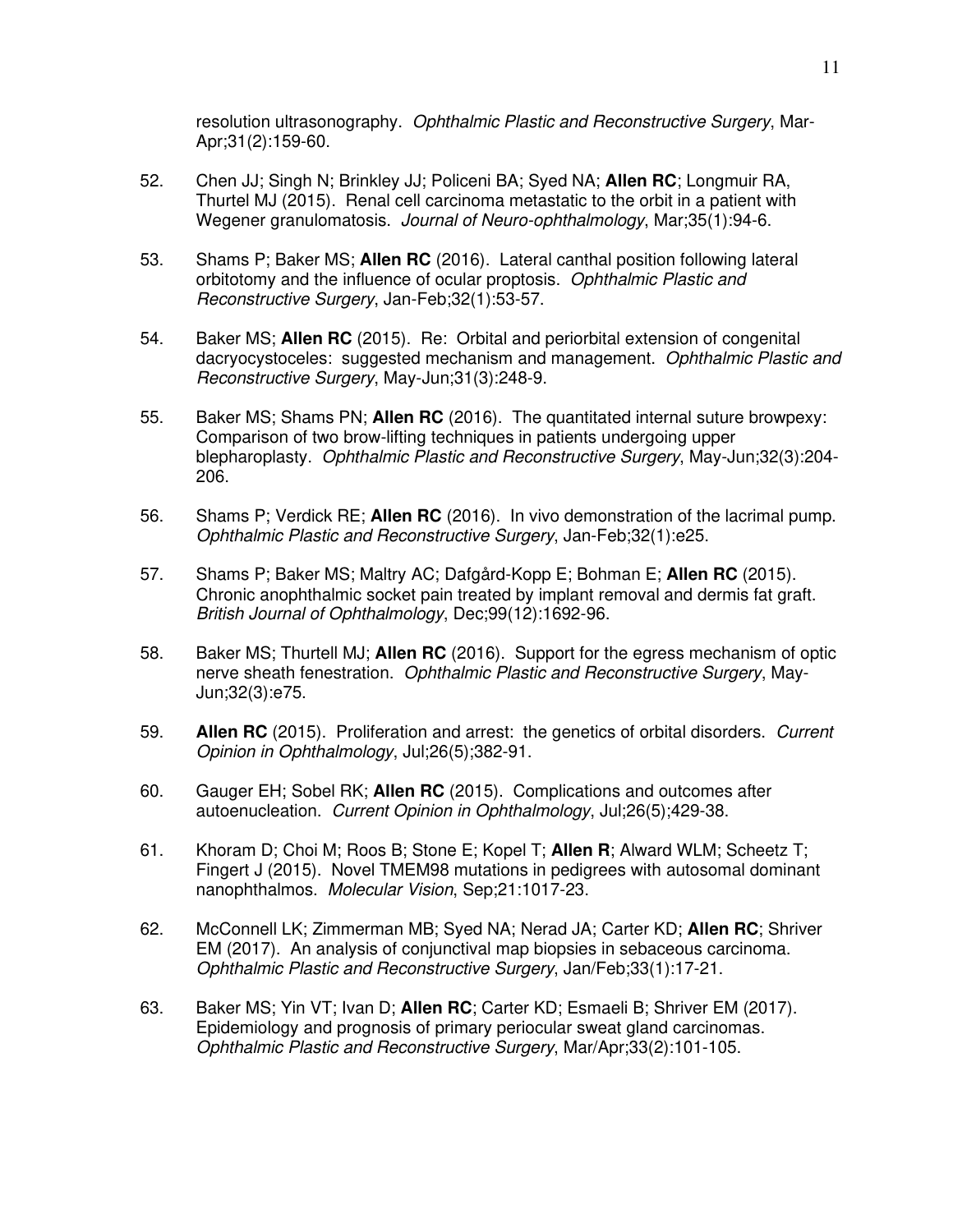- 64. Wiktorin ACH; Dafgard Kopp EME; Tani E; Soderen B; **Allen RC** (2016). Fineneedle aspiration biopsy in orbital lesions: A retrospective study of 225 cases. *American Journal of Ophthalmology,* Jun;166:37-42.
- 65. Reddy AK; Baker MS; Maltry AC; Syed NA; **Allen RC** (2017). Immunopathology and histopathology of conjunctival biopsies in patients with presumed idiopathic punctal stenosis. *British Journal of Ophthalmology*, Feb;101(2):213-217.
- 66. Temnogorod J; Pointdujour-Lim R; Mancini R; Chang SH; **Allen RC**; Shinder R (2017). Acute orbital syndrome in herpes zoster ophthalmicus: clinical features of 7 cases. *Ophthalmic Plastic and Reconstructive Surgery*, May/Jun;33(3):173-177.
- 67. Kuiper JJ; Zimmerman MB; Pagedar NA; Carter KD; **Allen RC**; Shriver EM (2016). Perception of patient appearance following various methods of reconstruction after orbital exenteration. *Orbit*, Aug;35(4):187-192.
- 68. Baker MS; McConnell LK; Kleinberg T; Shriver EM; Bilyk JR; **Allen RC** (2016). Orbital sarcomas in retinoblastoma patients: treatment and screen guidelines recommendations. *Current Opinion in Ophthalmology,* Sep;27(5):443-448.
- 69. **Allen RC** (2016). The evolving role of the oculoplastic surgeon in skull base surgery. *Current Opinion in Ophthalmology,* Sep;27(5):420-427.
- 70. Perry CB; **Allen RC** (2016). The subperiosteal, drill hole, midface lift. *Orbit*, Oct;35(5):250-253.
- 71. Perry CB; **Allen RC** (2016). Repair of 50-75% full-thickness lower eyelid defects: lateral stabilization as a guiding principle. *Indian Journal of Ophthalmology,*  Aug;64(8):563-567*.*
- 72. Chahal HS; **Allen RC** (2016). Combination lateral rotational and glabellar flaps for medial canthal defects. *JAMA Facial Plastic Surgery,* Dec 1;18(6):491-492.
- 73. Arat YO; Sezenoz AS; Bernardini FP; Alford MA; Tepeoglu M; **Allen RC** (2017). Comparison of Colorado microdissection needle versus scalpel incision for aesthetic upper and lower lid eyelid blepharoplasty. *Ophthalmic Plastic and Reconstructive Surgery.* Nov/Dec;33(6):430-433.
- 74. Lenci LT; Shams P; Shriver EM; **Allen RC** (2017). Dermoid cysts: Clinical predictors of complex lesions and surgical complications. *Journal of American Association of Pediatric Ophthalmology and Strabismus*, Feb; 21(1):44-47. **Allen RC** (2018). Reply to letter. *JAAPOS*, Apr;22(2):164.
- 75. Evans JA; Clark TJ; Zimmerman MB; **Allen RC**; Nerad JA; Carter KD; Shriver EM (2018). Rethinking our definition of postoperative success: A comparative analysis of three upper eyelid retraction repair techniques using novel metrics to capture functional and aesthetic outcomes. *Ophthalmic Plastic and Reconstructive Surgery.* Jan/Feb;34(1):55-63.
- 76. **Allen RC** (2017). Surgical management of periocular cancers: high- and low-risk features drive treatment. *Current Oncology Reports.* Sep;19(9):57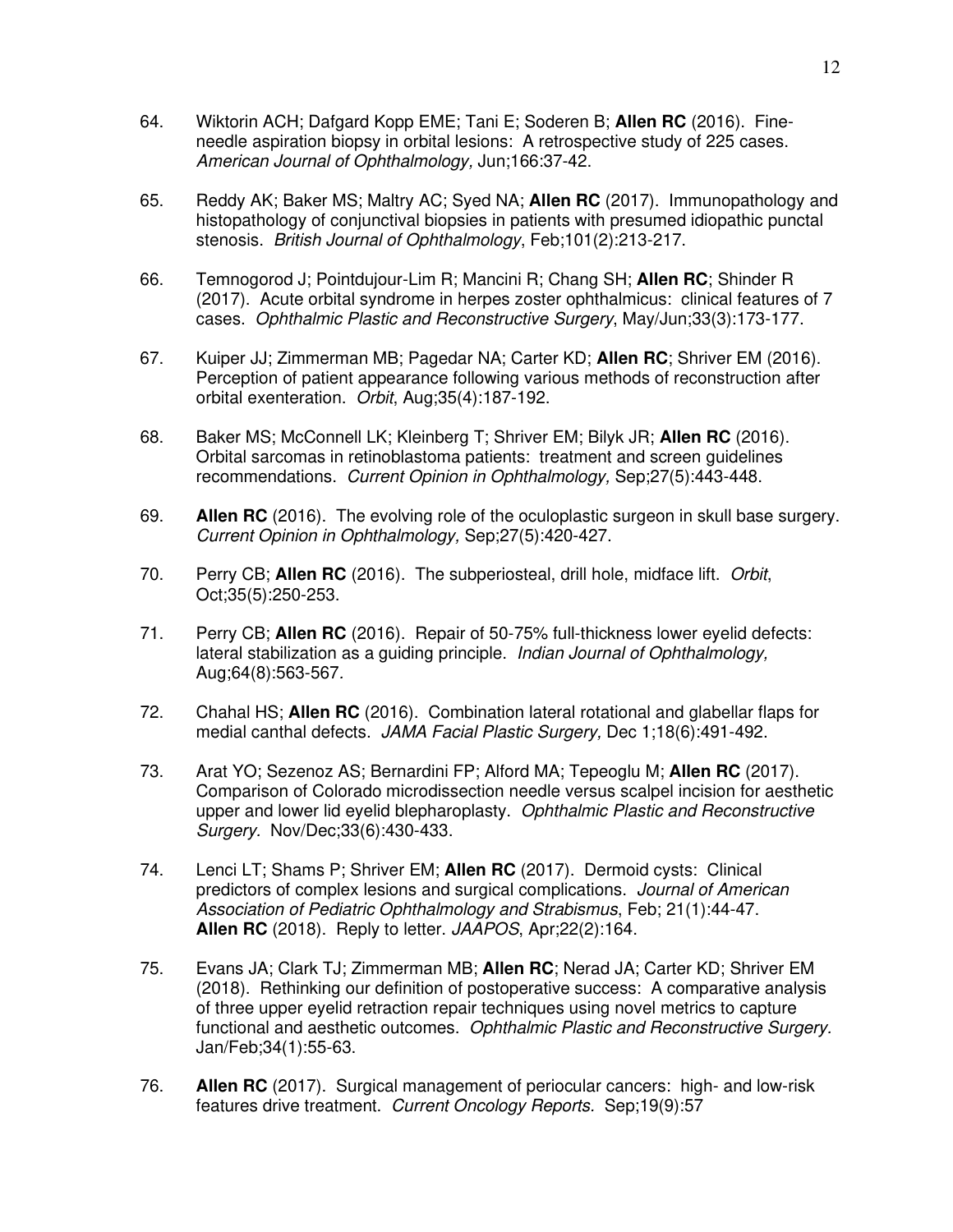- 77. Chahal HS; Estrada M; Boehme J; Greiner MA; Sindt CW; Carter KD; **Allen RC**; Shriver EM (2018). Scleral contract lenses in an academic oculoplastics clinic: epidemiology and emerging considerations. *Ophthalmic Plastic and Reconstructive Surgery.* May/Jun;34(3):231-236.
- 78. **Allen RC** (2017). Molecularly targeted agents in oculoplastic surgery. *Current Opinion in Ophthalmology*. Sep;28(5):485-492.
- 79. Mombaerts I; Bilyk JR; Rose GE; McNab AA; Fay A; Dolman PJ; **Allen RC**; Devoto MH; Harris GJ; for the Expert Panel of the Orbital Society (2017). Consensus on diagnosis criteria of idiopathic orbital inflammation using a modified Delphi approach. *JAMA Ophthalmology*. Jul 1;135(7):769-776.
- 80. Clark TJ; Klejch WJ; Wang K; **Allen RC**; Nerad JA; Carter KD; Shriver EM (2018). Hering's law in congenital ptosis: Evaluation of the contralateral response to unilateral congenital ptosis repair. *Ophthalmic Plastic and Reconstructive Surgery*. May/Jun;34(3):284-290.
- 81. D'souza NM; Nguyen HD; Smith SV; Nagarajan P; Diab A **Allen RC**; Gombos DS; Lee AG (2017). Metastatic melanoma of the optic nerve sheath. *Neuro-Ophthalmology.* 42(3):187-190.
- 82. Baker MS; Maltry AC; Syed NA; **Allen RC** (2018). Orbital implant exposure after Acanthamoeba panophthalmitis. *American Journal of Ophthalmology Case Reports*. 10:48-50.
- 83. **Allen RC** (2018). Orbital metastases: When to suspect? When to biopsy? *Middle East African Journal of Ophthalmology.* Apr-Jun;25(2):60-64.
- 84. Diab MM; **Allen RC**; Gawdat TI; Saif AS (2018). Trachoma Elimination, approaching 2020. *Current Opinion in Ophthalmology.* Sep;29(5):451-457.
- 85. **Allen RC** (2018). Controversies in periocular reconstruction for facial nerve palsy. *Current Opinion in Ophthalmology.* Sep;29(5):423-427.
- 86. Tran J; **Allen RC** (2019). Imaging findings in agenesis of the lacrimal and salivary glands (ALSG). *Ophthalmic Plastic and Reconstructive Surgery.*  May/Jun;35(3):e86.
- 87. Chan TM; Ponce CMP; **Allen RC**; Bell D; Lee AG (2020). Orbital AL amyloid. *Orbit*. Feb;29(1):68-70.
- 88. Cruz AAV; **Allen RC** (2019). Editorial: Reclaiming the term "preseptal cellulitis". *Current Opinion in Ophthalmology*. Sep;30(5):347-348.
- 89. Williams KJ; **Allen RC** (2019). Paediatric orbital and periorbital infections. *Current Opinion in Ophthalmology*. Sep;30(5):349-355.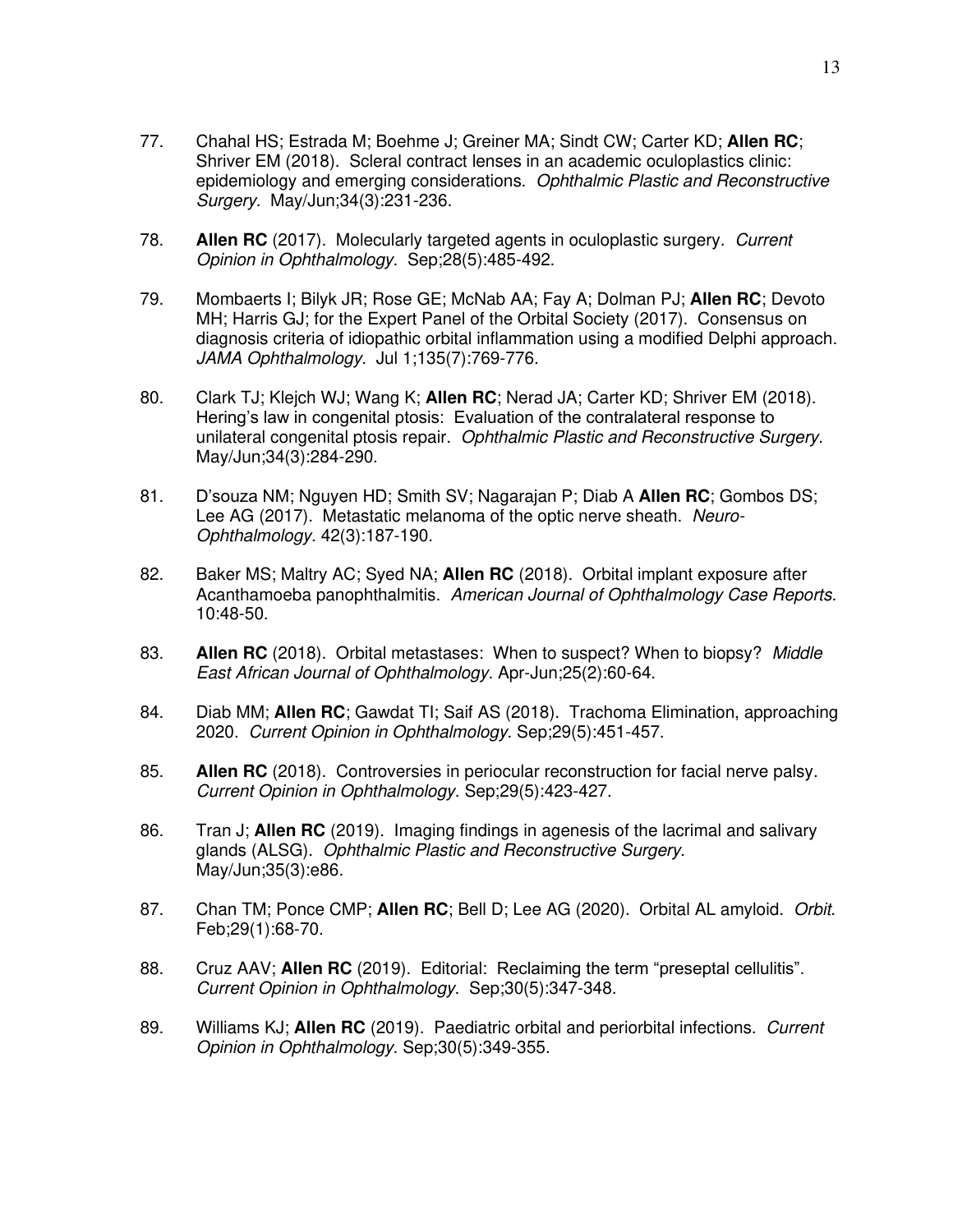- 90. Dermarkarian CR; Herce H; **Allen RC** (2020). Sudden onset diplopia after LeFort I advancement. *Canadian Journal of Ophthalmology*/*Journal Canadien D'Ophtalmologie*. Apr;55(2):e64-e66.
- 91. Williams KJ, **Allen RC**, Weng CY (2019). An orbital lesion diagnosed on routine fundus exam. *JAMA Ophthalmology*. Dec;137(12):1456-1457.
- 92. Sweeney AR; Williams KJ; Dermarkarian CR; **Allen RC**, Yen MR (2020). Topical prostaglandin analogue use is associated with increased failure rate of ptosis repair. *Ophthalmology*. Feb;127(2):276-278.
- 93. Chancellor JR; Kilgore DA; Sallam AB; **Allen RC**; Uwaydat SH (2019). A case of non-resolving MEK inhibitor-associated retinopathy. *Case Reports in Ophthalmology.* 10:327-333.
- 94. Dermarkarian CR; Patel KR; Fuller MY; Bernini JC; Chevez-Barrios P; **Allen RC** (2020). Inflammatory myofibroblastic tumor of the orbit in an 8-month old. *Ophthalmic Plastic and Reconstructive Surgery*. May/Jun;36(3):e65-e68.
- 95. Williams KJ, **Allen RC** (2021). Immune checkpoint inhibitor induced ptosis in a patient with prostate cancer. *Journal of Neuro-Ophthalmology*. Mar 1;41(1):e71 e72.
- 96. Fay A; Nallasamy N; **Allen RC**; Bernardini, FP; Bilyk JR; Cockerham K; Cruz AA; Devoto M; Dolman PJ; Dutton J; Jordan DR; Kersten R; Kim Y-D; Lucarelli MJ; McNab AA; Mombaerts I; Mourits M; Nerad J; Perry JD; Rose G; Saeed P; Seah LL; Selva D; Sivak-Callcott J; Strianese D; Verity DH; for The Orbital Society (2020). Perioperative prophylactic antibiotics in 1,250 orbital surgeries. *Ophthalmic Plastic and Reconstructive Surgery*. Jul/Aug;36(4):385-389.
- 97. Tran J; **Allen RC** (2020). A mass in the greater wing of the sphenoid in a pediatric patient. *JAMA Ophthalmology*. May 1;138(5):584-585.
- 98. Sweeney AR; **Allen RC** (2021). Orbital aneurysmal bone cyst in a patient with McCune-Albright syndrome. *Ophthalmic Plastic and Reconstructive Surgery*. Jan-Feb;37(1):e37.
- 99. Matharu KS; Sweeney AR; Chevez-Barrios P; Edmond JC; Marx DP; **Allen RC**; Shah VS (2021). Novel diagnosis of the diffuse variant of infantile orbital fibromatosis. *Journal of Neuro-ophthalmology*. Sep;41(3):e316-e318.
- 100. Sweeney AR; Dermarkarian CR; Williams KJ; **Allen RC**; Yen MT (2021). Polytetrafluoroethylene frontalis suspension in blepharospasm with eyelid apraxia: an effective and well tolerated adjunct to botulinum toxin therapy. *Orbit*. Feb 40(1):39-43.
- 101. Dermarkarian CR; Williams KJ; Sweeney AR; **Allen RC**; Yen MT (2021). Topical corticosteroid use associated with increased degree of ptosis and rate of ptosis repair failure. *Ophthalmic Plastic and Reconstructive Surgery*. Jan-Feb 37(1):33-37.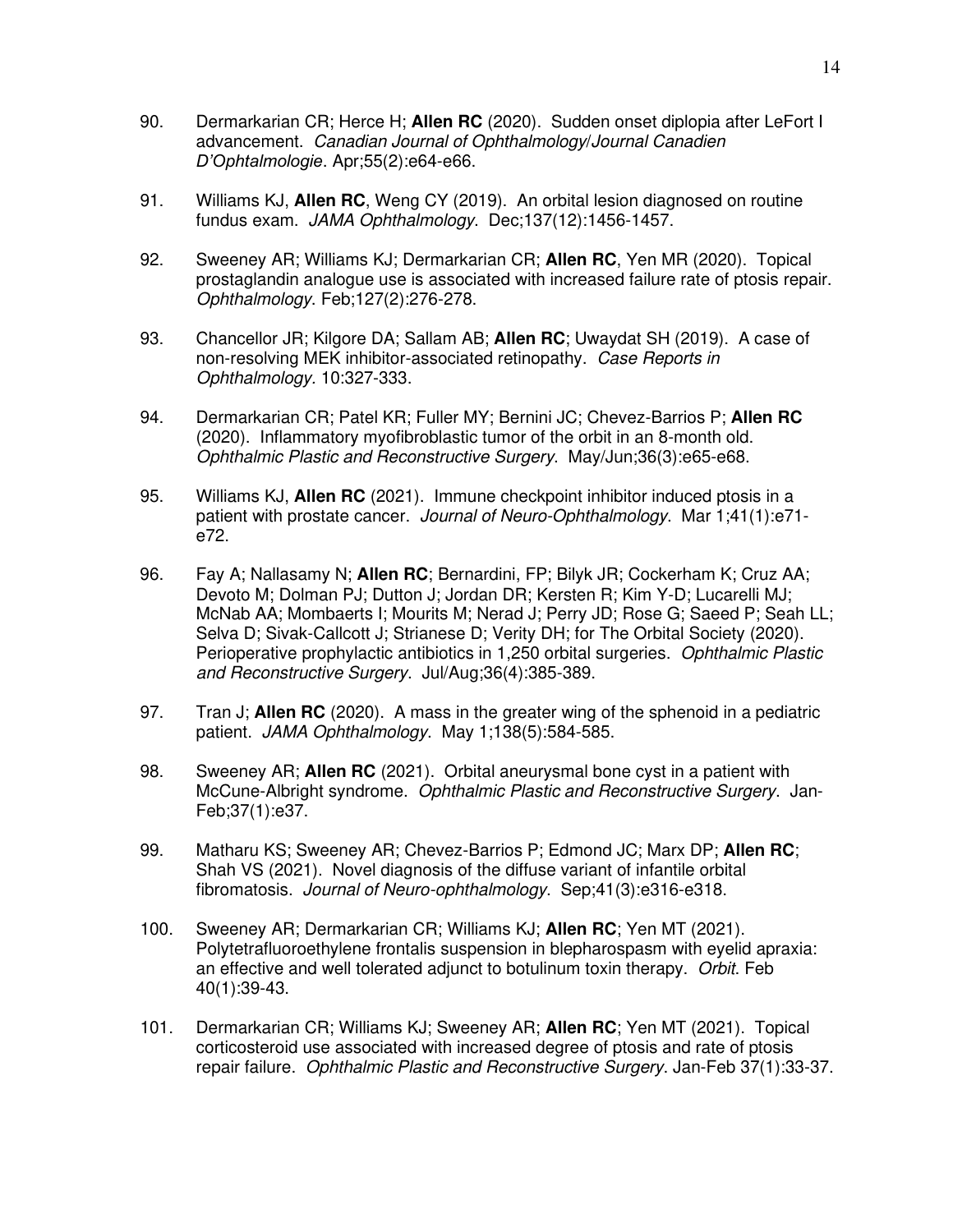- 102. Skalet AH; **Allen RC**; Shields CL; Wilson MW; Mruthyunjaya P; Gombos DS (2020). Considerations for the management and triage of ocular oncology cases during the COVID-19 pandemic. *Ocular Oncology and Pathology*. Apr 21;6(3):1-4.
- 103. Sweeney AR; Dermarkarian CR; Williams KJ; **Allen RC**; Yen MT (2020). Outcomes after Muller muscle conjunctival resection versus external levator advancement in severe involutional blepharoptosis. *American Journal of Ophthalmology*. Sep;217:182-188.
- 104. Simmons BA; Clark TJE; Kuiper JJ; Zimmerman BM; Nerad JA; **Allen RC**; Carter KD; Shriver EM (2021). Closure technique and antibiotics in frontalis sling infection and exposure. *Ophthalmology.* Mar;128(3):480-482.
- 105. Sweeney AR; **Allen RC** (2021). Primary lacrimal gland oncocytoma associated with hypervascularity: a case report with imaging and immunohistochemical characterization. *Ophthalmic Plastic and Reconstructive Surgery.* May-Jun;37(3S):S128-S130.
- 106. Dermarkarian CR; Shah V; **Allen RC** (2021). Visual preservation in congenital orbital fibrosis. *Canadian Journal of Ophthalmology/Journal Canadien D'Ophtalmologie*. Feb;56(1):37-42.
- 107. Hartford JB; Sweeney AR; **Allen RC**; Yen MT (2021). Rapidly enlarging hidradenoma of the eyelid: a case report and review of the literature. *Ophthalmic Plastic and Reconstructive Surgery.* May-Jun(3S):S149-S151.
- 108. Diab MM; **Allen RC** (2021). Recurrent upper eyelid trachomatous entropion repair: long-term efficacy of a five-step approach. *Eye.* Oct;35(10):2781-2786.
- 109. Dermarkarian CR, Bhatt A, Chevez-Barrios P, **Allen RC** (2021). Bilateral acquired nasolacrimal duct obstruction secondary to amyloidosis in a 15-year-old. *Journal of American Association of Pediatric Ophthalmology and Strabismus*. Apr;25(2):126- 128.
- 110. Chamberlain PD; Dermarkarian CR; **Allen RC**; Al-Zubidi N (in press). Optic nerve biopsy in leukemic infiltrative optic neuropathy: a case report and review of the literature. *Orbit*.
- 111. **Allen RC**; Bradley EA; Fante RG; Lucarelli MJ (2021). A perspective on the current role of teprotumumab in treatment of thyroid eye disease. *Ophthalmology.*  Aug;128(8):1125-1128.
- 112. Williams KJ; **Allen RC** (2022). An atypical case of optic neuropathy. *JAMA Ophthalmology.* Jan;140(1):88-89.
- 113. Dermarkarian CR; Chilakapati M, Hussein M; Chevez-Barrios P; **Allen RC** (in press). Bilateral orbital inflammation in a 6-month old with SARS-CoV-2 infection. *Orbit*.
- 114. Williams KJ; **Allen RC** (2021). Eyelid malposition after blepharoplasty: An ounce of prevention. *Seminars in Plastic Surgery*. May;35(2):72-77.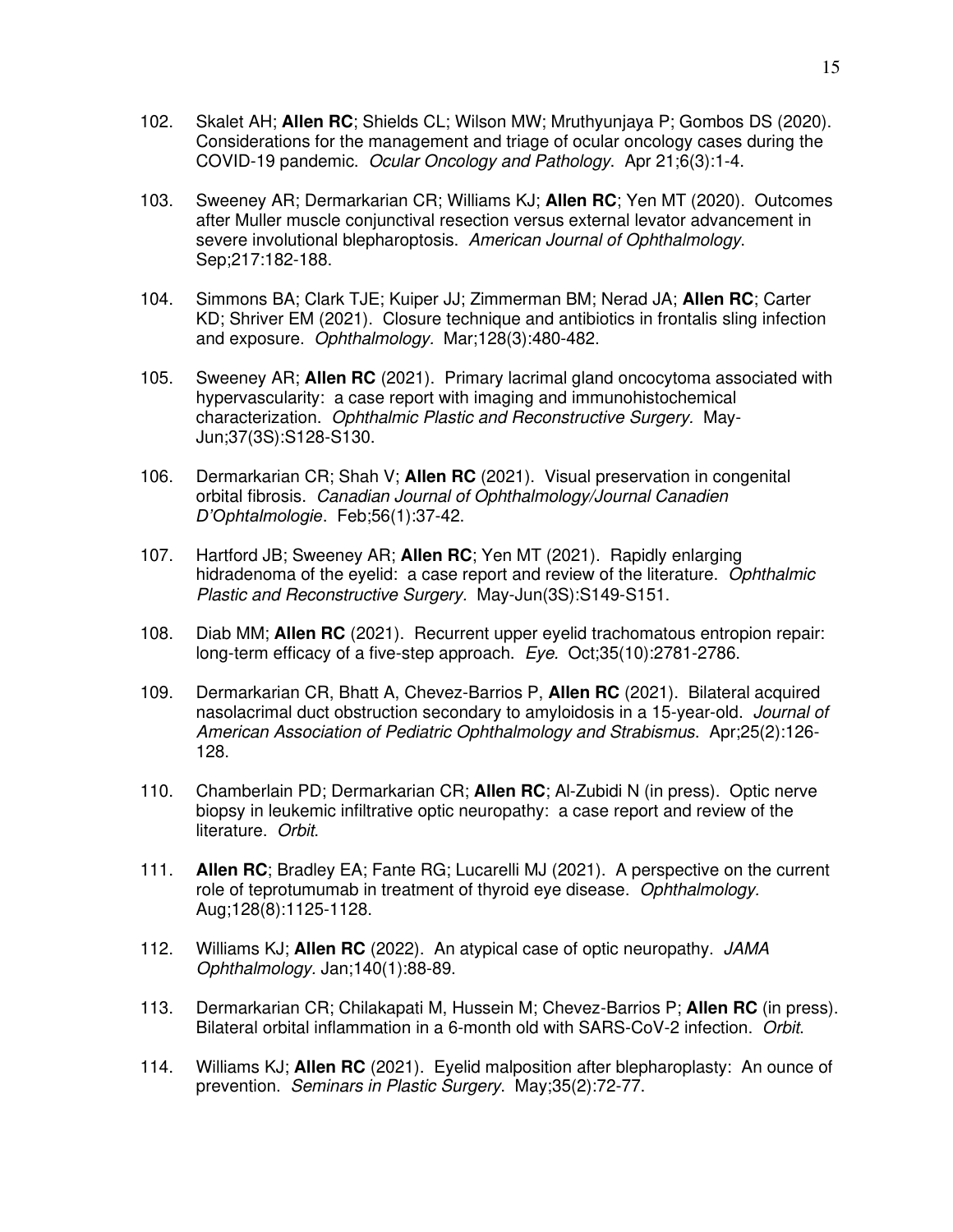- 115. Tingley J; **Allen RC**; Barmettler A (in press). #OculoplasticsandSocialMedia: a review of social media in oculoplastics and relevant subspecialties. *Orbit*.
- 116. Solyman O; Elhusseiny AM; Ali SF; **Allen RC** (in press). A review of pediatric corneal neurotization. *International Ophthalmology Clinics*.
- 117. Zhao Z; **Allen RC** (in press). Congenital alacrima. *Orbit*.
- 118. Diab MM; **Allen RC**; Abdel Ghafar AE; Elessawy KB (in press). Comparison of three surgical techniques for internal angular dermoid cysts: a randomized controlled trial. *Eye.*
- 119. Sheng J, Joshi M, Williams KJ, Herce HH, **Allen RC** (in press). Epidemiologic difference and management of eyelid lesion in the pediatric population. *Journal of Pediatric Ophthalmology & Strabismus*.
- 120. Diab M, Abdel-Aziz K, **Allen RC** (in press). Combined levator and frontalis muscle advancement flaps for recurrent severe congenital ptosis. *Eye.*
- 121. Arsenault SM; Williams KJ; Allen RC (in press). Pseudo-rheumatoid nodules in a 4 year-old male. *JAMA Ophthalmology*.

### **B. Publications from Clinical Trials**

- 1. Jabs DA; Ahuja A; Van Natta M; Lyon A; Srivastava S; Gangaputra S; Studies of the ocular complications of AIDS Research Group (2010). Course of cytomegalovirus retinitis in the era of highly active antiretroviral therapy: fiveyear outcomes. *Ophthalmology*, Nov;117(11):2152-61.
- 2. Puhan MA; Van Natta ML; Palella FJ; Addessi A; Meinert C; Ocular Complications of AIDS Research Group (2010). Excess mortality in patients with AIDS in the era of highly active antiretroviral therapy: temporal changes and risk factors. *Clinical Infectious Disease*, Oct 15;51(8):947-56.
- 3. Sezgin E; Van Natta ML; Ahuja A; Lyon A; Srivastava S; Troyer JL; O'Brien SJ; Jabs DA; Studies of the Ocular Complications of AIDS Research Group (2011). Association of host genetic factors with the course of cytomegalovirus retinitis in patients infected with human immunodeficiency virus. *American Journal of Ophthalmology*, Jun;151(6):999-1006.
- 4. Holbrook JT; Colvin R; Van Natta ML; Thorne JE; Bardsley M; Jabs DA; Studies of Ocular Complications of AIDS (SOCA) Research Group (2011). Evaluation of the United States public health service guidelines for discontinuation of anticytomegalovirus therapy after immune recover in patients with cytomegalovirus retinitis. *American Journal of Ophthalmology*, Oct;152(4):628- 37.
- 5. Sugar EA; Jabs DA; Ahuja A; Thorne JE; Danis RP; Meinert CL: Studies of the Ocular Complications of AIDS Research Group (2012). Incidence of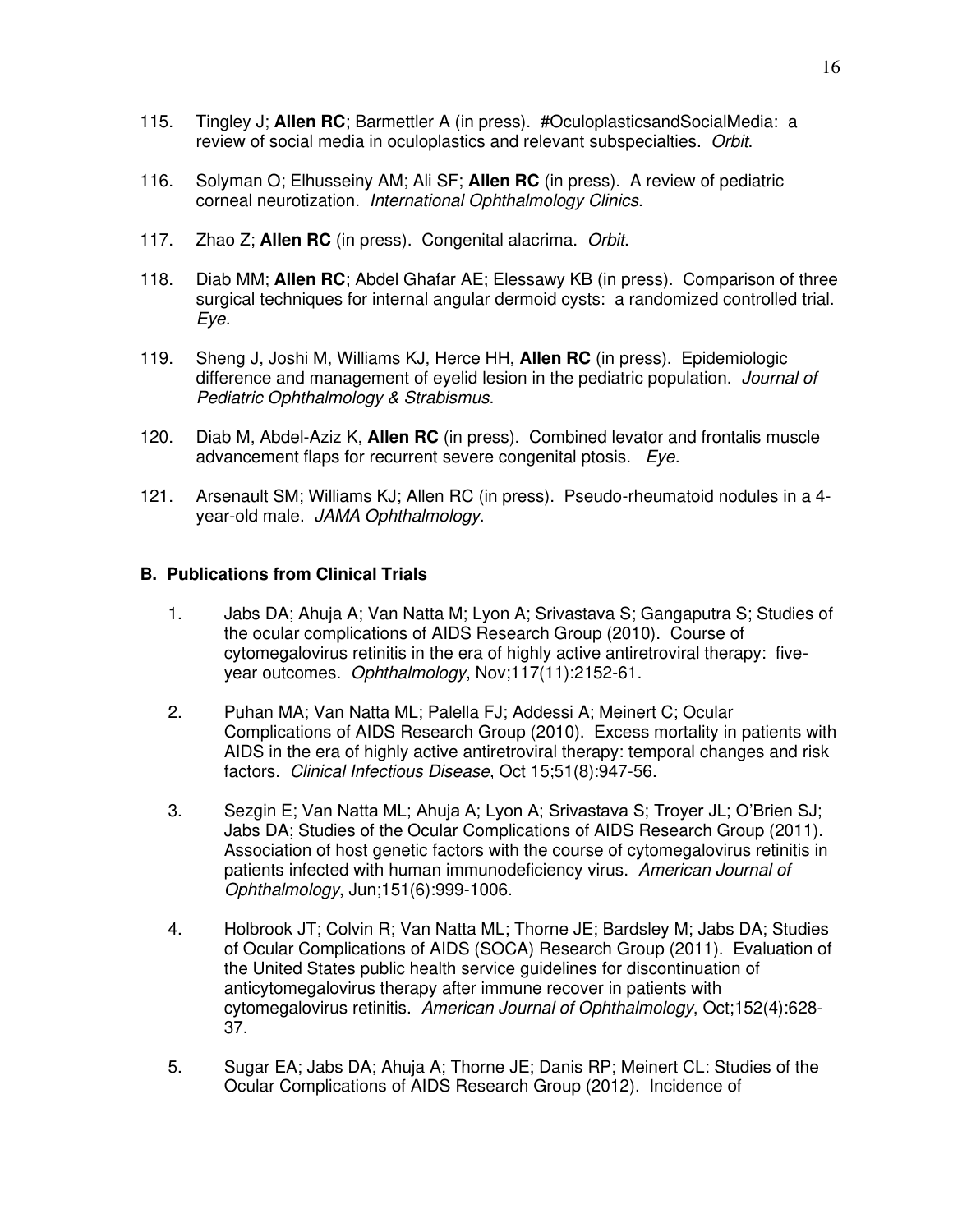cytomegalovirus retinitis in the era of highly active antiretroviral therapy. *American Journal of Ophthalmology,* June;153(6):1016-24.

- 6. Gangaputra S; Drye L; Vaidya V; Thorne JE; Jabs DA; Lyon AT; Studies of the Ocular Complications of AIDS (SOCA) Research Group (2013). Noncytomegalovirus ocular opportunistic infections in patients with acquired immunodeficiency syndrome. *American Journal of Ophthalmology*, Feb;155(2):206-212.
- 7. Jabs DA; Ahuja A; Van Natta M; Dunn JP; Yeh S; Studies of the Ocular Complications of AIDS Research Group (2013). Comparison of treatment regimens for cytomegalovirus retinitis in patients with AIDS in the era of highly active antiretroviral therapy. *Ophthalmology*, Jun;120(6):126*2-70.*
- 8. Kozak I; Vaidya V; Van Nata ML; Pak JW; May DP; Thorne JE; Studies of the Ocular Complications of AIDS Research Group (2014). The prevalence and incidence of epiretinal membranes in eyes with inactive extramacular CMV retinitis. *Investigative Ophthalmology and Visual Sciences*, Jun; 55(7):4304-12.

# **C. Non-Peer Review Publications**

- 1. **Allen RC**; Kherani A; Russell SR; Kwon YH; Oetting TA (2001). Cryptophacolytic glaucoma in two patients with ectopia lentis et pupillae. *Middle East Journal of Ophthalmology*, 9:81-82.
- 2. **Allen RC**; Kherani A; Folberg R; Oetting TA (2001). Angle-closure glaucoma secondary to systemic anticoagulant and antithrombotic therapy in two patients with age-related macular degeneration. *Middle East Journal of Ophthalmology*, 9:122- 124.
- 3. Moon SJ; Hariprasad SM; Bohra L; **Allen RC** (2002). The wolf who wore sheep's clothing. *Eyenet* (Morning Rounds), 6(7):35-37.
- 4. Chong EM; **Allen RC** (2003). Uncoiling an unexpected solution. *Eyenet* (Morning Rounds), 7(1):37-38.
- *5.* **Allen RC**; Nerad JA (2005). The little boy with an allergy that wouldn't go away. *Eyenet* (Morning Rounds), 9(6):41-42.
- 6. **Allen RC** (2008). Clinicians' Corner. "Preseptal and Orbital Cellulitis". *Focal Points. American Academy of Ophthalmology.* Volume 26, Number 11; December 2008.
- 7. **Allen RC** (2013). JCAHPO refinement module. "Lower eyelid malpositions". Module 41; May 2013.
- 8. **Allen RC** (2014). Audio-Digest Ophthalmology. "Repair of periocular trauma with concurrent globe trauma". Volume 52, Issue 22; November 21, 2014.
- 9. **Allen RC** (2014). Audio-Digest Ophthalmology. "Oculopharyngeal muscular dystrophy and the silicone frontalis sling". Volume 52, Issue 22; November 21, 2014.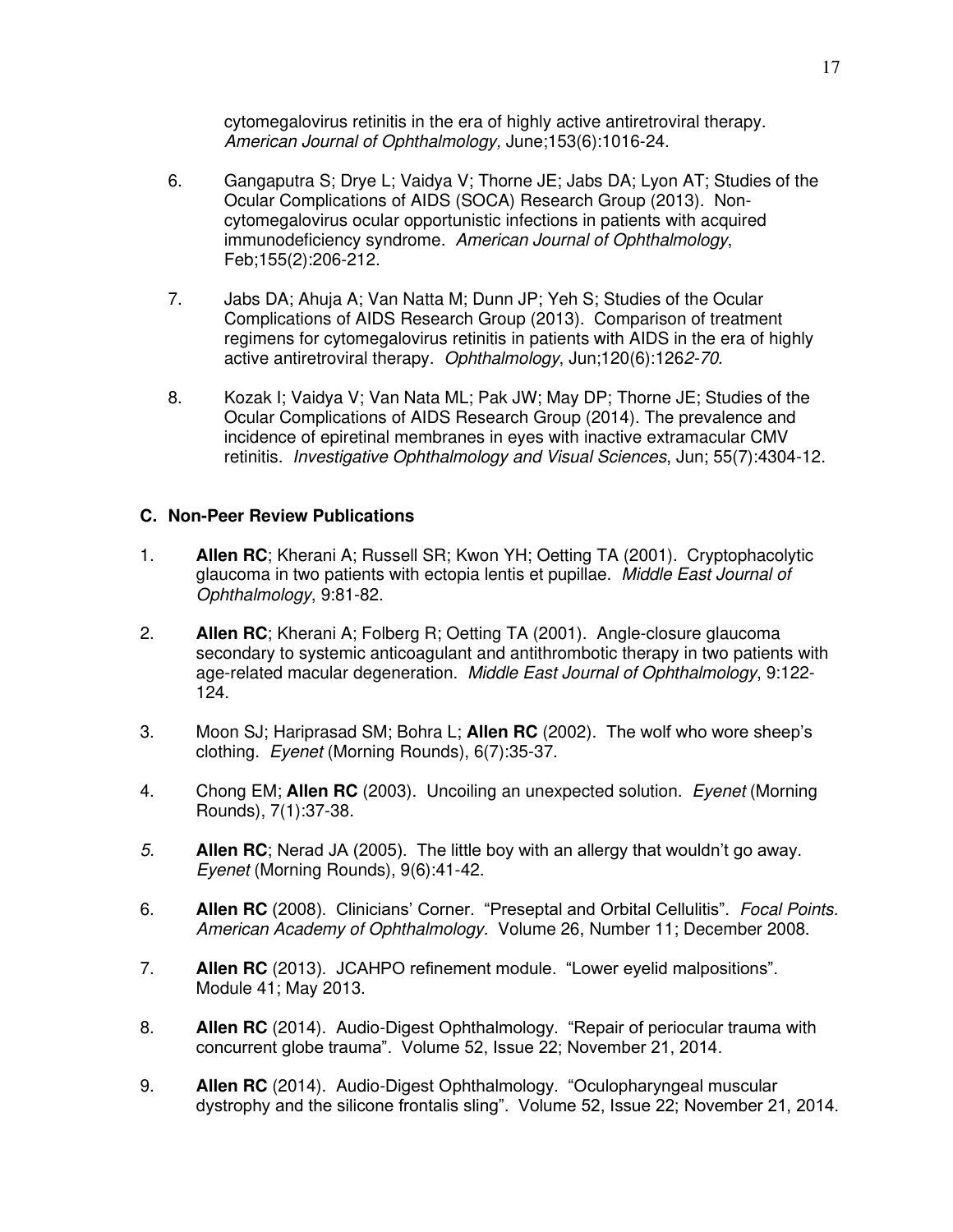- 10. **Allen RC** (2017). Surgical management of ptosis and brow ptosis. *Focal Points. American Academy of Ophthalmology.*
- 11. McConnell LK, Reddy AK, **Allen RC** (2017). The xanthelasmas that weren't. *Eyenet* (Morning Rounds).
- 12. **Allen RC** (2017). Understanding the techniques of eye removal. *itech* (Supplement to Ophthalmology Times and Optometry Times), Winter 2017;6(4):1-5.
- 13. **Allen RC** (2018). The three E's: enucleation, evisceration, and exenteration. *Insight* (Journal of the American Society of Ophthalmic Registered Nurses), 43(4):13- 17.
- 14. **Allen RC** (2019). Ptosis, dermatochalasis, and brow ptosis: What are the differences, and how are they treated? *Insight* (Journal of the American Society of Ophthalmic Registered Nurses), 44(4):11-13.
- 15. **Allen RC** (2019). Evaluation and treatment of eyelid malignancies. *Insight* (Journal of the American Society of Ophthalmic Registered Nurses), 44(4):25-28.
- 16. **Allen RC** (2020). Standard vision testing: Why you want more than 20/20 vision in 2020. *Insight* (Journal of the American Society of Ophthalmic Registered Nurses), 45(4):34-36.
- 17. Williams KJ; **Allen RC** (in press). The lively 4-year-old and the growing lesion. *Eyenet* (Morning Rounds).
- 18. **Allen RC** (2021). Challenges and rewards during the COVID-19 pandemic: Considering what oculoplastic surgery procedures are truly emergent. EYE kNOW, eNewsletter from the Americal Society of Ophthalmic Registered Nurses. April.

# **D. Textbooks**

- 1. *Basic Ophthalmology: Essentials for Medical Students, 10th edition.* Eds. **Allen RC**, Harper RA. San Francisco, American Academy of Ophthalmology (2016).
- 2. *Levine's Manual of Oculoplastic Surgery, 5th Edition*. Eds. **Allen RC**, Levine MR. Springer (2018).

#### **E. Book Chapters**

- 1. **Allen R**. Commentary to "Injury to the Eye", Eds. Moore EE, Feliciano DV,Mattox KL. *Trauma, 5th edition;* New York, McGraw-Hill (2004), pp 421-422.
- 2. **Allen RC**; Murphy ML; Nerad JA. Benign Lid Tumors, Eds. Krachmer JH, Mannis MJ, Holland EJ. *Cornea, 2nd edition*, Elsevier Mosby (2004), pp 443-462.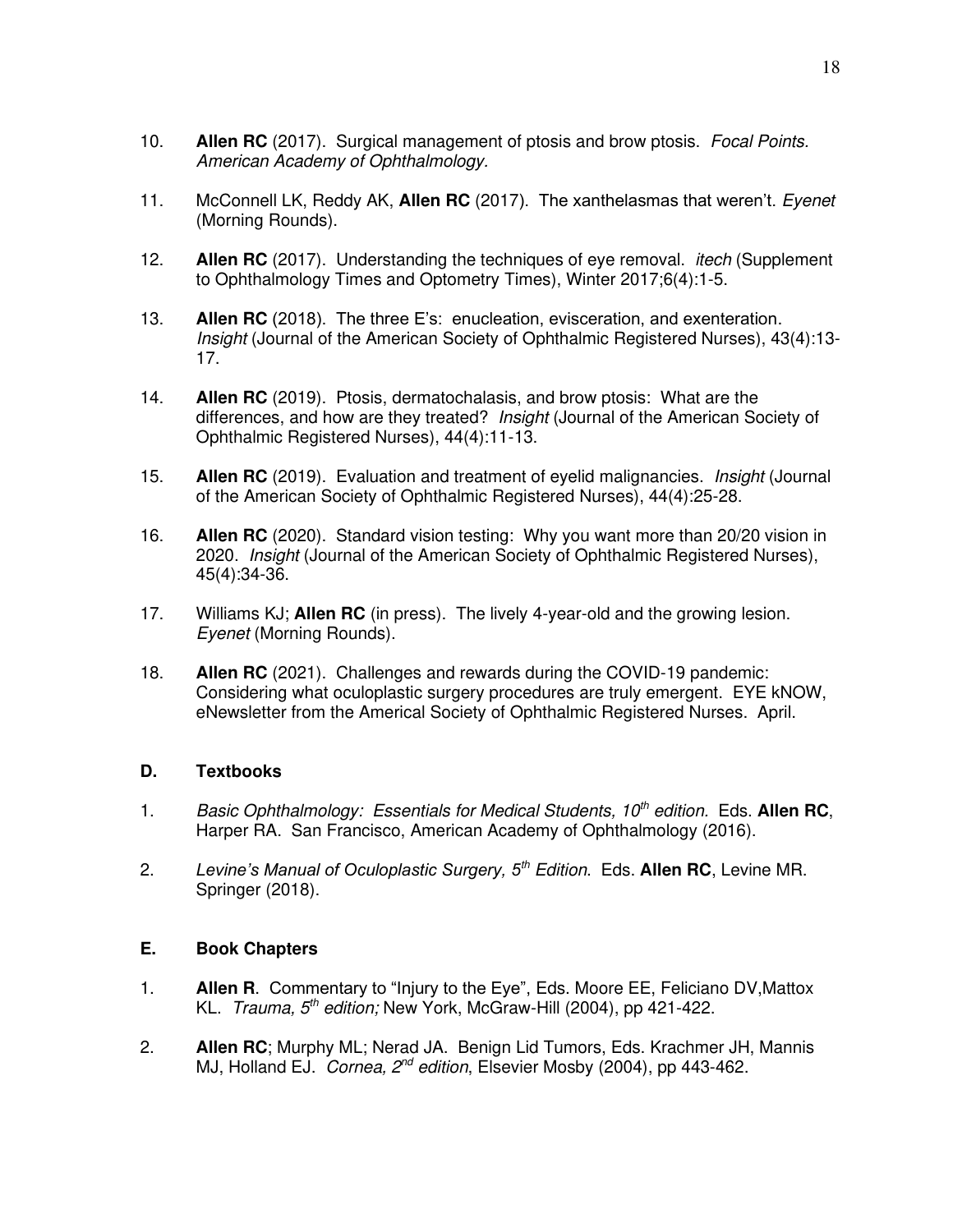- 3. **Allen RC**; Nerad JA. Current management of traumatic enophthalmos, Eds. Guthoff RF, Katowitz JA. *Essentials in Ophthalmology: Oculoplastics and Orbit, Berlin,* Springer-Verlag (2006), pp 237-251.
- 4. **Allen RC**; Murphy ML; Nerad JA. Benign Lid Tumors, Eds. Krachmer JH, Mannis MJ, Holland EJ. *Cornea, 3rd edition*, Mosby (2010).
- 5. Rogers GM; **Allen RC**. LeFort Fractures, (Orbital Trauma section), Eds. Nesi, F, Black, E, Calvano, C, Levine, M, Gladstone, G, *Smith's Ophthalmic Plastic and Reconstructive Surgery, 3rd edition,* Springer Science and Business Media, Inc. (2011).
- 6. Chahal HS; **Allen RC**. Orbital Bone Tumors, Eds. Fay A, Dolman P. *Fay and Dolman: Diseases and Disorders of the Orbit and Ocular Adnexa*, Elsevier, in press.
- 7. **Allen RC**; Lyon DB. Section editors, Ophthalmic Plastic Surgery. Ed. Hausheer JR. *Basic Techniques of Ophthalmic Surgery, 2nd edition*. San Francisco, American Academy of Ophthalmology (2015).
- 8. **Allen RC**. The subperiosteal, drill-hole, midface lift, Eds. Cohen AJ, Ali MJ. *Compendium of Oculofacial, Obital and Lacrimal Surgery*, Springer-Verlag, in press.
- 9. Fausett BV; **Allen RC**; Nerad JA. Benign Lid Tumors, Eds. Mannis MJ, Holland EJ. *Cornea, 4th edition*, Elsevier, in press.
- 10. **Allen RC**. Management of the eye in the setting of facial nerve paralysis, Eds. Gidley PW, Weber RS, DeMonte F. *Temporal Bone Cancer*, Springer, in press.
- 11. Sweeney AR; **Allen RC**. Eyelid trauma, Ed. Shinder R. *Pediatric Ophthalmology in the Emergency Room: Evaluation and Treatment.* Springer, in press.
- 12. Dermarkarian CR; **Allen RC**. Upper blepharoplasty and browplasty, Ed. El Toukhy EA. *Practical Guidance for Common Oculoplastic Disorders*, Springer, in press.
- 13. **Allen RC**; Lyon DB. Section editors, Ophthalmic Plastic Surgery. Ed. Hausheer JR. Basic Techniques of Ophthalmic Surgery, 3<sup>rd</sup> edition. San Francisco, American Academy of Ophthalmology (2019).
- 14. **Allen R**; Sweeney A. Orbital lymphocytic disease, Eds. Albert D, Miller J, Azar D, Young LH. *Albert and Jakobiec's Principles and Practices of Ophthalmology*, in press.
- 15. **Allen R**. Associate editor, Eyelid Tumors and Reconstruction. Eds. Servat JJ, Black EH, Nesi FA, Gladstone GJ, Calvano CJ. *Smith and Nesi's Ophthalmic Plastic and Reconstructive Surgery, 4th edition*, Springer, in press.
- 16. **Allen RC**. Producing effective oculoplastic surgery videos. *Oculoplastic and Ocular Oncology.* Brazilian Council of Ophthalmology, in press
- 17. **Allen RC.** Correction of eyelid eversion, Eds. Boahene KD, Harrison A, Gassner H. *The Paralyzed Eyelid: A Practical Approach*, in press.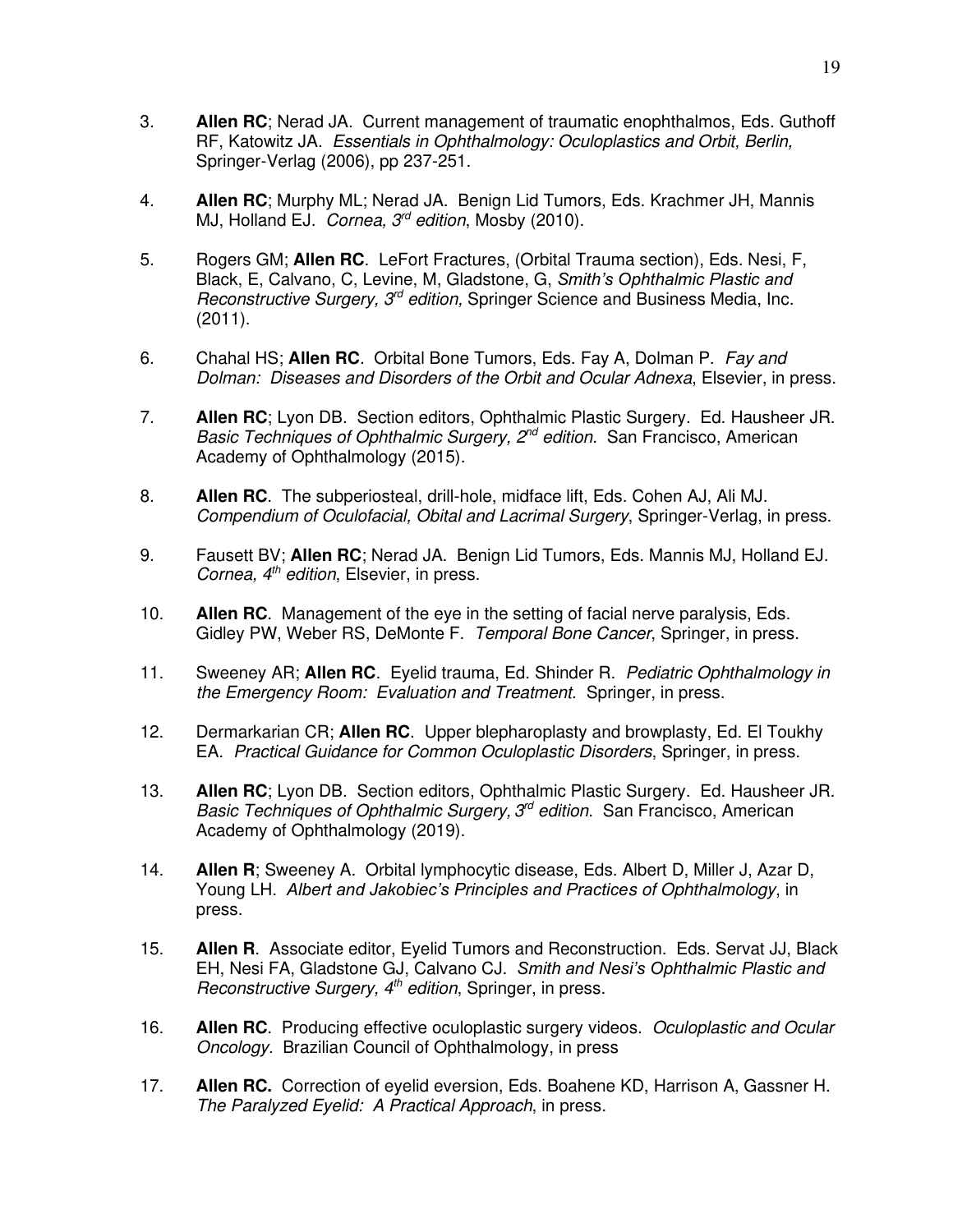### **F. Abstracts and Posters**

- 1. **Allen RC**; Hejtmancik FJ; Buckley R; Caskey CT; Belmont JW, 1990. Conversion of DXS178 to a PCR-based assay in the analysis of XLA-1 families*. American Journal of Human Genetics* 47(3):A172 #675.
- 2. **Allen RC**; Edwards AO; Caskey CT; Belmont JW, 1991. Methylation status of an Xlinked HpaII site 20 base pairs from a polymorphic trimeric repeat correlates with Xinactivation. *8 th International Congress of Human Genetics,* Washington D.C., USA.
- 3. **Allen RC**; Zoghbi HY; Moseley AB; Rosenblatt HM; Belmont JW, 1992. Diagnosis of X-linked agammaglobulinemia (XLA) using the polymerase chain reaction (PCR). *The American Pediatric Society and the Society for Pediatric Research 1992 Annual Meeting,* Baltimore, MD.
- 4. Conley ME; Parolini O; **Allen RC**; Belmont JW; Lassiter GL; Henry MJ; Barker DR, 1992. A linkage and pulse field map of the X-linked agammaglobulinemia (XLA) locus. *X Chromosome Workshop*, Amalfi, Italy.
- 5. **Allen RC**; Parolini O; Conley ME; Chinault AC; Belmont JW, 1992. Isolation and characterization of yeast artificial chromosome (YAC) clones in the vicinity of the Xlinked agammaglobulinemia (XLA) locus. *42nd annual meeting of the American Society of Human Genetics,* San Francisco, CA.
- 6. Parolini O; Belmont JW; **Allen RC**; Conley ME, 1992. A linkage and physical map of the X-linked agammaglobulinemia (XLA) locus. *42nd annual meeting of the American Society of Human Genetics,* San Francisco, CA.
- 7. **Allen RC**; Parolini O; Conley ME; Chinault AC; Belmont JW, 1993. Physical mapping in the vicinity of the X-linked agammaglobulinemia (XLA) locus using yeast artificial chromosome clones. *Keystone Symposia: Molecular and Cellular Biology*, Taos, New Mexico.
- 8. Rosenblatt HM; **Allen RC**; Nachtman R; Shearer WT; Belmont JW, 1993. Carrier detection in X-linked agammaglobulinemia (XLA) using the polymerase chain reaction (PCR) based assay for X-chromosome (XC) inactivation in B cells. *49th annual meeting of the American Academy of Allergy and Immunology,* Chicago, IL.
- 9. **Allen RC**; Parolini O; Nachtman RG; Conley ME; Belmont JW, 1993. Molecular genetics approaches to X-linked agammaglobulinemia. *The American Pediatric Society and the Society for Pediatric Research 1993 Annual Meeting,* Washington D.C.
- 10. Belmont JW; Spriggs M; **Allen RC**; Armitage RJ; Fanslow WC; Simoneaux DK; Rosenblatt H; Conley ME, 1993. Molecular analysis of CD40 ligand in X-linked immunodeficiency with hyper IgM. *The American Pediatric Society and the Society for Pediatric Research 1993 Annual Meeting*, Washington D.C.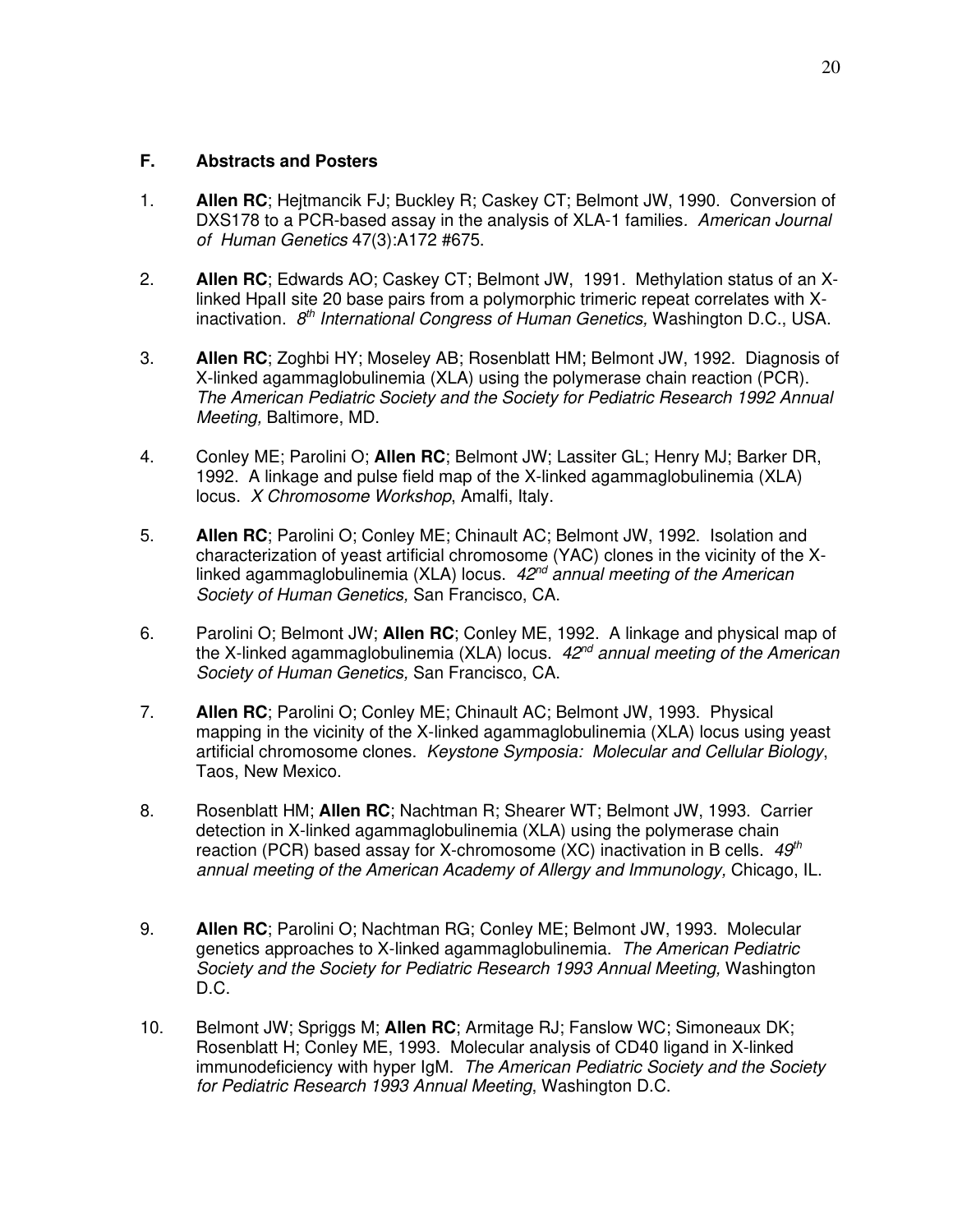- 11. Belmont JW; **Allen RC**; Nachtman RG; Rosenblatt H, 1993. Application of quantitative X chromosome inactivation analysis to carrier detection in X-linked agammaglobulinemia. *43rd Annual Meeting of the American Society of Human Genetics,* New Orleans, Louisiana.
- 12. Oeltjen JC; **Allen RC**; Muzny D; Lu J; Liu M; Gibbs R; Belmont JW, 1994. Genomic sequence analysis of Bruton's tyrosine kinase (btk) and 35 kb 5' to btk. *44th Annual Meeting of the American Society of Human Genetics,* Montreal, Quebec.
- 13. **Allen RC**; Webster AR; Taylor CM; Andorf JL; Stone EM, 1999. Molecular characterization and ophthalmic investigation of type 2A von Hippel-Lindau (VHL) disease. *Investigative Ophthalmology and Visual Science* 40(4):S576 #3031.
- 14. **Allen RC**; Russell SR; Andorf JL; Stone EM, 2000. Phenotypic heterogeneity associated with a novel mutation (Gly112Glu) in the Norrie disease protein (NDP). *Investigative Ophthalmology and Visual Science* 41(4):S30 #152.
- 15. Ebenezer ND; Patel CB; Hariprasad SM; Chen LL; Patel RJ; Bhattacharya SS; Webster AR; **Allen RC**, 2002. A potential pathogenic change in keratocan causes autosomal recessive cornea plana (CNA2). *Investigative Ophthalmology and Visual Science* 43:S2868.
- 16. Jaramillo J; Black R; Sandoval D; Chapin J; Morrison L; **Allen RC**, 2004. Ophthalmic and molecular characterization of Hispanic New Mexicans with oculopharyngeal muscular dystrophy (OPMD). *Investigative Ophthalmology and Visual Science* 45:4579.
- 17. Jaramillo J; Black R; Sandoval D; **Allen RC**, 2004. Surgical outcomes for ptosis correction in Hispanic New Mexicans with oculopharyngeal muscular dystrophy. *Joint Meeting of the American Academy of Ophthalmology and the European Society of Ophthalmology,* New Orleans, Louisiana. Poster PO309.
- 18. **Allen RC**; Carter KD, 2007. Is a Jones tube contraindicated in patients with sleep apnea? *2007 Spring Symposium of the American Society of Ophthalmic Plastic and Reconstructive Surgery.* Key Largo, Florida.
- 19. **Allen R**; Avery R; Johnson C; Nerad JA, 2007. Methotrexate treatment for orbital angiolymphoid hyperplasia with eosinophilia. *25th meeting of the European Society of Ophthalmic Plastic and Reconstructive Surgery.* Ljubljana, Slovenia. P-82.
- 20. **Allen R**; Nerad J, 2007. Dacryocystocele in a patient with autosomal dominant agenesis of the lacrimal puncta. *38th Annual Fall Scientific Symposium, American Society of Ophthalmic Plastic and Reconstructive Surgery*. New Orleans, Louisiana. P-29.
- 21. **Allen RC** 2008. Occam's razor or a red herring? A 2 year-old with an intraosseous dermoid cyst and orbital cellulitis. *2008 Spring Symposium of the American Society of Ophthalmic Plastic and Reconstructive Surgery.* Washington, DC.
- 22. **Allen RC**, 2009. Primary Frontalis Suspension for Good Levator Function Ptosis in Oculopharyngeal Muscular Dystrophy, Poster, 2009 *Fall Scientific Symposium,*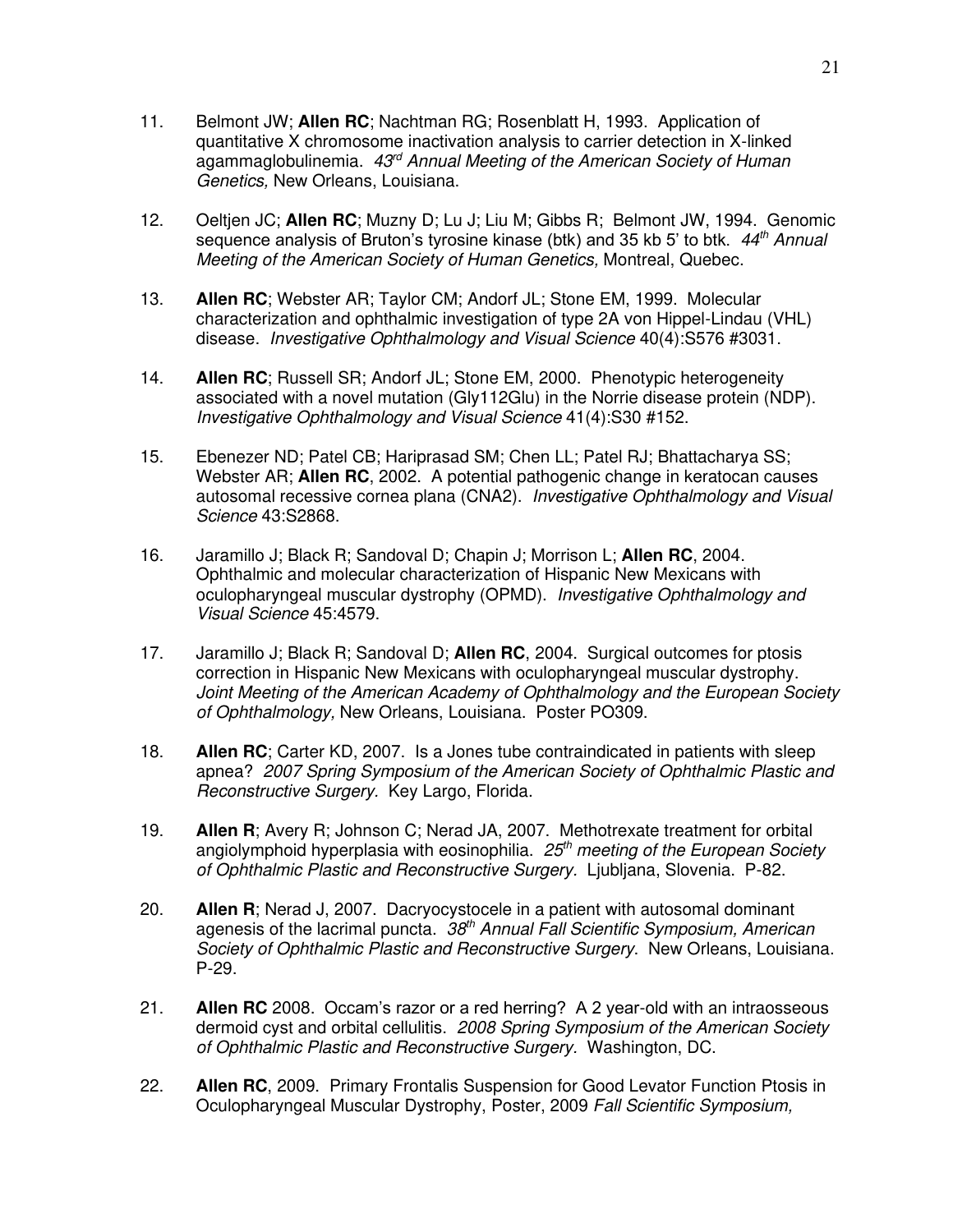*American Society of Plastic and Reconstructive Surgery meeting,* San Francisco, CA.

- 23. Hong ES; Watterberg E; Morrison L; Carter KD; **Allen RC**, 2010. Predictors for Lid Crease Formation after Frontalis Suspension Surgery for Acquired Myogenic Ptosis (Poster 1471/A620), *ARVO 2010 Annual Meeting,* May 2-6, 2010, Ft. Lauderdale, FL.
- 24. **Allen RC**, 2010. Limited Indication for the Endotine TransBleph, *2010 Spring Symposium, American Society of Ophthalmic Plastic & Reconstructive Surgery,* June 11, Aspen, CO.
- 25. **Allen RC**, 2010. Temporoparietal Fascia Flap with Nasal Mucosa Grafts for Bilateral Severely Contracted Anophthalmic Sockets, *2010 Spring Symposium, American Society of Ophthalmic Plastic & Reconstructive Surgery,* June 12, Aspen, CO.
- 26. **Allen RC**, 2010. Orbital Leimyosarcoma with Orbital Roof Invasion: Treatment and Reconstruction Options, *2010 Spring Symposium,American Society of Ophthalmic Plastic & Reconstructive Surgery,* June 13, Aspen, CO.
- 27. Wise RJ; Call CB; Carter KD; **Allen RC**, 2010.Examination of Orbicularis Oculi Function on Meibomian Gland Morphology Using Infrared Meibography, (Poster #84), *42nd Annual Medical Student Research Day Conference*, University of Iowa Carver College of Medicine, Iowa City, IA.
- 28. **Allen RC**; Rogers GM; Wise R; Carter KD, 2010. Repair of Severe Lower Eyelid Involutional Ectropion Using Three-Point Fixation. *28th ESOPRS Annual Meeting,* September 10, Ludwig-Maxiimilians-University, Munich, Germany.
- 29. Hong ES; Watterberg E; Morrison LA; Carter KD; **Allen RC**, 2010. Does Levator Function Correlate with Lid Crease Formation in Patients with Myogenic Ptosis? (Poster #P21), *41st American Society of Ophthalmic Plastic & Reconstructive Surgery 2010 Annual Meeting*, October 13-14, Chicago, IL.
- 30. Rogers G; Gandhi N; Kardon R; **Allen R,** 2010. A Case of Unilateral Cyclic Eyelid Retraction. *41st American Society of Ophthalmic Plastic & Reconstructive Surgery 2010 Annual Meeting*, October 13-14, Chicago, IL.
- 31. **Allen RC**; Nerad, JA, 2010. Repair of Large, Central Lower Eyelid Defects with a Horizontal Tarsal Transposition Flap and Lateral Canthal Fixation, (Poster #156), *2010 Annual American Academy of Ophthalmology Fall Meeting*, October 17, Chicago, IL.
- 32. **Allen RC**; Carter, KD, Dual Mustarde-Glabellar Flap for Defects at the Junction of the Lower Eyelid and Medial Canthus, (Poster #442), *2010 Annual American Academy of Ophthalmology Fall Meeting*, October 18, Chicago, IL.
- 33. Hong ES; Watterberg EA; Morrison L; Carter KD; **Allen RC**, 2010. Predictors for Lid Crease Formation After Frontalis Suspension Surgery for Acquired Myogenic Ptosis, (Poster #440), *2010 Annual American Academy of Ophthalmology Fall Meeting,*  October 18, Chicago, IL.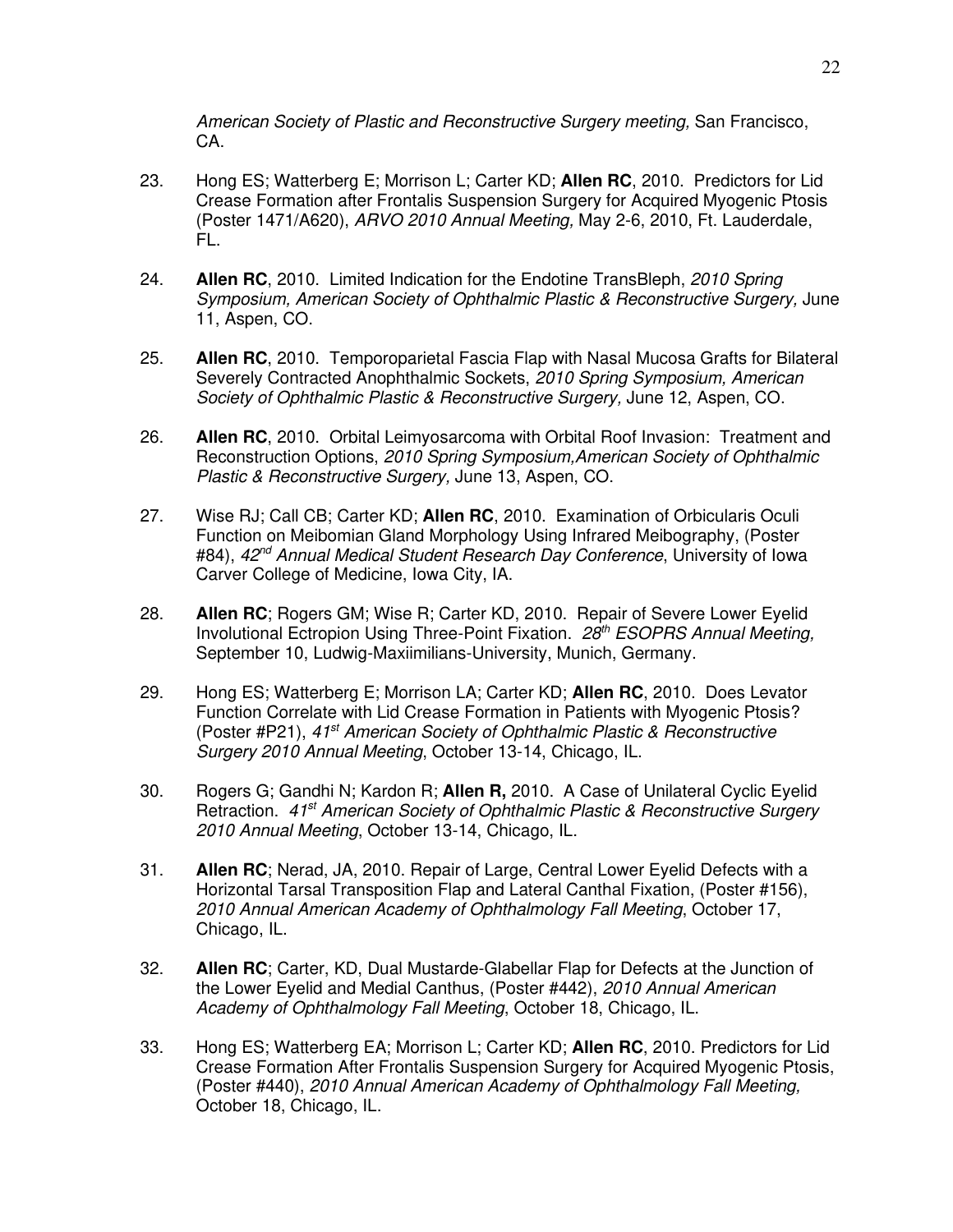- 34. **Allen RC**; Dumitrescu AV, 2011. Autosomal dominant inherited microtia and lacrimal-duct anomalies (Poster 1058-D682). *ARVO 2011 Annual Meeting,* May 1-5, 2011, Ft. Lauderdale, FL.
- 35. **Allen RC**. The "silent brain syndrome" creating a severe form of the "giant fornix syndrome". 2011 Spring Symposium, *American Society of Ophthalmic Plastic & Reconstructive Surgery.* May 13, 2011, Amelia Island, FL.
- 36. **Allen RC**. Sino-orbital fistula after floor fracture repair, 2011. Complications Panel. 2011 Spring Symposium, *American Society of Ophthalmic Plastic & Reconstructive Surgery.* May 13, 2011, Amelia Island, FL.
- 37. Wise RJ; Call CB; Hansen MR; Carter KD; **Allen RC**, 2011. Paralysis of the Orbicularis Oculi is Associated with Pathologic Changes in meibomian Gland Morphology Using Infrared Meibography*,* (Poster #66), *43rd Annual Medical Student Research Day Conference*, University of Iowa Carver College of Medicine, Iowa City, IA.
- 38. Lowe A; Call CB; Carter KD; **Allen RC**, 2011. Outcomes and Complications of Botulinum Toxin type A Injection in the Therapeutic Treatment of Facial Movement Disorders: a Comprehensive Review at One Institution, *43rd Annual Medical Student Research Day Conference*, University of Iowa Carver College of Medicine, Iowa City, IA.
- 39. Wise RJ; Watterberg EA; **Allen RC** 2011. Use of porcine acellular dermal matrix (Enduragen) in the repair of lower lid malposition secondary to facial paralysis. *29th ESOPRS Annual Meeting.* September 17, 2011. Cernobbio, Italy.
- 40. **Allen RC**; Saylor MA; Carter KD, 2011. Modification of the full-thickness blepharotomy for upper eyelid retraction. Video presentation. *29th ESOPRS Annual Meeting.* September 15-17, 2011. Cernobbio, Italy.
- 41. Call C; Wise R; Carter K; Hansen M; **Allen R**, 2011. Morphological changes of the meibomian gland in patients with weakness of the orbicularis oculi muscle. (Poster #F7), *42nd American Society of Ophthalmic Plastic & Reconstructive Surgery 2011 Annual Meeting*, October 21-22, Orlando, FL.
- 42. Call C; **Allen R**, 2011. The combined transcaruncular and transconjunctival approach with disinsertion of the inferior oblique to repair orbital fractures involving the medial wall and floor. (Poster #F8), *42nd American Society of Ophthalmic Plastic & Reconstructive Surgery 2011 Annual Meeting*, October 21-22, Orlando, FL.
- 43. Saylor M; Rogers G, Syed N, **Allen R**, 2011. Bilateral periorbital edema associated with Pioglitazone use. *42nd American Society of Ophthalmic Plastic & Reconstructive Surgery 2011 Annual Meeting*, October 21-22, Orlando, FL.
- 44. Saylor M; Krakauer M; Gupta S; de la Cruz J; Goins K; **Allen R**; Setabutr P, 2011. Eyelid considerations in patients with Boston Keratoprosthesis. *42nd American Society of Ophthalmic Plastic & Reconstructive Surgery 2011 Annual Meeting*, October 21-22, Orlando, FL.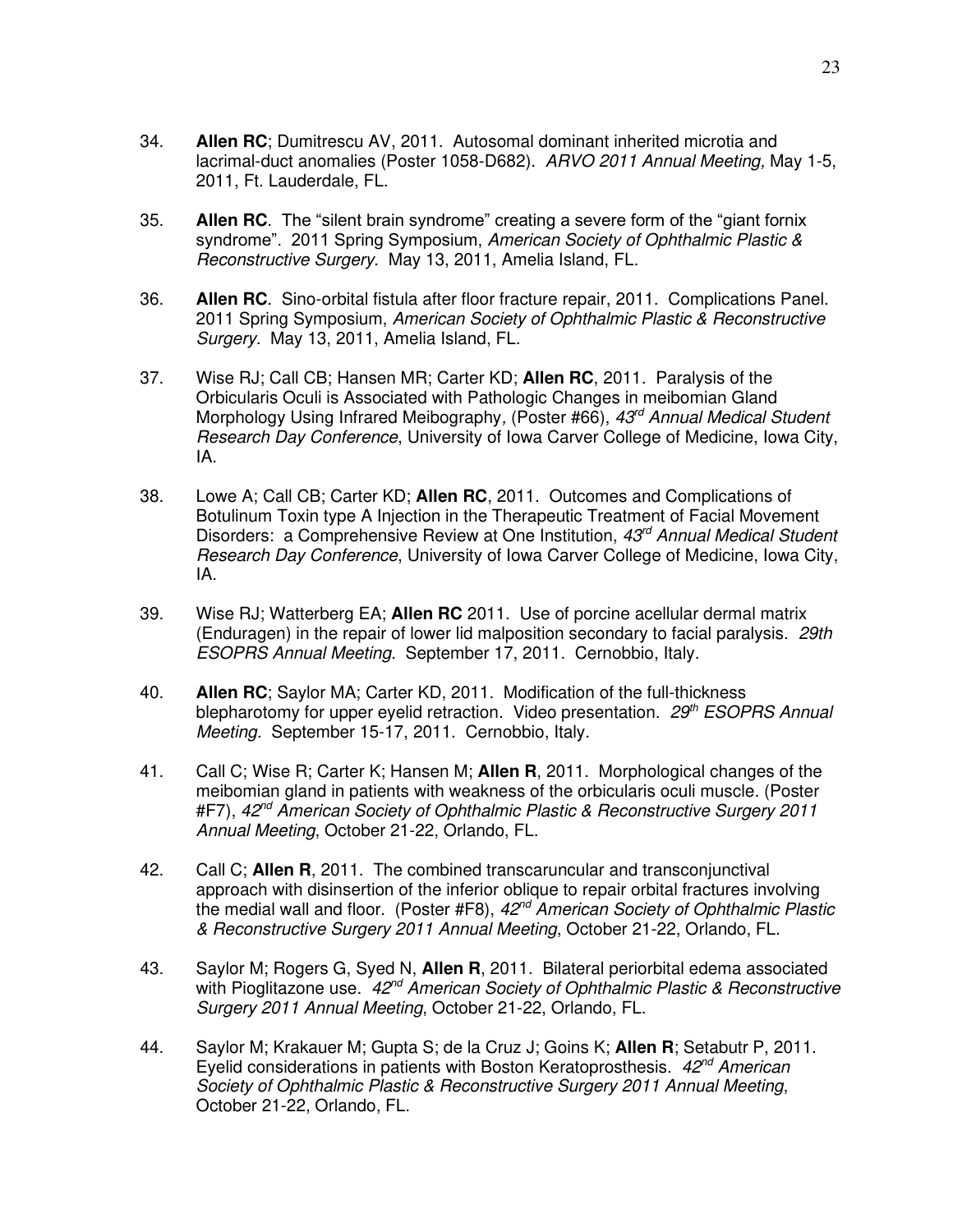- 45. Call CB; Wise RJ; Hansen M; Carter KD; **Allen RC**, 2011. In vivo examination of meibomian gland morphology in patients with impaired function of the orbicularis oculi using infrared meibography, (Poster #059), *2011 Annual American Academy of Ophthalmology Fall Meeting*, October 23, Orlando FL.
- 46. Hong ES; **Allen RC**, 2011. A Good History. Ultimate Grand Rounds: Event No. SYM 19. *2011 Annual American Academy of Ophthalmology Fall Meeting*, October 24, Orlando FL.
- 47. Wise RJ; Lowe A; Call CB; Carter KD; **Allen RC**, 2012. Outcomes and complications of botulinum toxin type A injections in the therapeutic treatment of facial movement disorders: a comprehensive review at one institution, (Poster #D1241), *2012 Association for Research in Vision and Ophthalmology Spring Meeting.* Fort Lauderdale, FL.
- 48. Sobel RK; Carter KD; **Allen RC**, 2012. The diagnosis and classification of periorbital edema (Poster #D1228), *2012 Association for Research in Vision and Ophthalmology Spring Meeting.* Fort Lauderdale, FL.
- 49. Gauger EH; Sobel RK; **Allen RC**, 2012. Complications and outcomes after autoenucleation (Poster #A200), *2012 Association for Research in Vision and Ophthalmology Spring Meeting.* Fort Lauderdale, FL.
- 50. **Allen RC**, 2012. Bilateral Marcus Gunn jaw-winking: more common than you might think. 2012 Spring Symposium*. American Society of Ophthalmic Plastic and Reconstructive Surgery.* May 18, 2012. Tucson, AZ.
- 51. **Allen RC**, 2012. When all else fails: the Hughes flap periosteal strip for lower eyelid retraction. 2012 Spring Symposium. *American Society of Ophthalmic Plastic and Reconstructive Surgery.* May 18, 2012. Tucson, AZ.
- 52. **Allen RC**, 2012. Navigating the maze of periorbital edema. 55th Annual Meeting. *American Eye Study Club.* July 31, 2012. San Diego, CA.
- 53. Gauger EH; Sobel RK; **Allen RC**, 2012. Complications and Outcomes After Autoenucleation, (Poster #11), *Women in Ophthalmology 2012 Summer Symposium*. Williamsburg, VA.
- 54. Sobel RK; Syed NA; Carter KD; **Allen RC**, 2012. The value of optic nerve sheath biopsy at the time of fenestration. (Poster #450), *2012 Annual American Academy of Ophthalmology Fall Meeting*, November 10, Chicago, IL.
- 55. Baker M; McAllister A; Syed N; **Allen R**, 2012. Keloidal scarring in hard palate grafts. *43rd American Society of Ophthalmic Plastic & Reconstructive Surgery 2012 Annual Meeting*, November 8-9, Chicago, IL.
- 56. Sobel RK; Whelan DA; **Allen RC**, 2012. Mapping disparities in access to ASOPRS specialists in metropolitan statistical areas. *43rd American Society of Ophthalmic Plastic & Reconstructive Surgery 2012 Annual Meeting*, November 8-9, Chicago, IL.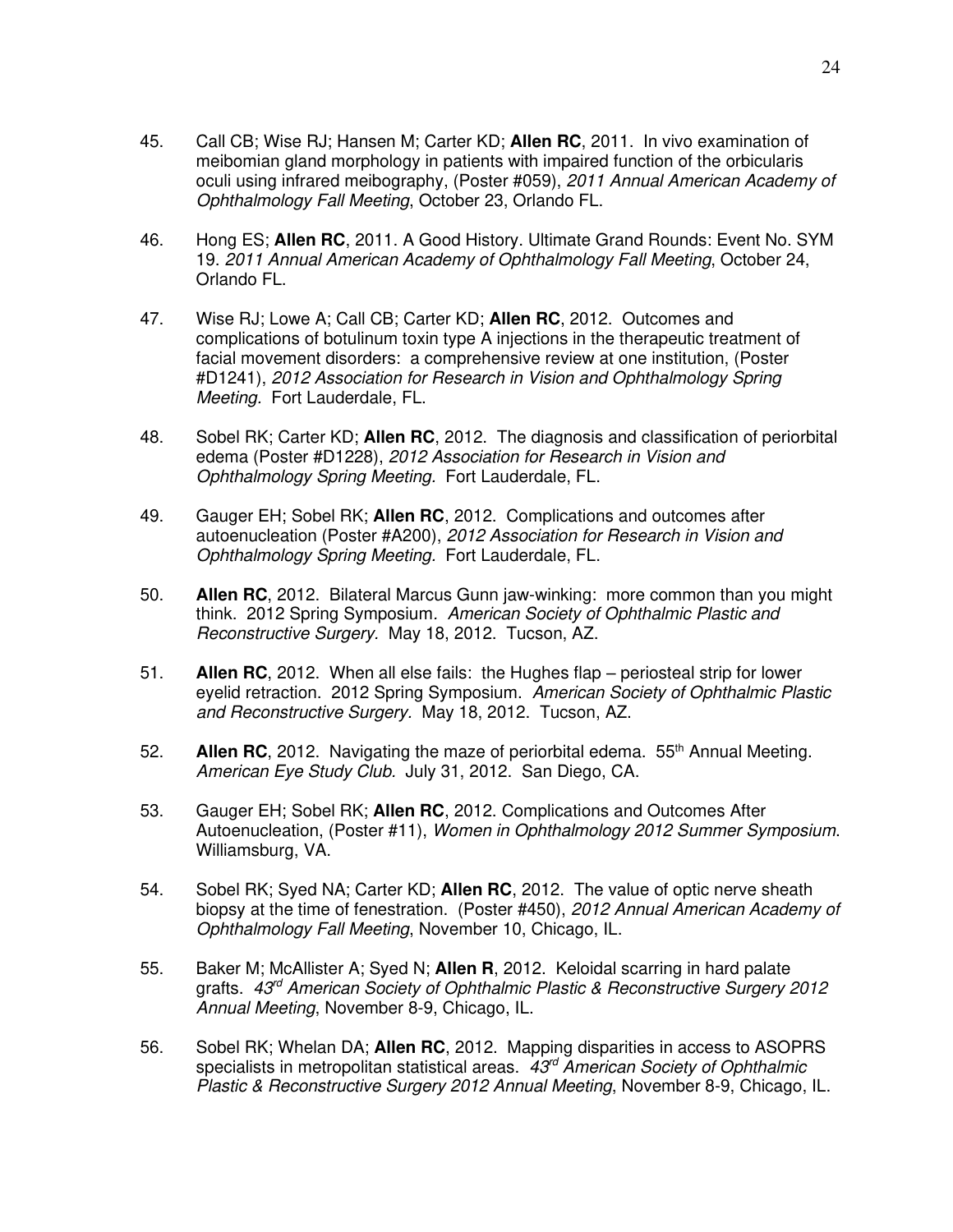- 57. Sobel RK; Carter KD; **Allen RC**, 2012. Tackling the blocker: systemic disease in bilateral nasolacrimal duct obstruction. *43rd American Society of Ophthalmic Plastic & Reconstructive Surgery 2012 Annual Meeting*, November 8-9, Chicago, IL.
- 58. Shriver EM; Syed NA; Kirby P; **Allen RC**, 2013. Paraneoplastic process? *Advances in Orbital Oncology and Oculofacial Plastic Surgery*, February 8-9, 2013, Houston, TX.
- 59. Baker MS, Chen J; Syed NA, **Allen RC**, 2013. Case presentation: Myxoid liposarcoma. *Advances in Orbital Oncology and Oculofacial Plastic Surgery*, February 8-9, 2013, Houston, TX.
- 60. Perry CB; Carter KD; **Allen RC**, 2013. Repair of 50-75% full-thickness eyelid defects: the principle of lateral stabilization. (Poster #D1284), *2013 Association for Research in Vision and Ophthalmology.* May 9, 2013. Seattle, WA.
- 61. **Allen RC**, 2013. Ocular sarcoidosis and immune thrombocytopenia: a rare association. 2013 Spring Symposium. *American Society of Ophthalmic Plastic and Reconstructive Surgery Spring Meeting.* June 8, 2013. Newport, RI.
- 62. **Allen RC**, 2013. Optic nerve sheath fenestration: current trends in surgical approach and sheath biopsy. *Orbital Society.* June 27, 2013. Vancouver, Canada.
- 63. **Allen RC**, 2013. Modifications of the full-thickness blepharotomy. *International Thyroid Eye Disease Society Symposium on Graves' Orbitopathy.* June 29, 2013. Vancouver, Canada.
- 64. Jamali R; **Allen RC**; Dafgård-Kopp E, 2013. Periobital edema; difficult or not? *Nordic Society of Oculoplastic and Reconstructive Surgery.* June 15, 2013. Stavanger, Norway.
- 65. Jamali R; **Allen RC**; Dafgård-Kopp E, 2013. Periorbital edema. *32nd ESOPRS Annual Meeting.* September 19-21, 2013. Barcelona, Spain.
- 66. Reddy A; Baker MS; Carter KD; **Allen RC**, 2013. Ophthalmic findings and cost analysis in survivors of self-inflicted gunshot wounds to the head. *45th Annual Medical Student Research Day Conference*, September 6, 2013; University of Iowa Carver College of Medicine, Iowa City, IA.
- 67. Perry CB; Petersen C; **Allen RC**, 2013. The superiority of the sub-periosteal, drillhole, mid-face lift. *44th American Society of Ophthalmic Plastic & Reconstructive Surgery 2013 Annual Meeting*, November 14-15, New Orleans, LA.
- 68. Clark T; Sobel R; Renner L; Carter K; **Allen R**; Shriver E, 2013. Orbital fractures and intimate partner Violence: a new perspective on repair. *44th American Society of Ophthalmic Plastic & Reconstructive Surgery 2013 Annual Meeting*, November 14- 15, New Orleans, LA.
- 69. Maltry AC; **Allen RC**; Holman CJ; Syed NA, 2013. Conjunctival biopsy for lichen planus in lacrimal drainage obstruction. *2013 American Association of Ophthalmic Oncologists and Pathologist Annual Meeting.* Nov 15; New Orleans, LA.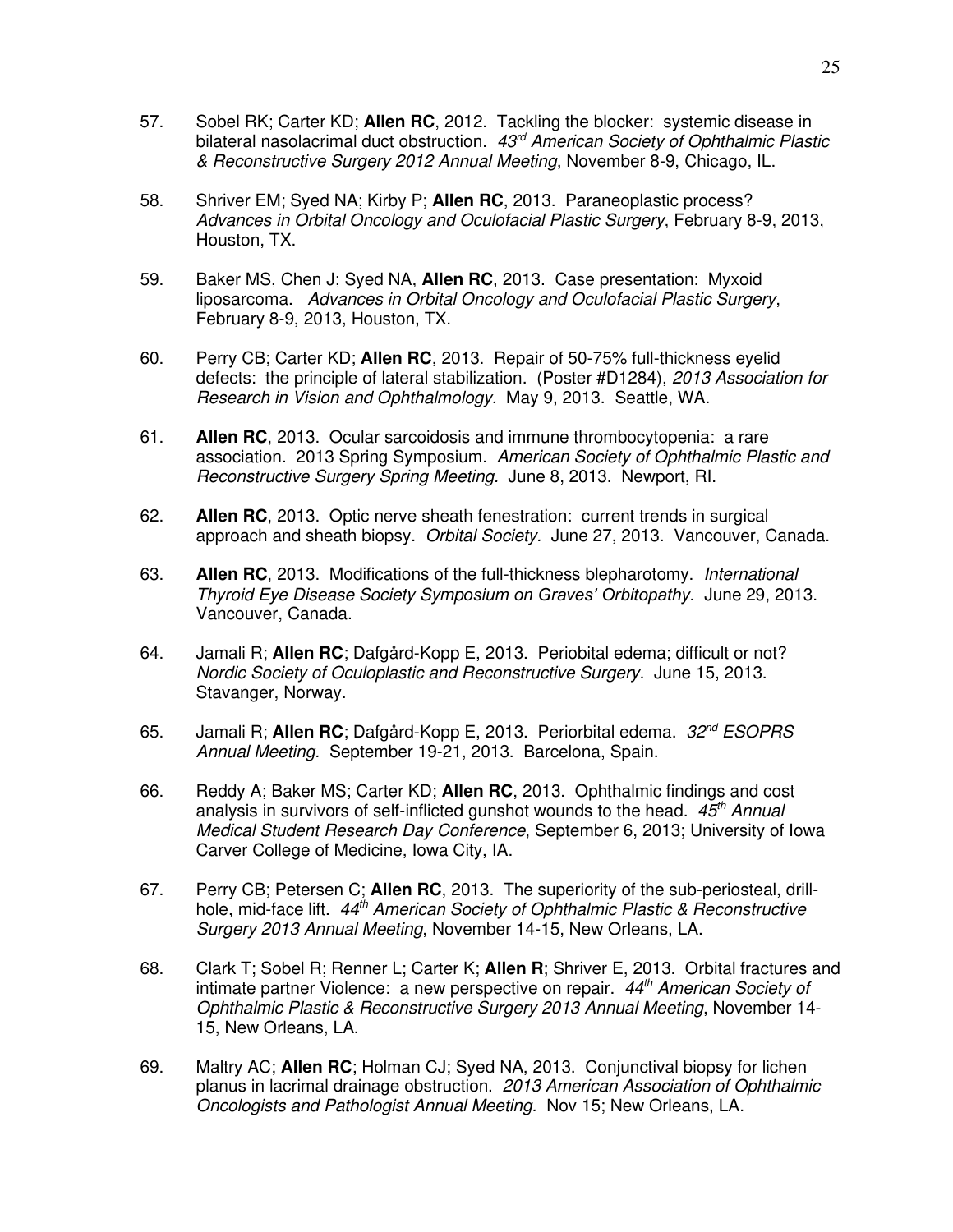- 70. JJ Chen; JJ Brinkley; N Singh; AC Maltry; BA Policeni; **RC Allen**; RA Longmuir; MJ Thurtell, 2014. "Renal Red Herring". Walsh symposium, *NANOS*, March 2014.
- 71. McConnell L; Maltry A; **Allen RC**; Carter KD; Shriver E, 2014. A critical analysis of conjunctival map biopsy techniques for sebaceous carcinoma. *World Ophthalmology Congress*. April, 2014; Tokyo, Japan.
- 72. Baker MS; Perry CB; **Allen RC**, 2014. The quantitated internal suture browpexy or "chicken" brassiere suture. *American Society of Ophthalmic Plastic and Reconstructive Surgery Spring Meeting.* June 21, 2014. Park City, UT.
- 73. Baker MS; Shriver EM; **Allen RC**, 2014. Orbital sarcomas in retinoblastoma patients: treatment and screening guideline recommendations. *American Society of Ophthalmic Plastic and Reconstructive Surgery Spring Meeting.* June 21, 2014. Park City, UT.
- 74. **Allen RC**, 2014. Six months in a Swedish eye hospital: Did it make me a socialist? 57<sup>th</sup> Annual Meeting. *American Eye Study Club.* July 25, 2014. Vail, CO.
- 75. **Allen R**; Baker M; Estrada M; Shriver E, 2014. Transillumination is an efficient, straightforward, and cost-effective method to locate periocular metallic foreign bodies. *33rd ESOPRS Annual Meeting*. September 12, 2014. Budapest, Hungary.
- 76. Shams P; Baker M; Dafgård-Kopp E; Bohman E; **Allen R**, 2014. Chronic anophthalmic socket pain treated by implant removal and dermis fat graft. *33rd ESOPRS Annual Meeting*. September 12, 2014. Budapest, Hungary.
- 77. **Allen R**; Barikian A; Sharms P; Baker M; 2014. The quantitated internal suture browpexy. *33rd ESOPRS Annual Meeting*. September 12, 2014. Budapest, Hungary.
- 78. Shams P; Baker M; **Allen R**, 2014. Lateral canthal position following lateral orbitotomy and influence of ocular proptosis. *33rd ESOPRS Annual Meeting*. September 13, 2014. Budapest, Hungary.
- 79. Nerad JA; Baker MS; **Allen RC**, 2014. Orbital sarcomas in retinoblastoma patients: treatment and screening guideline recommendations. *Orbital Society.* September 17, 2014. Capri, Italy.
- 80. **Allen RC**; Shams PN, 2014. Lateral canthal position following lateral orbitotomy and influence of ocular proptosis. *Orbital Society.* September 17, 2014. Capri, Italy.
- 81. Sobel R; Whelan D; **Allen R**, 2014. ASOPRS atlas: Does the distribution of the over-65 population account for uneven access to ASOPRS Specialists in metropolitan statistical areas? *45th American Society of Ophthalmic Plastic & Reconstructive Surgery 2014 Annual Meeting*, October 16-17, Chicago, IL.
- 82. Kuiper J; Zimmerman MB; Carter K; **Allen R**; Shriver E, 2014. Observer impression of patient appearance following various methods of reconstruction after orbital exenteration. *45th American Society of Ophthalmic Plastic & Reconstructive Surgery 2014 Annual Meeting*, October 16-17, Chicago, IL.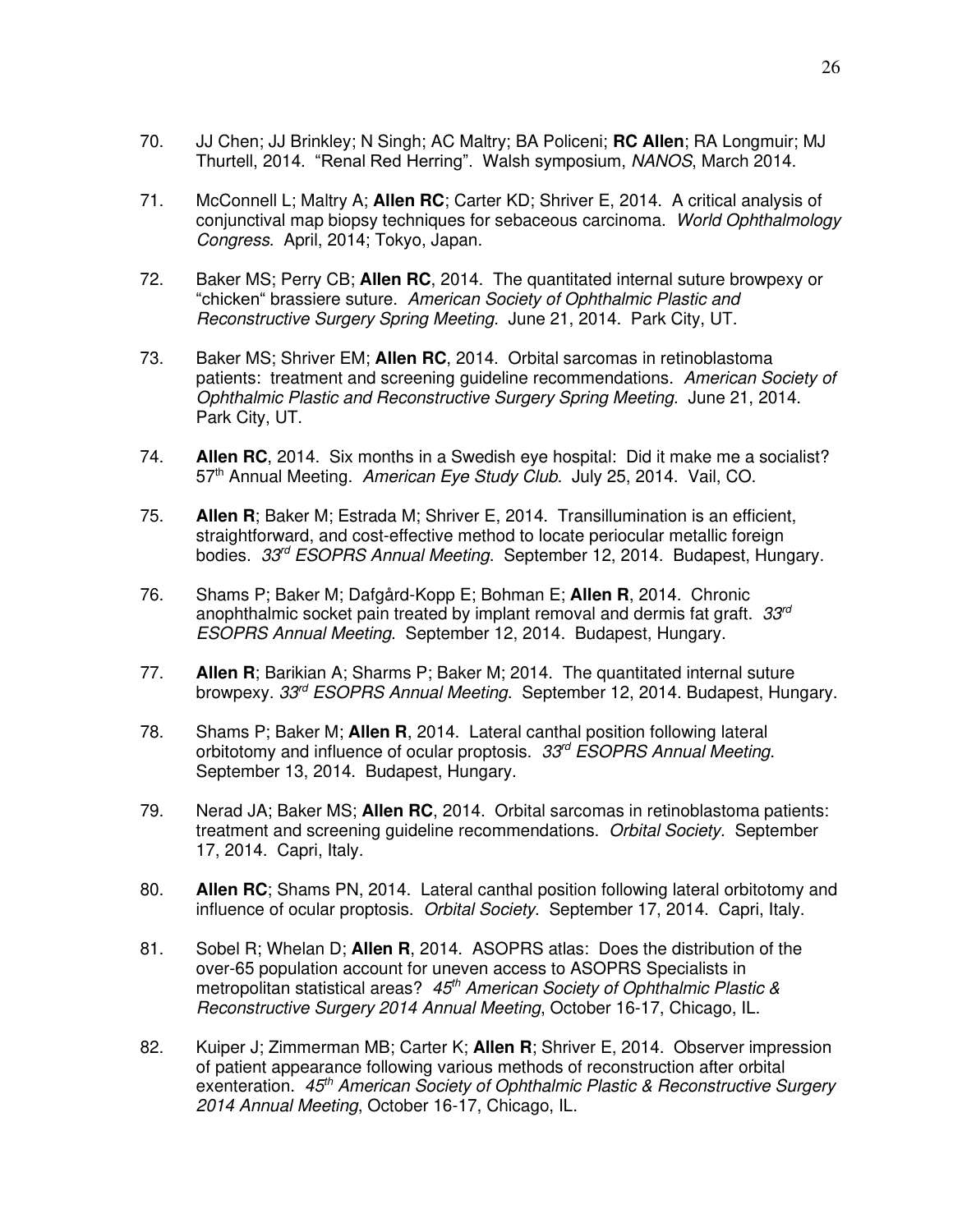- 83. Shams P; Baker M; Dafgård-Kopp E; Bohman E; **Allen R**, 2014. Chronic anophthalmic socket pain treated by implant removal and dermis fat graft. *45th American Society of Ophthalmic Plastic & Reconstructive Surgery 2014 Annual Meeting*, October 16-17, Chicago, IL.
- 84. Kuiper J; Baker MS; **Allen RC**; Carter KD; Nerad JA; Shriver E, 2014. The role of prophylactic antibiotics in preventing infection and sling exposure in patients undergoing frontalis sling. (Poster #463), *2014 Annual American Academy of Ophthalmology Fall Meeting*, October 20-21, Chicago, IL.
- 85. Reddy AK; Baker MS; Maltry AC; Syed NA; **Allen RC**; 2015. Immunopathology of conjunctival biopsies in patients with punctal stenosis (Poster 4731/D0176), ARVO 2015 Annual Meeting, May 3-7, Denver, CO.
- 86. Lenci LT; Baker MS; **Allen RC**, 2015. Dermoid cysts: imaging in the prevention of complications (Poster 4754/D0199), ARVO 2015 Annual Meeting, May 3-7, Denver, CO.
- 87. **Allen RC**; Baker MS; Maltry AC, 2015. Orbital implant exposure secondary to recurrent orbital acanthamoeba infection. *American Society of Ophthalmic Plastic and Reconstructive Surgery Spring Meeting.* May 17, 2015, St. Thomas, U.S. Virgin Islands.
- 88. **Allen RC**; Reddy AK; Baker MS; Maltry AC; Syed NA, 2015. Immunopathology of conjunctival biopsies in patients with punctal stenosis. *American Society of Ophthalmic Plastic and Reconstructive Surgery Spring Meeting.* May 17, 2015, St. Thomas, U.S. Virgin Islands.
- 89. Wiktorin A; Dafgård Kopp EME; Tani E; Söderén B; **Allen RC**, 2015. Orbital Fine-Needle Aspiration Biopsy: a retrospective study of 225 cases. *5th meeting of the Nordic Society of Ophthalmic Plastic and Reconstructive Surgery*, Hämeelinna, Finland, June, 2015
- 90. **Allen RC**; Chahal HS 2015. Combination glabellar and Mustarde flaps for treatment of medial canthal defects. *34th ESOPRS Annual Meeting*. September 10-12, 2015. Brussels, Belgium.
- 91. **Allen RC**; Patel AK; Baker MS; Maltry AC; Syed NA, 2015. Immunopathology and histopathology of conjunctival biopsies in patients with punctal stenosis. *34th ESOPRS Annual Meeting*. September 10-12, 2015. Brussels, Belgium.
- 92. Dafgard Kopp E; Wiktorin A; Tani E; Soderen B; **Allen RC**, 2015. Orbital fine-needle aspiration biopsy: a retrospective review of 225 cases. *34th ESOPRS Annual Meeting*. September 10-12, 2015. Brussels, Belgium.
- 93. **Allen RC**; Wiktorin A; Tani E; Soderen B; Dafgard Kopp E, 2015. Orbital fine-needle aspiration biopsy: a retrospective study of 225 cases. *39th Annual Meeting: The Orbital Society.* October 15, 2015. Boston, Massachusetts.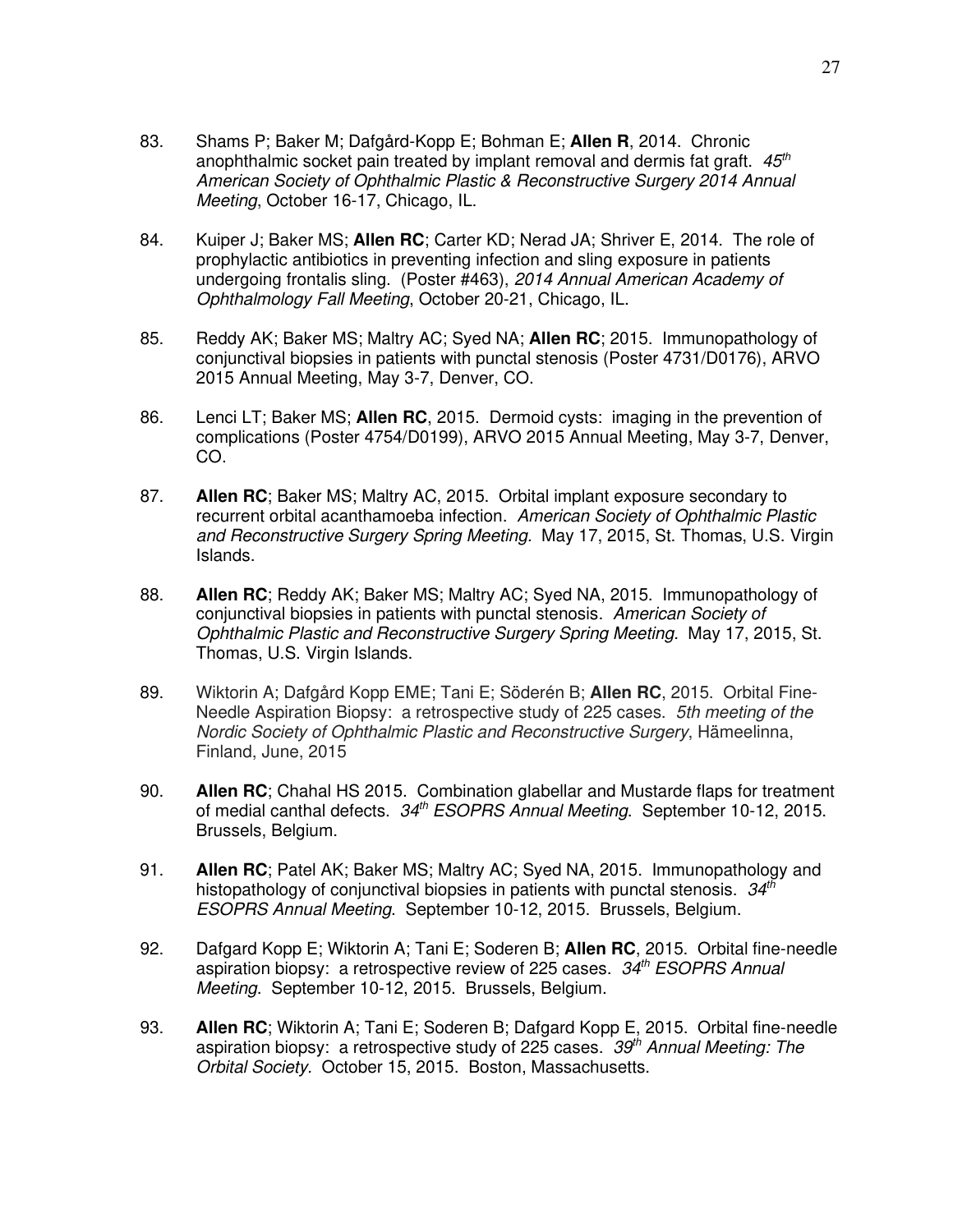- 94. Evans J; Clark T; Zimmerman M; **Allen R**; Nerad J; Carter K; Shriver 2015. A comparative analysis of three anterior-approach surgical techniques for thyroidrelated upper eyelid retraction repair. *46th American Society of Ophthalmic Plastic & Reconstructive Surgery 2015 Annual Meeting*, November 12-13, Las Vegas, NV.
- 95. Lenci L; Shams P; **Allen R**, 2015. Dermoid cysts: Clinical predictors of complex lesions and surgical complications. *46th American Society of Ophthalmic Plastic & Reconstructive Surgery 2015 Annual Meeting*, November 12-13, Las Vegas, NV.
- 96. **Allen R**; Wiktorin A; Tani E; Soderen B; Dafgard Kopp E, 2015. Orbital fine-needle aspiration biopsy: a retrospective study of 225 Cases. *46th American Society of Ophthalmic Plastic & Reconstructive Surgery 2015 Annual Meeting*, November 12- 13, Las Vegas, NV.
- 97. Lenci LT; Shams P; **Allen RC**, 2015. Dermoid cysts: Imaging in the prevention of complications. (Poster #158), *2015 Annual American Academy of Ophthalmology Fall Meeting*, November 14, Las Vegas, NV.
- 98. **Allen R**; Wiktorin A; Tani E; Soderen B; Dafgard Kopp E, 2015. Orbital fine-needle aspiration biopsy: a retrospective study of 225 Cases. *2015 Annual American Academy of Ophthalmology Fall Meeting*, November 15, Las Vegas, NV.
- 99. **Allen RC**, 2016. Releasing the inferior oblique for repair of combined medial orbital wall and orbital floor fractures. *40th Annual Meeting: The Orbital Society.* May 20, 2016. San Francisco, California.
- 100. Shriver EM; Kuiper J; Clark TJ; Carter KD; **Allen RC**, 2016. Factors affecting sling exposure and infection in frontalis sling suspension. *American Society of Ophthalmic Plastic and Reconstructive Surgery Spring Meeting.* June 5, 2016, Ojai, CA.
- 101. **Allen RC**, 2016. Ocular side effects of targeted therapies for Cancer. 59th Annual Meeting. *American Eye Study Club.* August 4, 2016. Jacksonville, FL.
- 102. McConnell LK; Reddy AK; **Allen RC**, 2016. An unusual case of bilateral eyelid lesions. *Women in Ophthalmology Summer Symposium 2016*; 2016 August 11-14; Williamsburg, VA.
- 103. Arat YO; Sezenoz AS; Bernardini F; Alford M; **Allen RC**, 2016. Comparison of Colorado Microdissection needle versus scalpel incision for upper and lower eyelid blepharoplasty. *35th ESOPRS Annual Meeting*. September 15-17, 2016. Athens, Greece.
- 104. Clark T; Klejch W; **Allen R**; Nerad J; Carter K; Shriver E, 2016. Hering's law in congenital ptosis: evaluation of the contralateral response to unilateral congenital ptosis repair. *47th American Society of Ophthalmic Plastic & Reconstructive Surgery 2016 Annual Meeting*, October 13-14, Chicago, IL.
- 105. Arat Y; Sezenoz AS; Bernardini F; Alford M; Tepeoglu M; **Allen R**, 2016. Comparison of monopolar microdissection needle versus scalpel incision for upper and lower eyelid blepharoplasty. *47th American Society of Ophthalmic Plastic & Reconstructive Surgery 2016 Annual Meeting*, October 13-14, Chicago, IL.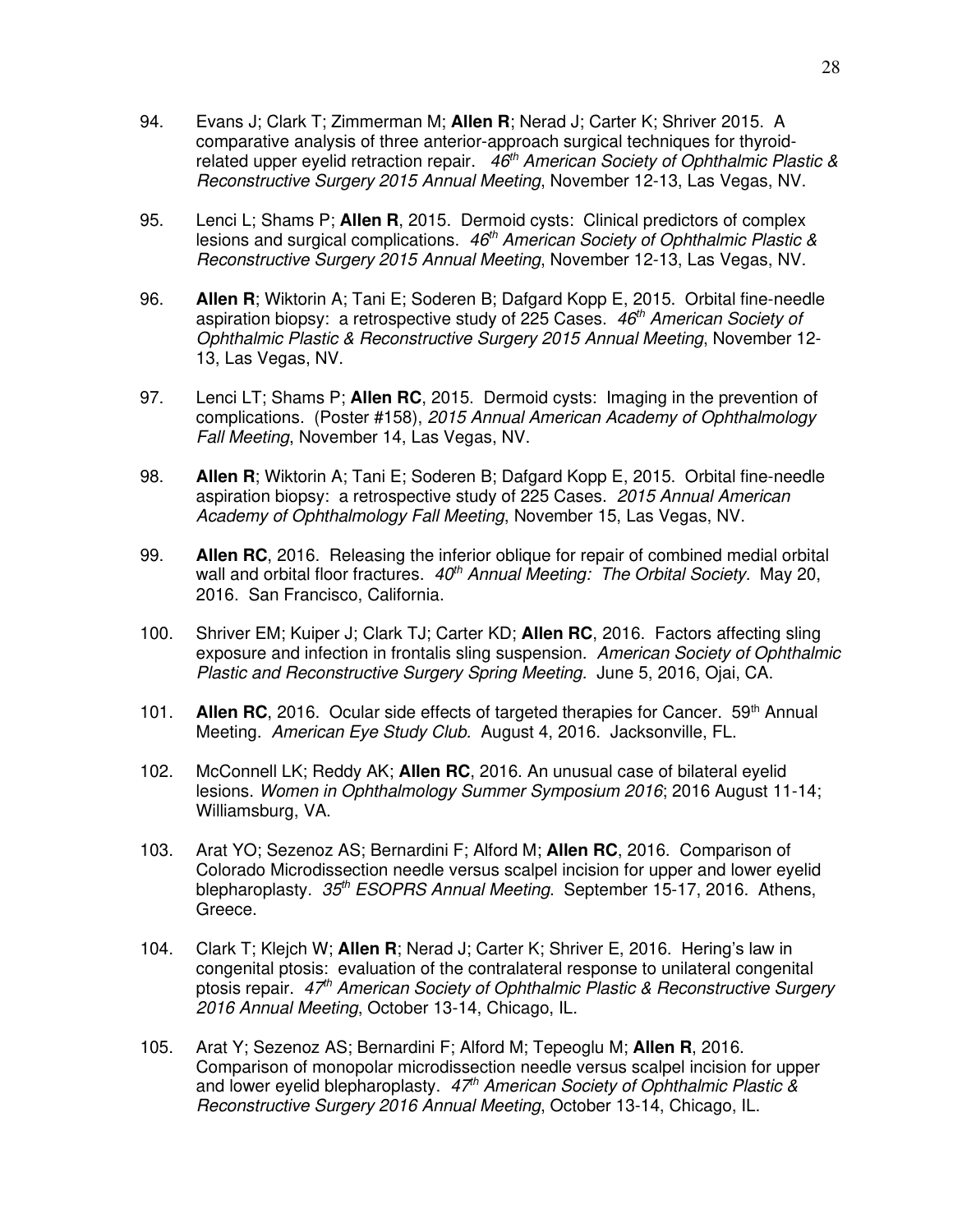- 106. Arat Y; Sezenoz AS; Bernardini F; Alford M; Tepeoglu M; **Allen R**, 2016. Comparison of Colorado microdissection needle and scalpel incision for upper and lower eyelid blepharoplasty (Poster #463), *2016 Annual American Academy of Ophthalmology Fall Meeting*, October 16, 2016; Chicago, IL.
- 107. **Allen RC**, 2017. Pop culture and oculoplastic surgery. 60<sup>th</sup> Annual Meeting. *American Eye Study Club.* August 3, 2017. Liguna Niguel, CA.
- 108. **Allen RC**, 2017. Axial Globe Position: Is There an Indication for Orbital Decompression in Facial Nerve Palsy? *13th International Facial Nerve Symposium*. Aug 6, 2017. Los Angeles, CA.
- 109. **Allen RC**, 2017. Why Can my Patient no Longer Wink? The Difference between a Wink and a Blink. *13th International Facial Nerve Symposium*. Aug 6, 2017. Los Angeles, CA.
- 110. **Allen RC**, 2017. Meibomian Gland Dysfunction in Eyelid Paralysis. *13th International Facial Nerve Symposium*. Aug 6, 2017. Los Angeles, CA.
- 111. **Allen RC**, 2017. Rescue Efforts in Eyelid Paralysis. *13th International Facial Nerve Symposium*. Aug 6, 2017. Los Angeles, CA.
- 112. **Allen RC**, 2018. Orbital metastases: When to suspect? When to biopsy? *42nd Annual Meeting: The International Orbital Society Meeting.* May 12, 2018. The Greenbrier, West Virginia.
- 113. **Allen RC**, 2018. Ptosis in a patient treated with immunotherapy. *American Society of Ophthalmic Plastic and Reconstructive Surgery Spring Meeting.* June 1, 2018; Austin, TX.
- 114. Tran J; **Allen RC**, 2018. Imaging findings in agenesis of the lacrimal and salivary glands (ALSG). *ASOPRS 49th Annual Fall Scientific Symposium*, October 25-26, Chicago, IL.
- 115. Williams K; **Allen RC**, 2018. A pathological void: Air under the upper eyelid. *ASOPRS 49th Annual Fall Scientific Symposium*, October 25-26, Chicago, IL.
- 116. Matharu KS, Edmond JC, Marx DP, **Allen RC**, Chevez-Barrios P, Shah VS, 2019. Three's a Crowd. *Frank B Walsh Session*, March 17, Las Vegas, NV.
- 117. **Allen RC**, 2019. Treatment priorities in congenital orbital fibrosis. *43rd Annual Meeting: The International Orbital Society.* June 5<sup>th</sup>-9<sup>th</sup>. S'Olivaret Country Hotel, Alaro, Mallorca, Spain.
- 118. Dermarkarian CR, Chevez-Barios P, Shah V, **Allen RC**, 2019. Visual preservation via optic nerve sheath fenestration in congenital orbital fibrosis (Poster #P142). 38<sup>th</sup> ESOPRS annual meeting. September 12-14. Hamburg, Germany.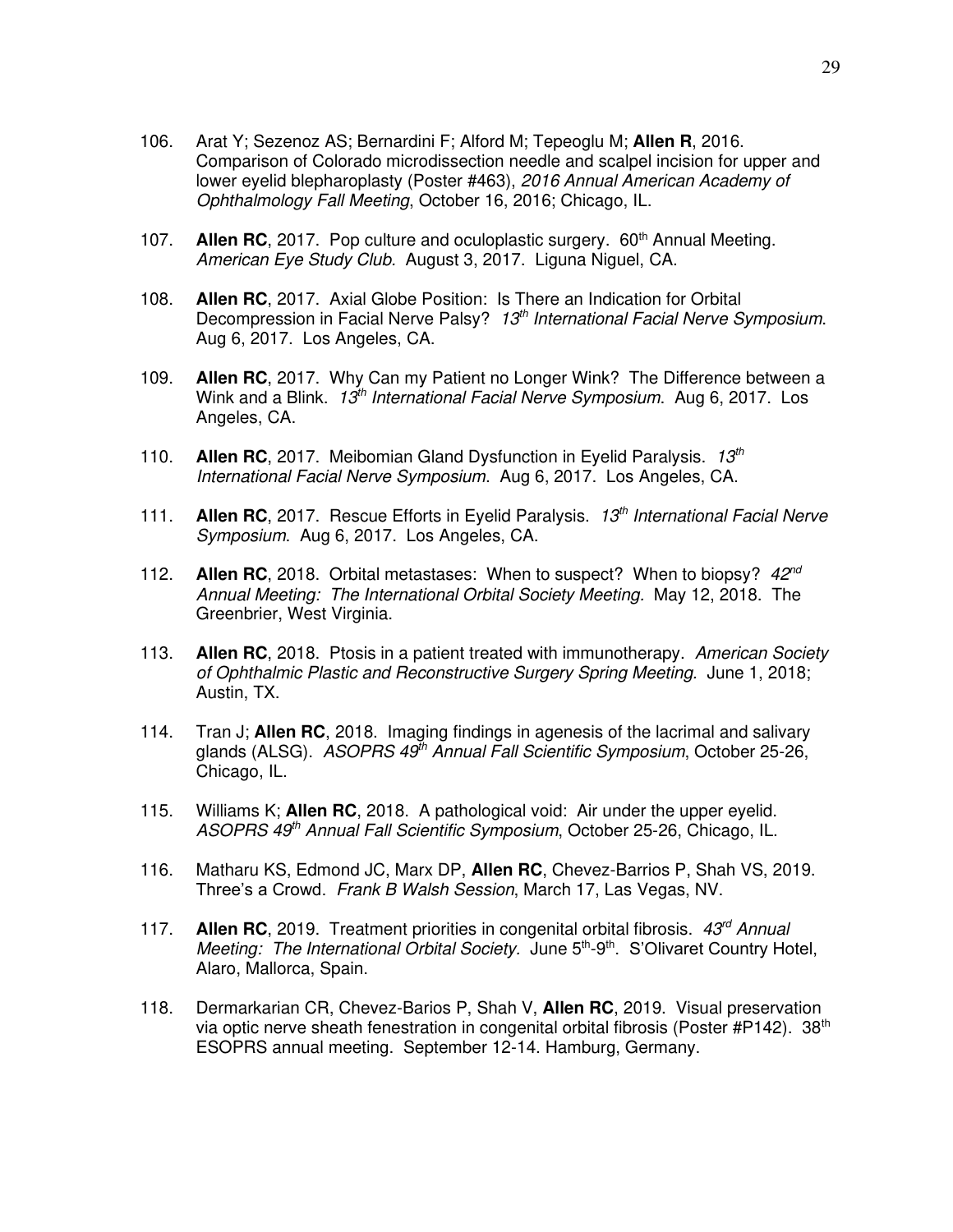- 119. Sweeney A, Williams K, Dermarkarian C, **Allen R**, Yen M, 2019. Topical prostaglandin analogue use is associate with ptosis repair failure. *ASOPRS 50th Annual Fall Scientific Symposium*, Oct 10-11, San Francisco, CA.
- 120. Dermarkarian C, Patel K, Fuller M, Bernini JC, Chevez-Barrios P, **Allen R**, 2019. Inflammatory myofibroblastic orbital tumor in an 8-month old. *ASOPRS 50th Annual Fall Scientific Symposium*, Oct 10-11, San Francisco, CA.
- 121. Dermarkarian C, Chevez-Barrios P, Shah V, **Allen R**, 2019. Visual preservation via optic nerve sheath fenestration in congenital orbital fibrosis. *ASOPRS 50th Annual Fall Scientific Symposium*, Oct 10-11, San Francisco, CA.
- 122. Dermarkarian C, **Allen R**, Whyte A, Al-Zubidi N, 2020. The purple and ugly are hidden inside. *NANOS 46th Annual Meeting*, March 7-12, Amelia Island, FL.
- 123. Williams K, Sweeney A, Dermarkarian C, **Allen R**, Yen M, 2020. Rates of ptosis and success of ptosis repair following ophthalmic surgery. *American Society of Ophthalmic Plastic and Reconstructive Surgery Virtual Spring Scientific Symposium.* June 26-28.
- 124. Sweeney A, Dermarkarian C, Williams K, **Allen R**, Yen M, 2020. Outcomes after Muller muscle conjunctival resection versus external levator advancement in severe involutional blepharoptosis. *American Society of Ophthalmic Plastic and Reconstructive Surgery Virtual Spring Scientific Symposium.* June 26-28.
- 125. Sweeney A, Dermarkarian C, Williams K, **Allen R**, Yen M, 2020. Polytetrafluoroethylene frontalis suspension in blepharospasm with eyelid apraxia. *American Society of Ophthalmic Plastic and Reconstructive Surgery Spring Virtual Spring Scientific Symposium.* June 26-28.
- 126. Sweeney A, Dermarkarian C, Williams K, **Allen R**, Yen M, 2020. Topical corticosteroid use associated with increased degree of ptosis and rate of ptosis repair failure. *American Society of Ophthalmic Plastic and Reconstructive Surgery Spring Virtual Spring Scientific Symposium.* June 26-28.
- 127. Dermarkarian CR, Sweeney AR, Williams KJ, **Allen RC**. Factors associated with pediatric frontalis sling exposure or infection: single-institution experience of 164 patients. *2020 Annual American Academy of Ophthalmology Fall Meeting*, November 13-15, Virtual format.
- 128. Dermarkarian C, Sweeney A, Williams K, Yen M, **Allen R**. Factors associated with pediatric frontalis sling exposure or infection: single-institution experience of 164 patients. *51st American Society of Ophthalmic Plastic & Reconstructive Surgery 2020 Annual Meeting*, November 20-22, Virtual format.
- 129. Chamberlain P, Dermarkarian C, Al-Zubidi N, **Allen R**. Leukemic optic nerve infiltration without optic nerve sheat involvement. *51st American Society of Ophthalmic Plastic & Reconstructive Surgery 2020 Annual Meeting*, November 20- 22, Virtual format.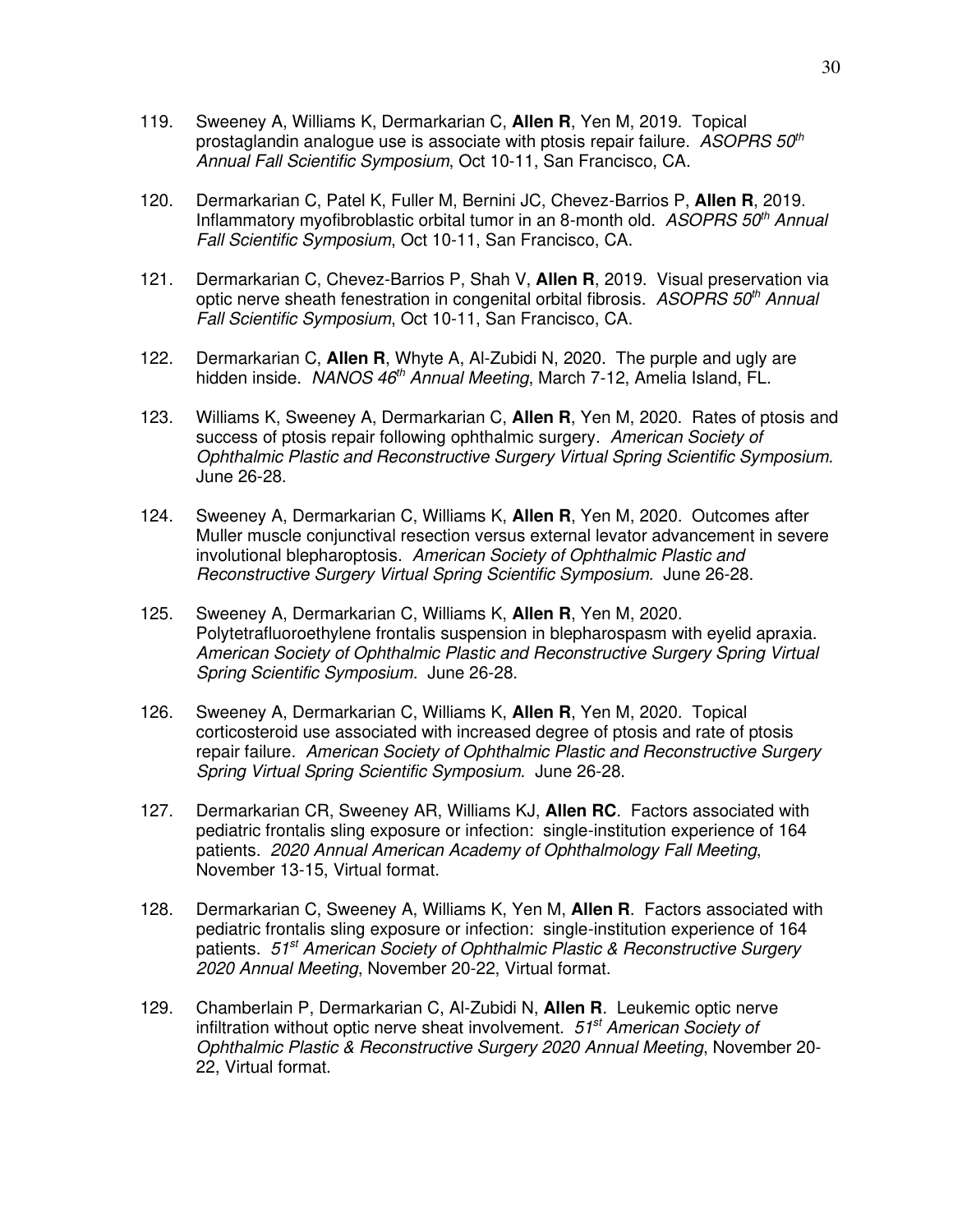- 130. Dermarkarian C, Chilakapati M, Hussein M, **Allen R**. Causation or coincidence? Bilateral orbital inflammation in a 6-month old with SARS-VoV-2 infection. *51st American Society of Ophthalmic Plastic & Reconstructive Surgery 2020 Annual Meeting*, November 20-22, Virtual format.
- 131. Dermarkarian CR, Sweeney AR, Williams KJ, Yen MT, **Allen RC**. Factors Associated with Pediatric Frontalis Sling Exposure or Infection: Single-Institutional Experience of 164 Patients. Pediatric Research Symposium at Texas Children's Hospital. April 2021. Houston, TX.
- 132. **Allen RC**, 2021. Bilateral orbital inflammation in a 6-month-old. *Virtual Meeting: The International Orbital Society.* May 29, 2021.
- 133. Dermarkarian CR, Rohani N, **Allen R**, 2021. Upper eyelid weight placement for pediatric lagophthalmos: single-institution experience of 11 patients. *American Society of Ophthalmic Plastic and Reconstructive Surgery Virtual Spring Scientific Symposium.* June 25-27.
- 134. Williams K, Blieden L, Koch D, **Allen R**, Yen M, 2021. Canaliculitis with the dexamethasone ophthalmic insert. *American Society of Ophthalmic Plastic and Reconstructive Surgery Virtual Spring Scientific Symposium.* June 25-27.
- 135. Sweeney A, Dermarkarian C, Williams K, **Allen R**, Yen M. Recurrence following ptosis repair surgery: a multivariate analysis of risk factors. *American Society of Ophthalmic Plastic and Reconstructive Surgery Virtual Spring Scientific Symposium.* June 25-27.
- 136. Dermarkarian CR, Rohani N, **Allen RC**, 2021. Upper eyelid weight placement for pediatric lagophthalmos: Single-institution experience of 12 patients. *European Society of Ophthalmic Plastic and Reconstructive Surgery Annual Meeting*, Virtual format, September 17-18.
- 137. Sheng J, Joshi M, Williams KJ, Herce H, **Allen RC**, 2021. Epidemiologic differences and management of eyelid lesions in the pediatric population. *European Society of Ophthalmic Plastic and Reconstructive Surgery Annual Meeting*, Virtual format, September 17-18.
- 138. Wendt S, Williams K, Eng J, Sivam S, **Allen R**, 2021. Mechanisms associated with major ophthalmic injury in patients with maxillofacial fractures. *ASOPRS 52nd Annual Fall Scientific Symposium*, November 11-12, New Orleans, LA.
- 139. Pecha J, Williams K, Dermarkarian C, **Allen R**, 2021. Effect of tarsectomy on postoperative lid crease height in patients with congenital ptosis undergoing Muller muscle-conjunctival resection. *ASOPRS 52nd Annual Fall Scientific Symposium*, November 11-12, New Orleans, LA.
- 140. Sheng J, Williams KJ, Herce HH, **Allen RC**, 2021. Epidemiologic difference on eyelid lesions in the pediatric population. *2021 Annual American Academy of Ophthalmology Fall Meeting*, November 12-15, New Orleans, LA.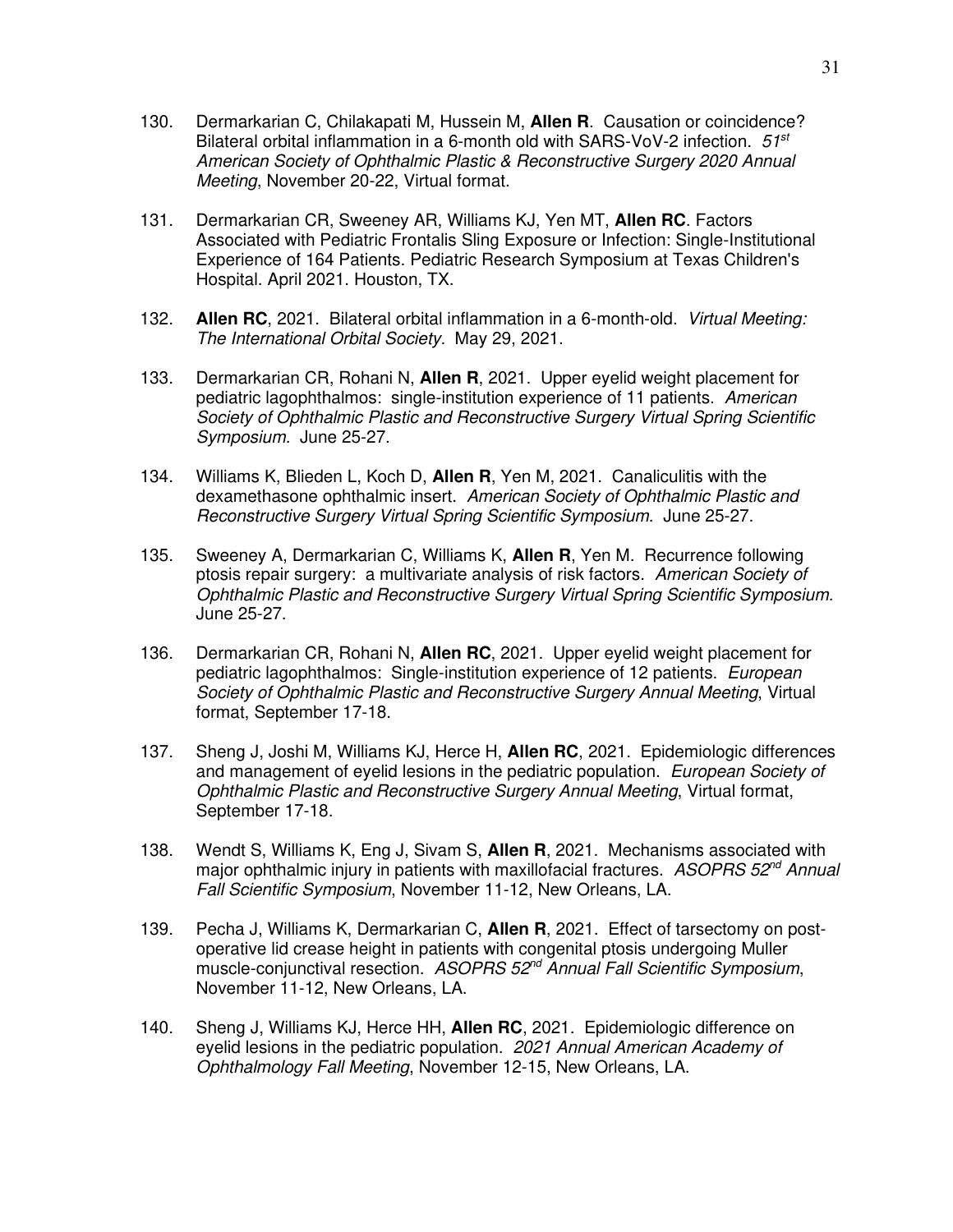141. **Allen RC**, 2022. Malignant glandular triton tumor of the orbit. *Virtual Meeting: The International Orbital Society.* March 26.

# **Invited Lectures, Conference Presentations, Visiting Professorships**

| 2000                               | Uveitis Update Symposium, Baylor College of Medicine, Uveitic Glaucoma,                                                                                                                       |
|------------------------------------|-----------------------------------------------------------------------------------------------------------------------------------------------------------------------------------------------|
| (Nov. 11)                          | Houston, TX.                                                                                                                                                                                  |
| 2001<br>(March 9)                  | 16 <sup>th</sup> Annual Cullen Course – Clinical Advances in Ophthalmology for the<br>Practicing Ophthalmologist, Baylor College of Medicine, The Genetics of<br>Glaucoma, Houston, TX.       |
| 2001<br>(March 11)                 | 16th Annual Cullen Course - Clinical Advances in Ophthalmology for the<br>Practicing Ophthalmologist, Baylor College of Medicine, An Ophthalmic Primer<br>on Molecular Genetics, Houston, TX. |
| 2001<br>(March 11)<br>Houston, TX. | 16 <sup>th</sup> Annual Cullen Course – Clinical Advances in Ophthalmology for the<br>Practicing Ophthalmologist, Baylor College of Medicine, Keys to Correct Coding,                         |
| 2001                               | Physician Assistant Program - Clinical Medicine Course, Baylor College of                                                                                                                     |
| (June 4)                           | Medicine, Basic Eye Exam, Houston, TX.                                                                                                                                                        |
| 2001                               | Physician Assistant Program – Clinical Medicine Course, Baylor College of                                                                                                                     |
| (June 4)                           | Medicine, Red Eye, Houston, TX.                                                                                                                                                               |
| 2001                               | Physician Assistant Program – Clinical Medicine Course, Baylor College of                                                                                                                     |
| (June 5)                           | Medicine, Trauma, Houston, TX.                                                                                                                                                                |
| 2001                               | Iowa Eye Meeting, University of Iowa Hospitals and Clinics, Pars Plana                                                                                                                        |
| (June 22)                          | Vitrectomy for Vitreous Loss During Anterior Segment Surgery, Iowa City, IA.                                                                                                                  |
| 2001                               | Iowa Eye Meeting, University of Iowa Hospitals and Clinics, The Open Globe -                                                                                                                  |
| (June 23)                          | Revisited, Iowa City, IA.                                                                                                                                                                     |
| 2001<br>(July 23)                  | Ambulatory Care Rotation, Baylor College of Medicine, Houston, TX.                                                                                                                            |
| 2001                               | Physician Assistant Program, Baylor College of Medicine, The Red Eye,                                                                                                                         |
| (Aug. 1)                           | Houston, TX.                                                                                                                                                                                  |
| 2001                               | The Methodist Hospital – Department of Internal Medicine Noon Conference,                                                                                                                     |
| (Aug. 7)                           | Ophthalmologic Emergencies, Houston, TX.                                                                                                                                                      |
| 2001                               | Pediatric Retina Update, Baylor College of Medicine, Hereditary Macular                                                                                                                       |
| (Aug. 11)                          | Dystrophies, Houston, TX.                                                                                                                                                                     |
| 2002<br>(Feb. 10)                  | Ophthalmology Resident Lecture Series – Department of Internal Medicine,<br>Veterans Affairs Medical Center, Ocular Manifestations of Systemic Disease,<br>Houston, TX.                       |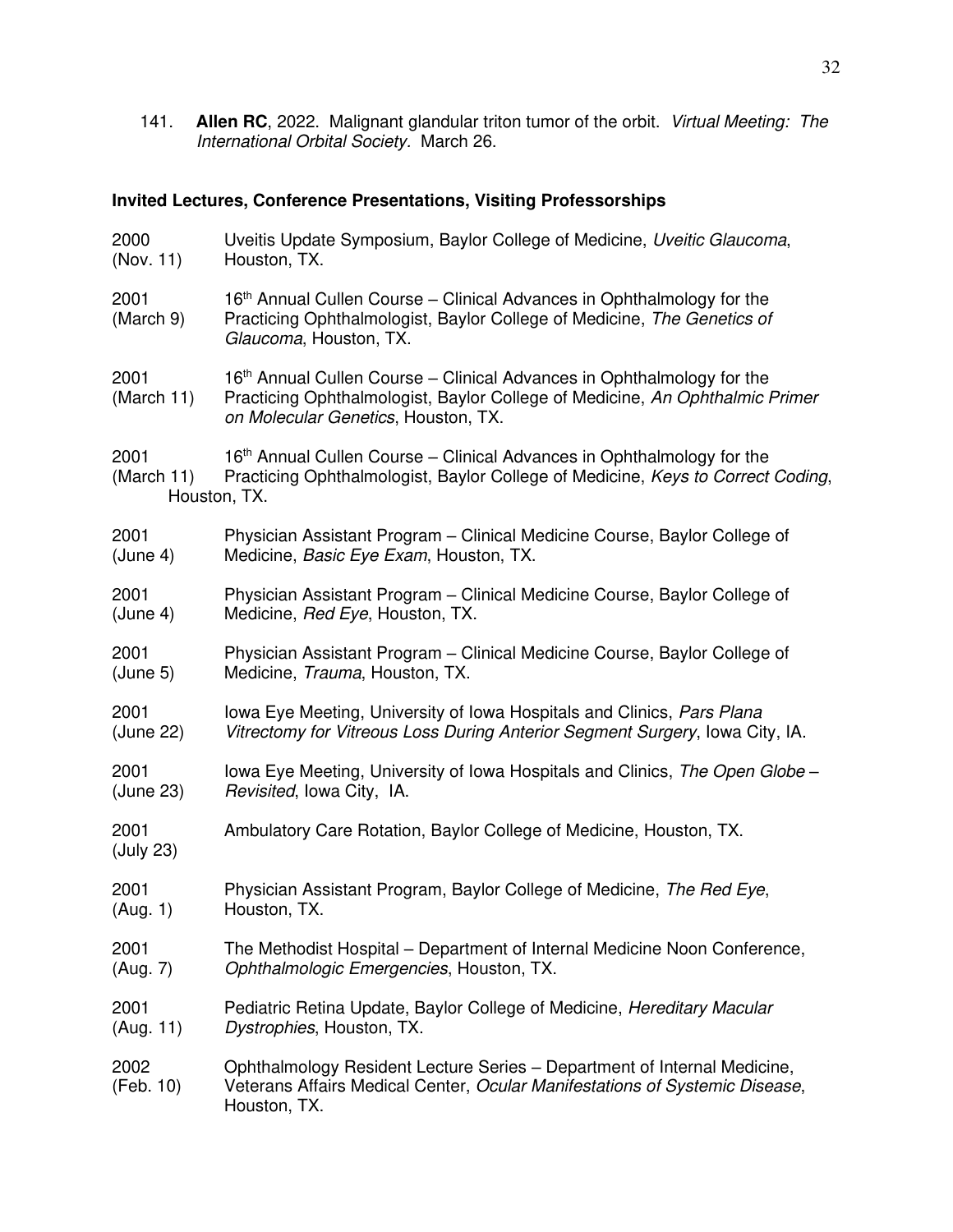| 2002<br>(Feb. 22) | The $17th$ Annual Cullen Course – Clinical Advances in Ophthalmology for the<br>Practicing Ophthalmologist, Baylor College of Medicine, Management of<br>Traumatic Optic Neuropathy, Houston, TX.                         |
|-------------------|---------------------------------------------------------------------------------------------------------------------------------------------------------------------------------------------------------------------------|
| 2002<br>(Feb. 23) | The 17 <sup>th</sup> Annual Cullen Course – Clinical Advances in Ophthalmology for the<br>Practicing Ophthalmologist, Baylor College of Medicine, The New Classification<br>of Corneal Dystrophies, Houston, TX.          |
| 2002<br>(Feb. 24) | The 17 <sup>th</sup> Annual Cullen Course – Clinical Advances in Ophthalmology for the<br>Practicing Ophthalmologist, Baylor College of Medicine, Pars Plana Techniques<br>for the Anterior Segment Surgeon, Houston, TX. |
| 2002              | Physician Assistant Program – Clinical Medicine Course, Baylor College of                                                                                                                                                 |
| (March 18)        | Medicine, Basic Eye Exam, Houston, TX.                                                                                                                                                                                    |
| 2002              | Physician Assistant Program – Clinical Medicine Course, Baylor College of                                                                                                                                                 |
| (March 19)        | Medicine, Red Eye, Houston, TX.                                                                                                                                                                                           |
| 2002              | Physician Assistant Program – Clinical Medicine Course, Baylor College of                                                                                                                                                 |
| (March 19)        | Medicine, Trauma, Houston, TX.                                                                                                                                                                                            |
| 2003              | Muscular Dystrophy Association meeting. Ptosis in Oculopharyngeal Muscular                                                                                                                                                |
| (Nov. 8)          | Dystrophy. Albuquerque, NM.                                                                                                                                                                                               |
| 2005<br>(Oct. 22) | Muscular Dystrophy Association meeting. Clinical Characterization and Ptosis<br>Surgery Outcomes in Hispanic New Mexicans with Oculopharyngeal Muscular<br>Dystrophy. Albuquerque, NM.                                    |
| 2006              | Presbyterian Hospital Senior Healthplex. Age-related Changes of the Eyelids.                                                                                                                                              |
| (Aug. 24)         | Albuquerque, NM.                                                                                                                                                                                                          |
| 2007<br>(Jan. 9)  | St. Vincent's Hospital Grand Rounds. Clinical Characterization and Ptosis<br>Surgery Outcomes in Hispanic New Mexicans with Oculopharyngeal Muscular<br>Dystrophy. Santa Fe, NM.                                          |
| 2007              | Eye Associates of New Mexico. Diagnosis and Treatment of Tearing.                                                                                                                                                         |
| (Jan. 25)         | Albuquerque, NM.                                                                                                                                                                                                          |
| 2007              | Presbyterian Hospital Grand Rounds. Current Medical and Surgical                                                                                                                                                          |
| (Aug. 7)          | Management of Thyroid-related Eye Disease. Albuquerque, NM.                                                                                                                                                               |
| 2007              | Presbyterian Hospital Senior Healthplex. Will My Insurance Pay for My Eyelid                                                                                                                                              |
| (Oct. 18)         | Surgery? Albuquerque, NM.                                                                                                                                                                                                 |
| 2007              | Muscular Dystrophy Association meeting. Ptosis in Oculopharyngeal Muscular                                                                                                                                                |
| (Nov. 17)         | Dystrophy. Albuquerque, NM.                                                                                                                                                                                               |
| 2008              | Eye Associates of New Mexico. Management of Acute Lid Injuries.                                                                                                                                                           |
| (Jan. 8)          | Albuquerque, NM.                                                                                                                                                                                                          |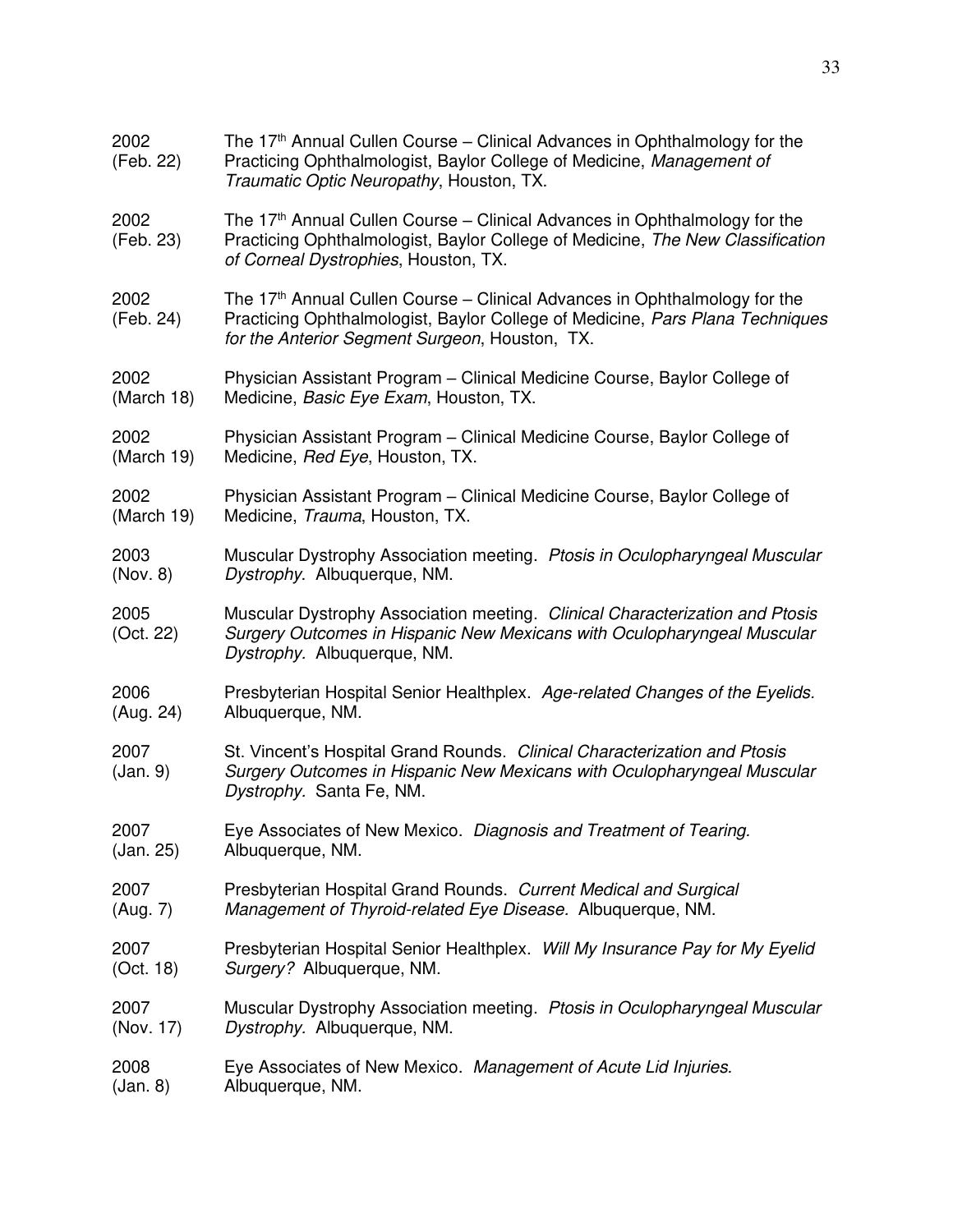| 2008                            | Division of Otolaryngology, Department of Surgery, University of New Mexico                                                                                                                                                                                                                                                                                                                                                             |
|---------------------------------|-----------------------------------------------------------------------------------------------------------------------------------------------------------------------------------------------------------------------------------------------------------------------------------------------------------------------------------------------------------------------------------------------------------------------------------------|
| (Jan. 22)                       | School of Medicine, Principles of Eyelid Reconstruction, Albuquerque, NM.                                                                                                                                                                                                                                                                                                                                                               |
| 2008                            | Eye Associates of New Mexico. "I Sent My Patient for Droopy Lids - Why is                                                                                                                                                                                                                                                                                                                                                               |
| (Feb. 25)                       | She Getting a Brow Lift??" Albuquerque, NM.                                                                                                                                                                                                                                                                                                                                                                                             |
| 2008                            | JCAHPO Regional meeting. Recent Advances in Oculoplastic Surgery.                                                                                                                                                                                                                                                                                                                                                                       |
| (April 26)                      | Albuquerque, NM.                                                                                                                                                                                                                                                                                                                                                                                                                        |
| 2008                            | Presbyterian Hospital Senior Healthplex. Everything You Ever Wanted to Know                                                                                                                                                                                                                                                                                                                                                             |
| (June 5)                        | About Eyelid Surgery. Albuquerque, NM.                                                                                                                                                                                                                                                                                                                                                                                                  |
| 2008                            | New Mexico Academy of Ophthalmology, Am I Missing Oculopharyngeal                                                                                                                                                                                                                                                                                                                                                                       |
| (Sept. 20)                      | Muscular Dystrophy (OPMD)?, Albuquerque, NM.                                                                                                                                                                                                                                                                                                                                                                                            |
| 2008<br>(Nov. 10)               | American Academy of Ophthalmology, Blepharoplasty Skills Transfer Course,<br>Preop Evaluation and Risk Management; and Blepharoplasty Skills Transfer<br>Lab, Atlanta, GA.                                                                                                                                                                                                                                                              |
| 2008                            | Central New Mexico College, Surgical Technician Training Program,                                                                                                                                                                                                                                                                                                                                                                       |
| (Nov 24)                        | Introduction to Oculoplastic Surgery, Albuquerque, NM.                                                                                                                                                                                                                                                                                                                                                                                  |
| 2009                            | Presbyterian Hospital Senior Healthplex, The Latest in Minimally Invasive                                                                                                                                                                                                                                                                                                                                                               |
| (Jan. 29)                       | Oculoplastic surgery, Albuquerque, NM.                                                                                                                                                                                                                                                                                                                                                                                                  |
| 2009                            | JCAHPO ACE Program Meeting Recent Advances in Oculoplastic Surgery, San                                                                                                                                                                                                                                                                                                                                                                 |
| (Oct. 26)                       | Francisco, CA.                                                                                                                                                                                                                                                                                                                                                                                                                          |
| 2009                            | Panelist for the Oculoplastic Original Papers at American Academy of                                                                                                                                                                                                                                                                                                                                                                    |
| (Oct. 26)                       | Ophthalmology meeting, San Francisco, CA.                                                                                                                                                                                                                                                                                                                                                                                               |
| 2009<br>(Oct. 27)               | American Academy of Ophthalmology, Blepharoplasty Skills Transfer Course,<br>Preop Evaluation and Risk Management; and Blepharoplasty Skills Transfer<br>Lab, San Francisco, CA.                                                                                                                                                                                                                                                        |
| 2009                            | Muscular Dystrophy Association meeting, Recent Advances in Eyelid Surgery                                                                                                                                                                                                                                                                                                                                                               |
| (Nov. 13)                       | for Patients with Oculopharyngeal Muscular Dystrophy, Albuquerque, NM.                                                                                                                                                                                                                                                                                                                                                                  |
| 2010                            | Clinical Conferences for Nurses and Techs, Recent Advances in Oculoplastic                                                                                                                                                                                                                                                                                                                                                              |
| (Feb. 5)                        | Surgery, University of Iowa Hospitals and Clinics, Iowa City, IA.                                                                                                                                                                                                                                                                                                                                                                       |
| 2010<br>(March 30 -<br>June 29) | Resident Lecture Series, Department of Ophthalmology and Visual Sciences -<br>Introduction - Upper Eyelid Malpositions; Lower Eyelid Malpositions; Congenital<br>Eyelid Anomalies; Enucleation, Evisceration, Exenteration; Anophthalmic<br>Socket ; Facial Dystonias; Eyelid, Lacrimal, Canthal, and Orbital Trauma;<br>Cosmetic Oculoplastic Surgery; Perioperative Care. University of Iowa<br>Hospitals and Clinics, Iowa City, IA. |
| 2010<br>(April 30)              | 12 <sup>th</sup> Annual Optometric Conference, Ptosis, Dermatochalasis, and Brow Ptosis -<br>What's the Difference and How are They Treated?, University of Iowa Hospitals<br>and Clinics, Iowa City, IA.                                                                                                                                                                                                                               |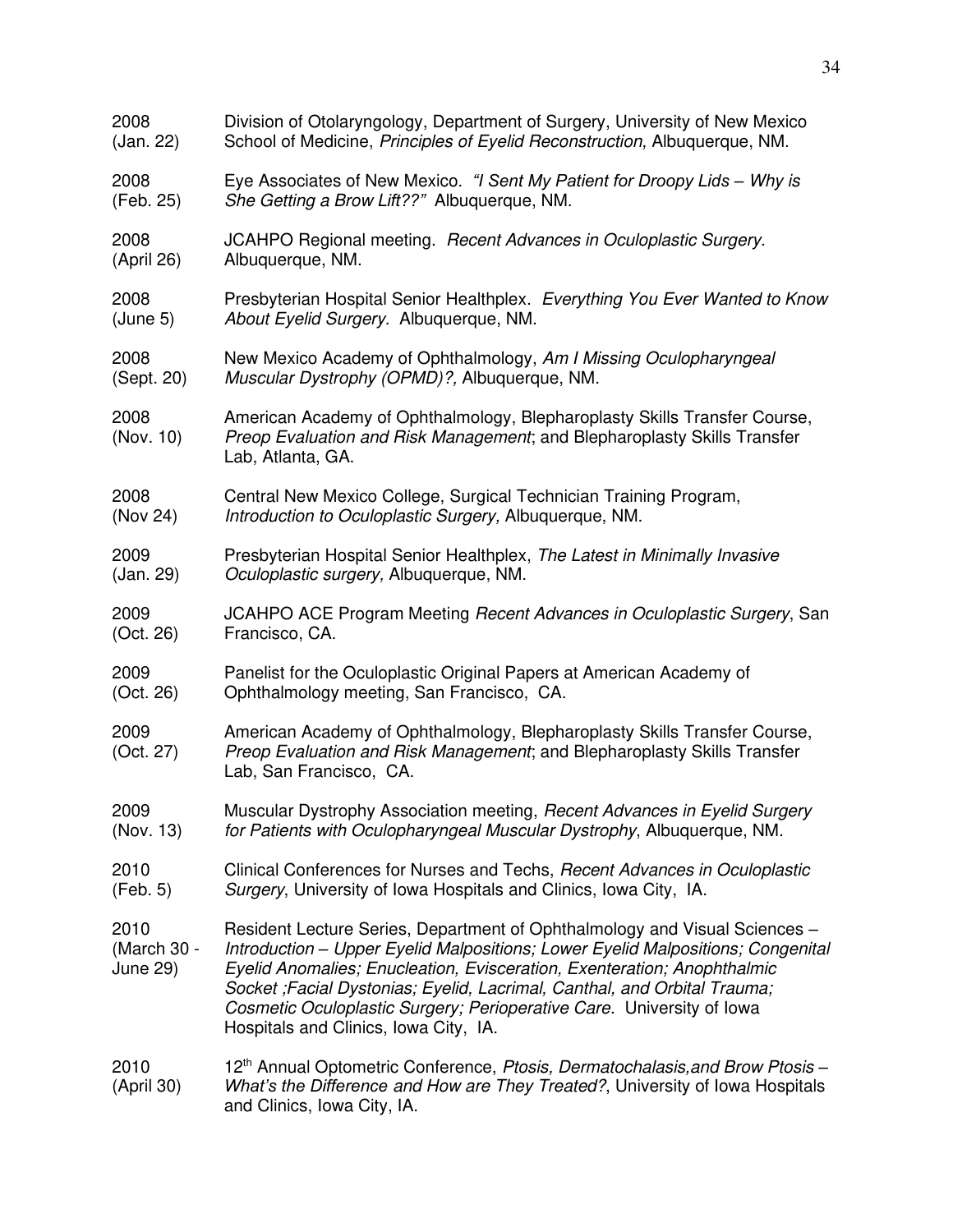| 2010<br>(May 14)  | Joint Commission on Allied Health Personnel in Ophthalmology (JCAHPO)<br>Meeting, Ptosis, Dermatochalasis, and Brow Ptosis: What's the Difference and<br>How are They Treated?, Kiawah Island, SC.                                           |
|-------------------|----------------------------------------------------------------------------------------------------------------------------------------------------------------------------------------------------------------------------------------------|
| 2010<br>(June 18) | lowa Eye Association Annual Meeting, Paradigm Shift in the Treatment of<br>Preseptal Cellulitis, University of Iowa Hospitals and Clinics, Iowa City, IA.                                                                                    |
| 2010<br>(Aug. 13) | Iowa Basic Science Course in Otolaryngology - Eyelid, Lacrimal, Canthal, and<br>Orbital Trauma; Inflammatory Diseases of the Orbit, University of Iowa Hospitals<br>and Clinics, Iowa City, IA.                                              |
| 2010<br>(Oct. 16) | JCAHPO ACE Program Meeting - Evaluation and Management of Tearing,<br>Chicago, IL.                                                                                                                                                           |
| 2010<br>(Oct. 16) | JCAHPO ACE Program Meeting - Recent Advances in Oculoplastic Surgery,<br>Chicago, IL.                                                                                                                                                        |
| 2010<br>(Oct. 17) | JCAHPO ACE Program Meeting – Ptosis, Dermatochalasis, and Brow Ptosis –<br>What's the Difference and How is it Treated?, Chicago, IL.                                                                                                        |
| 2010<br>(Oct. 17) | JCAHPO ACE Program Meeting - Eyelid and Orbital Trauma, Chicago, IL.                                                                                                                                                                         |
| 2010<br>(Oct. 17) | Senior Instructor for Orbit, Lacrimal, Plastic Surgery Course at the Fall American<br>Academy of Ophthalmology Meeting (Associates - Shriver, E; Nerad, J) -<br>Enucleation, Evisceration, and Care of the Anophthalmic Socket, Chicago, IL. |
| 2010<br>(Oct. 18) | American Academy of Ophthalmology, Blepharoplasty Skills Transfer Course,<br>Carter KD; Alford MA; Allen RC; Anderson RL; de la Garza AG; Kersten RC;<br>Nerad JA; Song A, and the Blepharoplasty Skills Transfer Lab, Chicago, IL.          |
| 2010<br>(Oct. 19) | Senior Instructor for Orbit, Lacrimal, Plastic Surgery Course at the Fall American<br>Academy of Ophthalmology Meeting (Associates – Melicher, J; Carter, K) –<br>Basic Browlift: Principles and Techniques, Chicago, IL.                    |
| 2010<br>(Nov. 5)  | Iowa Eye/Nurse Technician Conference - Ptosis, Dermatochalasis & More;<br>Evaluating Eyelid and Orbital Trauma, University of Iowa Hospitals and Clinics,<br>Iowa City, IA.                                                                  |
| 2010<br>(Dec. 13) | ASC Nurses Inservice - Ptosis, Brow Ptosis, Dermatochalasis - What Are the<br>Differences and How Are They Treated?, University of Iowa Hospitals and<br>Clinics, Iowa City, IA.                                                             |
| 2011<br>(Jan. 6)  | Dermatology Lecture Series, Department of Dermatology – Principles of Eyelid<br>Reconstruction - Part One: Reconstruction of the Lower Eyelid, University of<br>Iowa Hospitals and Clinics, Iowa City, IA.                                   |
| 2011<br>(Jan. 13) | Des Moines Ophthalmological Society - Current Concepts in Brow Elevation,<br>Des Moines, IA.                                                                                                                                                 |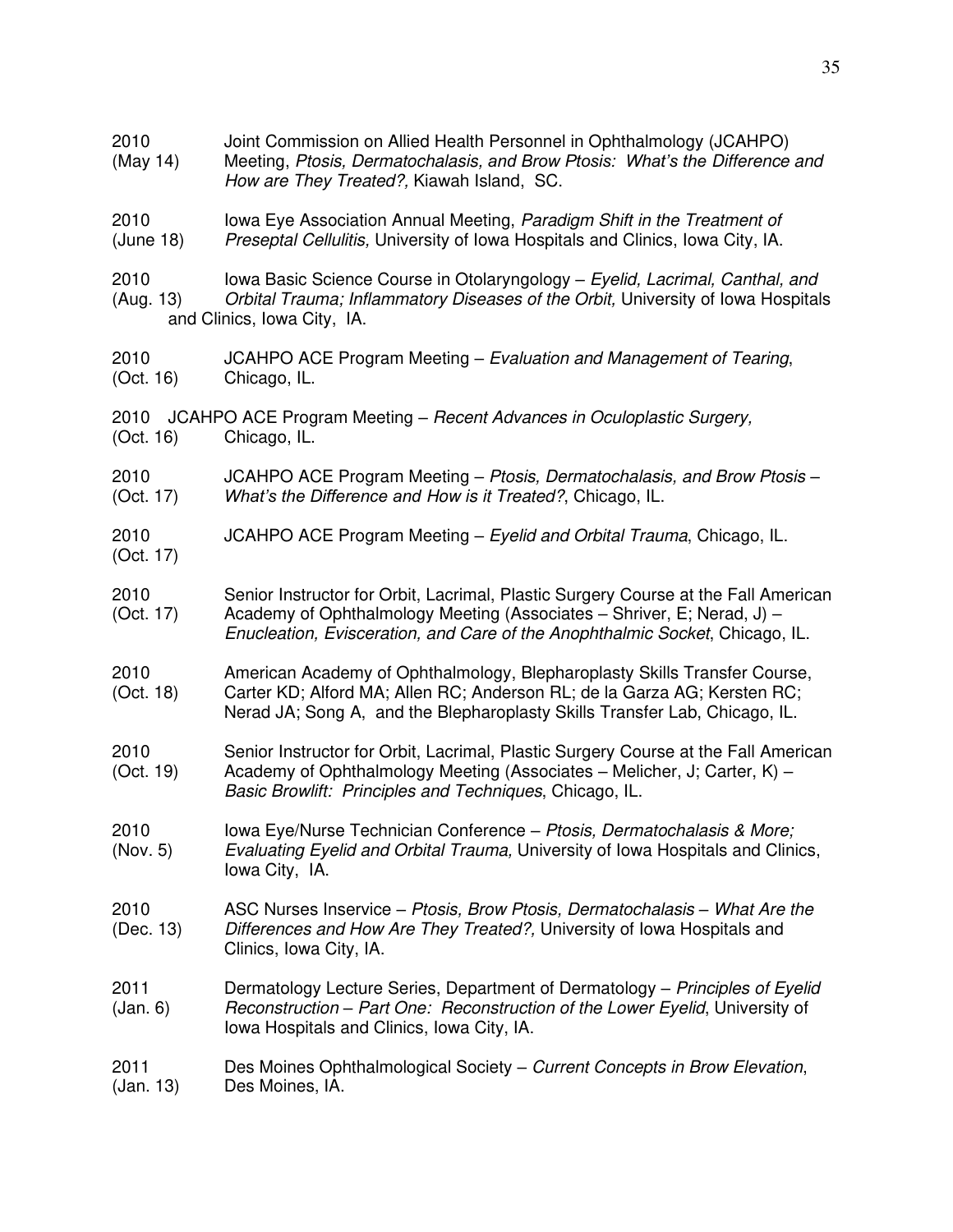2011 ASC Nurses Inservice – *Current Medical and Surgical Management of Thyroid*  (Feb. 7) *Eye Disease*, University of Iowa Hospitals and Clinics, Iowa City, IA. 2011 Dermatology Lecture Series, Department of Dermatology – *Principles of Eyelid* (Feb. 10) *Reconstruction – Part Two: Reconstruction of the Upper Eyelid*, University of Iowa Hospitals and Clinics, Iowa City, IA. 2011 ARVO 2011 Annual Meeting, Moderator: Oculoplastics II poster session. (May 1) Greater Fort Lauderdale/Broward County Convention Center, Fort Lauderdale, FL. 2011 ASC Nurses Inservice – *Enucleation, Evisceration, and Exenteration*, University (June 27) of Iowa Hospitals and Clinics, Iowa City, IA. 2011 Iowa Basic Science Course in Otolaryngology – *Lacrimal Disease and*  (July 22) *Dacryocystorhinostomy; Orbital Cellulitis/Abscess*, University of Iowa Hospitals and Clinics, Iowa City, IA. 2011 Resident Lecture Series, Department of Ophthalmology and Visual Sciences – (Sept. 30- *Introduction: Upper Eyelid Malpositions; Lower Eyelid Malpositions; Congenital*  Dec. 13) *Eyelid Anomalies; Enucleation, Evisceration, Exenteration; Anophthalmic Socket; Facial Dystonias; Eyelid, Lacrimal, Canthal, and Orbital Trauma; Cosmetic Oculoplastic Surgery; Perioperative Care.* University of Iowa Hospitals and Clinics, Iowa City, IA. 2011 Iowa Optometric Association's Annual Hawkeye Institute Educational Meeting – (Oct. 13) *Evaluation and Management of Upper and Lower Lid Malposition,* Cedar Rapids Marriott Hotel, Cedar Rapids, IA. 2011 ASOPRS 42nd Annual Fall Scientific Symposium, Moderator: *Lasers, Skin* (Oct 21) *Quality, and Cyber Professionalism*, Hilton Bonnet Creek, Orlando FL. 2011 JCAHPO 40th ACE program – *Eyelid and Orbital Trauma*, Orlando, FL. (Oct. 23) 2011 Senior Instructor for Orbit, Lacrimal, Plastic Surgery Course at the Fall American (Oct. 23) Academy of Ophthalmology Meeting (Associates – Melicher, J; Carter, K) – *Basic Browlift: Principles and Techniques*, Orlando, FL. 2011 Panelist for the Oculoplastic Original Papers at American Academy of (Oct. 23) Ophthalmology meeting, Orlando, FL. 2011 JCAHPO 40th ACE program – *Ptosis, Dermatochalasis and Brow Ptosis –*  (Oct. 24) *What's the Difference and How is it Treated?*, Orlando, FL. 2011 JCAHPO 40th ACE program – *Recent Advances in Oculoplastic Surgery*, (Oct. 24) Orlando, FL. 2011 JCAHPO 40th ACE program – *Lower Eyelid Malpositions: Evaluation and* (Oct. 24) *Management*, Orlando, FL.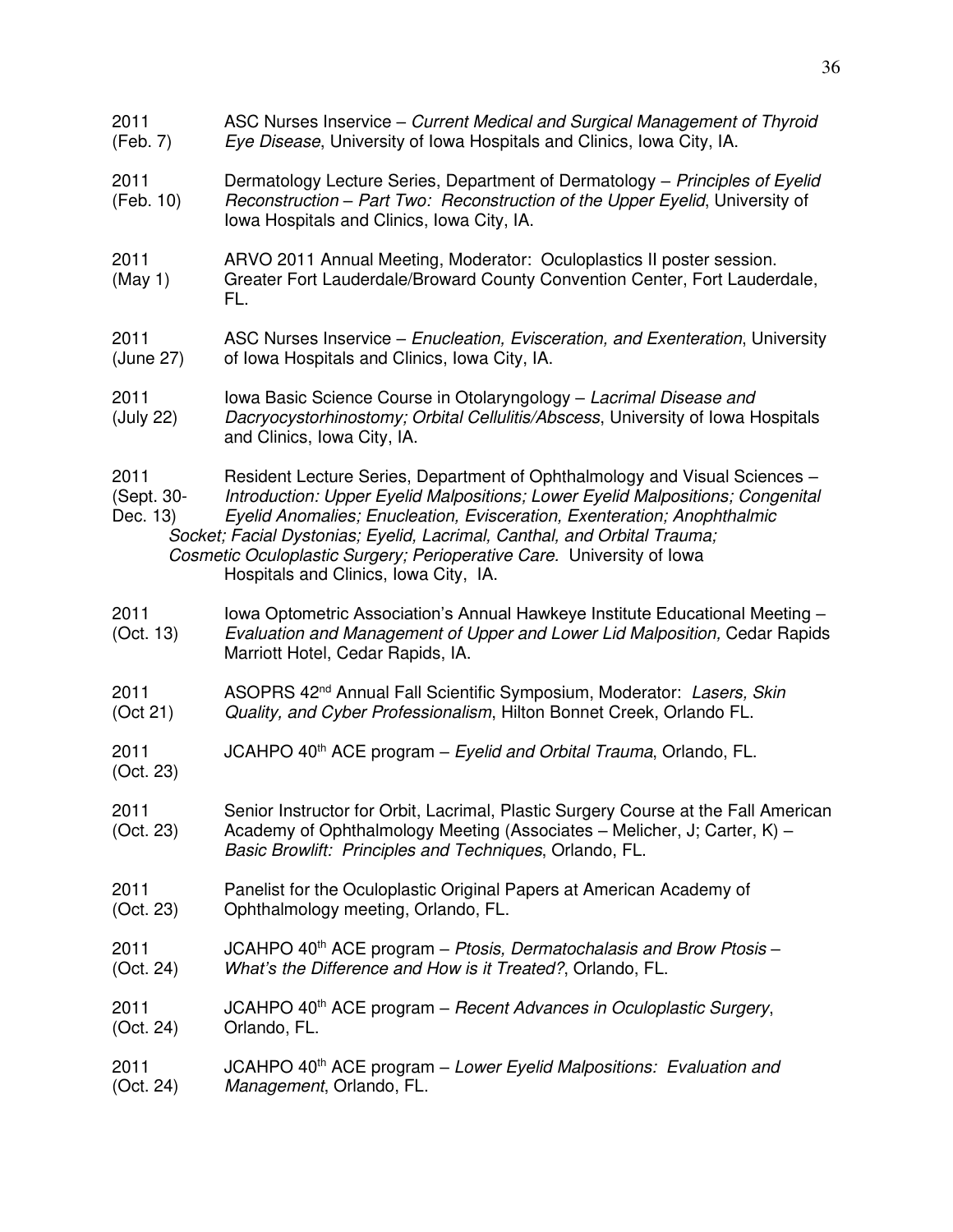| 2011<br>(Oct. 25)  | American Academy of Ophthalmology, Blepharoplasty Skills Transfer Course,<br>Carter KD; Alford MA; Allen RC; Anderson RL; de la Garza AG; Kersten RC;<br>Nerad JA; Song A, and the Blepharoplasty Skills Transfer Lab, Orlando, FL. |
|--------------------|-------------------------------------------------------------------------------------------------------------------------------------------------------------------------------------------------------------------------------------|
| 2011               | Iowa Eye, Nurse/Technician Conference - Eyelid Malpositions, University of                                                                                                                                                          |
| (Nov. 11)          | Iowa Hospitals and Clinics, Iowa City, IA.                                                                                                                                                                                          |
| 2012               | ASC Nurses Inservice – Eyelid, Lacrimal, and Orbital Trauma – University of                                                                                                                                                         |
| (Jan. 23)          | Iowa Hospitals and Clinics, Iowa City, IA.                                                                                                                                                                                          |
| 2012<br>(April 14) | Minnesota Regional CE Program, Joint Commission on Allied Health Personnel<br>in Ophthalmology – Ptosis, Dermatochalasis, and Brow Ptosis – What's the<br>Difference and How is it Treated? - Mayo Clinic, Rochester, MN.           |
| 2012               | Moderator for Scientific Papers III at the 2012 Spring Symposium, American                                                                                                                                                          |
| (May 20)           | Society of Ophthalmic Plastic and Reconstructive Surgery, Tucson, AZ.                                                                                                                                                               |
| 2012               | Iowa Eye, Nurse/Technician Conference - Needle Stick Risks in Ophthalmic                                                                                                                                                            |
| (June 22)          | Surgery, University of Iowa Hospitals and Clinics, Iowa City, IA.                                                                                                                                                                   |
| 2012<br>(June 23)  | Iowa Eye Association Annual Meeting, Minimal Ptosis Repair or How I Learned<br>to Stop Worrying and Love the MMCR, University of Iowa Hospitals and Clinics,<br>Iowa City, IA.                                                      |
| 2012               | ASC Nurses Inservice - Ptosis repair choices and how it affects the ASC -                                                                                                                                                           |
| (July 1)           | University of Iowa Hospitals and Clinics, Iowa City, IA.                                                                                                                                                                            |
| 2012<br>(July 20)  | Iowa Basic Science Course in Otolaryngology - Lacrimal Disease and<br>Dacryocystorhinostomy; Orbital Cellulitis/Abscess, University of Iowa Hospitals<br>and Clinics, Iowa City, IA.                                                |
| 2012<br>(Aug 26)   | AOCMF Principles of Operative Treatment of Craniomaxillofacial Trauma and<br>Reconstruction - Orbital Blowout Fractures, Hilton Columbus at Easton,<br>Columbus, OH.                                                                |
| 2012               | Joint Commission on Allied Health Personnel in Ophthalmology Webinar -                                                                                                                                                              |
| (Aug 28)           | Lower Eyelid Malpositions: Evaluation and Management. http://www.jcahpo.org.                                                                                                                                                        |
| 2012<br>(Nov 10)   | JCAHPO ACE Program Meeting - Eyelid and Orbital Trauma, Chicago, IL.                                                                                                                                                                |
| 2012               | JCAHPO ACE Program Meeting - Evisceration, Enucleation, and                                                                                                                                                                         |
| (Nov 10)           | Exenteration: Some, Most, and All, Chicago, IL.                                                                                                                                                                                     |
| 2012               | JCAHPO ACE Program Meeting - Ptosis, Dermatochalasis, and Brow Ptosis--                                                                                                                                                             |
| (Nov 11)           | What's the Difference and How is it Treated?, Chicago, IL.                                                                                                                                                                          |
| 2012               | JCAHPO ACE Program Meeting – Recent Advances in Oculoplastic Surgery,                                                                                                                                                               |
| (Nov 11)           | Chicago, IL.                                                                                                                                                                                                                        |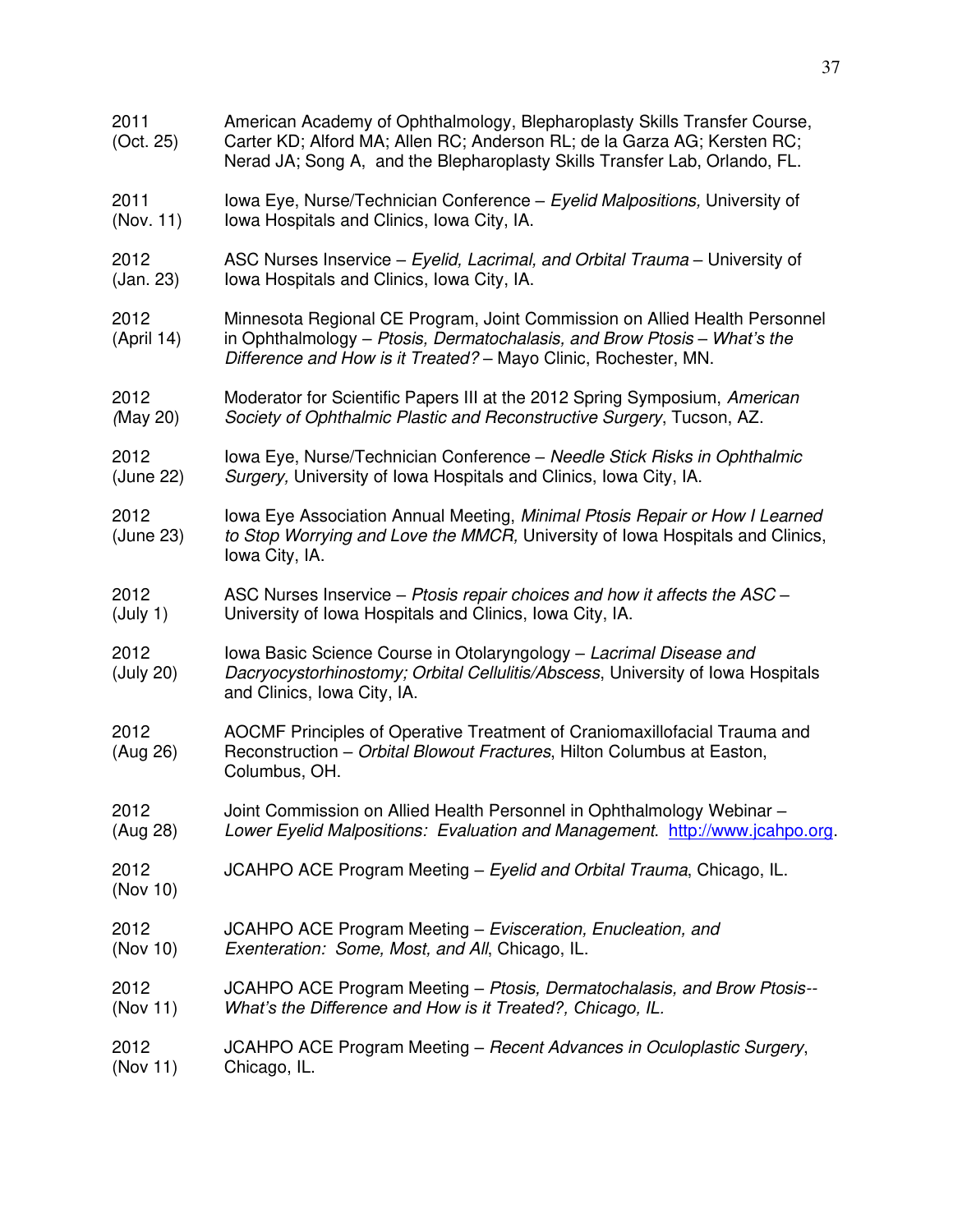| 2012<br>(Nov 12)                      | Senior Instructor for Orbit, Lacrimal, Plastic Surgery Course at the Fall American<br>Academy of Ophthalmology Meeting (Associates – Shriver, E; Nerad, J) –<br>Enucleation, Evisceration, and Care of the Anophthalmic Socket, Chicago, IL.                                                                                          |
|---------------------------------------|---------------------------------------------------------------------------------------------------------------------------------------------------------------------------------------------------------------------------------------------------------------------------------------------------------------------------------------|
| 2012<br>(Nov 12)                      | American Academy of Ophthalmology, Blepharoplasty Skills Transfer Course,<br>Carter KD; Alford MA; Allen RC; de la Garza AG; Kersten RC; Melicher Larson<br>JS; Nerad JA, and the Blepharoplasty Skills Transfer Lab, Chicago, IL.                                                                                                    |
| 2012<br>(Nov 13)                      | Senior Instructor for Orbit, Lacrimal, Plastic Surgery Course at the Fall American<br>Academy of Ophthalmology Meeting (Associates - Melicher, J; Carter, K)-<br>Basic Browlift: Principles and Techniques, Chicago, IL.                                                                                                              |
| 2012<br>(Nov 29)                      | Invited Lecturer; Swedish Society of Medicine - Navigating the maze of<br>periorbital edema. Stockholm, Sweden.                                                                                                                                                                                                                       |
| 2013<br>(March 22-<br><b>June 21)</b> | Resident Lecture Series, Department of Ophthalmology and Visual Sciences -<br>Lower Eyelid Malpositions; CongenitalEyelid Anomalies; Enucleation,<br>Evisceration, Exenteration; Anophthalmic Socket; Facial Dystonias; Eyelid,<br>Lacrimal, Canthal, and Orbital Trauma; University of Iowa Hospitals and Clinics,<br>Iowa City, IA. |
| 2013<br>(April 1)                     | ASC Nurses Inservice - Eye lid reconstruction. University of Iowa Hospitals and<br>Clinics, Iowa City, IA.                                                                                                                                                                                                                            |
| 2013<br>(June 14)                     | Iowa Eye, Nurse/Technician Conference - Cosmetic Oculoplastic Surgery,<br>University of Iowa Hospitals and Clinics, Iowa City, IA.                                                                                                                                                                                                    |
| 2013<br>(June 14)                     | lowa Eye Association Annual Meeting, Repair of orbital fractures and lid<br>with concurrent globe trauma: what's the evidence? University of lowa Hospitals<br>and Clinics, Iowa City, IA.                                                                                                                                            |
| 2013<br>(June 20)                     | University of Iowa Lifetime Enrichment Adult Program - Aging of the Eye and<br>Eyelid. Iowa City, IA                                                                                                                                                                                                                                  |
| 2013<br>(June 25)                     | Joint Commission on Allied Health Personnel in Ophthalmology Webinar -<br>Evisceration, Enucleation, and Exenteration: Some, Most, and All.<br>http://www.jcahpo.org.                                                                                                                                                                 |
| 2013<br>(July 2)                      | Oaknoll Retirement Residence - Aging of the Eye and Eyelid -- Iowa City, IA                                                                                                                                                                                                                                                           |
| 2013<br>(July 8)                      | ASC Nurses Inservice - Cosmetic Oculoplastic Surgery. University of Iowa<br>Hospitals and Clinics, Iowa City, IA.                                                                                                                                                                                                                     |
| 2013<br>(July 21)                     | Iowa Basic Science Course in Otolaryngology - Lacrimal Disease and<br>Dacryocystorhinostomy; Orbital Cellulitis/Abscess, University of Iowa Hospitals<br>and Clinics, Iowa City, IA.                                                                                                                                                  |
| 2013<br>(Sept 6)                      | St. Eriks Eye Hospital - Timing in the treatment of eyelid, lacrimal, and orbital<br>trauma. Stockholm, Sweden.                                                                                                                                                                                                                       |
|                                       |                                                                                                                                                                                                                                                                                                                                       |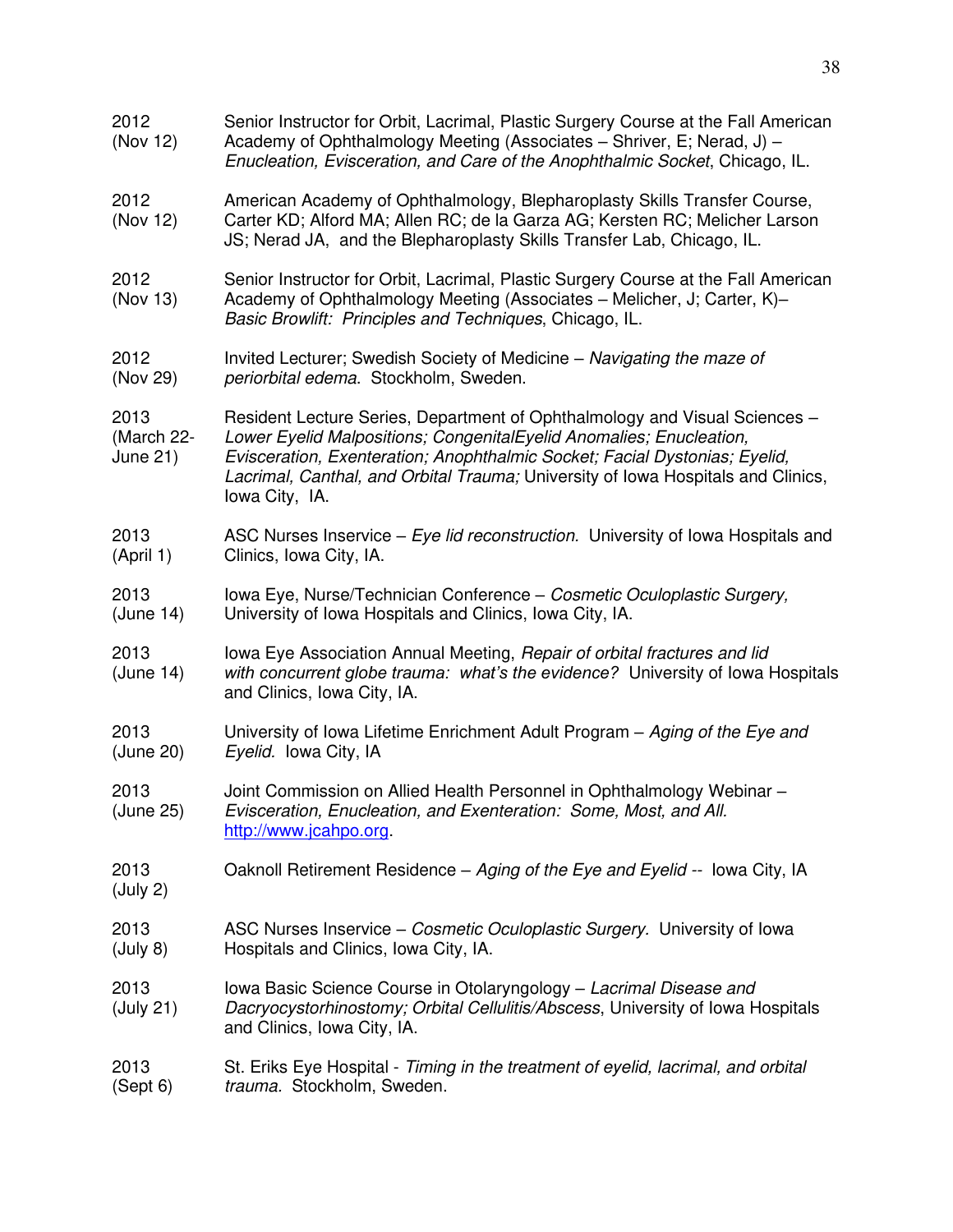| 2013                | Planeringsdagar Klinik 1 - Eyelid and Orbital Trauma. Hilton Reykjavik                                                                                                                                                                                          |
|---------------------|-----------------------------------------------------------------------------------------------------------------------------------------------------------------------------------------------------------------------------------------------------------------|
| (Sept 26)           | Hotel, Reykjavik, Iceland.                                                                                                                                                                                                                                      |
| 2013                | Nurse in-service, Oculoplastics Service, St. Eriks Eye Hospital – Evisceration,                                                                                                                                                                                 |
| (Oct 7)             | Enucleation, and Exenteration - Stockholm, Sweden.                                                                                                                                                                                                              |
| 2013                | SK-Kurs i Onkologi, Plastikkirurgi och Orbitasjukdomar, S:t Eriks Ögonsjukhus -                                                                                                                                                                                 |
| (Oct 14)            | Brow Ptosis, Ptosis, and Dermatochalasis - Stockholm, Sweden.                                                                                                                                                                                                   |
| 2013                | SK-Kurs i Onkologi, Plastikkirurgi och Orbitasjukdomar, S:t Eriks Ogonsjukhus -                                                                                                                                                                                 |
| (Oct 15)            | Enucleation, Evisceration, and Exenteration - Stockholm, Sweden.                                                                                                                                                                                                |
| 2013                | Central Operations (C-OP) – Brow Elevation: Principles and Techniques –                                                                                                                                                                                         |
| (Oct 23)            | S:t Eriks Ögonsjukhus; Stockholm, Sweeden.                                                                                                                                                                                                                      |
| 2013                | Nurse in-service, Oculoplastics Service, St. Eriks Eye Hospital - Brow Elevation:                                                                                                                                                                               |
| (Nov 4)             | Principles and Techniques - Stockholm, Sweden.                                                                                                                                                                                                                  |
| 2013<br>(Nov 15)    | Moderator for ASOPRS Thesis and Awards Section, 44 <sup>th</sup> American Society of<br>Ophthalmic Plastic & Reconstructive Surgery 2013 Annual Meeting, November<br>14-15, New Orleans, LA.                                                                    |
| 2013<br>(Nov 15)    | Judge, Young ASOPRS Eye openers - Rapid Fire Cases and Presentations,<br>44th American Society of Ophthalmic Plastic & Reconstructive Surgery 2013<br>Annual Meeting, November 14-15, New Orleans, LA.                                                          |
| 2013                | JCAHPO ACE Program Meeting - Evisceration, Enucleation, and                                                                                                                                                                                                     |
| (Nov 16)            | Exenteration: Some, Most, and All, New Orleans, LA.                                                                                                                                                                                                             |
| 2013<br>(Nov 17)    | Senior Instructor for Orbit, Lacrimal, Plastic Surgery Course at the Fall American<br>Academy of Ophthalmology Meeting (Associates - Melicher, J; Carter, K) -<br>Basic Browlift: Principles and Techniques, New Orleans, LA.                                   |
| 2013<br>(Nov 17-18) | American Academy of Ophthalmology, Blepharoplasty Skills Transfer Course,<br>Carter KD; Alford MA; Allen RC; de la Garza AG; Kersten RC; Melicher Larson<br>JS; Nerad JA, and the Blepharoplasty Skills Transfer Lab, New Orleans, LA.                          |
| 2013<br>(Nov 18)    | Senior Instructor for Orbit, Lacrimal, Plastic Surgery Course at the Fall American<br>Academy of Ophthalmology Meeting (Associates – Melicher, J; Shriver, E) –<br>Evaluation and Treatment Lower Lid Ectropion, Entropion, and Retraction, New<br>Orleans, LA. |
| 2013<br>(Nov 18)    | JCAHPO ACE Program Meeting – Eyelid and Orbital Trauma, New Orleans, LA.                                                                                                                                                                                        |
| 2013                | JCAHPO ACE Program Meeting - Ptosis, Dermatochalasis, and Brow Ptosis--                                                                                                                                                                                         |
| (Nov 18)            | What's the Difference and How is it Treated? New Orleans, LA.                                                                                                                                                                                                   |
| 2013<br>(Nov 19)    | Senior Instructor for Orbit, Lacrimal, Plastic Surgery Course at the Fall American<br>Academy of Ophthalmology Meeting (Associates – Shriver, E; Nerad, J) –<br>Enucleation, Evisceration, and Care of the Anophthalmic Socket, New Orleans,                    |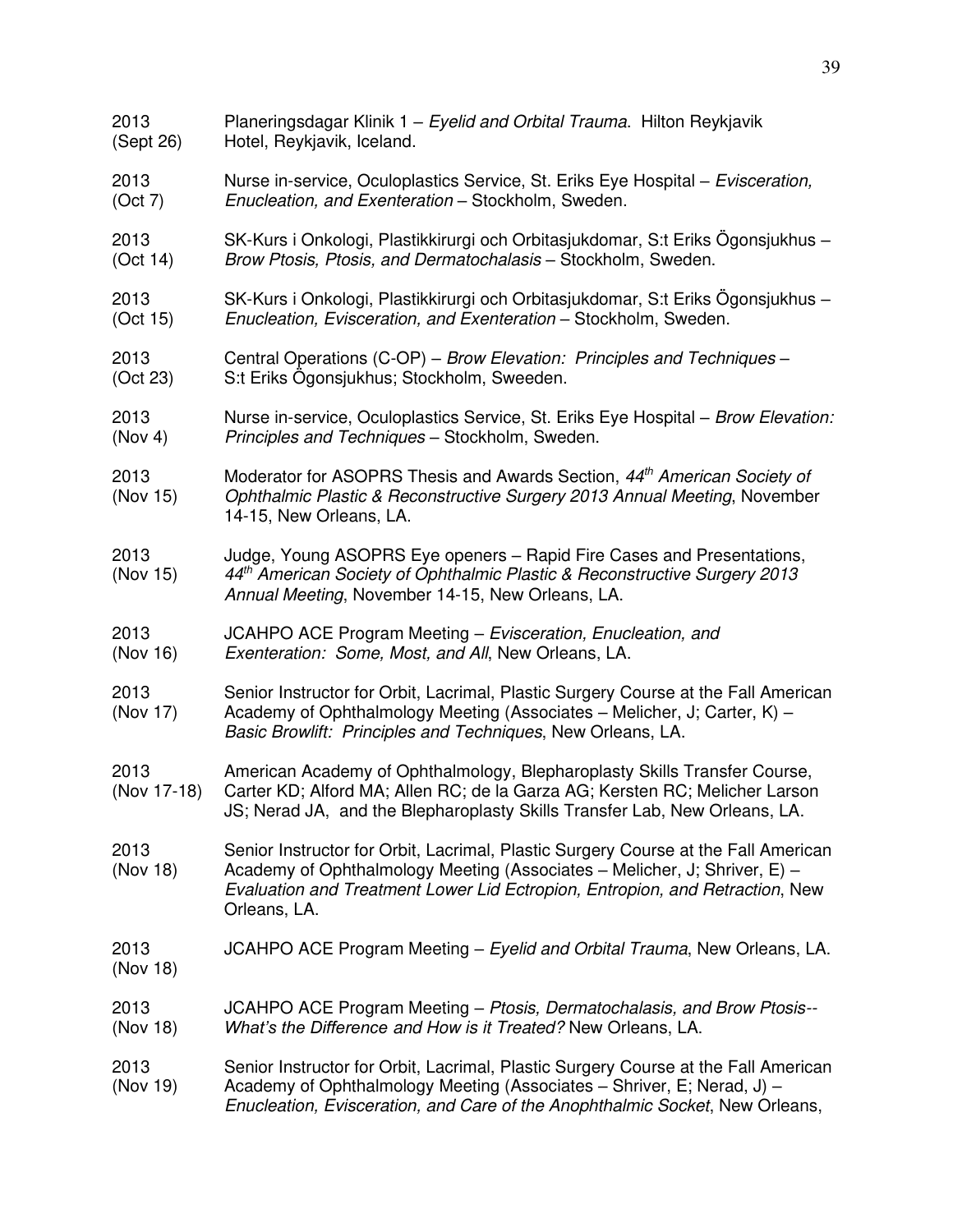LA. 2013 Nurse in-service, Oculoplastics Service, St. Eriks Eye Hospital – *Eyelid*  (Dec 2) *Reconstruction* – Stockholm, Sweden. 2013 Visiting Norwegian Oculoplastic Surgeons Meeting, St. Eriks Eye Hospital – (Dec 5) *Optic nerve sheath fenestration: current trends in surgical approach and sheath biopsy* – Stockholm, Sweden 2013 Resident lecture, St. Eriks Eye Hospital – *Eyelid, lacrimal, canthal, and orbital* trauma – Stockholm, Sweden. 2013 Central Operations (C-OP) – *Tear Duct Surgeries* – S:t Eriks Ögonsjukhus; (Dec 18) Stockholm, Sweden. 2014 Resident lecture, St. Eriks Eye Hospital – *How do you become an*  (Jan 9) *ophthalmologist in the United States?* Stockholm, Sweden. 2014 Nurse in-service, Oculoplastics Service, St. Eriks Eye Hospital – *Tear duct* (Jan 13) *Surgeries* – Stockholm, Sweden. 2014 Central Operations (C-OP) – *Evisceration, Enucleation, and Exenteration –* (Jan 15) S:t Eriks Ögonsjukhus; Stockholm, Sweden. 2014 Karolinska University Hospital – *Orbital blow-out fractures* – Plastic Surgery (Jan 20) Conference; Stockholm, Sweden. 2014 Tisdagsmöten – *What the US and St. Eriks can learn from each other –* (Jan 28) St. Eriks Eye Hospital; Stockholm, Sweden. 2014 ASC Nurses Inservice – *Six Months in Stockholm's Eye Hospital* -- University of (Feb 24) Iowa Hospitals and Clinics, Iowa City, IA. 2014 Minnesota Regional CE Program, Joint Commission on Allied Health Personnel (March 22) in Ophthalmology – *Evisceration, Enucleation, and Exenteration: Some, Most and All* – Mayo Clinic, Rochester, MN. 2014 16<sup>th</sup> Annual Optometry Conference, University of Iowa Dept. of Ophthalmology (April 25) and Visual Sciences – *Current Concepts in the Treatment of Thyroid Eye Disease* – Iowa City, IA. 2014 Texas Continuing Education Program, Joint Commission on Allied Health (May 2) Personnel in Ophthalmology – *Current Concepts in Thyroid Eye Disease* – Ft. Worth Convention Center, Ft. Worth, TX. 2014 Texas Continuing Education Program, Joint Commission on Allie Health (May2) Personnel in Ophthalmology – *Evisceration, Enucleation, and Exenteration: Some, Most, and All* – Ft. Worth Convention Center, Ft. Worth, TX. 2014 Melrose Meadows Retirement Residence – *Aging of the Eye and Eyelid --*  $(May 16)$  Iowa City, IA

40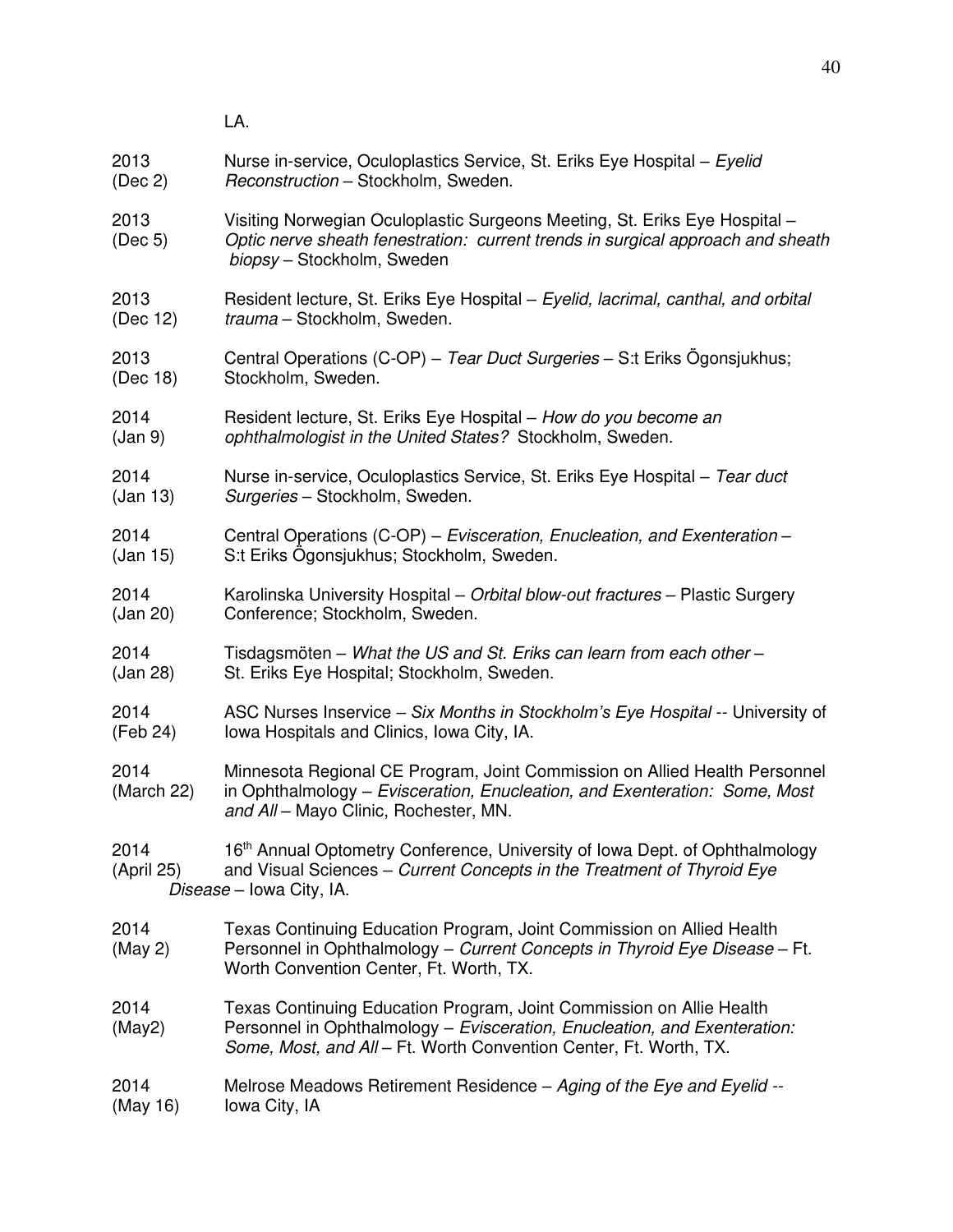| 2014              | Resident Lecture; Wake Forest Eye Center - How Swedish maternity leave                                                                                                                                       |
|-------------------|--------------------------------------------------------------------------------------------------------------------------------------------------------------------------------------------------------------|
| (June 5)          | benefited me - Winston-Salem, NC                                                                                                                                                                             |
| 2014<br>(June 6)  | Invited Lecturer; 31 <sup>st</sup> Annual Wake Forest Eye Center Annual Meeting – Timing<br>of repair of periocular trauma with concurrent globe trauma - Winston-Salem<br><b>NC</b>                         |
| 2014<br>(June 6)  | Invited Lecturer; 31 <sup>st</sup> Annual Wake Forest Eye Center Annual Meeting -<br>Working six months in a Swedish eye hospital: Did it turn me into a socialist? -<br>Winston-Salem, NC                   |
| 2014<br>(June 6)  | Invited Lecturer; 31 <sup>st</sup> Annual Wake Forest Eye Center Annual Meeting - Why a<br>silicone frontalis sling is the only appropriate treatment for progressive myogenic<br>ptosis - Winston-Salem, NC |
| 2014              | The Iowa Eye Association Annual Meeting - Working six months in a Swedish                                                                                                                                    |
| (June 20)         | eye hospital: did it turn me into a socialist - Iowa City, IA                                                                                                                                                |
| 2014              | Iowa Eye Nurse/Technician Conference - The Stockholm Connection - Iowa                                                                                                                                       |
| (June 20)         | City, IA                                                                                                                                                                                                     |
| 2014              | ASC Nurses In-service - Evaluation and Treatment of Eyelid Malignancies -                                                                                                                                    |
| (July 7)          | University of Iowa Hospitals and Clinics, Iowa City, IA.                                                                                                                                                     |
| 2014              | Joint Commission on Allied Health Personnel in Ophthalmology Webinar -                                                                                                                                       |
| (July 8)          | Evaluation and Treatment of Eyelid Malignancies http://www.jcahpo.org.                                                                                                                                       |
| 2014<br>(July 18) | Iowa Basic Science Course in Otolaryngology - Lacrimal Disease and<br>Dacryocystorhinostomy; Orbital Cellulitis/Abscess, University of Iowa Hospitals<br>and Clinics, Iowa City, IA.                         |
| 2014<br>(Sept 27) | Essential Strategies in Reconstructive Surgery - Complex Eyelid Reconstruction<br>- Houston Methodist Institute for Technology, Innovation & Education (MITIE),<br>Houston, TX.                              |
| 2014<br>(Oct 18)  | Oculofacial Plastic Surgery 2014: A Global Summit - Acquired Neurogenic and<br>Myogenic Ptosis - Subspecialty Day 2014, the American Academy of<br>Ophthalmology, Chicago, Illinois.                         |
| 2014              | ATPO 29th Annual Scientific Session and Grand Rounds – Evaluation and                                                                                                                                        |
| (Oct 18)          | Treatment of Eyelid Malignancies - Chicago, Illinois.                                                                                                                                                        |
| 2014              | ATPO 29 <sup>th</sup> Annual Scientific Session and Grand Rounds, Judge for <i>Who Wants</i>                                                                                                                 |
| (Oct 18)          | to be a Super Tech? Chicago, Illinois.                                                                                                                                                                       |
| 2014              | JCAHPO ACE Program Meeting - Evisceration, Enucleation, and                                                                                                                                                  |
| (Oct 19)          | Exenteration: Some, Most, and All, Chicago, Illinois.                                                                                                                                                        |
| 2014              | JCAHPO ACE Program Meeting – Current Concepts in Thyroid Eye Disease –                                                                                                                                       |
| (Oct 19)          | Chicago, Ilinois.                                                                                                                                                                                            |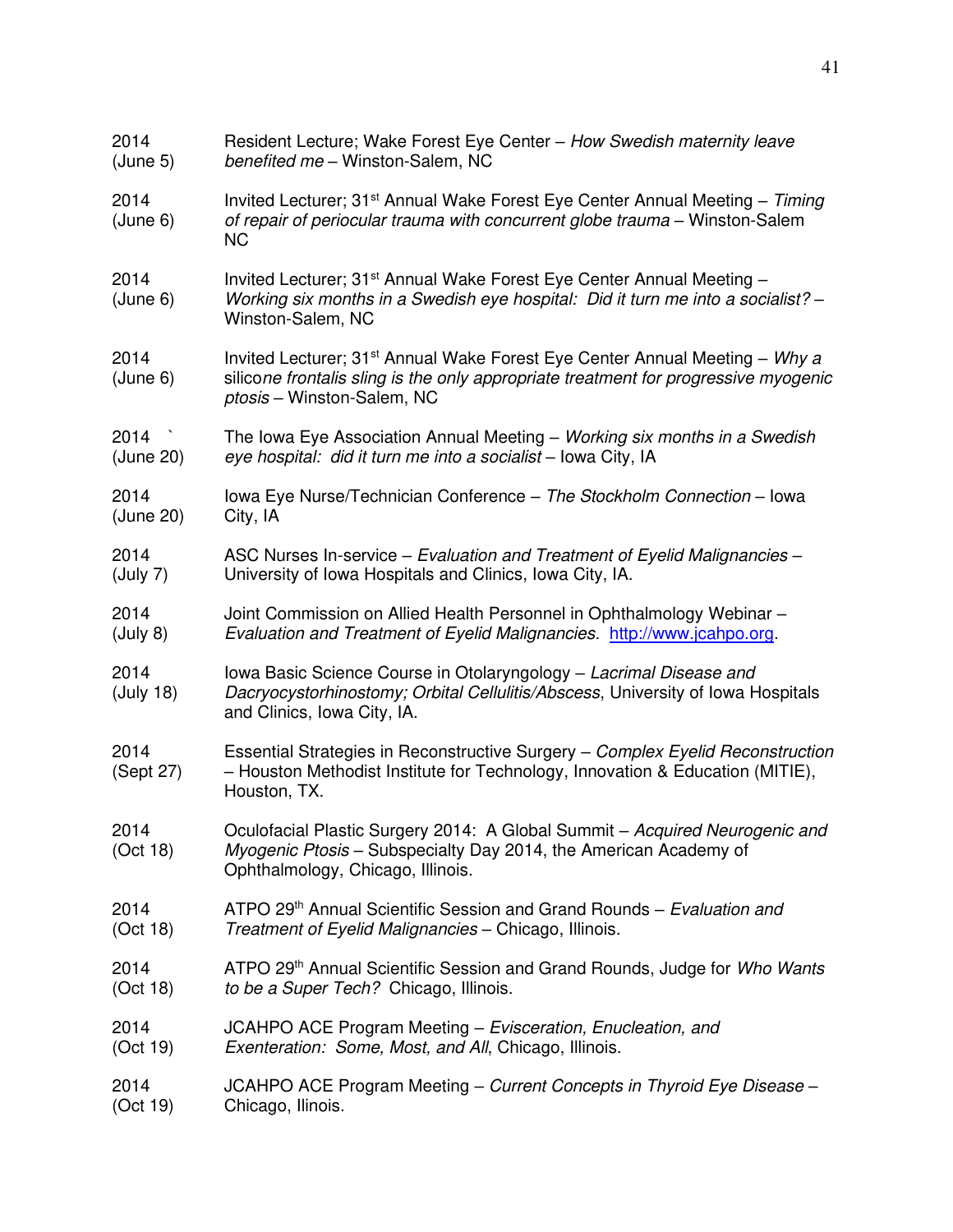| 2014<br>(Oct 19)            | JCAHPO ACE Program Meeting - Eyelid and Orbital Trauma, Chicago, Illinois.                                                                                                                                                                                                                                                            |
|-----------------------------|---------------------------------------------------------------------------------------------------------------------------------------------------------------------------------------------------------------------------------------------------------------------------------------------------------------------------------------|
| 2014                        | American Academy of Ophthalmology, Evaluation and Treatment of Facial Nerve                                                                                                                                                                                                                                                           |
| (Oct 19)                    | Palsy, Shriver EM, Cohen A, Allen RC; Chicago, Illinois.                                                                                                                                                                                                                                                                              |
| 2014                        | American Academy of Ophthalmology, Ptosis Repair for the Comprehensive                                                                                                                                                                                                                                                                |
| (Oct 20)                    | Ophthalmologist, Learning Lounge; Chicago, Illinois.                                                                                                                                                                                                                                                                                  |
| 2014<br>(Oct 20)            | Senior Instructor for Orbit, Lacrimal, Plastic Surgery Course at the Fall American<br>Academy of Ophthalmology Meeting (Associates – Melicher, J; Carter, K) –<br>Basic Browlift: Principles and Techniques, Chicago, Illinois.                                                                                                       |
| 2014<br>(Oct 21)            | Senior Instructor for Orbit, Lacrimal, Plastic Surgery Course at the Fall American<br>Academy of Ophthalmology Meeting (Associates - Melicher, J; Shriver, E) -<br>Evaluation and Treatment Lower Lid Ectropion, Entropion, and Retraction,<br>Chicago, Illinois.                                                                     |
| 2014<br>(Oct 21)            | American Academy of Ophthalmology, Blepharoplasty Skills Transfer Course,<br>Carter KD; Alford MA; Allen RC; de la Garza AG; Kersten RC; Melicher Larson<br>JS; Nerad JA, and the Blepharoplasty Skills Transfer Lab, Chicago, Illinois.                                                                                              |
| 2014                        | Joint Commission on Allied Health Personnel in Ophthalmology Webinar -                                                                                                                                                                                                                                                                |
| (Oct 28)                    | Current Concepts in Thyroid Eye Disease. http://www.jcahpo.org.                                                                                                                                                                                                                                                                       |
| 2014                        | ASC Nurses In-service - Blindness during orbital surgery: How can it happen?                                                                                                                                                                                                                                                          |
| (Nov 10)                    | University of Iowa Hospitals and Clinics, Iowa City, IA.                                                                                                                                                                                                                                                                              |
| 2014<br>(Sept 19-<br>Dec 9) | Resident Lecture Series, Department of Ophthalmology and Visual Sciences -<br>Lower Eyelid Malpositions; CongenitalEyelid Anomalies; Enucleation,<br>Evisceration, Exenteration; Anophthalmic Socket; Facial Dystonias; Eyelid,<br>Lacrimal, Canthal, and Orbital Trauma; University of Iowa Hospitals and Clinics,<br>Iowa City, IA. |
| 2014                        | Joint Commission on Allied Health Personnel in Ophthalmology Webinar -                                                                                                                                                                                                                                                                |
| (Dec 9)                     | Cosmetic Oculoplastic Surgery. http://www.jcahpo.org.                                                                                                                                                                                                                                                                                 |
| 2015                        | Nurses In-service, 3RCE – Blindness during and after orbital surgery: How can                                                                                                                                                                                                                                                         |
| (Jan 16)                    | <i>it happen?</i> – University of Iowa Hospitals and Clinics, Iowa City, IA.                                                                                                                                                                                                                                                          |
| 2015                        | Association of Operating Room Nurses meeting - Ophthalmic Surgery                                                                                                                                                                                                                                                                     |
| (Feb 19)                    | Experience in Sweden - University of Iowa Hospitals and Clinics, Iowa City, IA.                                                                                                                                                                                                                                                       |
| 2015<br>(Feb 27)            | Orbital Oncology and Oncologic Oculofacial Plastic Surgery: A Multidisciplinary<br>Approach $-$ The sarcoma that mysteriously went away $-$ MD Anderson Cancer<br>Center, Houston, TX.                                                                                                                                                |
| 2015<br>(May 2)             | Texas Continuing Education Program, Joint Commission on Allied Health<br>Personnel in Ophthalmology - Eyelid and Orbital Trauma - Austin Convention<br>Center, Austin, TX.                                                                                                                                                            |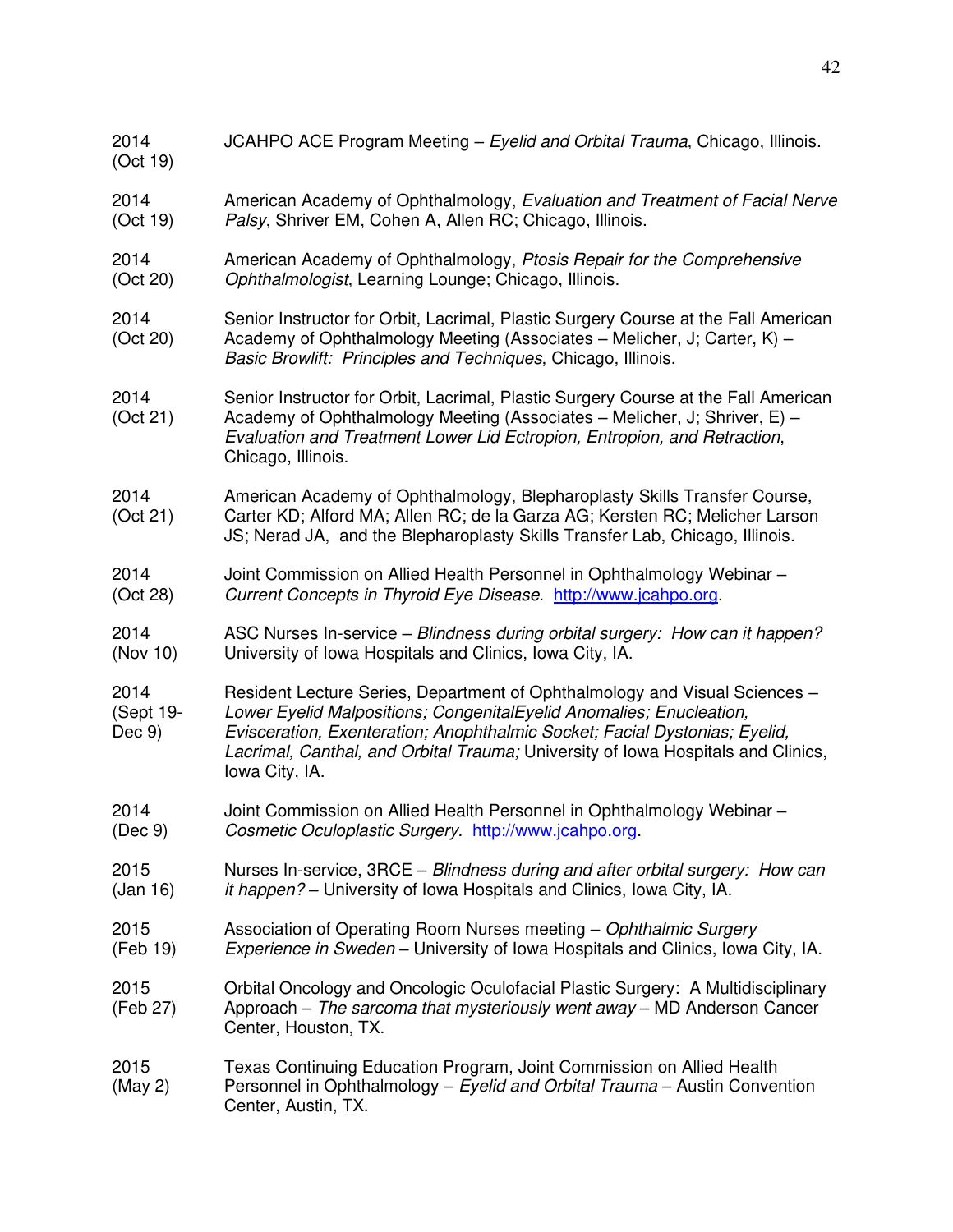| 2015<br>(May2)     | Texas Continuing Education Program, Joint Commission on Allied Health<br>Personnel in Ophthalmology – Evaluation and Treatment of Eyelid Malignancies<br>- Austin Convention Center, Austin, TX.                                                              |
|--------------------|---------------------------------------------------------------------------------------------------------------------------------------------------------------------------------------------------------------------------------------------------------------|
| 2015<br>(May 15)   | Moderator for Scientific Session I at the 2015 Spring Symposium, American<br>Society of Ophthalmic Plastic and Reconstructive Surgery, St. Thomas, US.<br>Virgin Islands.                                                                                     |
| 2015<br>(May 19)   | Dept. of Head and Neck Surgery, MD Anderson Cancer Center - How<br>Stockholm changed my life (and my approach to orbital tumors) – Houston, TX.                                                                                                               |
| 2015<br>(August 3) | Iowa Basic Science Course in Otolaryngology - Lacrimal Disease and<br>Dacryocystorhinostomy; Orbital Cellulitis/Abscess, University of Iowa Hospitals<br>and Clinics, Iowa City, IA.                                                                          |
| 2015<br>(Nov 14)   | JCAHPO ACE Program meeting – Evaluation and Treatment of Eyelid<br>Malignancies, Las Vegas, NV.                                                                                                                                                               |
| 2015<br>(Nov 14)   | JCAHPO ACE Program meeting - Cosmetic Oculoplastic Surgery,<br>Las Vegas, NV.                                                                                                                                                                                 |
| 2015<br>(Nov 14)   | JCAHPO ACE Program meeting – Ptosis, Dermatochalasis, and Brow Ptosis –<br>What's the Difference and How is it Treated? Las Vegas, NV.                                                                                                                        |
| 2015<br>(Nov 15)   | Senior Instructor for Orbit, Lacrimal, Plastic Surgery Course at the Fall American<br>Academy of Ophthalmology Meeting (Associates – Melicher, J; Shriver, E) –<br>Evaluation and Treatment Lower Lid Ectropion, Entropion, and Retraction, Las<br>Vegas, NV. |
| 2015<br>(Nov 15)   | Senior Instructor for Orbit, Lacrimal, Plastic Surgery Course at the Fall American<br>Academy of Ophthalmology Meeting (Associates – Shriver, E; Nerad, J) –<br>Enucleation, Evisceration, and Care of the Anophthalmic Socket, Las Vegas,<br>NV.             |
| 2015<br>(Nov 16)   | American Academy of Ophthalmology, Blepharoplasty Skills Transfer Course,<br>Carter KD; Alford MA; Allen RC; Anderson RL; Kersten RC; Melicher Larson JS;<br>Nerad JA, and the Blepharoplasty Skills Transfer Lab, Chicago, Illinois.                         |
| 2015<br>(Nov 16)   | American Academy of Ophthalmology, Evaluation and Treatment of Facial Nerve<br>Palsy, Shriver EM, Cohen A, Allen RC; Chicago, Illinois.                                                                                                                       |
| 2016<br>(April 30) | Texas Continuing Education Program, Joint Commission on Allied Health<br>Personnel in Ophthalmology - The Effect of Non-Ocular Cancers on the Eye and<br>Ocular Adnexa - Hilton Anatole Hotel, Dallas, TX.                                                    |
| 2016<br>(May 8)    | ASCRS Symposium and ASOA Congress, Technicians and Nurses Program -<br>Evaluation and Treatment of Eyelid Malignancies - Ernest N. Morial Convention<br>Center, New Orleans, LA.                                                                              |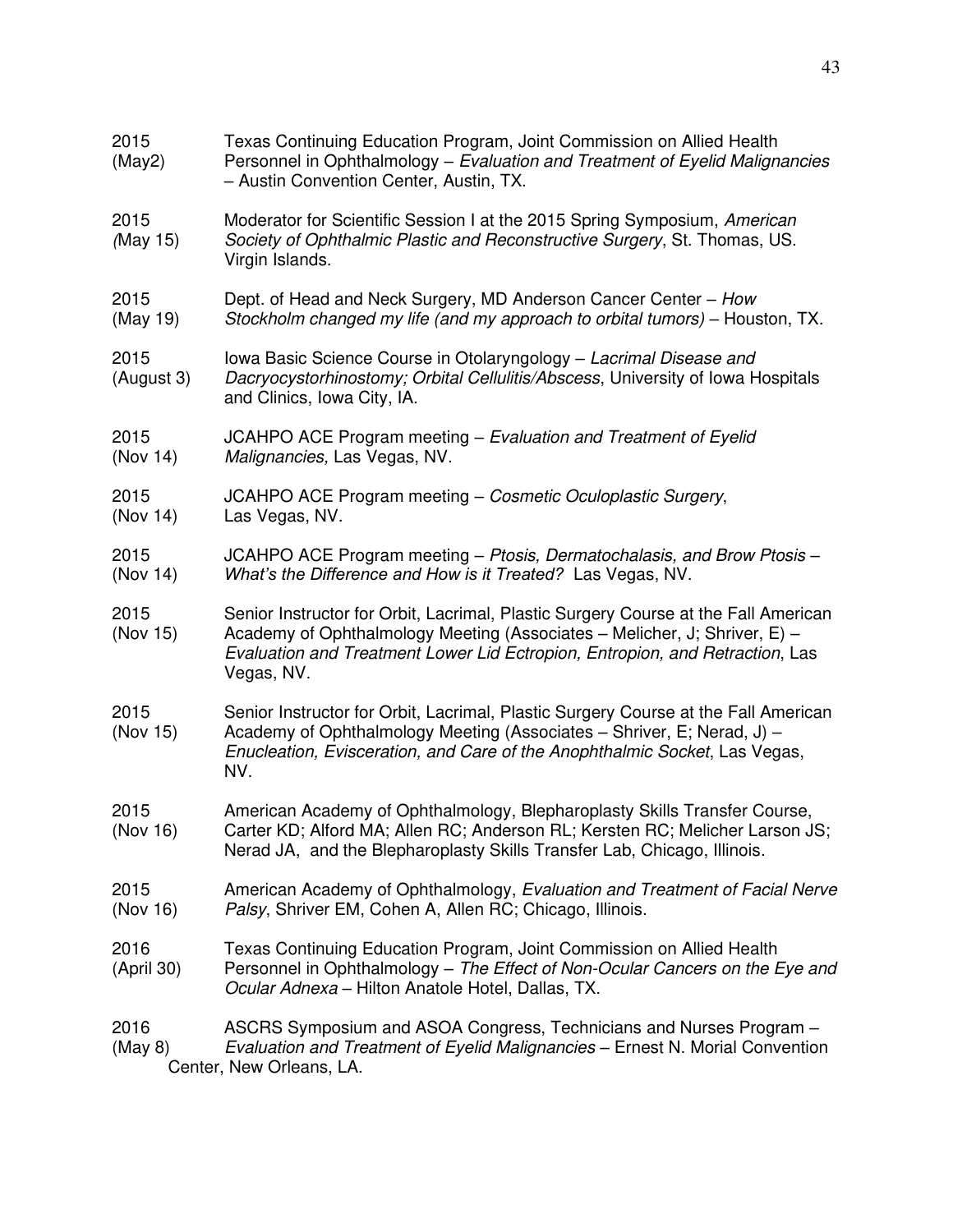| 2016              | In-service, Ophthalmology Clinic - Evisceration, Enucleation, and Exenteration:                                                                                                                                                                             |
|-------------------|-------------------------------------------------------------------------------------------------------------------------------------------------------------------------------------------------------------------------------------------------------------|
| (July 14)         | Some, Most, and All - MD Anderson Cancer Center, Houston, TX.                                                                                                                                                                                               |
| 2016              | In-service, Ophthalmology Clinic – Current Concepts in the Treatment of Thyroid                                                                                                                                                                             |
| (Aug 29)          | Eye Disease - MD Anderson Cancer Center, Houston, TX.                                                                                                                                                                                                       |
| 2016              | Joint Commission on Allied Health Personnel in Ophthalmology Webinar -                                                                                                                                                                                      |
| (Sept 6)          | Can I really save a life in the oculoplastics clinic? http://www.jcahpo.org.                                                                                                                                                                                |
| 2016<br>(Sept 23) | 2016 Fall Scientific Meeting of the Nebraska Academy of Eye Physicians and<br>Surgeons – How Stockholm changed my approach to orbital tumors – Omaha,<br>NE.                                                                                                |
| 2016              | 2016 Fall Scientific Meeting of the Nebraska Academy of Eye Physicians and                                                                                                                                                                                  |
| (Sept 23)         | Surgeons - Navigating the maze of periorbital edema - Omaha, NE.                                                                                                                                                                                            |
| 2016<br>(Sept 23) | 2016 17th Annual Continuing Education Symposium for Ophthalmic Medical<br>Personnel - The effects of non-ocular cancers on the eye and ocular adnexa -<br>Omaha, NE.                                                                                        |
| 2016<br>(Oct 15)  | Ocular Oncology and Pathology 2016: Breezing Along in Ocular Oncology and<br>Pathology in the Windy City - Orbital Fine Needle Aspiration Biopsy: What<br>Works? – Subspecialty Day 2016, the American Academy of Ophthalmology,<br>Chicago, Illinois.      |
| 2016              | JCAHPO ACE Program meeting $-$ Can I really save a life with an oculoplastics                                                                                                                                                                               |
| (Oct 15)          | evaluation? Chicago, IL.                                                                                                                                                                                                                                    |
| 2016              | JCAHPO ACE Program meeting – The effect of non-ocular cancers on the eye                                                                                                                                                                                    |
| (Oct 15)          | and ocular adnexa. Chicago, IL.                                                                                                                                                                                                                             |
| 2016              | Breakfast with the Experts – Eyelid Carcinoma: Treatment Updates and Tips for                                                                                                                                                                               |
| (Oct 16)          | Reconstruction. American Academy of Ophthalmology, Chicago, IL.                                                                                                                                                                                             |
| 2016<br>(Oct 16)  | Senior Instructor for Orbit, Lacrimal, Plastic Surgery Course at the Fall American<br>Academy of Ophthalmology Meeting (Associates - Melicher, J; Shriver, E) -<br>Evaluation and Treatment Lower Lid Ectropion, Entropion, and Retraction,<br>Chicago, IL. |
| 2016<br>(Oct 16)  | American Academy of Ophthalmology, Periocular Tumors and Techniques of<br>Eyelid Reconstruction, Nerad J, Bernardini F, Devoto M, Allen RC; Chicago,<br>Illinois.                                                                                           |
| 2016              | American Academy of Ophthalmology, Evaluation and Treatment of Facial                                                                                                                                                                                       |
| (Oct 16)          | Nerve Palsy, Shriver EM, Cohen A, Allen RC; Chicago, Illinois.                                                                                                                                                                                              |
| 2016<br>(Oct 16)  | American Academy of Ophthalmology, Symposium on Antibiotic Resistance and<br>its Impact of Oculofacial Surgery (Organizers – Gausas R; Allen RC), Chicago,<br>IL.                                                                                           |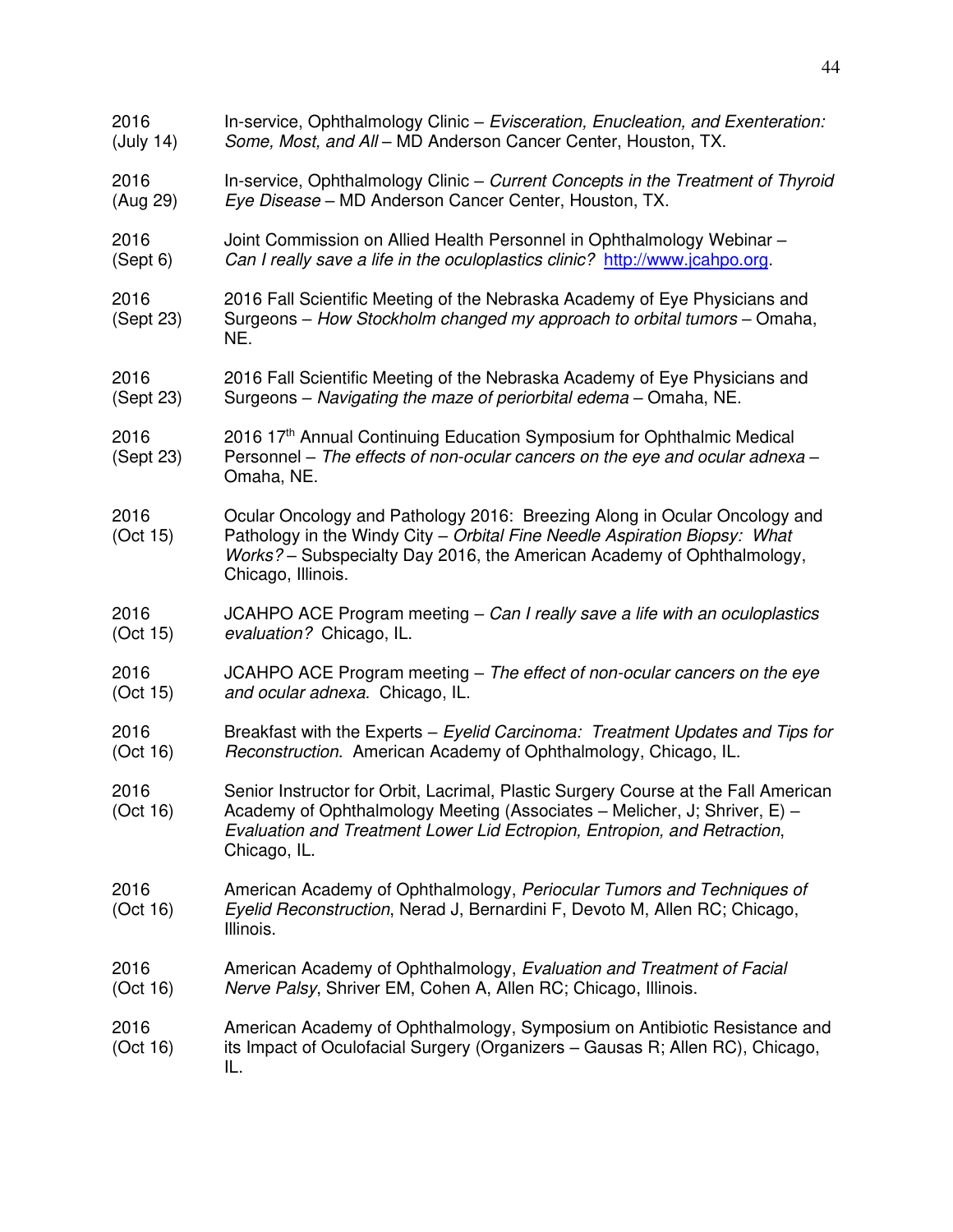| 2016<br>(Oct. 17)      | Senior Instructor for Orbit, Lacrimal, Plastic Surgery Course at the Fall American<br>Academy of Ophthalmology Meeting (Associates – Shriver, E; Nerad, J) –<br>Enucleation, Evisceration, and Care of the Anophthalmic Socket, Chicago, IL.        |
|------------------------|-----------------------------------------------------------------------------------------------------------------------------------------------------------------------------------------------------------------------------------------------------|
| 2016<br>$(Oct. 17-18)$ | American Academy of Ophthalmology, Blepharoplasty Skills Transfer Course,<br>Carter KD; Alford MA; Allen RC; Sobel RK; Melicher J; Kersten RC; Nerad JA;<br>and the Blepharoplasty Skills Transfer Lab, Chicago, IL.                                |
| 2016<br>(Oct 18)       | American Academy of Ophthalmology Meeting, Basic Browlift: Principles and<br>Techniques, Melicher J, Carter K, Allen RC; Chicago, IL.                                                                                                               |
| 2016<br>(Oct 18)       | American Academy of Ophthalmology Meeting, What do you mean you don't<br>know the diagnosis? Surgical pearls in tissue resection and submission,<br>Gombos D, Mruthyunjaya P, Grossniklaus H, Chevez-Barrios P, Bryar P, Allen<br>RC; Chicago, IL.  |
| 2016<br>(Oct 24)       | Ophthalmic Plastic and Orbital Oncology Educational Conference -<br>Management of Adult and Pediatric Ptosis - MD Anderson Cancer Center,<br>Houston, TX.                                                                                           |
| 2016<br>(Nov 10)       | In-service, Ophthalmology Clinic - Evaluation and Treatment of Facial Nerve<br>Palsy - MD Anderson Cancer Center, Houston, TX.                                                                                                                      |
| 2017<br>(Jan 13)       | Grand Rounds, Dept. of Ophthalmology - Why is this patient with leukemia<br>unable to see? - Houston Methodist Hospital, Houston, TX.                                                                                                               |
| 2017<br>(Jan 20)       | Orbital Oncology and Oncologic Oculofacial Plastic Surgery: A Multidisciplinary<br>Approach - Multidisciplinary Management of Graves Ophthalmopathy - MD<br>Anderson Cancer Center, Houston, TX.                                                    |
| 2017<br>(Jan 31)       | In-service, Coding Training - Coding oculoplastic surgery procedures - MD<br>Anderson Cancer Center, Houston, TX.                                                                                                                                   |
| 2017<br>(Feb 7)        | Joint Commission on Allied Health Personnel in Ophthalmology Webinar -<br>Facial Nerve Palsy: Time bomb for the eye. http://www.jcahpo.org.                                                                                                         |
| 2017<br>(Feb 21)       | American Society of Ophthalmic Registered Nurses Webinar - Current concepts<br>in thyroid eye disease. http://www.asorn.org.                                                                                                                        |
| 2017<br>(March 4)      | North American Skull Base Society 27 <sup>th</sup> Annual Meeting: Mastery and Legacy in<br>Skull Base Surgery, Lessons in Synchronicity. Pecha Kucha 6: Orbital tumors:<br>Lateral Orbitotomy - The Roosevelt New Orleans, New Orleans, Louisiana. |
| 2017<br>(March 8)      | The University of Texas MD Anderson Department of Head and Neck Surgery,<br>Head and Neck Core Curriculum Series - The fundamentals of eyelid<br>reconstruction - Houston, TX.                                                                      |
| 2017<br>(March 24)     | University of Rochester School of Medicine and Dentistry, 62 <sup>nd</sup> Annual<br>Rochester Ophthalmology Conference - Facial nerve palsy treatment: It's the<br>little things - Rochester, New York.                                            |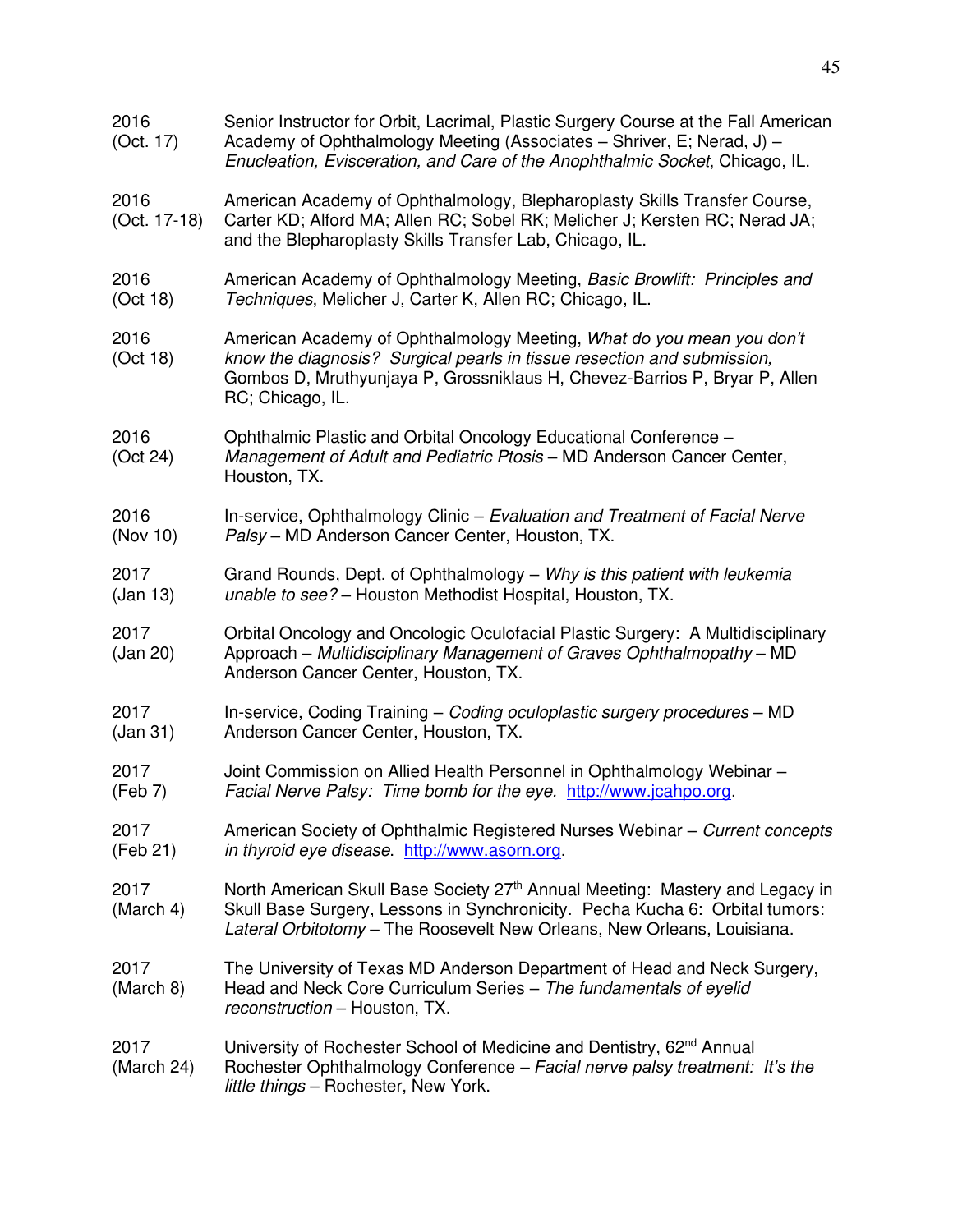| 2017<br>(March 24) | University of Rochester School of Medicine and Dentistry, 62 <sup>nd</sup> Annual<br>Rochester Ophthalmology Conference - The resurgence of the browpexy -<br>Rochester, New York.                                                                                                                               |
|--------------------|------------------------------------------------------------------------------------------------------------------------------------------------------------------------------------------------------------------------------------------------------------------------------------------------------------------|
| 2017<br>(March 24) | University of Rochester School of Medicine and Dentistry, Technician/Nursing<br>Program - Eyelid lesions: Exam and treatment - Rochester, New York.                                                                                                                                                              |
| 2017<br>(April 8)  | The 2017 CME Symposium for Advanced Practice Providers, The Texas Gulf<br>Coast Physician Assistant Association - The red eye: Don't "see red" when you<br>see it! - Houston, TX.                                                                                                                                |
| 2017<br>(April 24) | Ophthalmic Plastic and Orbital Oncology Educational Conference - Surgical<br>Management of Thyroid Eye Disease and update on medical management - MD<br>Anderson Cancer Center, Houston, TX.                                                                                                                     |
| 2017<br>(May 6)    | Texas Continuing Education Program, Joint Commission on Allied Health<br>Personnel in Ophthalmology - Evisceration, Enucleation, and Exenteration:<br>Some, Most, and All - Marriott Marquis Houston, Houston, TX.                                                                                               |
| 2017<br>(May 6)    | Texas Continuing Education Program, Joint Commission on Allied Health<br>Personnel in Ophthalmology - Current Concepts in Thyroid Eye Disease<br>- Marriott Marquis Houston, Houston, TX.                                                                                                                        |
| 2017<br>(May 9)    | ASCRS - ASOA Symposium and Congress, Review of New Surgical<br>Technologies and Devices (Presented in Russian) – Ocular oncology: a new<br>emphasis on molecularly targeted agents (Глазная онкология: новый акцент<br>на направленные молекулярные агенты) - Los Angeles Convention Center,<br>Los Angeles, CA. |
| 2017<br>(July 19)  | The University of Texas MD Anderson Department of Head and Neck Surgery,<br>Head and Neck Core Curriculum Series - Facial Paralysis and the Eye -<br>Houston, TX.                                                                                                                                                |
| 2017<br>(Sept 13)  | Nordic Society of Oculoplastic and Reconstructive Surgery - Progressive<br>Myogenic Ptosis: Maximizing Functional and Cosmetic Outcomes - Stockholm,<br>Sweden.                                                                                                                                                  |
| 2017<br>(Sept 14)  | 36th Annual Meeting of the European Society of Ophthalmic Plastic and<br>Reconstructive Surgery, Pre-meeting Course - When to expect something other<br>than a common acquired lacrimal stenosis - Stockholm, Sweden.                                                                                            |
| 2017<br>(Sept 14)  | 36 <sup>th</sup> Annual Meeting of the European Society of Ophthalmic Plastic and<br>Reconstructive Surgery, Pre-meeting Course - The use of social media and the<br>internet in oculoplastic surgery education - Stockholm, Sweden.                                                                             |
| 2017<br>(Sept 15)  | 36 <sup>th</sup> Annual Meeting of the European Society of Ophthalmic Plastic and<br>Reconstructive Surgery. Moderator, Orbit II session, Stockholm, Sweden.                                                                                                                                                     |
| 2017<br>(Sept 16)  | 36 <sup>th</sup> Annual Meeting of the European Society of Ophthalmic Plastic and<br>Reconstructive Surgery, Keynote Lecture - Facial nerve palsy: Paying attention<br>to the little things - Stockholm, Sweden.                                                                                                 |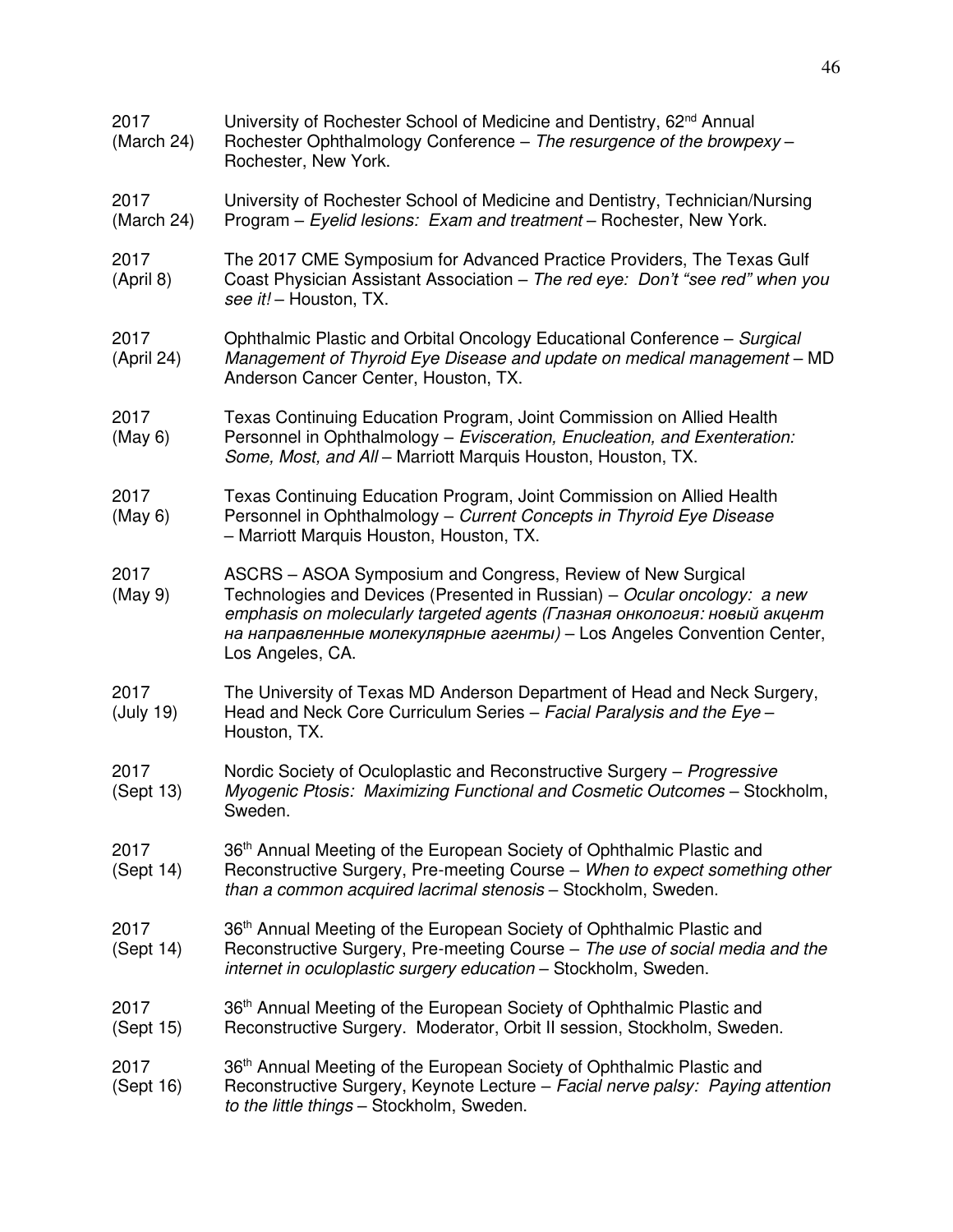| 2017<br>(Sept 16) | 36 <sup>th</sup> Annual Meeting of the European Society of Ophthalmic Plastic and<br>Reconstructive Surgery, Controversies session – The argument of FNAB first! –<br>Stockholm, Sweden.                                                                        |
|-------------------|-----------------------------------------------------------------------------------------------------------------------------------------------------------------------------------------------------------------------------------------------------------------|
| 2017              | JCAHPO ACE Program meeting $-$ Can I really save a life with an oculoplastics                                                                                                                                                                                   |
| (Nov 11)          | evaluation? New Orleans, LA.                                                                                                                                                                                                                                    |
| 2017              | JCAHPO ACE Program meeting - The effect of non-ocular cancers on the eye                                                                                                                                                                                        |
| (Nov 11)          | and ocular adnexa. New Orleans, LA.                                                                                                                                                                                                                             |
| 2017              | JCAHPO ACE Program meeting - Facial nerve palsy: time bomb for the eye.                                                                                                                                                                                         |
| (Nov 11)          | New Orleans, LA.                                                                                                                                                                                                                                                |
| 2017              | ASORN 2017 Annual meeting – Evisceration, enucleation, and exenteration.                                                                                                                                                                                        |
| (Nov 11)          | New Orleans, LA.                                                                                                                                                                                                                                                |
| 2017              | Ophthalmic Photographers' Society, Annual Meeting - Challenges in producing                                                                                                                                                                                     |
| (Nov 11)          | oculoplastic surgery videos. New Orleans, LA.                                                                                                                                                                                                                   |
| 2017<br>(Nov 12)  | American Academy of Ophthalmology, Blepharoplasty Skills Transfer Course,<br>Carter KD; Allen RC; Devoto MH; Kersten RC; Melicher Larson JS; Nerad JA;<br>Anderson RL, and the Blepharoplasty Skills Transfer Lab, New Orleans, LA.                             |
| 2017<br>(Nov 13)  | American Academy of Ophthalmology, ASOPRS sponsored symposium: The<br>ABCs of MTAs (Molecularly Targeted Agents) in Oculoplastic Surgery.<br>(Organizers - Allen RC, Sivak-Callcott JA), New Orleans, LA.                                                       |
| 2017              | American Academy of Ophthalmology, Videotaping and Editing Oculoplastic                                                                                                                                                                                         |
| (Nov 13)          | Surgery, Learning Lounge; New Orleans, LA.                                                                                                                                                                                                                      |
| 2017              | American Academy of Ophthalmology, Periocular Tumors and Techniques of                                                                                                                                                                                          |
| (Nov 13)          | Eyelid Reconstruction, Nerad J, Devoto M, Allen RC; New Orleans, LA.                                                                                                                                                                                            |
| 2017<br>(Nov 13)  | Senior Instructor for Orbit, Lacrimal, Plastic Surgery Course at the Fall American<br>Academy of Ophthalmology Meeting (Associates – Melicher, J; Shriver, E) –<br>Evaluation and Treatment Lower Lid Ectropion, Entropion, and Retraction,<br>New Orleans, LA. |
| 2017<br>(Nov 14)  | Senior Instructor for Orbit, Lacrimal, Plastic Surgery Course at the Fall American<br>Academy of Ophthalmology Meeting (Associates – Shriver, E; Nerad, J) –<br>Enucleation, Evisceration, and Care of the Anophthalmic Socket, New Orleans,<br>LA.             |
| 2017<br>(Dec 8)   | Resident Lecture Series, Department of Ophthalmology – Benign and Malignant<br>Eyelid Lesions; Evaluation and Treatment of Orbital Tumors; Baylor College of<br>Medicine, Houston, TX.                                                                          |
| 2018              | International Joint Commission on Allied Health Personnel in Ophthalmology<br>(Feb 6) Webinar - Pediatric Oculoplastic Surgery. http://www.jcahpo.org.                                                                                                          |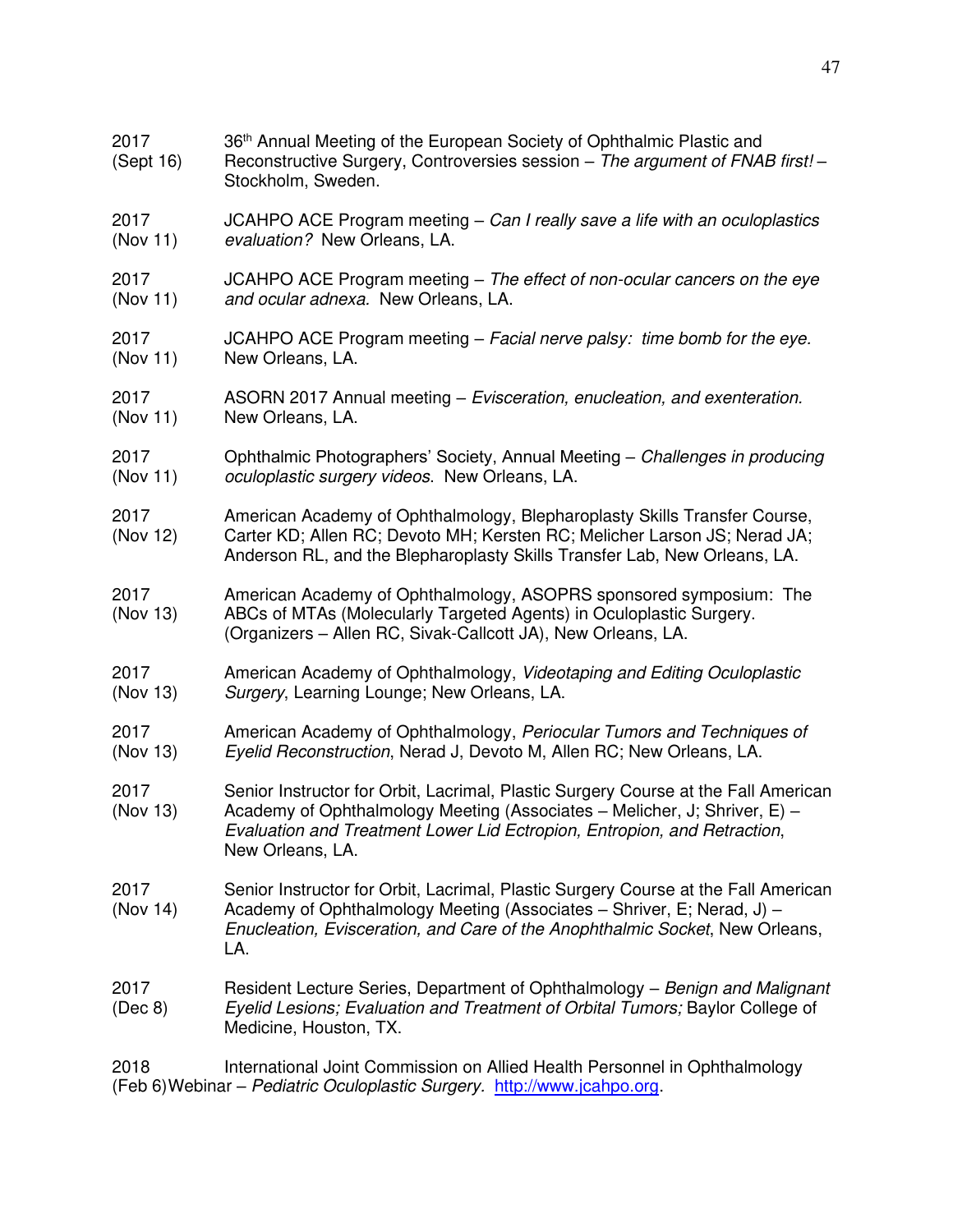| 2018              | Radiology Technician Continuing Education, Winter Radiology Seminar -                                                                                                                                                                                                                                                    |
|-------------------|--------------------------------------------------------------------------------------------------------------------------------------------------------------------------------------------------------------------------------------------------------------------------------------------------------------------------|
| (Feb 10)          | Imaging of the Eye and Orbit - Shriners Hospital for Children, Houston, TX.                                                                                                                                                                                                                                              |
| 2018<br>(Feb 23)  | 33 <sup>rd</sup> Annual Cullen Course: Clinical Advances in Ophthalmology - Paying<br>attention to the little things in facial nerve palsy - Hyatt Regency<br>Houston/Galleria, Houston, TX.                                                                                                                             |
| 2018              | 33rd Annual Cullen Course: Clinical Advances in Ophthalmology - Update                                                                                                                                                                                                                                                   |
| (Feb 23)          | on thyroid eye disease - Hyatt Regency Houston/Galleria, Houston, TX.                                                                                                                                                                                                                                                    |
| 2018              | Ophthalmology Interest Group's Subspecialty Talk - Oculoplastic Surgery -                                                                                                                                                                                                                                                |
| (Mar 14)          | Baylor College of Medicine, Houston, TX.                                                                                                                                                                                                                                                                                 |
| 2018<br>(Mar 22)  | Grand Rounds – Pop culture, oculoplastic surgery, and socialism – University<br>of California San Francisco School of Medicine, Dept. of Ophthalmology, San<br>Francisco, CA.                                                                                                                                            |
| 2018<br>(Mar 22)  | Resident lecture – Understanding the nuances of facial nerve palsy – University<br>of California San Francisco School of Medicine, Dept. of Ophthalmology, San<br>Francisco, CA.                                                                                                                                         |
| 2018<br>(May 19)  | Texas Continuing Education Program, International Joint Commission on Allied<br>Health Personnel in Ophthalmology - Pediatric Oculoplastic Surgery -<br>JW Marriott San Antonio Hill Country Resort and Spa, San Antonio, TX.                                                                                            |
| 2018              | Resident lecture - Introduction to oculoplastic surgery - Dept. of                                                                                                                                                                                                                                                       |
| (July 3)          | Ophthalmology, Baylor College of Medicine, Houston, TX.                                                                                                                                                                                                                                                                  |
| 2018              | Resident Lecture Series, Department of Ophthalmology - Eyelid malignancies,                                                                                                                                                                                                                                              |
| (Sept 14)         | Orbital tumors, Orbital Surgery - Baylor College of Medicine, Houston, TX.                                                                                                                                                                                                                                               |
| 2018              | 10 <sup>th</sup> Annual Atlantic Eye Symposium – Evaluation and treatment of facial nerve                                                                                                                                                                                                                                |
| (Sept 21)         | palsy - The New Halifax Convention Centre, Halifax, Nova Scotia.                                                                                                                                                                                                                                                         |
| 2018<br>(Sept 21) | $10th$ Annual Atlantic Eye Symposium – The use of fine-needle aspiration biopsy<br>in the evaluation and treatment of orbital tumors - The New Halifax Convention<br>Centre, Halifax, Nova Scotia.                                                                                                                       |
| 2018              | 10 <sup>th</sup> Annual Atlantic Eye Symposium – Pediatric eyelid, lacrimal and orbital                                                                                                                                                                                                                                  |
| (Sept 21)         | infections - The New Halifax Convention Centre, Halifax, Nova Scotia.                                                                                                                                                                                                                                                    |
| 2018              | Resident Lecture Series, Department of Ophthalmology - Botulinum toxin                                                                                                                                                                                                                                                   |
| (Sept 28)         | practical - Baylor College of Medicine, Houston, TX.                                                                                                                                                                                                                                                                     |
| 2018<br>(Sept 29) | Comprehensive Surgical Approaches to the Skull Base: Indications for Open<br>and Endoscopic Approaches in the Management of Complex Benign and<br>Malignant Pathology Course - Palpebral and conjunctival approaches to the orbit<br>and skull base - The University of Texas MD Anderson Cancer Center, Houston,<br>TX. |
| 2018              | Lecture Series, Department of Plastic Surgery – Fundamentals of eyelid                                                                                                                                                                                                                                                   |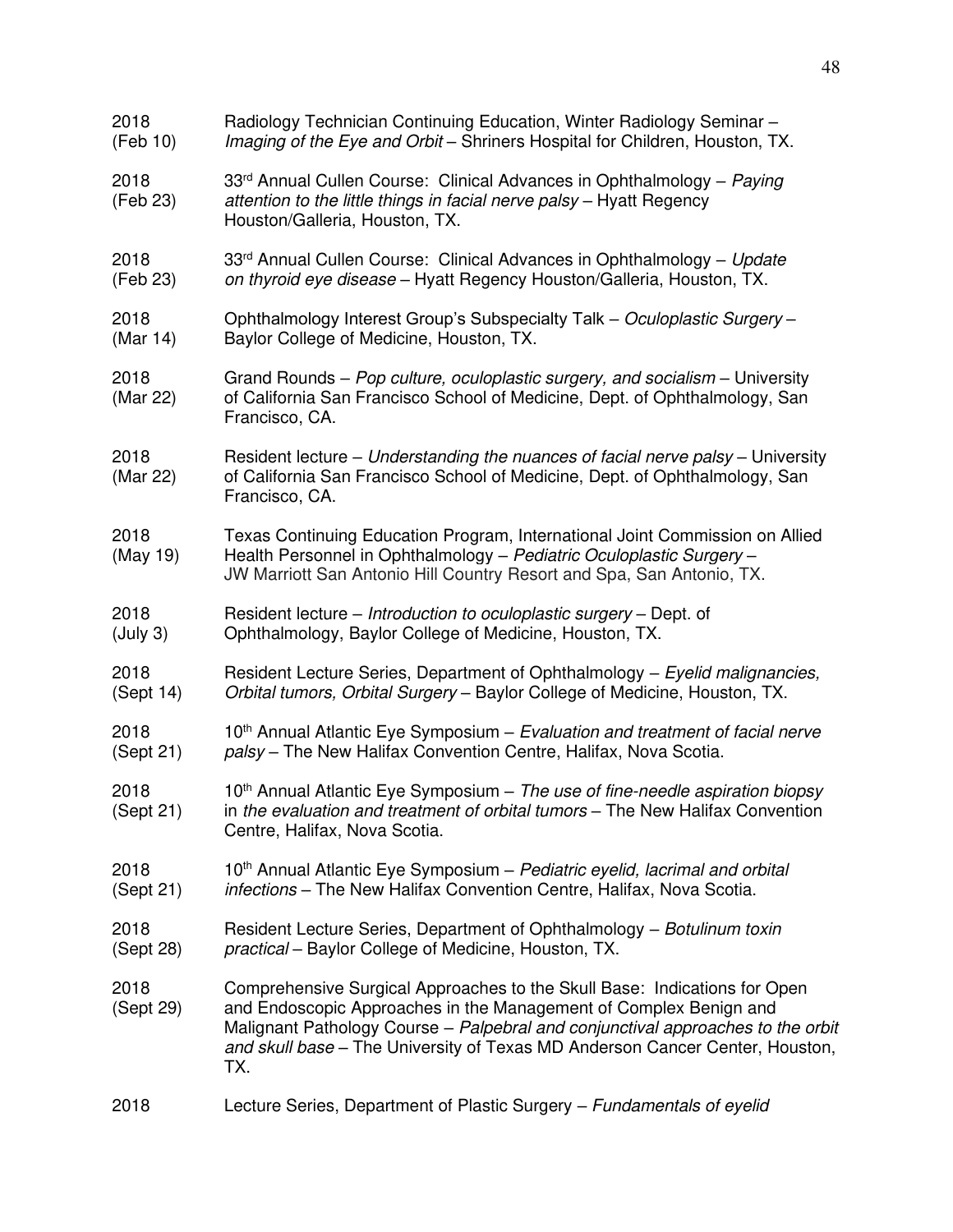| (Oct 4)          | reconstruction - Baylor College of Medicine, Houston, TX.                                                                                                                                                                                                                                                                                                    |
|------------------|--------------------------------------------------------------------------------------------------------------------------------------------------------------------------------------------------------------------------------------------------------------------------------------------------------------------------------------------------------------|
| 2018<br>(Oct 5)  | Resident Lecture Series, Department of Ophthalmology - Lacrimal outflow<br>obstruction; Pediatric oculoplastic surgery - Baylor College of Medicine,<br>Houston, TX.                                                                                                                                                                                         |
| 2018<br>(Oct 28) | American Society of Ocularists Annual Conference - Correction of migrated,<br>exposed, and extruded implants - Downtown Marriott Chicago Magnificent Mile,<br>Chicago, IL.                                                                                                                                                                                   |
| 2018<br>(Oct 28) | JCAHPO ACE Program meeting – The effect of non-ocular cancers on the eye<br>and ocular adnexa? Chicago, IL.                                                                                                                                                                                                                                                  |
| 2018<br>(Oct 28) | JCAHPO ACE Program meeting - Pediatric oculoplastic surgery. Chicago, IL.                                                                                                                                                                                                                                                                                    |
| 2018<br>(Oct 28) | JCAHPO ACE Program meeting, Neuro-ophthalmology Sub-specialty Session<br>Facial nerve palsy: time bomb for the eye. Chicago, IL.                                                                                                                                                                                                                             |
| 2018<br>(Oct 28) | Senior Instructor for Orbit, Lacrimal, Plastic Surgery Course at the Fall American<br>Academy of Ophthalmology Meeting (Associates - Shriver, E; Nerad, J) -<br>Enucleation, Evisceration, and Care of the Anophthalmic Socket, Chicago, IL.                                                                                                                 |
| 2018<br>(Oct 29) | Breakfast with the Experts - Eyelid Carcinoma: Treatment Updates and Tips for<br>Reconstruction. Fall American Academy of Ophthalmology Meeting, Chicago,<br>IL.                                                                                                                                                                                             |
| 2018<br>(Oct 29) | Senior Instructor for American Academy of Ophthalmology, Blepharoplasty<br>Skills Transfer Course, Carter KD; Allen RC; Devoto MH; Sobel RK; Melicher<br>Larson JS; Nerad JA; Bernardine FP, and the Blepharoplasty Skills Transfer Lab,<br>Chicago, IL.                                                                                                     |
| 2018<br>(Oct 29) | Needle aspiration biopsy of the eye and orbit: implications for the ophthalmic<br>oncologist and pathologist. American Association of Ophthalmic Oncologist and<br>Pathologist Joint Symposium with the American Academy of Ophthalmology -<br>Fine needle biopsy of select orbital tumors - Fall American Academy of<br>Ophthalmology Meeting, Chicago, IL. |
| 2018<br>(Nov 9)  | XIX Congresso Societa Italiana di Chirurgia Oftalmo-Plastica – Management of<br>paralytic lagophthalmos - Hotel Diodoro, Taormina, Sicily.                                                                                                                                                                                                                   |
| 2018<br>(Nov 10) | XIX Congresso Societa Italiana di Chirurgia Oftalmo-Plastica - Molecularly<br>targeted agents in non-inflammatory orbital disease - Keynote Lecture, Hotel<br>Diodoro, Taormina, Sicily.                                                                                                                                                                     |
| 2018<br>(Nov 10) | XIX Congresso Societa Italian di Chirurgia Oftalmo-Plastica - Brow lift<br>techniques - Hotel Diodoro, Taormina, Sicily.                                                                                                                                                                                                                                     |
| 2018<br>(Nov 12) | XXVIII Annual Congress of the Iranian Society of Ophthalmology - Treatment of<br>implant exposure, migration, and the contracted anophthalmic socket - Razi<br>Convention Center, Tehran, Iran.                                                                                                                                                              |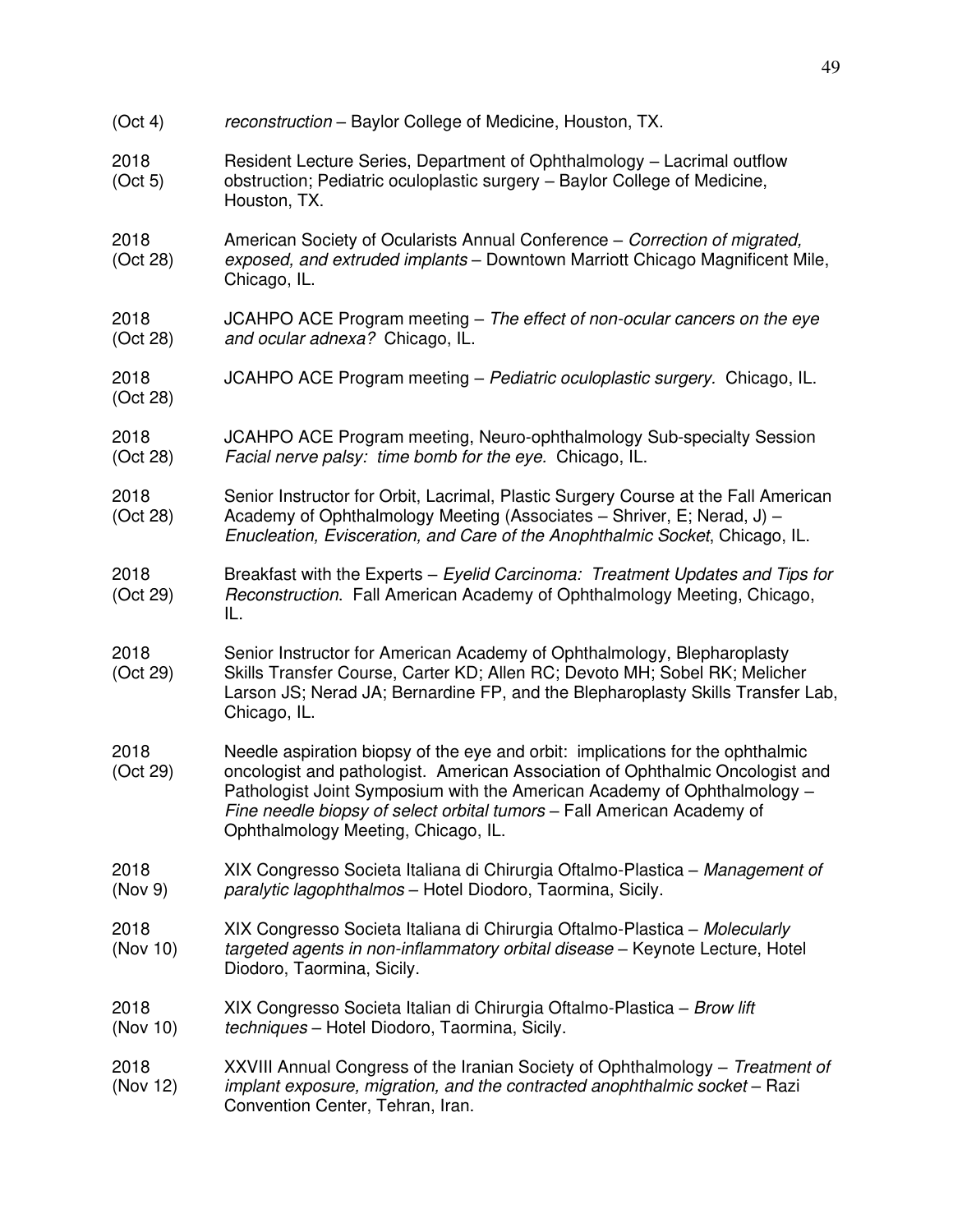| 2018<br>(Nov 12) | XXVIII Annual Congress of the Iranian Society of Ophthalmology – Ocular<br>irritation and oculoplastic surgery: it's not always dry eye - Razi Convention<br>Center, Tehran, Iran.                     |
|------------------|--------------------------------------------------------------------------------------------------------------------------------------------------------------------------------------------------------|
| 2018<br>(Nov 13) | XXVIII Annual Congress of the Iranian Society of Ophthalmology – Maximizing<br>functional and cosmetic treatment of progressive myogenic ptosis - Razi<br>Convention Center, Tehran, Iran.             |
| 2018<br>(Nov 13) | XXVIII Annual Congress of the Iranian Society of Ophthalmology - Pediatric<br>eyelid lacrimal, and orbital infections - Keynote Lecture, Razi Convention<br>Center, Tehran, Iran.                      |
| 2018             | XXVIII Annual Congress of the Iranian Society of Ophthalmology – Evaluation                                                                                                                            |
| (Nov 13)         | and treatment of facial nerve palsy - Razi Convention Center, Tehran, Iran.                                                                                                                            |
| 2018             | XXVIII Annual Congress of the Iranian Society of Ophthalmology - Orbital                                                                                                                               |
| (Nov 13)         | metastasis - Razi Convention Center, Tehran, Iran.                                                                                                                                                     |
| 2018             | XXVIII Annual Congress of the Iranian Society of Ophthalmology – Surgical                                                                                                                              |
| (Nov 15)         | management of brow ptosis - Razi Convention Center, Tehran, Iran.                                                                                                                                      |
| 2018<br>(Dec 3)  | Visiting Professor, King Khaled Eye Specialist Hospital - Palpebral and<br>conjunctival approaches to the orbit and skull base - Riyadh, Kingdom of Saudi<br>Arabia.                                   |
| 2018             | Visiting Professor, King Khaled Eye Specialist Hospital - Browlift techniques -                                                                                                                        |
| (Dec 4)          | Riyadh, Kingdom of Saudi Arabia.                                                                                                                                                                       |
| 2018             | Visiting Professor, King Khaled Eye Specialist Hospital - Molecularly targeted                                                                                                                         |
| (Dec 4)          | agents in orbital disease - Riyadh, Kingdom of Saudi Arabia.                                                                                                                                           |
| 2018             | Visiting Professor, King Khaled Eye Specialist Hospital - Ocular irritation and                                                                                                                        |
| (Dec 5)          | oculoplastic surgery: it's not always dry eye - Riyadh, Kingdom of Saudi Arabia.                                                                                                                       |
| 2018             | Grand Rounds, Dept. of Ophthalmology - Molecularly targeted agents in orbital                                                                                                                          |
| (Dec 21)         | disease - Houston Methodist Hospital, Houston, TX.                                                                                                                                                     |
| 2019<br>(Jan 16) | The University of Texas MD Anderson Department of Head and Neck Surgery,<br>Head and Neck Core Curriculum Series - Palpebral and conjunctival<br>approaches to the orbit and skull base - Houston, TX. |
| 2019<br>(Jan 18) | The 2019 Winter Oculoplastic Meeting, Allen M. Putterman, MD Symposium,<br>Gerhard Cless Oculoplastic Lecture - Treatment of congenital ptosis: From<br>traditional to taboo - Park City, UT           |
| 2019             | International Joint Commission on Allied Health Personnel in Ophthalmology                                                                                                                             |
| (Jan 22)         | Webinar - Orbital Surgery. http://www.jcahpo.org.                                                                                                                                                      |
| 2019             | Radiology Technician Continuing Education, Winter Radiology Seminar -                                                                                                                                  |

(Feb 9) *Imaging findings in orbital disease* – Shriners Hospital for Children, Houston,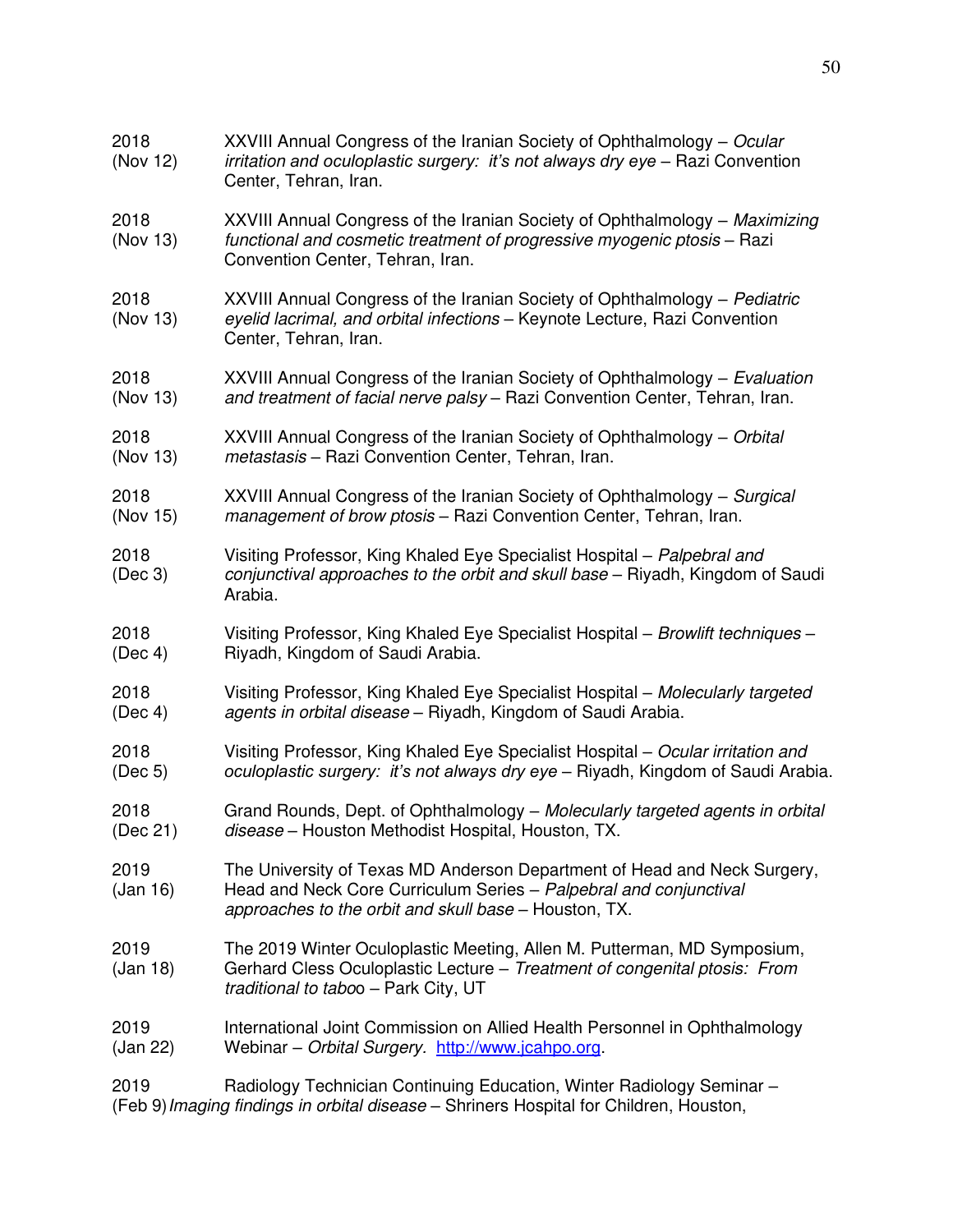TX.

| 2019<br>(Feb 20)   | Resident lectures, Dept. of Ophthalmology - Eyelid carcinoma: treatment<br>updates; The fundamentals of eyelid reconstruction - University of Texas<br>Medical Branch, Galveston, TX.                                                      |
|--------------------|--------------------------------------------------------------------------------------------------------------------------------------------------------------------------------------------------------------------------------------------|
| 2019               | Lecture Series, Department of Plastic Surgery - Evaluation and treatment of                                                                                                                                                                |
| (Feb 21)           | orbital fractures - Baylor College of Medicine, Houston, TX.                                                                                                                                                                               |
| 2019               | 34 <sup>th</sup> Annual Cullen Course: Clinical Advances in Ophthalmology - My child                                                                                                                                                       |
| (March 1)          | always looks sleepy - Hyatt Regency Houston/Galleria, Houston, TX.                                                                                                                                                                         |
| 2019               | 34 <sup>th</sup> Annual Cullen Course: Clinical Advances in Ophthalmology – Orbital                                                                                                                                                        |
| (March 1)          | metastases: a new era - Hyatt Regency Houston/Galleria, Houston, TX.                                                                                                                                                                       |
| 2019<br>(March 1)  | 34 <sup>th</sup> Annual Cullen Course: Clinical Advances in Ophthalmology - Brow<br>elevation: choosing the best technique for your patient - Hyatt Regency<br>Houston/Galleria, Houston, TX.                                              |
| 2019<br>(March 20) | Grand Rounds Lecture - Molecularly targeted agents in oculoplastic surgery -<br>Dept. of Ophthalmology and Visual Sciences, Washington University, St. Louis,<br>MO.                                                                       |
| 2019<br>(March 21) | Resident/Fellow Lecture - Evaluation and treatment of facial nerve palsy -<br>Dept. of Ophthalmology and Visual Sciences, Washington University, St. Louis,<br>MO.                                                                         |
| 2019<br>(March 21) | St. Louis Ophthalmology Society Lecture - Pop culture, oculoplastic surgery,<br>and socialism - Dept. of Ophthalmology and Visual Sciences, Washington<br>University, St. Louis, MO.                                                       |
| 2019<br>(May 4)    | ASCRS/ASOA Annual Meeting, Technicians and Nurses Program, International<br>Joint Commission on Allied Health Personnel in Ophthalmology - Orbital<br>Surgery: Indications and Techniques - San Diego Convention Center, San<br>Diego, CA. |
| 2019               | Invited lecture - Molecularly targeted agents in oculoplastic surgery - 2019                                                                                                                                                               |
| (May 9)            | Albany Ophthalmology Update, Albany Medical College, Albany, NY.                                                                                                                                                                           |
| 2019<br>(May 9)    | Keynote lecture – Ocular irritation and oculoplastic surgery: it's not always dry<br>eye - 2019 Albany Ophthalmology Update, Albany Medical College, Albany,<br>NY.                                                                        |
| 2019               | Invited lecture – Treatment of orbital fractures – 2019 Albany Ophthalmology                                                                                                                                                               |
| (May 9)            | Update, Albany Medical College, Albany, NY.                                                                                                                                                                                                |
| 2019               | Resident lecture – Introduction to oculoplastic surgery – Dept. of                                                                                                                                                                         |
| (July 3)           | Ophthalmology, Baylor College of Medicine, Houston, TX.                                                                                                                                                                                    |
| 2019               | The University of Texas MD Anderson Department of Head and Neck Surgery,                                                                                                                                                                   |
| (Sep 4)            | Head and Neck Core Curriculum Series - Ocular issues in facial nerve palsy -                                                                                                                                                               |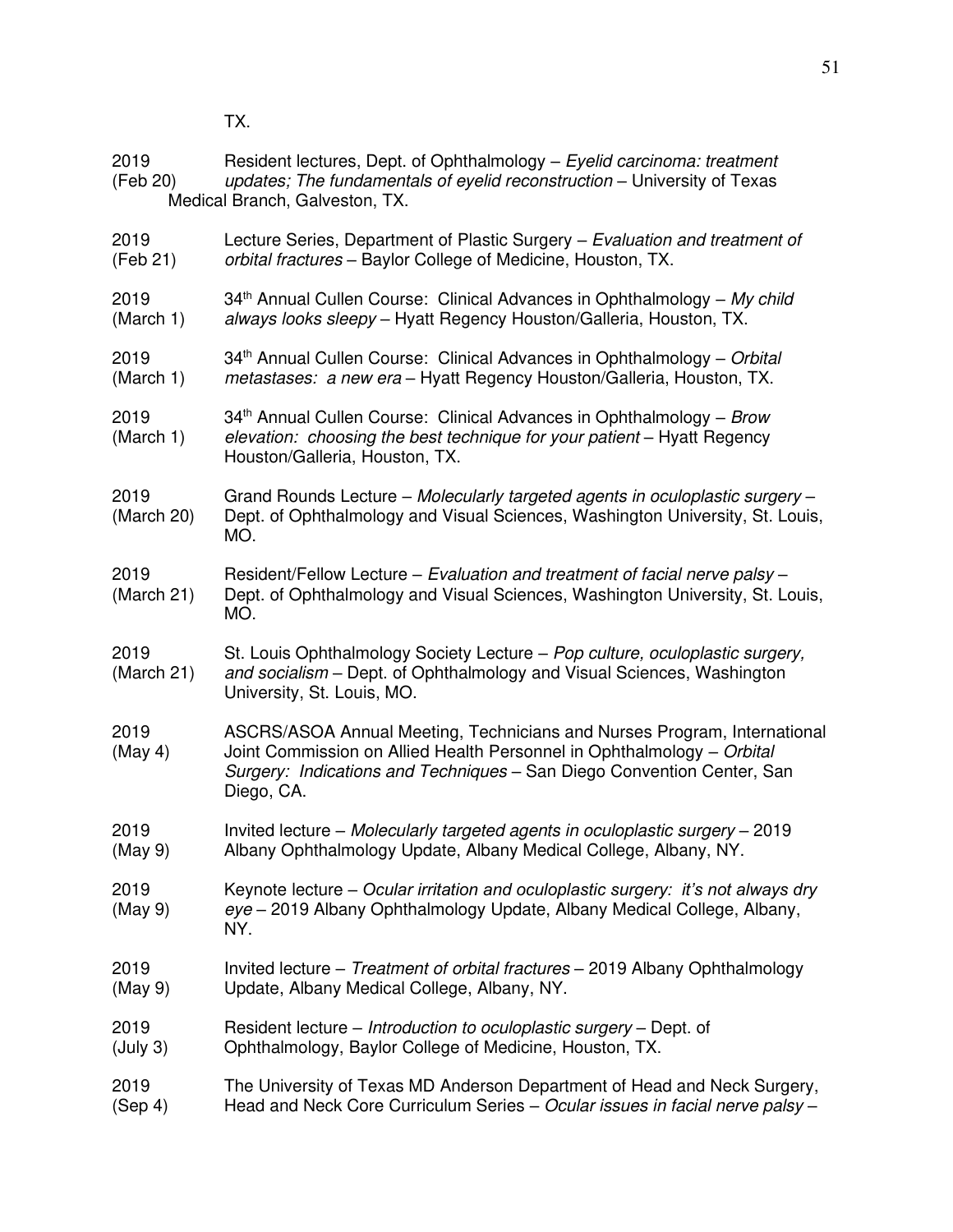Houston, TX.

- 2019 Baylor College of Medicine, Alkek Eye Center, Technician Seminar (Sep 6) *Evisceration, Enucleation, and Exenteration: Some, Most, and All* – Houston, TX.
- 2019 Benign Essential Blepharospasm Research Foundation, 2019 Symposium (Sep 7) *Update on botulinum toxin injections for blepharospasm* – Houston, TX.
- 2019 38<sup>th</sup> Annual Meeting of the European Society of Ophthalmic Plastic and (Sep 12) Reconstructive Surgery, Pre-meeting Course – *Mechanisms of eyelid Malposition* – Hamburg, Germany.
- 2019 38<sup>th</sup> Annual Meeting of the European Society of Ophthalmic Plastic and (Sep 13) Reconstructive Surgery – *What YASOPRS is and does – it's rason d'etre and*
- *How can this translate to the European setting* Hamburg, Germany.
- 2019 Keynote lecture, 38th Annual Meeting of the European Society of Ophthalmic (Sep 13) Plastic and Reconstructive Surgery – *Paying attention to movement, rather than position* – Hamburg, Germany.
- 2019 YASOPRS Lunch Session, ASOPRS 50th Annual Fall Scientific Symposium (Oct 10) *Challenges in producing oculoplastic surgery videos* – San Francisco, CA.
- 2019 JCAHPO ACE Program meeting, Capstone Lectures *Update in orbital surgery*. (Oct 11) San Francisco, CA.
- 2019 Senior instructor for the American Academy of Ophthalmology, Blepharoplasty (Oct 13/14) Skills Transfer Course, Carter KD; Allen RC; Sobel RK; Kersten RC; Melicher Larson JS; Nerad JA; Cetinkaya A, and the Blepharoplasty Skills Transfer Lab, New Orleans, LA.
- 2019 37<sup>th</sup> Annual Joseph H. Calhoun, MD Pediatric Ophthalmology Forum (Oct 18) *Congenital orbital fibrosis: Treatment priorities* Wills Eye Hospital, Congenital orbital fibrosis: Treatment priorities - Wills Eye Hospital, Philadelphia, PA.
- 2019 James A. Katowitz Lecture in Oculoplastic and Orbital Surgery, Multidisciplinary (Oct 19) Lessons in Pediatric Oculoplastics – *Pediatric orbital inflammation: A much different beast compared to adults –* Children's Hospital of Philadelphia, Philadelphia, PA.
- 2019 Multidisciplinary Lessons in Pediatric Oculoplastics *Ptosis for the pediatric*  (Oct 19) *ophthalmologist: Oculoplastics perspective* – Children's Hospital of Philadelphia, Philadelphia, PA.
- 2020 International Joint Commission on Allied Health Personnel in Ophthalmology (Jan 21) Webinar – *Eyelid and Orbital Trauma.* [http://www.jcahpo.org.](http://www.jcahpo.org/)

# 2020 Abu Dhabi Ophthalmology Review/4th ADORE 2020 – *Conquering orbital*  (Jan 23) *inflammation* – Jumeirah Etihad Towers, Abu Dhabi, United Arab Emirates.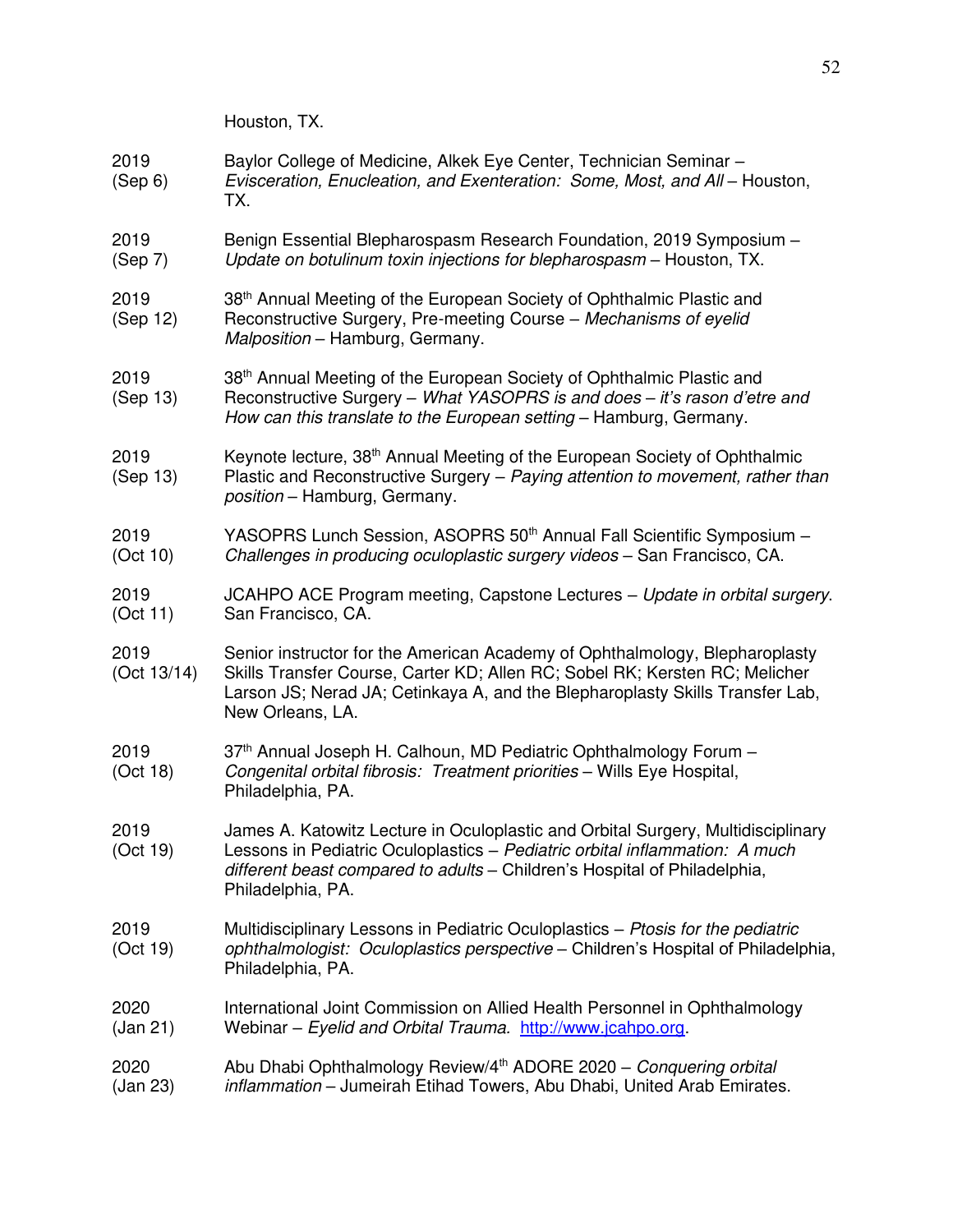| 2020<br>(Jan 23) | Abu Dhabi Ophthalmology Review/4 <sup>th</sup> ADORE 2020 - Pitfalls in eyelid and<br>orbital infections - Jumeirah Etihad Towers, Abu Dhabi, United Arab Emirates.                                                         |
|------------------|-----------------------------------------------------------------------------------------------------------------------------------------------------------------------------------------------------------------------------|
| 2020<br>(Jan 23) | Abu Dhabi Ophthalmology Review/4 <sup>th</sup> ADORE 2020 - Cutting edge in the<br>management of thyroid eye disease - Jumeirah Etihad Towers, Abu Dhabi,<br>United Arab Emirates.                                          |
| 2020<br>(Jan 23) | Abu Dhabi Ophthalmology Review/4 <sup>th</sup> ADORE 2020 - Molecularly targeted<br>therapy in oculoplastic surgery - Jumeirah Etihad Towers, Abu Dhabi, United<br>Arab Emirates.                                           |
| 2020<br>(Jan 24) | Abu Dhabi Ophthalmology Review/4 <sup>th</sup> ADORE 2020 - Crossroads between<br>external and conjunctival ptosis surgery - Jumeirah Etihad Towers, Abu Dhabi,<br>United Arab Emirates.                                    |
| 2020<br>(Jan 24) | Abu Dhabi Ophthalmology Review/4 <sup>th</sup> ADORE 2020 - Congenital ptosis<br>surgery: when and what to do? - Jumeirah Etihad Towers, Abu Dhabi, United<br>Arab Emirates.                                                |
| 2020<br>(Jan 24) | Abu Dhabi Ophthalmology Review/4 <sup>th</sup> ADORE 2020 - One technique for all<br>lower lid ectropion - Jumeirah Etihad Towers, Abu Dhabi, United Arab Emirates.                                                         |
| 2020<br>(Jan 24) | Abu Dhabi Ophthalmology Review/4 <sup>th</sup> ADORE 2020 - Examinations and<br>investigations in oculoplastic surgery: labs, imaging, fine needle aspiration -<br>Jumeirah Etihad Towers, Abu Dhabi, United Arab Emirates. |
| 2020<br>(Jan 24) | Abu Dhabi Ophthalmology Review/4 <sup>th</sup> ADORE 2020 - Anophthalmic socket -<br>Jumeirah Etihad Towers, Abu Dhabi, United Arab Emirates.                                                                               |
| 2020<br>(Jan 24) | Abu Dhabi Ophthalmology Review/4 <sup>th</sup> ADORE 2020 - Producing oculoplastic<br>surgery videos - Jumeirah Etihad Towers, Abu Dhabi, United Arab Emirates.                                                             |
| 2020<br>(Jan 25) | Abu Dhabi Ophthalmology Review/4 <sup>th</sup> ADORE 2020 - Upper lid blepharoplasty:<br>tricks to get the best results - Jumeirah Etihad Towers, Abu Dhabi, United Arab<br>Emirates.                                       |
| 2020<br>(Jan 25) | Abu Dhabi Ophthalmology Review/4 <sup>th</sup> ADORE 2020 - What else can you do<br>when performing upper lid blepharoplasty - Jumeirah Etihad Towers, Abu<br>Dhabi, United Arab Emirates.                                  |
| 2020<br>(Jan 25) | Abu Dhabi Ophthalmology Review/4 <sup>th</sup> ADORE 2020 - Brow lift: when to do<br>what - Jumeirah Etihad Towers, Abu Dhabi, United Arab Emirates.                                                                        |
| 2020             | Department of Ophthalmology System-Wide Grand Rounds - Molecularly<br>(Feb 7) targeted agents in oculoplastic surgery - Henry Ford Hospital and Medical<br>Center, Detroit, Michigan.                                       |
| 2020             | Department of Ophthalmology System-Wide Grand Rounds - Systemic causes<br>(Feb 7) of lacrimal outflow obstruction - Henry Ford Hospital and Medical Center,<br>Detroit, Michigan.                                           |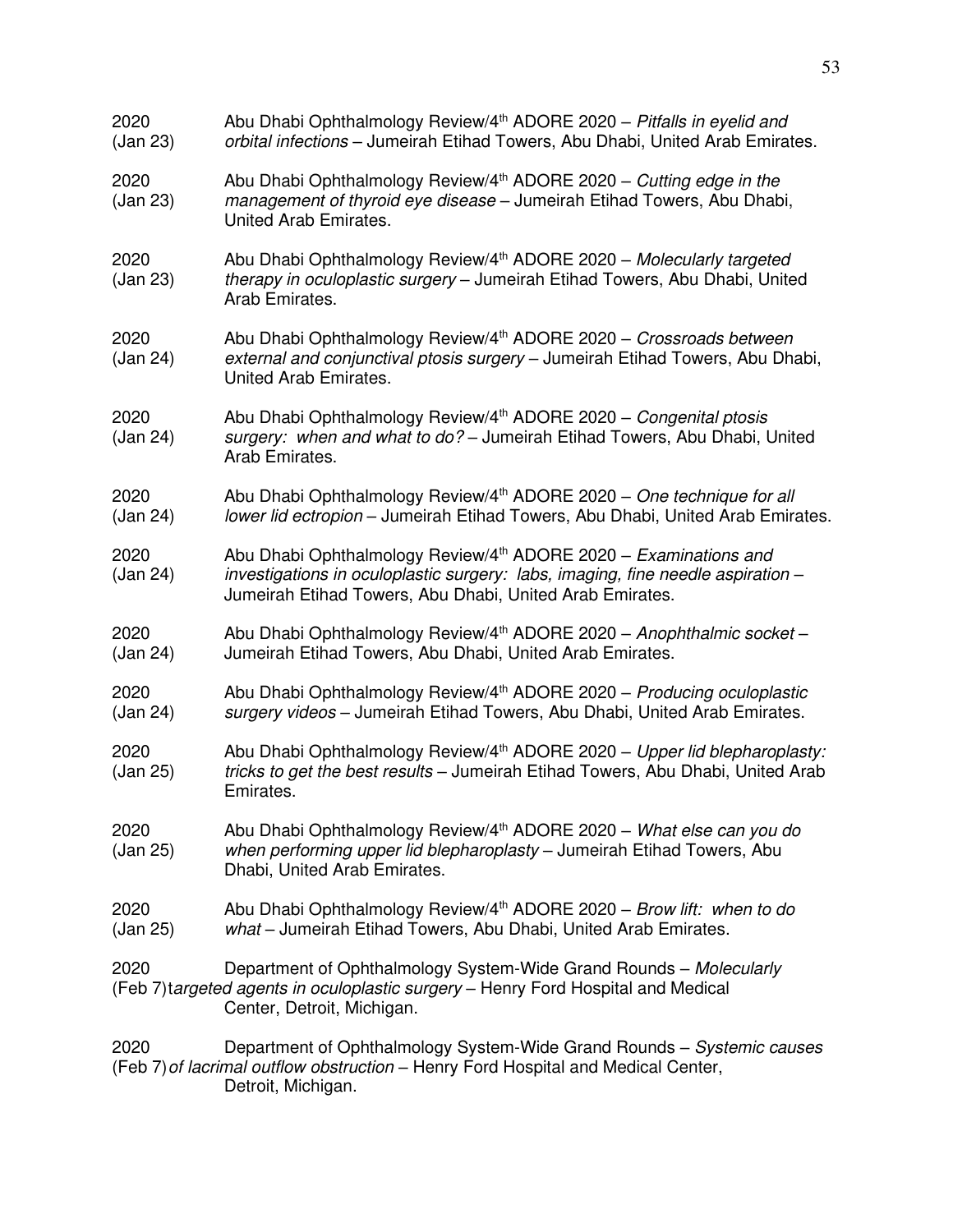| 2020<br>(March 4)  | 35 <sup>th</sup> Annual Cullen Course: Clinical Advances in Ophthalmology - Is this<br>preseptal cellulitis? - Hyatt Regency Houston/Galleria, Houston, TX.                                                  |
|--------------------|--------------------------------------------------------------------------------------------------------------------------------------------------------------------------------------------------------------|
| 2020<br>(March 4)  | 35 <sup>th</sup> Annual Cullen Course: Clinical Advances in Ophthalmology – PD-1<br>inhibitors in eyelid and orbital oncology: the coming era - Hyatt Regency<br>Houston/Galleria, Houston, TX.              |
| 2020<br>(March 4)  | 35 <sup>th</sup> Annual Cullen Course: Clinical Advances in Ophthalmology - How I<br>learned to stop worrying and love the MMCR - Hyatt Regency Houston/Galleria,<br>Houston, TX.                            |
| 2020<br>(April 1)  | The University of Texas MD Anderson Department of Head and Neck Surgery,<br>Head and Neck Core Curriculum Series - Orbital surgery - Houston, TX.                                                            |
| 2020<br>(April 3)  | Resident Lecture Series, Department of Ophthalmology - Orbital fractures;<br>Surgical management of thyroid eye disease and update on medical<br>management - Baylor College of Medicine, Houston, TX.       |
| 2020<br>(April 15) | Panelist, Webinar sponsored by EVAPharma - Dry eyes: What you need to<br>know!                                                                                                                               |
| 2020<br>(April 17) | Resident Lecture Series, Department of Ophthalmology - Evaluation and<br>management of tearing - Baylor College of Medicine, Houston, TX.                                                                    |
| 2020<br>(April 22) | Baylor College of Medicine, Alkek Eye Center, Technician Seminar -<br>Evaluation and treatment of eyelid malignancies - Houston, TX.                                                                         |
| 2020<br>(April 23) | King Khaled Eye Specialist Hospital, Continuous Medical Education<br>Department, Global Education Forum, Oculoplastic Division - Systemic<br>Causes of Lacrimal Outflow Obstruction - Webinar/Zoom meeting.  |
| 2020<br>(April 29) | King Khaled Eye Specialist Hospital, Continuous Medical Education<br>Department, Global Education Forum, Oculoplastic Division - Pediatric<br>Orbital Inflammation - Webinar/Zoom meeting.                   |
| 2020<br>(April 30) | King Khaled Eye Specialist Hospital, Continuous Medical Education<br>Department, Global Education Forum, Oculoplastic Division - Inherited<br>Eyelid Lacrimal and Orbital Conditions - Webinar/Zoom meeting. |
| 2020<br>(May 14)   | Dept. of Ophthalmology and Visual Sciences, University of Iowa Hospitals and<br>Clinics, Virtual Morning Rounds - Molecularly targeted agents in oculoplastic<br>surgery - Zoom meeting.                     |
| 2020<br>(July 9)   | Resident lecture – Introduction to oculoplastic surgery – Dept. of<br>Ophthalmology, Baylor College of Medicine, Houston, TX.                                                                                |
| 2020<br>(Oct 10)   | Houston Methodist Hospital, Thyroid Eye Disease Symposium - Ophthalmic<br>manifestations of thyroid eye disease: a game of eponyms - Houston, TX.                                                            |
| 2020               | Senior instructor for the American Academy of Ophthalmology, Blepharoplasty                                                                                                                                  |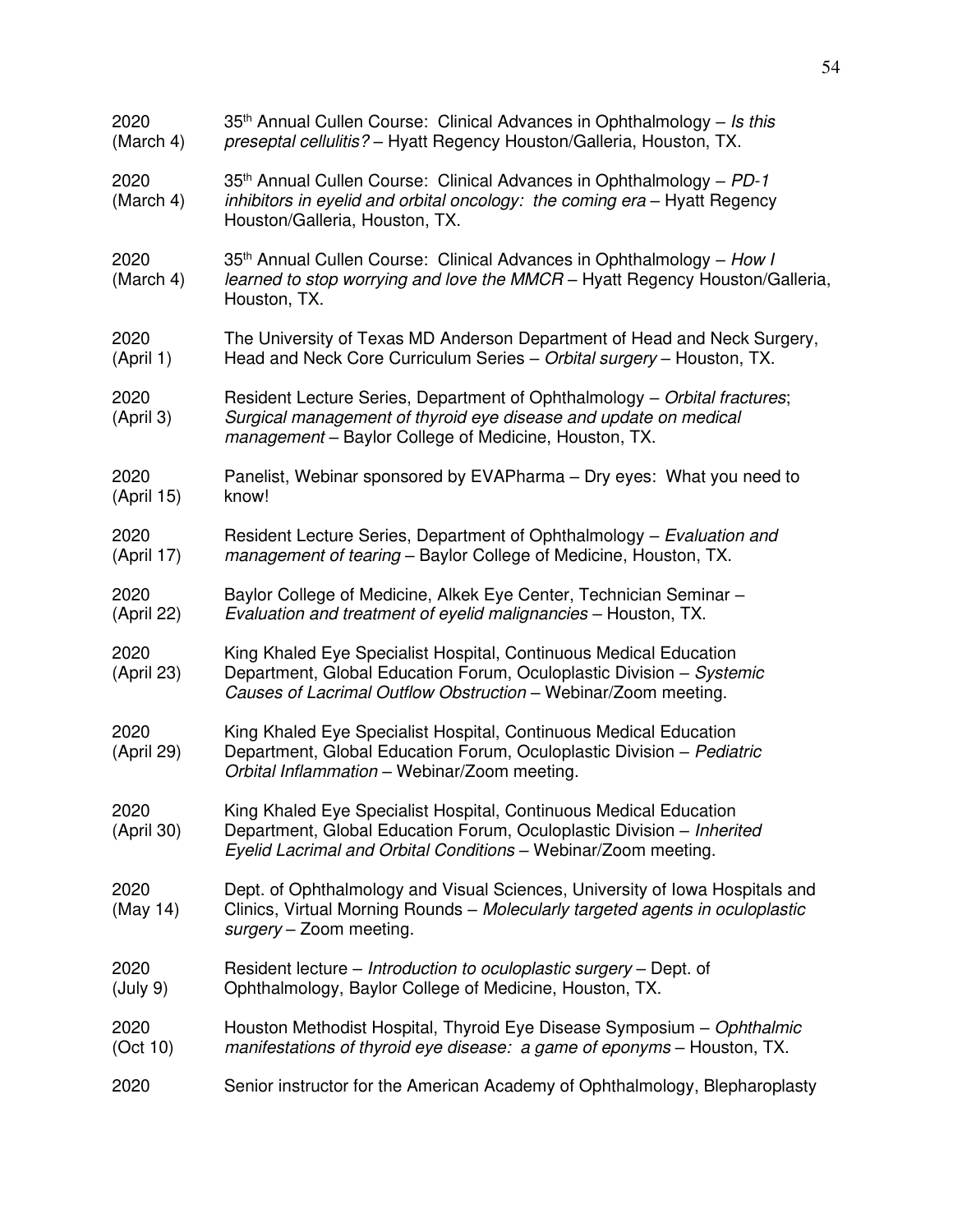(Nov 14/15) Skills Transfer Course, Carter KD; Allen RC; Sobel RK; Kersten RC; Melicher Larson JS; Nerad JA; Cetinkaya A; Virtual format. 2020 JCAHPO ACE Program meeting, Capstone Lectures – *Teprotumumab for* (Nov 14) *thyroid eye disease*; Virtual format. 2020 JCAHPO ACE Program meeting, *Mystery oculoplastics!* Virtual format. (Nov 14) 2020 JCAHPO ACE Program meeting, Oculoplastics sub-specialty session: (Nov 14) *Molecularly targeted agents in oculoplastic surgery*; Virtual format. 2020 First National Conference of Oculoplasty in Poland – *Upper and lower lid* (Dec 5) *blepharoplasty*; Virtual format. 2021 Resident Lecture Series, Department of Ophthalmology – *Orbital fractures*; (Jan 22) *Surgical management of thyroid eye disease and update on medical management* – Baylor College of Medicine, Houston, TX. 2021 Grand Rounds, Dept. of Ophthalmology – *When a scratchy eye is not a dry eye,*  (Feb 12) *and a chalazion is not a chalazion* – Houston Methodist Hospital, Houston, TX. 2021 Resident Lecture Series, Department of Ophthalmology – *Eyelid and* (Feb 12) *canalicular trauma; Eyelid malignancies; Orbital tumors; Lacrimal outflow disorders* – Baylor College of Medicine, Houston, TX. 2021 28<sup>th</sup> International Congress on Oculoplastics and the  $7<sup>th</sup>$  International Congress (May 6) on Periocular Aesthetics – *Surgical correction of brow ptosis* – Sociedade Brasileira de Cirurgia Plastica Ocular, Virtual format. 2021 28<sup>th</sup> International Congress on Oculoplastics and the  $7<sup>th</sup>$  International Congress (May 7) on Periocular Aesthetics – *Treatment of congenital ptosis: from mainstream to taboo* – Sociedade Brasileira de Cirurgia Plastica Ocular, Virtual format.  $2021$  28<sup>th</sup> International Congress on Oculoplastics and the  $7<sup>th</sup>$  International Congress (May 7) on Periocular Aesthetics – *Surgical management of eyelid malgnancies* – Sociedade Brasileira de Cirurgia Plastica Ocular, Virtual format.  $2021$  28<sup>th</sup> International Congress on Oculoplastics and the  $7<sup>th</sup>$  International Congress (May 7) on Periocular Aesthetics – *Treatment of orbital fractures* – Sociedade Brasileira de Cirurgia Plastica Ocular, Virtual format. 2021 28<sup>th</sup> International Congress on Oculoplastics and the  $7<sup>th</sup>$  International Congress (May 8) on Periocular Aesthetics – *Eyelid dynamics: the importance of movement over position* – Sociedade Brasileira de Cirurgia Plastica Ocular, Virtual format. 2021 Harris County Optometric Society – *Evaluation and treatment of eyelid* (May 25) *malignancies* – Virtual format. 2021 Blepharoptosis: A global vision – *Red flags in blepharoptosis –* Federal (June 19) University of San Paulo, Brazil. Virtual format.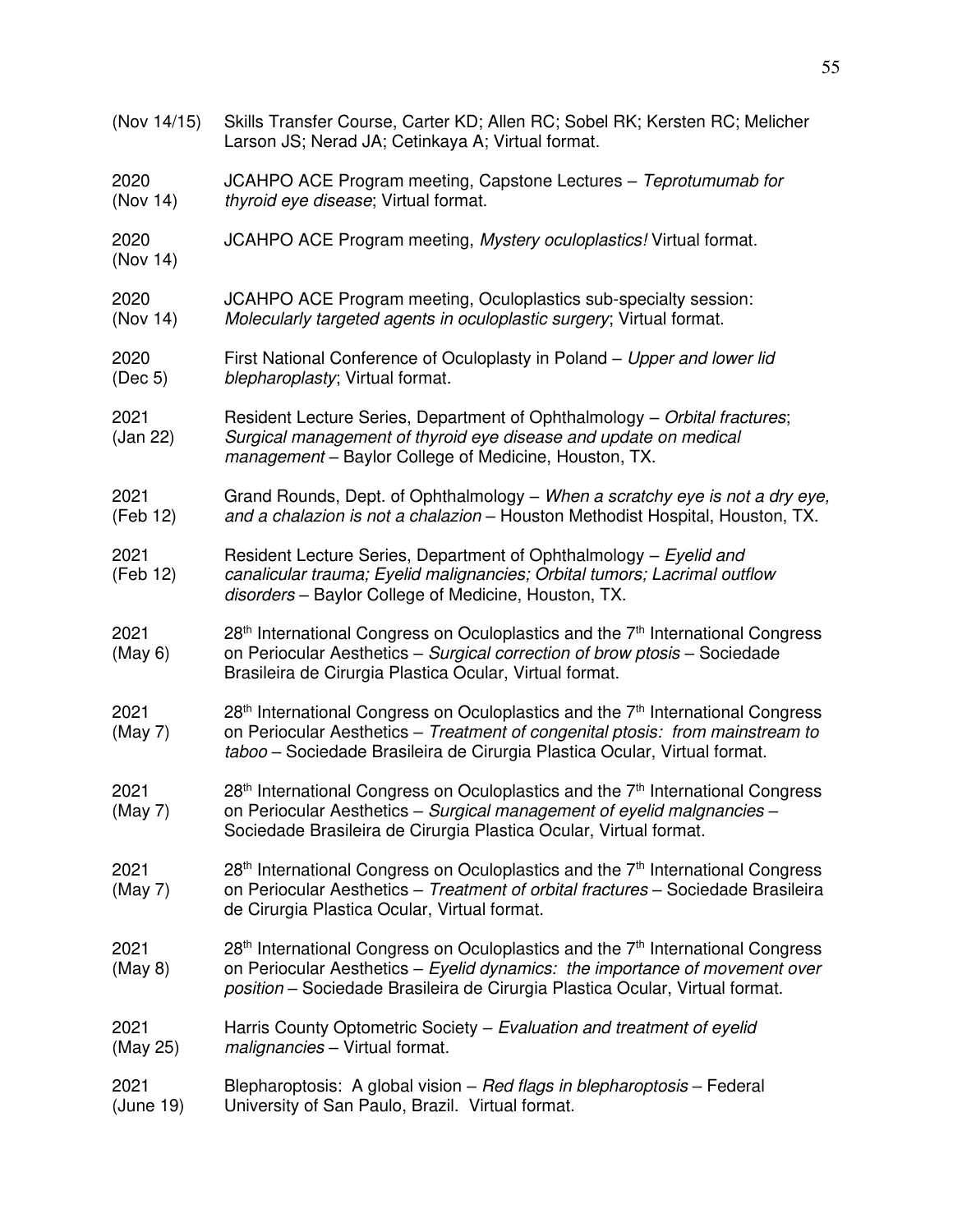| 2021<br>(June 23) | Virtual International Oculoplastic Course - Facial Palsy Treatment - University<br>of Buenos Aires School of Medicine, Department of Ophthalmology.                                                                    |
|-------------------|------------------------------------------------------------------------------------------------------------------------------------------------------------------------------------------------------------------------|
| 2021<br>(June 25) | 12 <sup>th</sup> Days of BHAAAS – Molecularly targeted agents in oculoplastic surgery –<br>Bosnian - Herzegovinian American Academy of Arts and Sciences; Mostar,<br>Bosnia and Herzegovina.                           |
| 2021<br>(June 25) | 12 <sup>th</sup> Days of BHAAAS – Fine needle aspiration biopsy for orbital tumors –<br>Bosnian - Herzegovinian American Academy of Arts and Sciences; Mostar,<br>Bosnia and Herzegovina.                              |
| 2021<br>(July 5)  | Saudi German Health Ophthalmology Webinar - Red flags in ptosis - Saudi<br>German Hospital, Dubai, United Arab Emirates.                                                                                               |
| 2021<br>(Sept 26) | 72 <sup>nd</sup> Annual Delhi Ophthalmological Society International Hybrid Conference<br>2021 - Red flags in blepharoptosis - Delhi Ophthalmological Society, New<br>Delhi, India.                                    |
| 2021<br>(Oct 12)  | AMSA 4 <sup>th</sup> General Meeting - Working 6 months in a Swedish eye hospital: Did<br>it make me a socialist? - American Medical Student Association, University of<br>Houston, Houston, TX.                       |
| 2021<br>(Oct 20)  | SACME Webinar – Oculoplastics/Orbit Core Ophthalmic Knowledge – American<br>Academy of Ophthalmology.                                                                                                                  |
| 2021<br>(Oct 29)  | Resident Lecture Series, Department of Ophthalmology - Orbital fractures;<br>Surgical management of thyroid eye disease and update on medical<br>Management; Orbital tumors - Baylor College of Medicine, Houston, TX. |
| 2021<br>(Oct 31)  | ESA-ISA First Autumn Webinar 2021 - Current medical management of thyroid<br>eye disease - The Management of Thyroid Eye Disease. European<br>Strabismological Association/International Strabismological Association. |
| 2021<br>(Nov 3)   | Grand rounds - Molecularly targeted agents in oculoplastic surgery - Dept. of<br>Ophthalmology, Queen's University, Kingston, Ontario, Canada.                                                                         |
| 2021<br>(Nov 3)   | Resident education lecture – Cases from the video vault – Dept. of<br>Ophthalmology, Queen's University, Kingston, Ontario, Canada.                                                                                    |
| 2021<br>(Nov 5)   | Science National Honor Society induction ceremony – The ten things I wish I<br>would have been told at your age - Kinder High School for the Performing and<br>Visual Arts. Houston, TX.                               |
| 2021<br>(Nov 12)  | JCAHPO ACE Program meeting - Ocular trauma - New Orleans, LA.                                                                                                                                                          |
| 2021<br>(Nov 13)  | JCAHPO ACE Program meeting – Mystery oculoplastics! – New Orleans, LA.                                                                                                                                                 |
| 2021              | American Academy of Ophthalmology, Blepharoplasty Skills Transfer Course,                                                                                                                                              |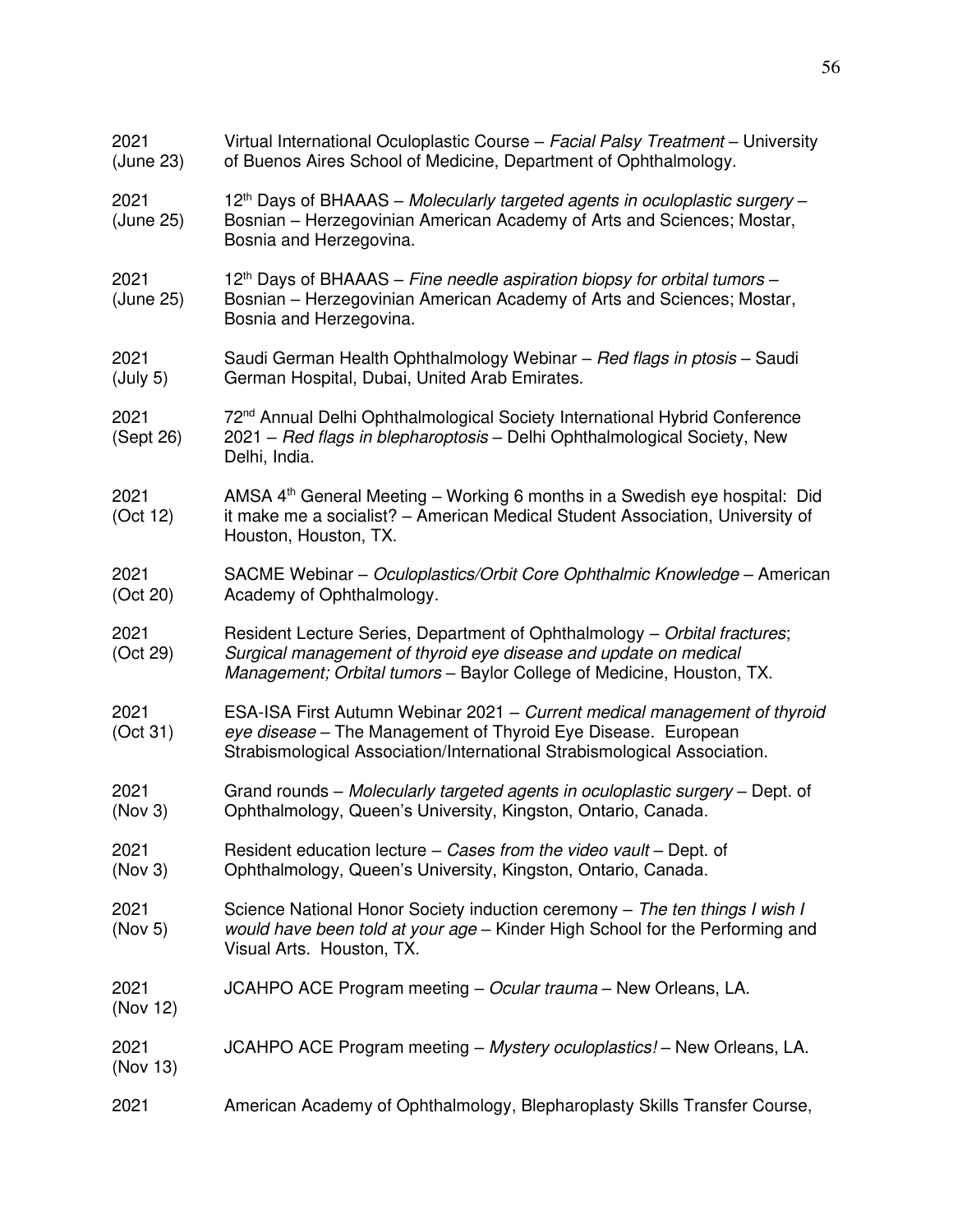(Nov 14) Carter KD; Alford MA; Allen RC; Sobel RK; Kersten RC; Melicher Larson JS; Nerad JA, and the Blepharoplasty Skills Transfer Lab, New Orleans, LA. 2021 SBCPO Symposium, Fresh frozen cadaveric training course. Advanced eyelids (Nov 18) and lacrimal surgery – *Transpalpebral brow lift technique* – Sociedade Brasileira de Cirurgia Plastica Ocular; Ribeirao Preto, Brazil. 2021 SBCPO Symposium, Fresh frozen cadaveric training course. Advanced eyelids (Nov 18) and lacrimal surgery – *Lateral canthopexy* – Sociedade Brasileira de Cirurgia Plastica Ocular; Ribeirao Preto, Brazil. 2021 SBCPO Symposium – *Current medical management of thyroid eye disease* – (Nov 19) Sociedade Brasileira de Cirurgia Plastica Ocular; Ribeirao Preto, Brazil. 2021 SBCPO Symposium – *Pediatric orbital inflammation* – Sociedade Brasileira de (Nov 19) Cirurgia Plastica Ocular; Ribeirao Preto, Brazil. 2021 Updates in Ophthalmology and Optometry Conference – *Embracing change in* (Dec 3) *oculoplastic surgery* – Virtual Eastern Ophthalmology and Optometry Conference 2021, Saudi Arabia. 2021 Updates in Ophthalmology and Optometry Conference – *Social media and*  (Dec 5) *oculoplastic surgery* – Virtual Eastern Ophthalmology and Optometry Conference 2021, Saudi Arabia. 2021 Plastic Surgery, Aesthetic Medicine and Cosmetology – *Small incision brow lift* – (Dec14) Anniversary X National Congress with International Participation, Moscow, Russia, virtual format. 2021 Resident Lecture Series, Department of Ophthalmology – *Eyelid malignancies;*  (Dec 17) *Lacrimal outflow disorders* – Baylor College of Medicine, Houston, TX. 2021 Crbit and Oculoplasty Session – Update in the management of thyroid eye<br>(Dec 19) disease – 29<sup>th</sup> Annual Scientific Congress, The College of Ophthalmologists disease  $-29<sup>th</sup>$  Annual Scientific Congress, The College of Ophthalmologists of Sri Lanka, virtual format. 2021 Orbit and Oculoplasty Session – Molecularly targeted agents in oculoplastics – (Dec 19) 29<sup>th</sup> Annual Scientific Congress, The College of Ophthalmologists of Sri Lanka, virtual format. 2022 International Joint Commission on Allied Health Personnel in Ophthalmology (Feb 1) Webinar – *Embracing change in oculoplastic surgery.* [http://www.jcahpo.org.](http://www.jcahpo.org/) 2022 ASOPRS/ESOPRS symposium: Nuances in periocular reconstruction. (Feb 5) Organizing committee. Virtual format. 2022 International Ophthalmic Conclave 2022, Oculoplasty Session – *Current*  (Feb 19) *recommendations for orbital fracture repair* – All India Ophthalmological Society, Virtual format. 2022 36th Annual Cullen Course: Clinical Advances in Ophthalmology – *When a*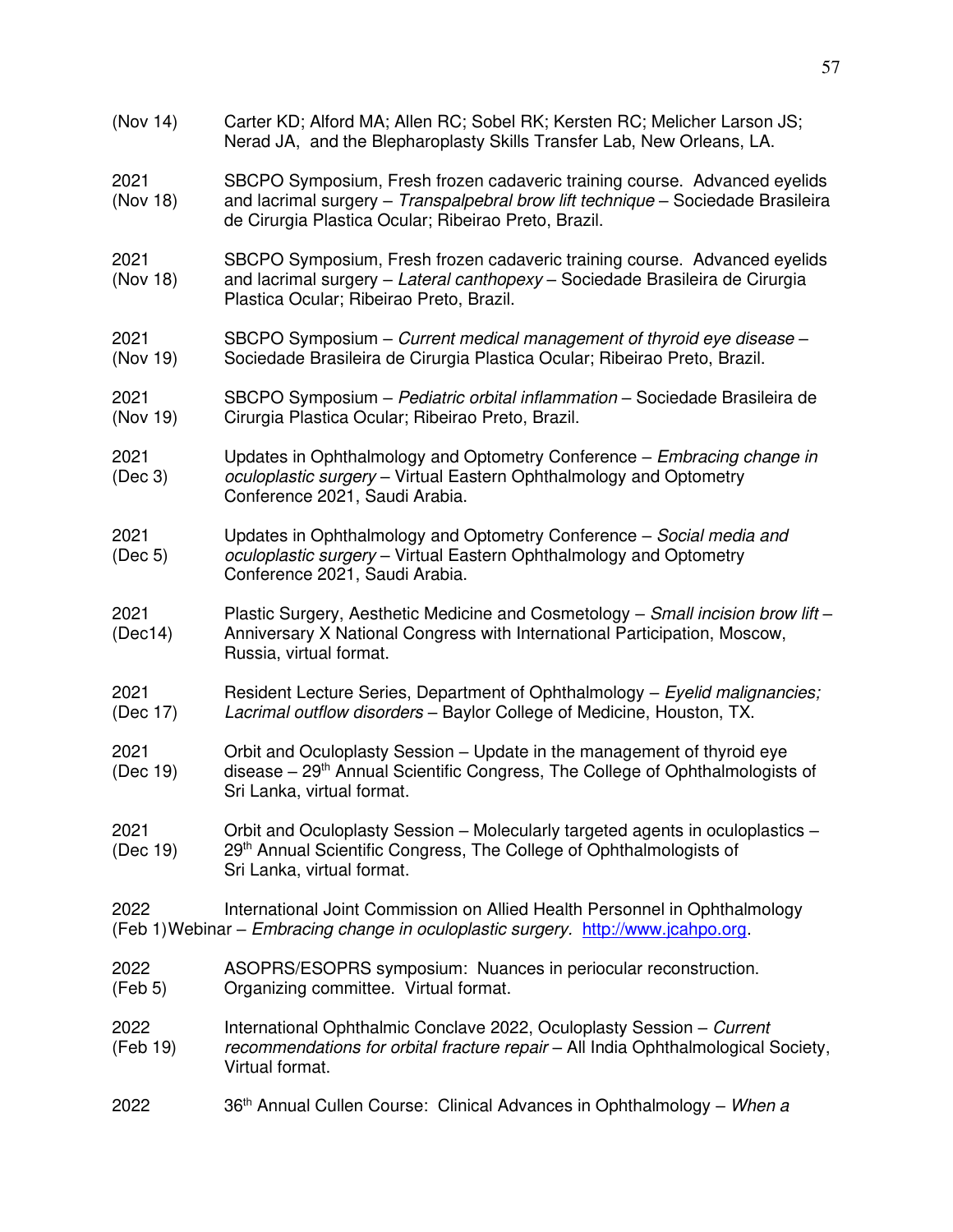| (Feb 25)           | chalazion is not a chalazion – Hyatt Regency Houston/Galleria, Houston, TX.                                                                                                                                                                                       |
|--------------------|-------------------------------------------------------------------------------------------------------------------------------------------------------------------------------------------------------------------------------------------------------------------|
| 2022<br>(Feb 25)   | 36 <sup>th</sup> Annual Cullen Course: Clinical Advances in Ophthalmology – Current<br>recommendations for orbital fracture repair - Hyatt Regency Houston/Galleria,<br>Houston, TX.                                                                              |
| 2022<br>(Feb 25)   | 36 <sup>th</sup> Annual Cullen Course: Clinical Advances in Ophthalmology – Am I missing<br>a systemic cause of nasolacrimal duct obstruction - Hyatt Regency<br>Houston/Galleria, Houston, TX.                                                                   |
| 2022<br>(April 22) | ASCRS/ASOA Annual Meeting, Technicians and Nurses Program, International<br>Joint Commission on Allied Health Personnel in Ophthalmology - Evisceration,<br>evisceration, and exenteration: some, most and all - Washington Convention<br>Center, Washington, DC. |
| 2022<br>(April 28) | 14 <sup>th</sup> International Facial Nerve Symposium, Keynote speaker – Nuances of<br>periocular reconstruction in facial nerve palsy - Seoul, South Korea. Virtual<br>format.                                                                                   |
| 2022<br>(May 5)    | Pan-American Association of Ophthalmology, Oculoplastic and Orbital Surgery:<br>Eyelid Session – Levator health in the evaluation and treatment of<br>blepharoptosis - Webinar.                                                                                   |

#### **IV. SERVICE**

#### **A. Offices held in professional organizations**

### **American Academy of Ophthalmology**

Liaisons Committee, 2010 to present (Chair: 2018-2022)

 Practicing Ophthalmologists' Curriculum Panel (POCP) – Oculoplastics/Orbit Panel – Member Subcommittee, 2017 to present

ONE – Oculoplastics – Member Subcommittee, 2017 to present

2018 Oculoplastic Surgery Subspecialty Day Planning Group, Program Director, 2018

Chair, Oculoplastics subcommittee, ONE (2022 to present)

Councilor to the International Joint Commission on Allied Health Personnel in Ophthalmology (IJCAHPO), 2018 to present

Program Director; Oculofacial Plastic Surgery Subspecialty Day, 2019

Section Nominating Committee; Subspecialty/Specialized Section, American Academy of Ophthalmology Council, Term: 01/01/21-12/31/21.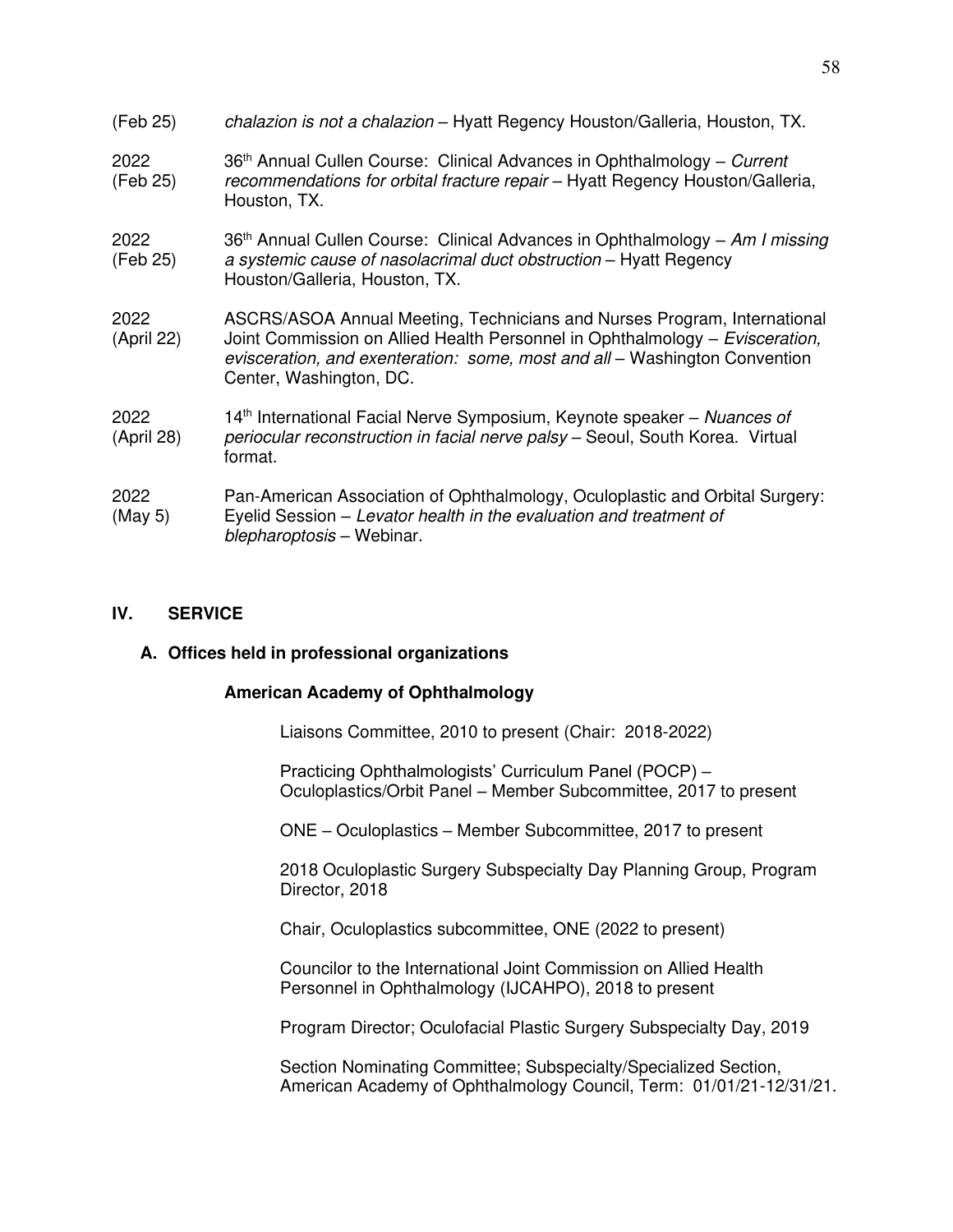#### **American Board of Ophthalmology**

Examiner, 2007-present.

Exam Development Committee, 2013-2016; 2021-present.

### **American Society of Ophthalmic Plastic and Reconstructive Surgery**

Thesis Committee, 2010 to 2013 (Chair: 2013)

Journal Committee, 2011 to 2016

Multicenter Collaborative Research Committee, 2012 to present

Education Committee, 2013 to present

AAO-ASOPRS Joint Program Committee, 2014 to present

Assistant Program Chair, Fall Scientific Symposium, 2016

Program Chair, Spring Scientific Symposium, 2017

Program Chair, Fall Scientific Symposium, 2018

Executive Committee, 2017-2018, 2021 to present

Online Education Center Subcommittee, 2016- present

 Digital Image and Video Subcommittee (for the Oculofacial Plastic Surgery Education Center), 2016-present

ASOPRS-AAO Knowledge Center Committee, 2014 to present

ASOPRS Foundation Board of Trustees, 2021

Vice President, 2021

President-elect, 2022

### **International Joint Commission on Allied Health Personnel in Ophthalmology**

Career Development Committee, 2018 to present

Education Committee, 2018 to present

Bylaws Committee, 2020 to present

 Planning Committee, Annual Continuing Education Program, 2020 to present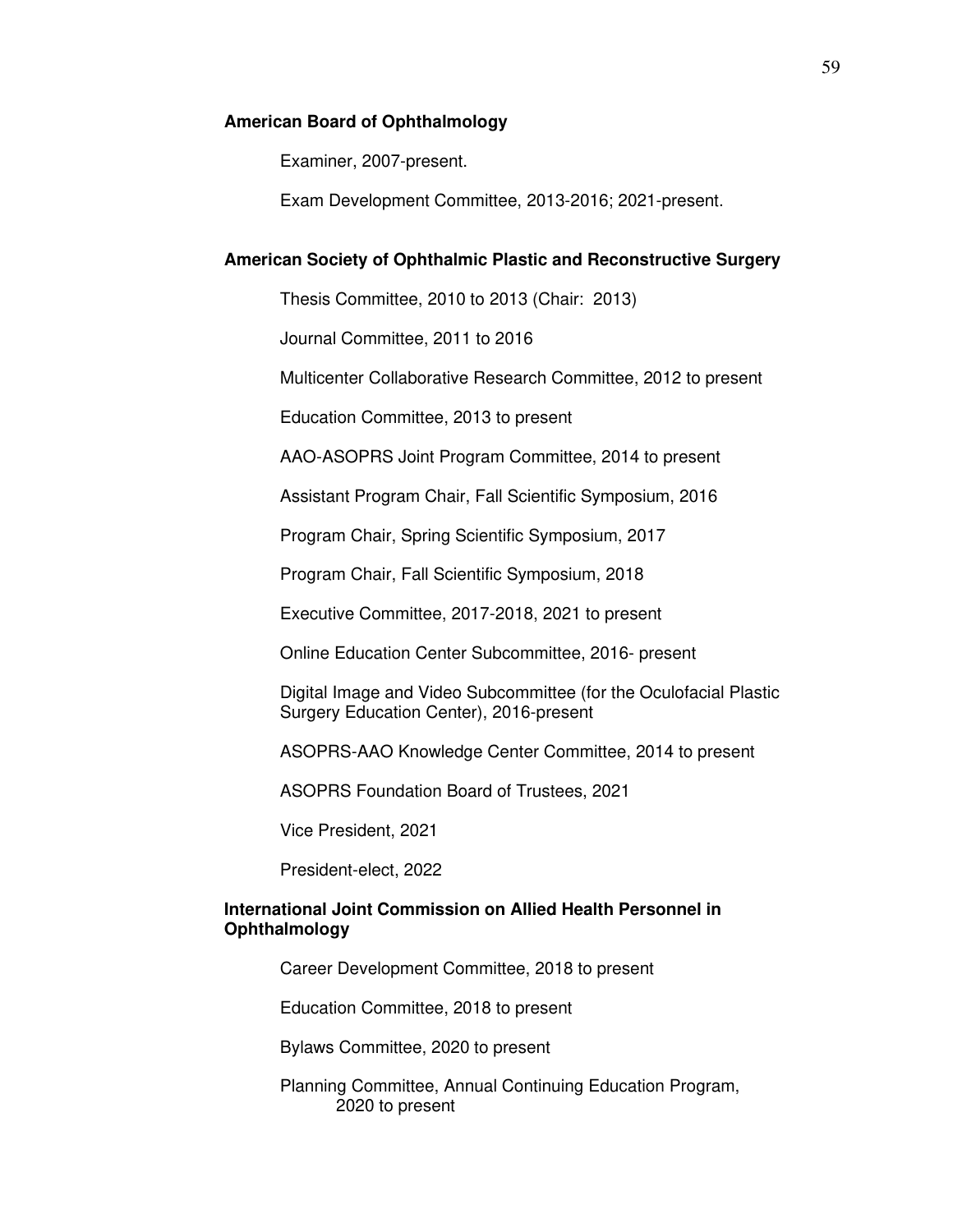Public Affairs Committee, 2020 to present

Secretary of Public Affairs, 2021 to present

#### **International Council of Ophthalmology**

Task force on curriculum for ophthalmic residencies, Oculoplastic Surgery and Orbit. World Ophthalmology Residency Development website, 2011 to present

Task force on subspecialty curricula development, Oculoplastic Surgery and Orbit, 2012 to present

#### **B. Activities and Community Service**

Institutional Review Board, Baylor College of Medicine, 2000-2002

Residency Selection Committee, Dept. of Ophthalmology, Baylor College of Medicine, 2000-2002

Medical Student Admissions Committee, Baylor College of Medicine, 2000-2002

Journal Reviewer

*American Journal of Ophthalmology Ophthalmic Plastic and Reconstructive Surgery Ophthalmology JAMA Ophthalmology Annals of Head and Neck Surgery Head & Face Medicine Head & Neck Journal of Medical Case Reports British Journal of Ophthalmology Journal of Plastic Surgery and Hand Surgery Acta Ophthalmologica BMC Medical Genetics BMC Ophthalmology BMJ Case Reports Indian Journal of Ophthalmology Asian-Pacific Journal of Ophthalmology International Journal of Ophthalmology Survey of Ophthalmology Genetics in Medicine American Journal of Ophthalmology Case Reports Cutaneous and Ocular Toxicology Case Reports in Ophthalmology Gland Surgery US Ophthalmic Review International Ophthalmology Ophthalmology and Therapy*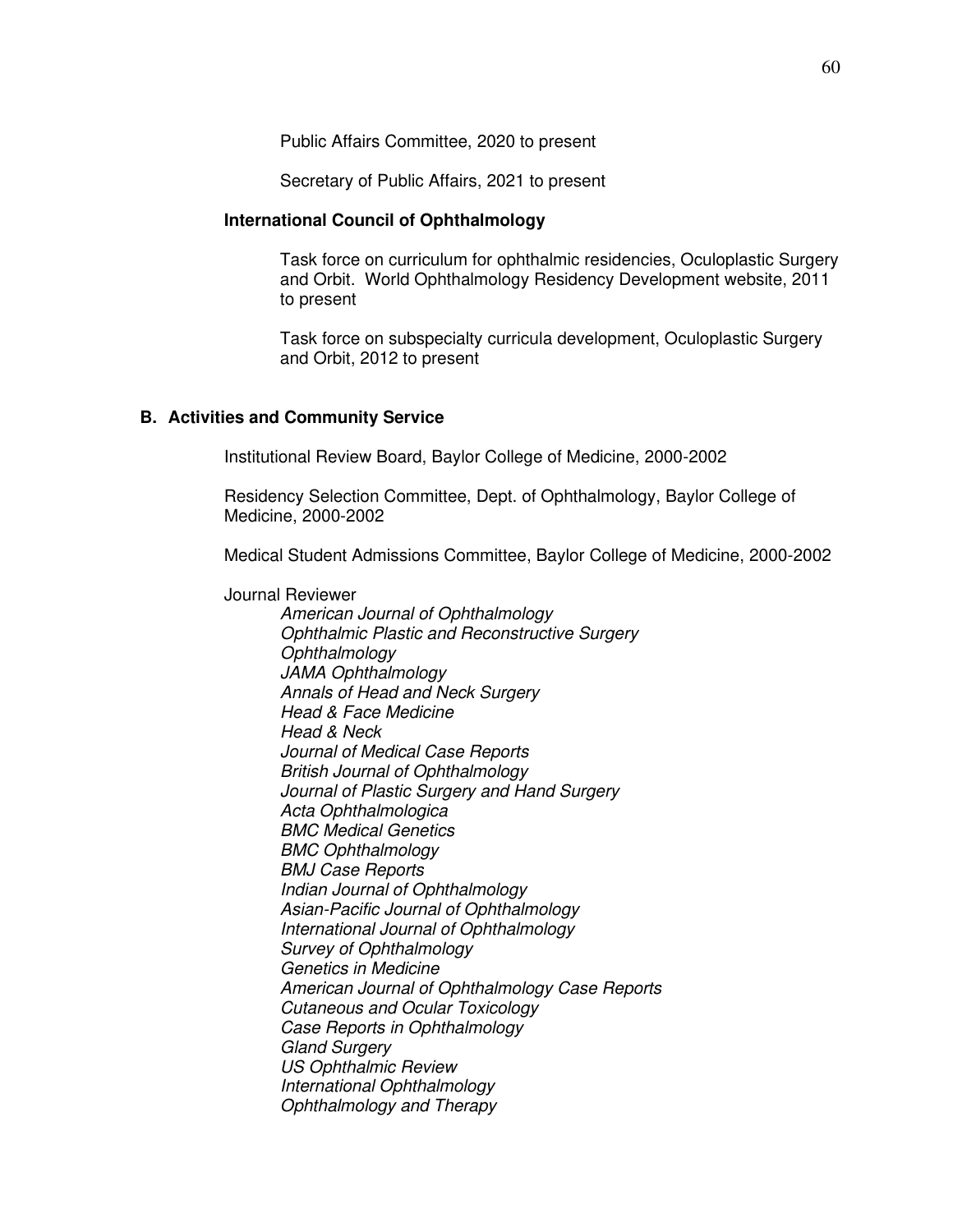*Saudi Journal of Ophthalmology Current Eye Research Journal of Clinical & Experimental Ophthalmology Clinical Genetics Journal of Clinical, Medical and Experimental Images The Ocular Surface Clinical and Experimental Dermatology Arquivos Basileiros de Oftalmologia Translation Vision Science & Technology European Journal of Ophthalmology Annals of Eye Science SN Comprehensive Clinical Medicine* 

Reviewer, Meeting abstracts for the 2013 Fall Symposium of the American Society of Ophthalmic Plastic and Reconstructive Surgery (Abstract Review Committee)

 Examiner, American Society of Ophthalmic Plastic and Reconstructive Surgery oral examination, 2013 to present

 Item Writer, Oculoplastics and Orbit Maintenance of Certification Written Examination panel, American Board of Ophthalmology, 2012 to 2016

 Resident Selection Committee, University of Iowa – Department of Ophthalmology, 2009 to 2011

 Resident Education Committee, University of Iowa – Department of Ophthalmology, 2009 to 2015

Editorial Board – Eyerounds.org, 2009 to 2015

 Operation council – Iowa River Landing Clinic, University of Iowa Hospitals and Clinics. 2011 to 2015

 Compensation committee, Dept. of Ophthalmology and Visual Sciences, University of Iowa Hospitals and Clinics. 2012 to 2015

 Section Editor, Oculoplastic and Orbital Surgery, *Current Opinion in Ophthalmology*. 2011 to 2019

Co-Director, Clinical Advances in Ophthalmology, 35<sup>th</sup> Annual Cullen Course, Baylor College of Medicine. 2020

Co-Director, Clinical Advances in Ophthalmology, 36<sup>th</sup> Annual Cullen Course, Baylor College of Medicine. 2022

Editorial Board, *Orbit*; Social Media Editor. 2020 to present

Editorial Board, *Ophthalmic Plastic and Reconstructive Surgery.* 2021 to present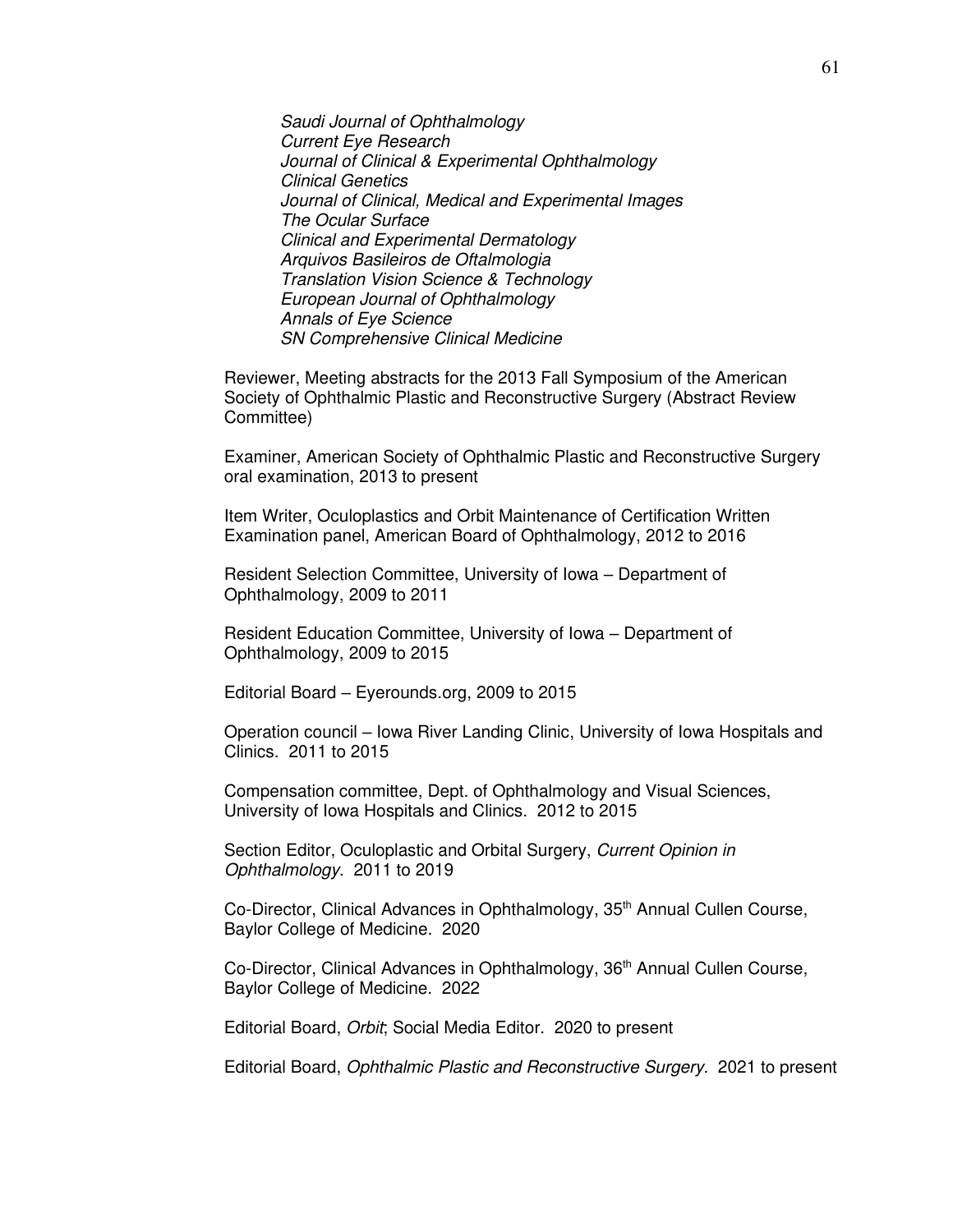#### **C. Clinical Trials**

 Study of the Ocular Complications of AIDS (SOCA) Investigator, 2000-2002

River Vision; A multicenter, double-masked, placebo-controlled, efficacy and safety study of RV 001, an insulin-like growth factor-receptor (IGF-1R) antagonist antibody (fully human) for active thyroid eye disease (TED). Investigator, 2013 to 2015

Collaborator, A Phase 1 Open-Label, Dose-Finding Study Evaluating Safety and Pharmacokinetics of FPA144 in Patients with Advanced Solid Tumors (FPA144- 001), 2015-1087, PI - Jaffer Ajani, 2015-present, Five Prime Therapeutics

Collaborator, A Phase 1, Open-Label, Dose-Escalation Study to Evaluate the Safety, Tolerability, and Pharmacokinetics of Multiple Intravenous Doses of IGN002 Administered Weekly to Subjects with Regractory Non-Hodgkin Lymphoma (NHL), 2015-0915, PI - Loretta Nastoupil, 2015-present, Valor **Biotherapeutics** 

Collaborator, A Phase 1, Open-Label, Dose-Escalation, Dose-Finding Study Evaluating the Safety and Pharmacokinetics of SM04755 in Subjects with Advanced Colorectal, Gastric, Hepatic, or Pancreatic Cancer, 2014-1054, 2015 present, Samumed, LLC

Collaborator, A Phase 2, Open-Label, Extension Study of Multiple Intravenous Doses of IGN002 Administered Weekly to Subjects with Refractory Non-Hodgkin Lymphoma (NHL), 2016-0831, PI - Loretta Nastoupil, 2016-present, Valor **Biotherapeutics** 

Collaborator, A Phase I Dose Finding Study of Oral LTT462 in Adult Patients with Advanced Solid Tumors Harboring MAPK Pathway Alterations, 2016-0104, PI - Filip Janku, 2016-present, Novartis

Collaborator, A Phase I, Multicenter, Open-Label Dose Escalation and Expansion Study of HKT288, Administered Intravenously in Adult Patients with Advanced Solid Tumors, Including Epithelial Ovarian Cancer and Renal Cell Carcinoma, 2016-0807, 2016-present, Novartis

Collaborator, A Phase I/II Study of Safety and Efficacy of Ribociclib (LEE011) on Combination with Trametinib (TMT212) in Patients with Metastatic or Advanced Solid Tumors, 2016-0353, PI - Filip Janku, 2016-present, Novartis

Collaborator, A Phase IB/II Multi-arm Study With Venetoclax in Combination with Cobimetinib and Ventoclax in Combination with Idasanutlin in Patients Aged  $\geq l$ 60 years with Relapsed or Refractory Acute Myeloid Leukemia Who Are Not Eligible for Cytotoxic Therapy, 2015-0898, PI - Marina Konopleva, 2016-present, Genentech, F.Hoffmann-La Roche Ltd

Collaborator, A Phase III, Open-label, Multicenter, Three-arm, Randomized Study to Investigate the Efficacy and Safety of Cobimetinib Plus Atezolizumab and Atezolizumab Monotherapy vs. Regorafenib in Patients with Previously Treated Unresectable Locally Advanced or Metastatic Colorectal Adenocarcinoma (GO30182), 2016-0520, PI - Cathy Eng, 2016-present, F. Hoffmann-La Roche Ltd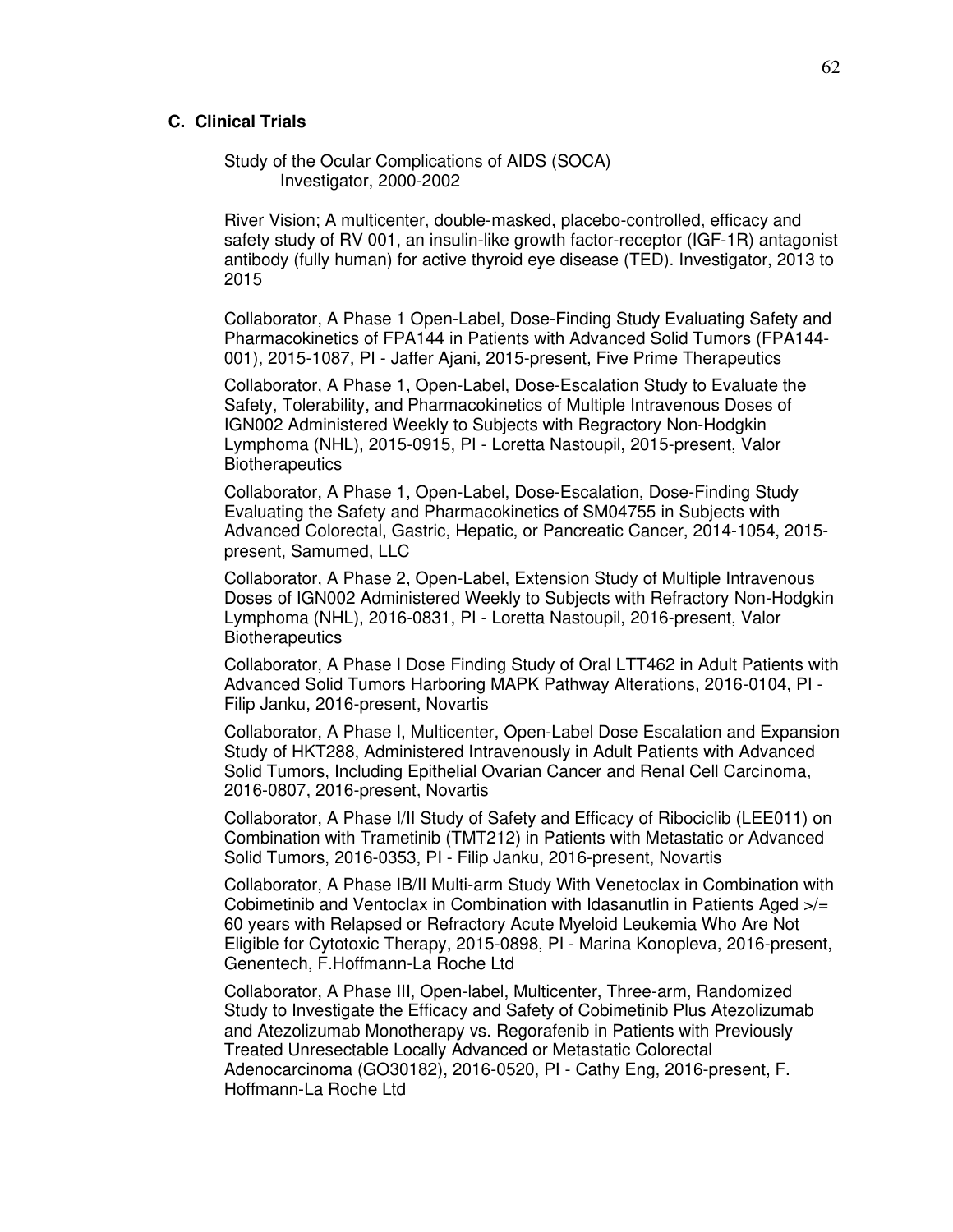Collaborator, A Randomized, Open-Label, Active-Controlled, Phase II Study of Intravenous Anetumab Ravtansine (BAY 94-9343) or Vinorelbine in Patients with Advanced or Metastatic Malignant Pleural Mesothelioma Over-expressing Mesothelin and Progressed on First Line Platinum/Pemetrexed-Based Chemotherapy, 2015-1032, PI - George Blumenschein Jr, 2016-present, Bayer

Collaborator, Phase I Study of the Pan-ERBB Inhibitor Neratinib Given in Combnation with Everolimus, Palbociclib or Trametinib in Advanced Cancer Subjects with EGFR Mutation/Amplification, HER2 Mutation/Amplification or HER3/4 Mutation, 2016-0430, PI - Sarina Piha-Paul, 2016, MDACC, Pfizer, Puma Biotechnology, INC.

# **EyeRounds.org Presentations**

1. Hong ES, Longmuir R, Syed NA, **Allen RC**. ANCA-associated granulomatous vasculitis(Wegener's Granulomatosis). Eyerounds.org. December 7, 2010; Available from: [http://www.EyeRounds.org/cases/126-ANCA-associated-granulomatous-vasculitis.htm.](http://www.eyerounds.org/cases/126-ANCA-associated-granulomatous-vasculitis.htm)

2. Hong ES, Birkholz ES, Wendel L, **Allen RC**. Orbital inflammation secondary to bisphosphonate therapy (orbital pseudotumor). EyeRounds.org. January 4, 2010; Available from: [http://www.EyeRounds.org/cases/101-orbitalpseudotumor.htm.](http://www.eyerounds.org/cases/101-orbitalpseudotumor.htm)

3. Graff JM, **Allen R**. Canalicular Laceration - Dog Bite: 5 y.o. WF presenting with dog bite to left side of face. EyeRounds.org. February 21, 2005; Available from: [http://www.EyeRounds.org/cases/case26.htm.](http://www.eyerounds.org/cases/case26.htm)

4. Cohen AW, **Allen R**. Carotid Cavernous Fistula. EyeRounds.org. May 14, 2010; Available from: [http://www.EyeRounds.org/cases/111-Carotid-Cavernous-Fistula.htm.](http://www.eyerounds.org/cases/111-Carotid-Cavernous-Fistula.htm)

5. Ward MS, **Allen R**. Painless Proptosis in a 62 year-old Woman. EyeRounds.org. July 7, 2010; Available from: [http://www.EyeRounds.org/cases/112-painless-proptosis.htm.](http://www.eyerounds.org/cases/112-painless-proptosis.htm)

6. Longmire M, Syed N, **Allen RC**. Churg-Strauss Syndrome with Orbital Inflammation. EyeRounds.org. September 27, 2010; Available from: [http://www.EyeRounds.org/cases/119-](http://www.eyerounds.org/cases/119-Churg-Strauss-Syndrome.htm) [Churg-Strauss-Syndrome.htm.](http://www.eyerounds.org/cases/119-Churg-Strauss-Syndrome.htm)

7. Gandhi N, **Allen RC**. Congenital Ptosis. EyeRounds.org. July 20, 2010; Available from: [http://www.EyeRounds.org/cases/114-Congenital-Ptosis.htm.](http://www.eyerounds.org/cases/114-Congenital-Ptosis.htm)

8. Gandhi N, Syed NA, **Allen R**. Dermoid Cyst. *EyeRounds.org.* posted July 26, 2010; Available from: [http://www.EyeRounds.org/cases/115-dermoid-cyst.htm.](http://www.eyerounds.org/cases/115-dermoid-cyst.htm)

9. Hong ES, **Allen RC**. Orbital Cellulitis in a Child. EyeRounds.org. January 12, 2010; Available from: [http://www.EyeRounds.org/cases/103-Pediatric-Orbital-Celulitis.htm.](http://www.eyerounds.org/cases/103-Pediatric-Orbital-Celulitis.htm)

10. Gandhi N, Syed NA, **Allen RC**: Orbital Eosinophilic Granuloma. *Eyerounds.org.* September 16, 2010; Available from: [http://www.EyeRounds.org/cases/120-orbital-eosinophilic](http://www.eyerounds.org/cases/120-orbital-eosinophilic-granuloma.htm)[granuloma.htm.](http://www.eyerounds.org/cases/120-orbital-eosinophilic-granuloma.htm)

11. Hong ES, **Allen RC**. Silent Brain Syndrome. Eyerounds.org. November 22, 2010; Available from: [http://www.EyeRounds.org/cases/125-silent-brain-syndrome.htm.](http://www.eyerounds.org/cases/125-silent-brain-syndrome.htm)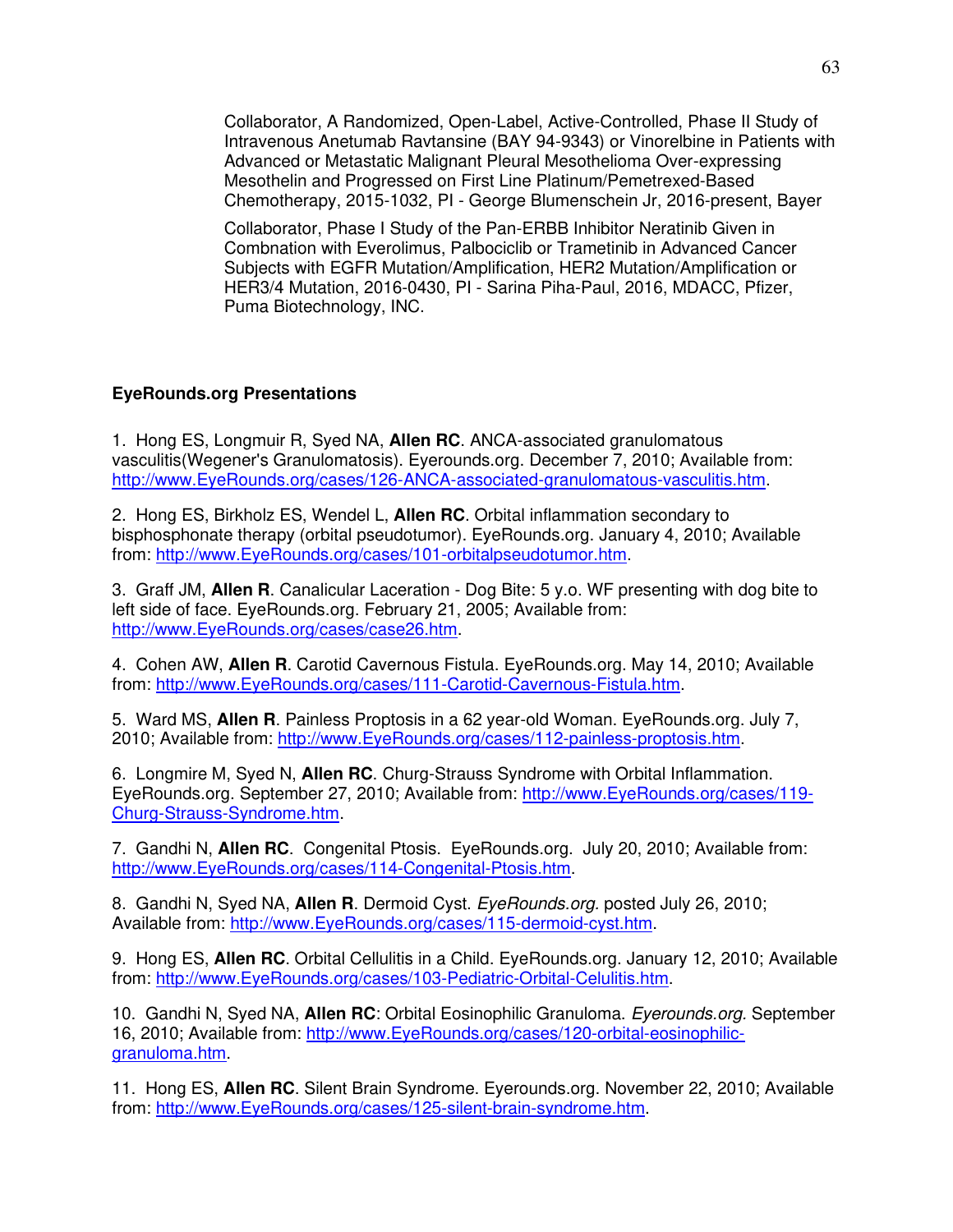12. Hong ES, **Allen RC**. Silent Sinus Syndrome: 36 year old man with sunken left orbit (Enophthalmos). EyeRounds.org. January 4, 2010; Available from: [http://www.EyeRounds.org/cases/102-Enophthalmos-Silent-Sinus-Syn.htm.](http://www.eyerounds.org/cases/102-Enophthalmos-Silent-Sinus-Syn.htm)

13. Saylor M., **Allen RC**. Rhabdomyosarcoma: Eleven-year-old male with two weeks of blurry vision and headaches. EyeRounds.org. December 8, 2010. Available from [http://EyeRounds.org/cases/127-Rhabdomyosarcoma.htm.](http://eyerounds.org/cases/127-Rhabdomyosarcoma.htm)

14. Call CB, Carter KD, **Allen R**. Meningiomas. EyeRounds.org. August 30, 2011. Available from: [http://EyeRounds.org/cases/137-meningiomas.htm.](http://eyerounds.org/cases/137-meningiomas.htm)

15. Tsui JY, **Allen R**. Sarcoidosis Affecting the Lacrimal Gland. EyeRounds.org. July 14, 2011. Available from: [http://EyeRounds.org/cases/135-sarcoidosis-lacrimal-gland.htm.](http://eyerounds.org/cases/135-sarcoidosis-lacrimal-gland.htm)

16. Warren CC, Risma J, Syed NA, **Allen RC**. Myeloid Sarcoma: a 20-year-old female with lid fullness and diplopia. EyeRounds.org. November 11, 2011. Available from: [http://EyeRounds.org/cases/141-Myeloid-Sarcoma.htm.](http://eyerounds.org/cases/141-Myeloid-Sarcoma.htm.)

17. Kemp PS, **Allen RC**, Kwon YH. Giant reservoir formation from Ahmed seton valve. *Eyerounds.org*. June 2, 2012, Available from: [http://EyeRounds.org/cases/150-Giant-Seton-](http://eyerounds.org/cases/150-Giant-Seton-Reservoir.htm)[Reservoir.htm.](http://eyerounds.org/cases/150-Giant-Seton-Reservoir.htm)

18. Ward MS, **Allen RC**. Bilateral Nasolacrimal Duct Obstruction after Adjuvant Radioactive Iodine (I-131) Therapy for Thyroid Cancer. EyeRounds.org. January 19, 2012; Available from: [http://EyeRounds.org/cases/148-nasolacrimal-obstruct-post-i131.htm](http://eyerounds.org/cases/148-nasolacrimal-obstruct-post-i131.htm) 

19. Chen JJ, **Allen RC**. Oculopharyngeal muscular dystrophy. EyeRounds.org. January 18, 2012; Available from: [http://EyeRounds.org/cases/147-Oculopharyngeal-muscular](http://eyerounds.org/cases/147-Oculopharyngeal-muscular-dystrophy.htm)[dystrophy.htm](http://eyerounds.org/cases/147-Oculopharyngeal-muscular-dystrophy.htm) 

20. Risma JM, Sobel RK, **Allen RC**. Enophthalmos Secondary to Metastatic Breast Cancer. EyeRounds.org. December 23, 2011; Available from: [http://EyeRounds.org/cases/144-breast](http://eyerounds.org/cases/144-breast-cancer.htm)[cancer.htm](http://eyerounds.org/cases/144-breast-cancer.htm)

21. Chen JJ, **Allen RC**. Secondary Tumors After Hereditary Retinoblastoma: A Case of Orbital Leiomyosarcoma 50 Years After Initial Enucleation and Radiation Therapy. EyeRounds.org. November 28, 2011; Available from: [http://EyeRounds.org/cases/142-leiomyosarcoma.htm](http://eyerounds.org/cases/142-leiomyosarcoma.htm) 

22. McAllister, Sobel RK, **Allen RC**. Spontaneous Retrobulbar Hemorrhage with Subsequent Orbital Compartment Syndrome. EyeRounds.org. April 18, 2013; Available from: [http://webeye.ophth.uiowa.edu/eyeforum/cases/168-orbital-compartment-syndrome.htm](https://mail.healthcare.uiowa.edu/OWA/redir.aspx?C=KbWwM_W5RkWRp9hai2wtssvSFn6WU9AIouJh0Rk5mI6_pjkEdbkupiSKh4htiy4Aw-KWJLJYWx0.&URL=http%3a%2f%2fwebeye.ophth.uiowa.edu%2feyeforum%2fcases%2f168-orbital-compartment-syndrome.htm)

23. Rixen J, Verdick R, **Allen RC**, Carter KD. Lateral Canthotomy and Cantholysis. EyeRounds.org. March 12, 2013; Available from: [http://webeye.ophth.uiowa.edu/eyeforum/tutorials/lateral-canthotomy-cantholysis.htm](https://mail.healthcare.uiowa.edu/OWA/redir.aspx?C=KbWwM_W5RkWRp9hai2wtssvSFn6WU9AIouJh0Rk5mI6_pjkEdbkupiSKh4htiy4Aw-KWJLJYWx0.&URL=http%3a%2f%2fwebeye.ophth.uiowa.edu%2feyeforum%2ftutorials%2flateral-canthotomy-cantholysis.htm)

24. Kirkpatrick CA, Shah SS, Goins KM, **Allen RC**. Lattice Corneal Dystrophy Type II – Meretoja's Syndrome: A 68 year-old female presents with progressive decline in vision and glare. EyeRounds.org. August 21, 2013; available from [http://EyeRounds.org/cases/176-](http://eyerounds.org/cases/176-Meretoja.htm) [Meretoja.htm](http://eyerounds.org/cases/176-Meretoja.htm)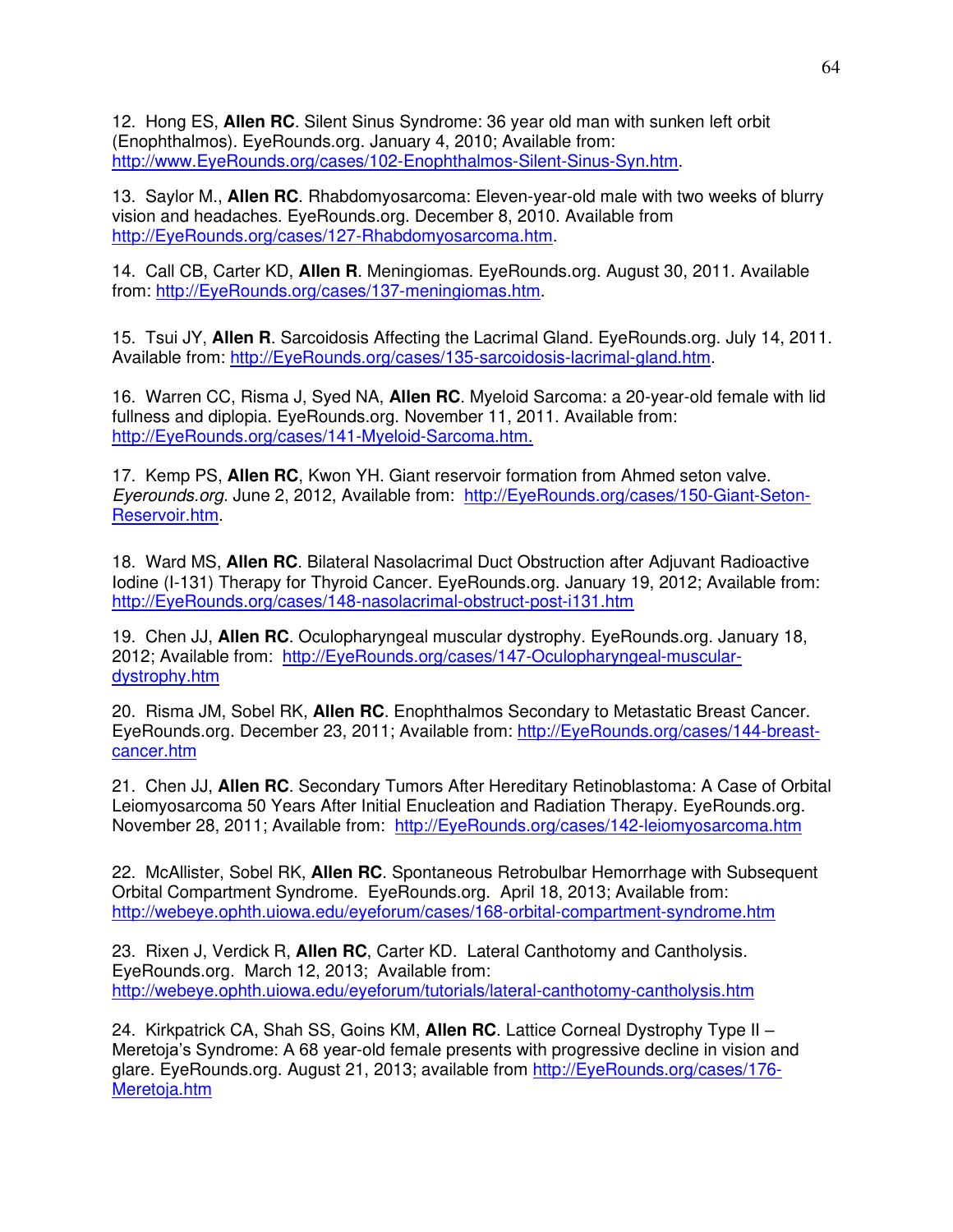25. Niles PI, Cohen A, Sacher B, Kitzmann A, Shriver EM, **Allen RC**. Firework-Related Ocular Injuries. Jan 29, 2015; Available from [http://EyeRounds.org/cases/202-fireworks.htm](http://eyerounds.org/cases/202-fireworks.htm)

26. Klejch W, Vislisel JM, **Allen RC**. A Primer on Ptosis. EyeRounds.org. posted April 6, 2015; Available from: [http://www.EyeRounds.org/tutorials/ptosis/](http://www.eyerounds.org/tutorials/ptosis/) 

27. Welder JD, **Allen RC**, Shriver EM. Facial Nerve Palsy: Ocular Complications and Management. EyeRounds.org. posted July 14, 2015; Available from [http://EyeRounds.org/cases/215-facial-nerve.htm](http://eyerounds.org/cases/215-facial-nerve.htm)

28. Lenci L, Chung A, **Allen RC**. Merkel Cell Carcinoma of the Eyelid. EyeRounds.org. posted August 24, 2015; Available from: [http://www.EyeRounds.org/cases/217-Merkel-Cell-](http://www.eyerounds.org/cases/217-Merkel-Cell-Carcinoma-Eyelid.htm)[Carcinoma-Eyelid.htm](http://www.eyerounds.org/cases/217-Merkel-Cell-Carcinoma-Eyelid.htm) 

29. Lenci LT, Clark TJ, **Allen RC**. Involutional ectropion: Options for surgical management of ectropion. EyeRounds.org. posted August 24, 2015; Available from: [http://www.EyeRounds.org/cases/218-ectropion.htm](http://www.eyerounds.org/cases/218-ectropion.htm) 

30. Donaghy CL, Beebe JD, **Allen RC**. Periorbital Necrotizing Fasciitis. EyeRounds.org. posted Sept14, 2015; Available from: [http://www.EyeRounds.org/cases/221-periorbital](http://www.eyerounds.org/cases/221-periorbital-necrotizing-fasciitis.htm)[necrotizing-fasciitis.htm](http://www.eyerounds.org/cases/221-periorbital-necrotizing-fasciitis.htm) 

31. Clark TJE, Lenci LT, **Allen RC**, Shriver EM. Involutional entropion: options for surgical management of entropion. EyeRounds.org posted Sept 14, 2015; Available from: http://www.EyeRounds.org/cases/220-Involutional-entropion.htm

32. Reddy AK, McAllister AR, Syed NA, **Allen RC**. Conjunctival rhinosporidiosis in a temperate climate. EyeRounds.org. posted November 3, 2015; available from <http://eyerounds.org/cases/224-rhinosporidiosis.htm>

33. McConnell L, Hammer S, **Allen RC**. Multiple endocrine neoplasia type 2B: A 27 year-old male presents with multiple eyelid lesions. EyeRounds.org posted January 23, 2016; Available from [http://EyeRounds.org/cases/230-MEN2B.htm](http://eyerounds.org/cases/230-MEN2B.htm)

34. Hall AJ, Baker M, **Allen RC**. Orbital necrotizing fasciitis. EyeRounds.org. posted January 4, 2016; Available from [http://EyeRounds.org/cases/227-orbital-necrotizing-fasciitis.htm](http://eyerounds.org/cases/227-orbital-necrotizing-fasciitis.htm) 

35. Anderson LE, Beebe J, **Allen RC**. Adenoid cystic carcinoma of the lacrimal gland. EyeRounds.org posted June 3, 2016. Available from [http://EyeRounds.org/cases/235-Adenoid](http://eyerounds.org/cases/235-Adenoid-cystic-carcinoma-lacrimal-gland.htm)[cystic-carcinoma-lacrimal-gland.htm](http://eyerounds.org/cases/235-Adenoid-cystic-carcinoma-lacrimal-gland.htm)

36. Kennamer-Chapman RM, **Allen RC**. Floppy Eyelid Syndrome. EyeRounds.org posted July 19, 2016; Available from: [http://EyeRounds.org/cases/240-floppy-eyelid-syndrome.htm](http://eyerounds.org/cases/240-floppy-eyelid-syndrome.htm)

# **Neuro-Ophthalmology Virtual Education Library**

Richard C. Allen MD PhD FACS. Lateral Orbitotomy with Bone Window. Video. [NOVEL]. 2021. Available at: https://collections.lib.utah.edu/details?id=1606626. February 19, 2021.